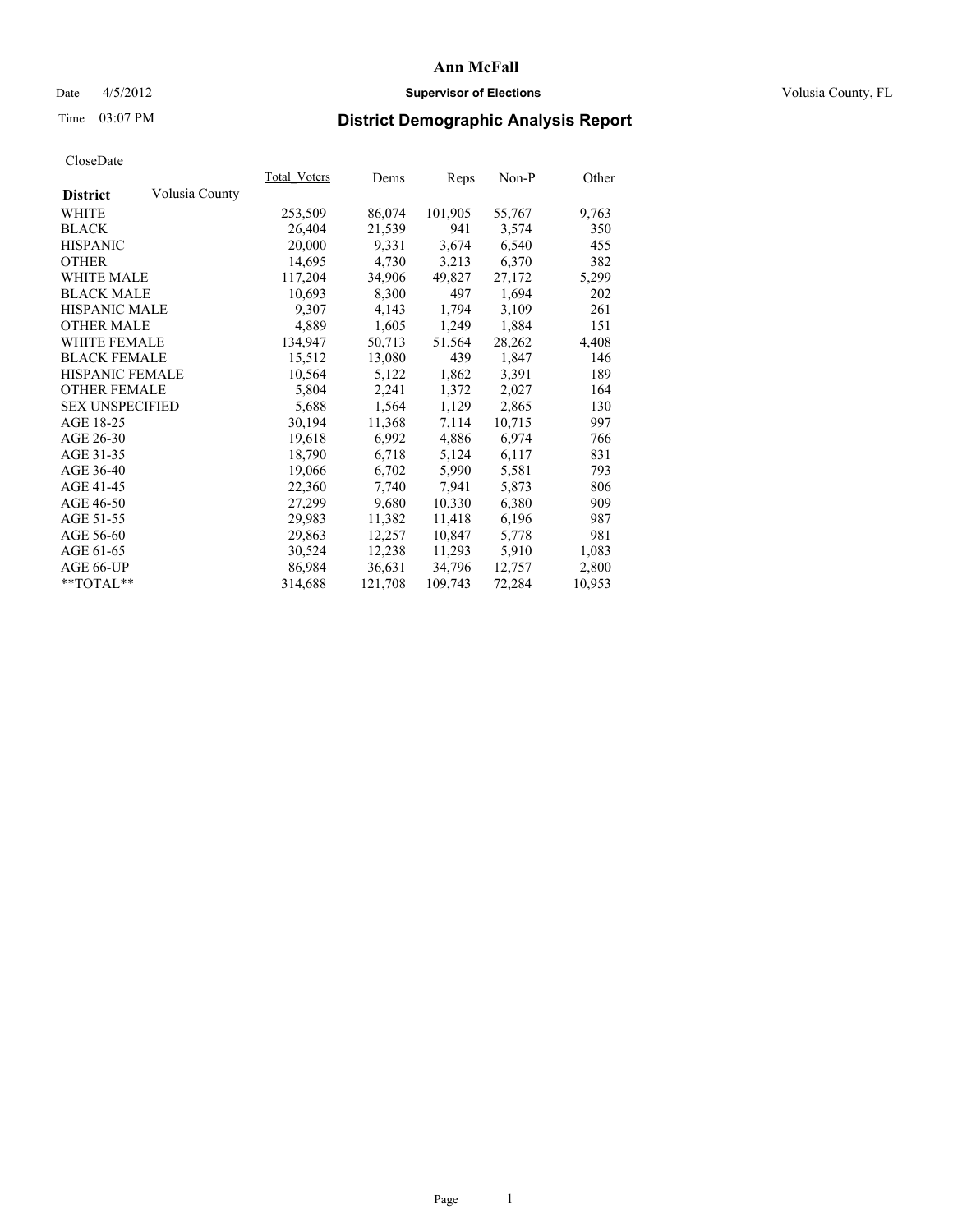### Date  $4/5/2012$  **Supervisor of Elections Supervisor of Elections** Volusia County, FL

## Time 03:07 PM **District Demographic Analysis Report**

|                        |                           | <b>Total Voters</b> | Dems   | Reps   | Non-P  | Other |
|------------------------|---------------------------|---------------------|--------|--------|--------|-------|
| <b>District</b>        | County Council District 1 |                     |        |        |        |       |
| <b>WHITE</b>           |                           | 49,071              | 16,493 | 20,573 | 9,881  | 2,124 |
| <b>BLACK</b>           |                           | 4,249               | 3,470  | 150    | 576    | 53    |
| <b>HISPANIC</b>        |                           | 3,332               | 1,412  | 605    | 1,213  | 102   |
| <b>OTHER</b>           |                           | 2,645               | 804    | 649    | 1,112  | 80    |
| <b>WHITE MALE</b>      |                           | 22,449              | 6,608  | 9,954  | 4,724  | 1,163 |
| <b>BLACK MALE</b>      |                           | 1,695               | 1,325  | 73     | 265    | 32    |
| <b>HISPANIC MALE</b>   |                           | 1,505               | 626    | 287    | 545    | 47    |
| <b>OTHER MALE</b>      |                           | 865                 | 277    | 251    | 308    | 29    |
| <b>WHITE FEMALE</b>    |                           | 26,412              | 9,815  | 10,539 | 5,103  | 955   |
| <b>BLACK FEMALE</b>    |                           | 2,522               | 2,122  | 76     | 304    | 20    |
| <b>HISPANIC FEMALE</b> |                           | 1,808               | 779    | 314    | 662    | 53    |
| <b>OTHER FEMALE</b>    |                           | 1,008               | 361    | 250    | 365    | 32    |
| <b>SEX UNSPECIFIED</b> |                           | 1,033               | 266    | 233    | 506    | 28    |
| AGE 18-25              |                           | 5,899               | 1,833  | 1,640  | 2,177  | 249   |
| AGE 26-30              |                           | 3,753               | 1,228  | 1,000  | 1,359  | 166   |
| AGE 31-35              |                           | 3,757               | 1,249  | 1,159  | 1,142  | 207   |
| AGE 36-40              |                           | 3,726               | 1,214  | 1,310  | 1,021  | 181   |
| AGE 41-45              |                           | 4,429               | 1,445  | 1,704  | 1,102  | 178   |
| AGE 46-50              |                           | 5,334               | 1,786  | 2,193  | 1,145  | 210   |
| AGE 51-55              |                           | 5,655               | 2,097  | 2,272  | 1,082  | 204   |
| AGE 56-60              |                           | 5,556               | 2,265  | 2,118  | 956    | 217   |
| AGE 61-65              |                           | 5,551               | 2,299  | 2,161  | 877    | 214   |
| AGE 66-UP              |                           | 15,649              | 6,769  | 6,422  | 1,925  | 533   |
| $*$ $TOTAL**$          |                           | 59,311              | 22,185 | 21,980 | 12,787 | 2,359 |
|                        |                           |                     |        |        |        |       |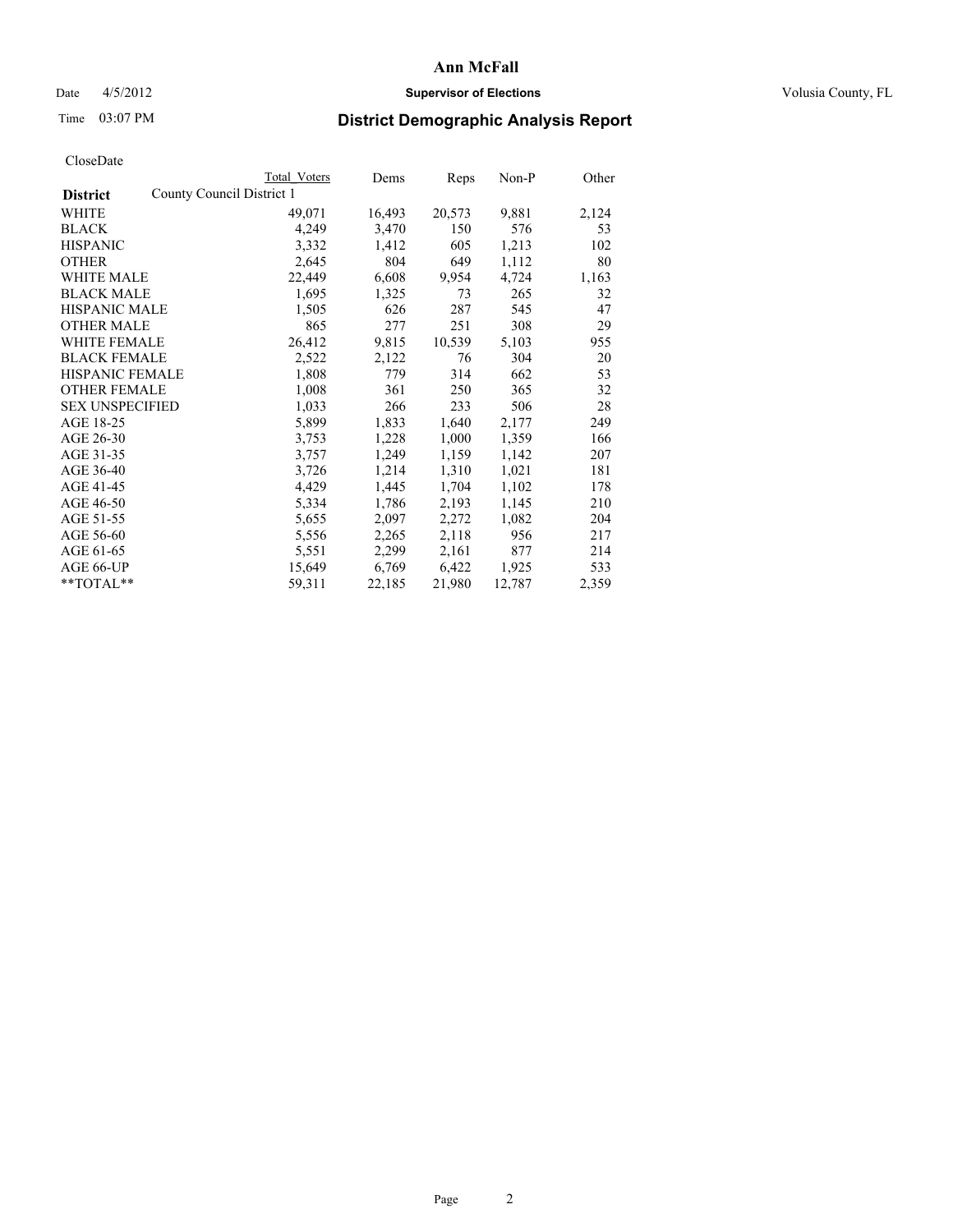### Date  $4/5/2012$  **Supervisor of Elections Supervisor of Elections** Volusia County, FL

# Time 03:07 PM **District Demographic Analysis Report**

|                                              | Total Voters | Dems   | <b>Reps</b> | $Non-P$ | Other |
|----------------------------------------------|--------------|--------|-------------|---------|-------|
| County Council District 2<br><b>District</b> |              |        |             |         |       |
| WHITE                                        | 40,520       | 14,601 | 15,078      | 9,279   | 1,562 |
| <b>BLACK</b>                                 | 9,849        | 8,262  | 265         | 1,231   | 91    |
| <b>HISPANIC</b>                              | 1,225        | 536    | 263         | 400     | 26    |
| <b>OTHER</b>                                 | 2,787        | 1,060  | 498         | 1,170   | 59    |
| WHITE MALE                                   | 18,935       | 5,998  | 7,471       | 4,583   | 883   |
| <b>BLACK MALE</b>                            | 3,844        | 3,134  | 129         | 540     | 41    |
| <b>HISPANIC MALE</b>                         | 581          | 244    | 126         | 193     | 18    |
| <b>OTHER MALE</b>                            | 912          | 345    | 195         | 347     | 25    |
| <b>WHITE FEMALE</b>                          | 21,341       | 8,512  | 7,523       | 4,641   | 665   |
| <b>BLACK FEMALE</b>                          | 5,929        | 5,069  | 133         | 677     | 50    |
| <b>HISPANIC FEMALE</b>                       | 637          | 289    | 136         | 204     | 8     |
| <b>OTHER FEMALE</b>                          | 1,118        | 497    | 220         | 376     | 25    |
| <b>SEX UNSPECIFIED</b>                       | 1,084        | 371    | 171         | 519     | 23    |
| AGE 18-25                                    | 6,202        | 3,376  | 941         | 1,736   | 149   |
| AGE 26-30                                    | 3,802        | 1,632  | 773         | 1,284   | 113   |
| AGE 31-35                                    | 2,989        | 1,278  | 639         | 949     | 123   |
| AGE 36-40                                    | 2,740        | 1,110  | 747         | 805     | 78    |
| AGE 41-45                                    | 3,435        | 1,457  | 949         | 918     | 111   |
| AGE 46-50                                    | 4,165        | 1,752  | 1,337       | 953     | 123   |
| AGE 51-55                                    | 4,860        | 2,168  | 1,565       | 976     | 151   |
| AGE 56-60                                    | 4,914        | 2,216  | 1,575       | 971     | 152   |
| AGE 61-65                                    | 5,286        | 2,261  | 1,753       | 1,081   | 191   |
| AGE 66-UP                                    | 15,998       | 7,214  | 5,826       | 2,411   | 547   |
| $*$ $TOTAL**$                                | 54,392       | 24,464 | 16,106      | 12,084  | 1,738 |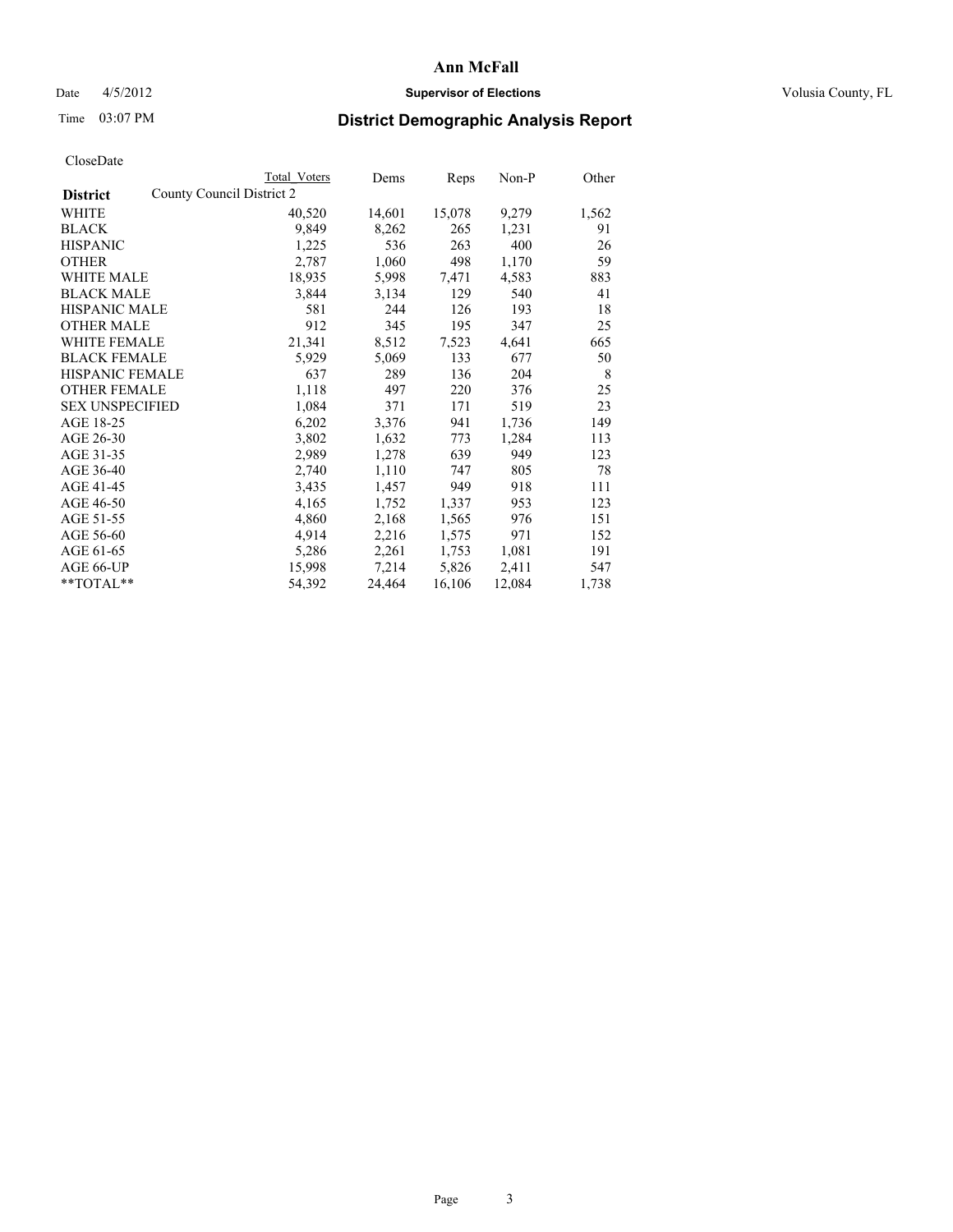### Date  $4/5/2012$  **Supervisor of Elections Supervisor of Elections** Volusia County, FL

## Time 03:07 PM **District Demographic Analysis Report**

|                                              | Total Voters | Dems   | <b>Reps</b> | Non-P  | Other |
|----------------------------------------------|--------------|--------|-------------|--------|-------|
| County Council District 3<br><b>District</b> |              |        |             |        |       |
| WHITE                                        | 63,367       | 21,783 | 25,009      | 14,558 | 2,017 |
| <b>BLACK</b>                                 | 1,876        | 1,530  | 74          | 250    | 22    |
| <b>HISPANIC</b>                              | 1,017        | 393    | 267         | 332    | 25    |
| <b>OTHER</b>                                 | 2,488        | 688    | 579         | 1,146  | 75    |
| <b>WHITE MALE</b>                            | 29,283       | 8,829  | 12,294      | 7,087  | 1,073 |
| <b>BLACK MALE</b>                            | 819          | 626    | 40          | 138    | 15    |
| <b>HISPANIC MALE</b>                         | 450          | 165    | 107         | 163    | 15    |
| <b>OTHER MALE</b>                            | 831          | 239    | 227         | 337    | 28    |
| <b>WHITE FEMALE</b>                          | 33,713       | 12,825 | 12,582      | 7,374  | 932   |
| <b>BLACK FEMALE</b>                          | 1,046        | 895    | 33          | 112    | 6     |
| <b>HISPANIC FEMALE</b>                       | 555          | 223    | 157         | 165    | 10    |
| <b>OTHER FEMALE</b>                          | 966          | 334    | 257         | 339    | 36    |
| <b>SEX UNSPECIFIED</b>                       | 1,085        | 258    | 232         | 571    | 24    |
| AGE 18-25                                    | 5,064        | 1,538  | 1,378       | 1,984  | 164   |
| AGE 26-30                                    | 3,476        | 1,126  | 967         | 1,246  | 137   |
| AGE 31-35                                    | 3,504        | 1,081  | 1,042       | 1,252  | 129   |
| AGE 36-40                                    | 3,719        | 1,175  | 1,199       | 1,197  | 148   |
| AGE 41-45                                    | 4,486        | 1,370  | 1,739       | 1,244  | 133   |
| AGE 46-50                                    | 5,763        | 1,854  | 2,314       | 1,438  | 157   |
| AGE 51-55                                    | 6,611        | 2,288  | 2,671       | 1,459  | 193   |
| AGE 56-60                                    | 7,025        | 2,751  | 2,685       | 1,398  | 191   |
| AGE 61-65                                    | 7.394        | 2,756  | 2,870       | 1,521  | 247   |
| AGE 66-UP                                    | 21,715       | 8,458  | 9,064       | 3,552  | 641   |
| $*$ $TOTAL**$                                | 68,759       | 24,397 | 25,930      | 16,292 | 2,140 |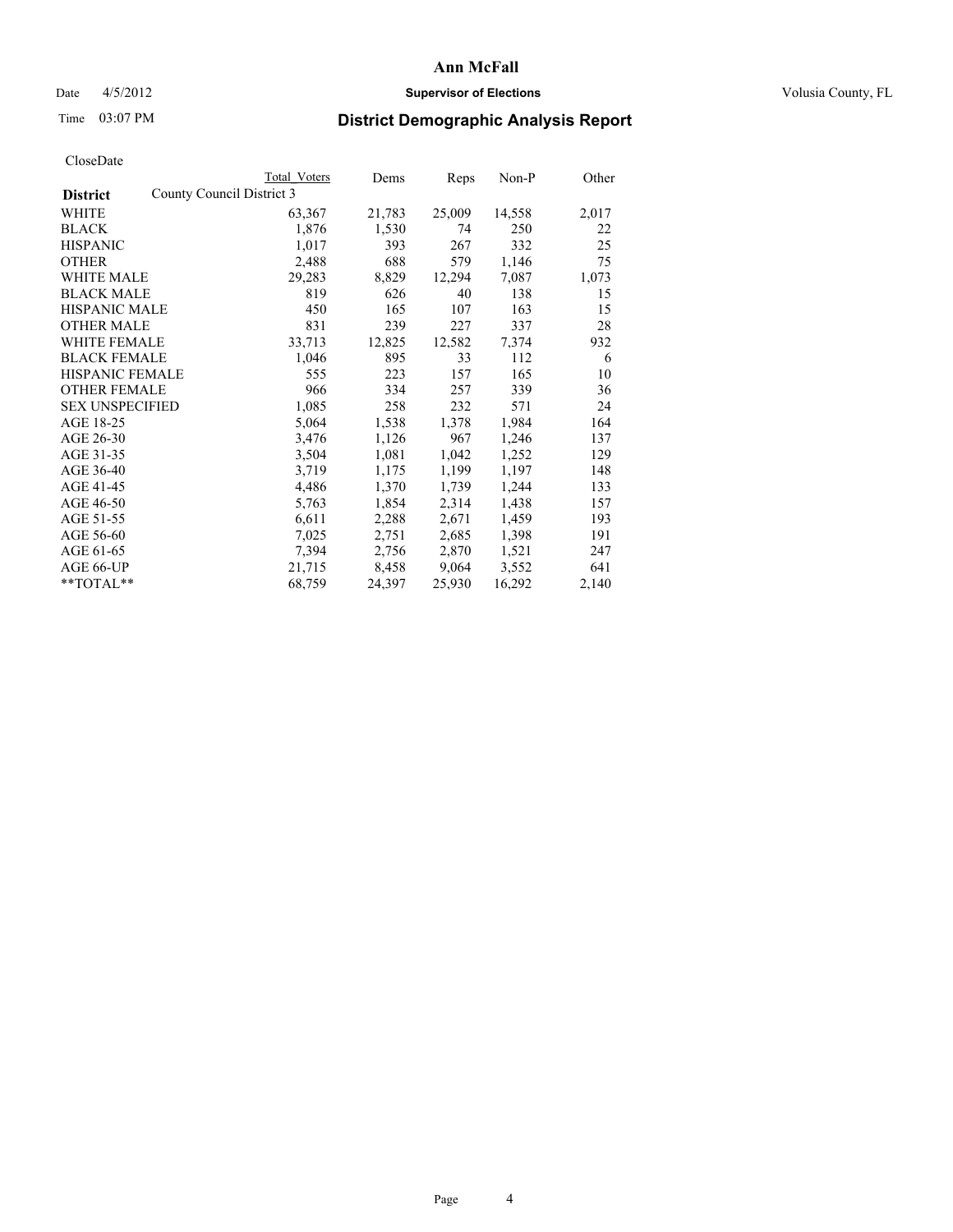### Date  $4/5/2012$  **Supervisor of Elections Supervisor of Elections** Volusia County, FL

# Time 03:07 PM **District Demographic Analysis Report**

|                                              | Total Voters | Dems   | <b>Reps</b> | Non-P  | Other |
|----------------------------------------------|--------------|--------|-------------|--------|-------|
| County Council District 4<br><b>District</b> |              |        |             |        |       |
| WHITE                                        | 53,375       | 18,425 | 21,700      | 11,373 | 1,877 |
| <b>BLACK</b>                                 | 5,231        | 4,277  | 186         | 701    | 67    |
| <b>HISPANIC</b>                              | 1,315        | 568    | 324         | 396    | 27    |
| <b>OTHER</b>                                 | 3,117        | 1,033  | 733         | 1,272  | 79    |
| <b>WHITE MALE</b>                            | 24,470       | 7.397  | 10,524      | 5,548  | 1,001 |
| <b>BLACK MALE</b>                            | 2,016        | 1,536  | 99          | 338    | 43    |
| <b>HISPANIC MALE</b>                         | 582          | 209    | 159         | 194    | 20    |
| <b>OTHER MALE</b>                            | 1,068        | 341    | 289         | 404    | 34    |
| <b>WHITE FEMALE</b>                          | 28,630       | 10,948 | 11,068      | 5,752  | 862   |
| <b>BLACK FEMALE</b>                          | 3,177        | 2,709  | 87          | 357    | 24    |
| <b>HISPANIC FEMALE</b>                       | 727          | 357    | 161         | 202    | 7     |
| <b>OTHER FEMALE</b>                          | 1,281        | 502    | 338         | 407    | 34    |
| <b>SEX UNSPECIFIED</b>                       | 1,087        | 304    | 218         | 540    | 25    |
| AGE 18-25                                    | 5,655        | 2,139  | 1,458       | 1,918  | 140   |
| AGE 26-30                                    | 3,726        | 1,391  | 968         | 1,233  | 134   |
| AGE 31-35                                    | 3,260        | 1,224  | 902         | 1,020  | 114   |
| AGE 36-40                                    | 3,363        | 1,219  | 1,084       | 931    | 129   |
| AGE 41-45                                    | 4,071        | 1,407  | 1,511       | 1,005  | 148   |
| AGE 46-50                                    | 5,174        | 1,844  | 1,972       | 1,186  | 172   |
| AGE 51-55                                    | 5,907        | 2,226  | 2,293       | 1,197  | 191   |
| AGE 56-60                                    | 6,133        | 2,512  | 2,253       | 1,174  | 194   |
| AGE 61-65                                    | 6,411        | 2,539  | 2,354       | 1,303  | 215   |
| AGE 66-UP                                    | 19,363       | 7,813  | 8,150       | 2,786  | 614   |
| $*$ $TOTAL**$                                | 63,064       | 24,314 | 22,946      | 13,753 | 2,051 |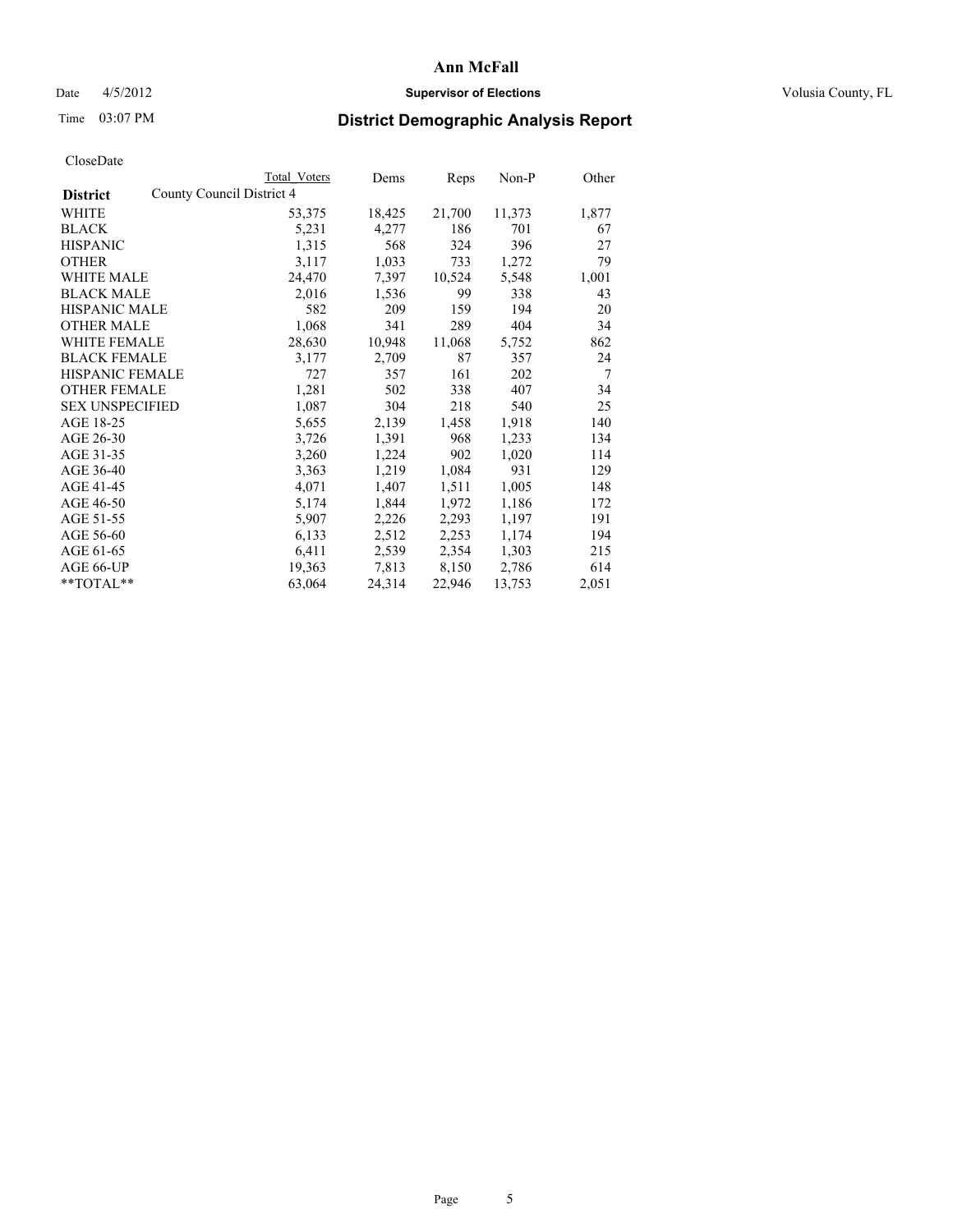### Date  $4/5/2012$  **Supervisor of Elections Supervisor of Elections** Volusia County, FL

## Time 03:07 PM **District Demographic Analysis Report**

|                                              | Total Voters | Dems   | Reps   | Non-P  | Other |
|----------------------------------------------|--------------|--------|--------|--------|-------|
| County Council District 5<br><b>District</b> |              |        |        |        |       |
| WHITE                                        | 47,176       | 14,772 | 19,545 | 10,676 | 2,183 |
| <b>BLACK</b>                                 | 5,199        | 4,000  | 266    | 816    | 117   |
| <b>HISPANIC</b>                              | 13,111       | 6,422  | 2,215  | 4,199  | 275   |
| <b>OTHER</b>                                 | 3,658        | 1,145  | 754    | 1,670  | 89    |
| WHITE MALE                                   | 22,067       | 6,074  | 9,584  | 5,230  | 1,179 |
| <b>BLACK MALE</b>                            | 2,319        | 1,679  | 156    | 413    | 71    |
| <b>HISPANIC MALE</b>                         | 6,189        | 2,899  | 1,115  | 2,014  | 161   |
| <b>OTHER MALE</b>                            | 1,213        | 403    | 287    | 488    | 35    |
| <b>WHITE FEMALE</b>                          | 24,851       | 8,613  | 9,852  | 5,392  | 994   |
| <b>BLACK FEMALE</b>                          | 2,838        | 2,285  | 110    | 397    | 46    |
| HISPANIC FEMALE                              | 6,837        | 3,474  | 1,094  | 2,158  | 111   |
| <b>OTHER FEMALE</b>                          | 1,431        | 547    | 307    | 540    | 37    |
| <b>SEX UNSPECIFIED</b>                       | 1,399        | 365    | 275    | 729    | 30    |
| AGE 18-25                                    | 7,374        | 2,482  | 1,697  | 2,900  | 295   |
| AGE 26-30                                    | 4,861        | 1,615  | 1,178  | 1,852  | 216   |
| AGE 31-35                                    | 5,280        | 1,886  | 1,382  | 1,754  | 258   |
| AGE 36-40                                    | 5,518        | 1,984  | 1,650  | 1,627  | 257   |
| AGE 41-45                                    | 5,939        | 2,061  | 2,038  | 1,604  | 236   |
| AGE 46-50                                    | 6,863        | 2,444  | 2,514  | 1,658  | 247   |
| AGE 51-55                                    | 6,950        | 2,603  | 2,617  | 1,482  | 248   |
| AGE 56-60                                    | 6,235        | 2,513  | 2,216  | 1,279  | 227   |
| AGE 61-65                                    | 5,882        | 2,383  | 2,155  | 1,128  | 216   |
| AGE 66-UP                                    | 14,259       | 6,377  | 5,334  | 2,083  | 465   |
| **TOTAL**                                    | 69,162       | 26,348 | 22,781 | 17,368 | 2,665 |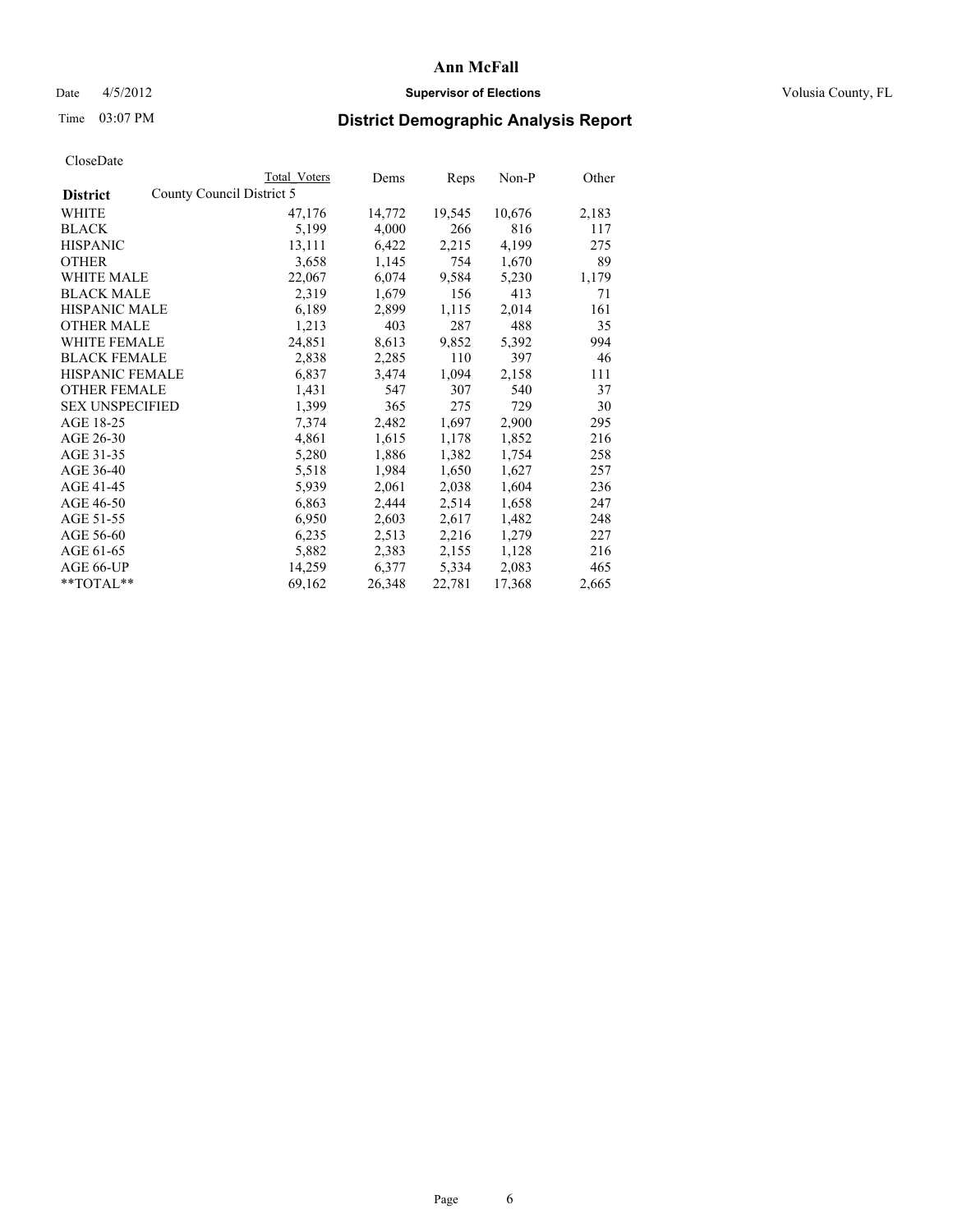### Date  $4/5/2012$  **Supervisor of Elections Supervisor of Elections** Volusia County, FL

## Time 03:07 PM **District Demographic Analysis Report**

|                        |                              | <b>Total Voters</b> | Dems | Reps           | Non-P          | Other          |
|------------------------|------------------------------|---------------------|------|----------------|----------------|----------------|
| <b>District</b>        | Indigo Community Development |                     |      |                |                |                |
| WHITE                  |                              | 818                 | 203  | 416            | 169            | 30             |
| <b>BLACK</b>           |                              | 71                  | 54   | 6              | 11             | $\overline{0}$ |
| <b>HISPANIC</b>        |                              | 39                  | 20   | 6              | 12             | 1              |
| <b>OTHER</b>           |                              | 71                  | 23   | 23             | 25             | $\theta$       |
| WHITE MALE             |                              | 402                 | 85   | 207            | 92             | 18             |
| <b>BLACK MALE</b>      |                              | 30                  | 21   | 4              | 5              | $\overline{0}$ |
| <b>HISPANIC MALE</b>   |                              | 14                  | 7    | 1              | 6              | $\overline{0}$ |
| <b>OTHER MALE</b>      |                              | 27                  | 6    | 9              | 12             | $\theta$       |
| WHITE FEMALE           |                              | 413                 | 118  | 207            | 77             | 11             |
| <b>BLACK FEMALE</b>    |                              | 41                  | 33   | $\overline{2}$ | 6              | $\overline{0}$ |
| <b>HISPANIC FEMALE</b> |                              | 25                  | 13   | 5              | 6              | 1              |
| <b>OTHER FEMALE</b>    |                              | 32                  | 10   | 11             | 11             | $\theta$       |
| <b>SEX UNSPECIFIED</b> |                              | 15                  | 7    | 5              | $\overline{2}$ | 1              |
| AGE 18-25              |                              | 70                  | 16   | 28             | 24             | $\overline{2}$ |
| AGE 26-30              |                              | 95                  | 24   | 33             | 35             | 3              |
| AGE 31-35              |                              | 86                  | 30   | 24             | 30             | $\overline{2}$ |
| AGE 36-40              |                              | 72                  | 20   | 35             | 16             | 1              |
| AGE 41-45              |                              | 64                  | 18   | 28             | 18             | $\theta$       |
| AGE 46-50              |                              | 75                  | 27   | 37             | 7              | 4              |
| AGE 51-55              |                              | 88                  | 26   | 46             | 15             | 1              |
| AGE 56-60              |                              | 103                 | 37   | 52             | 11             | 3              |
| AGE 61-65              |                              | 138                 | 38   | 59             | 34             | 7              |
| AGE 66-UP              |                              | 209                 | 64   | 109            | 28             | 8              |
| **TOTAL**              |                              | 1,000               | 300  | 451            | 218            | 31             |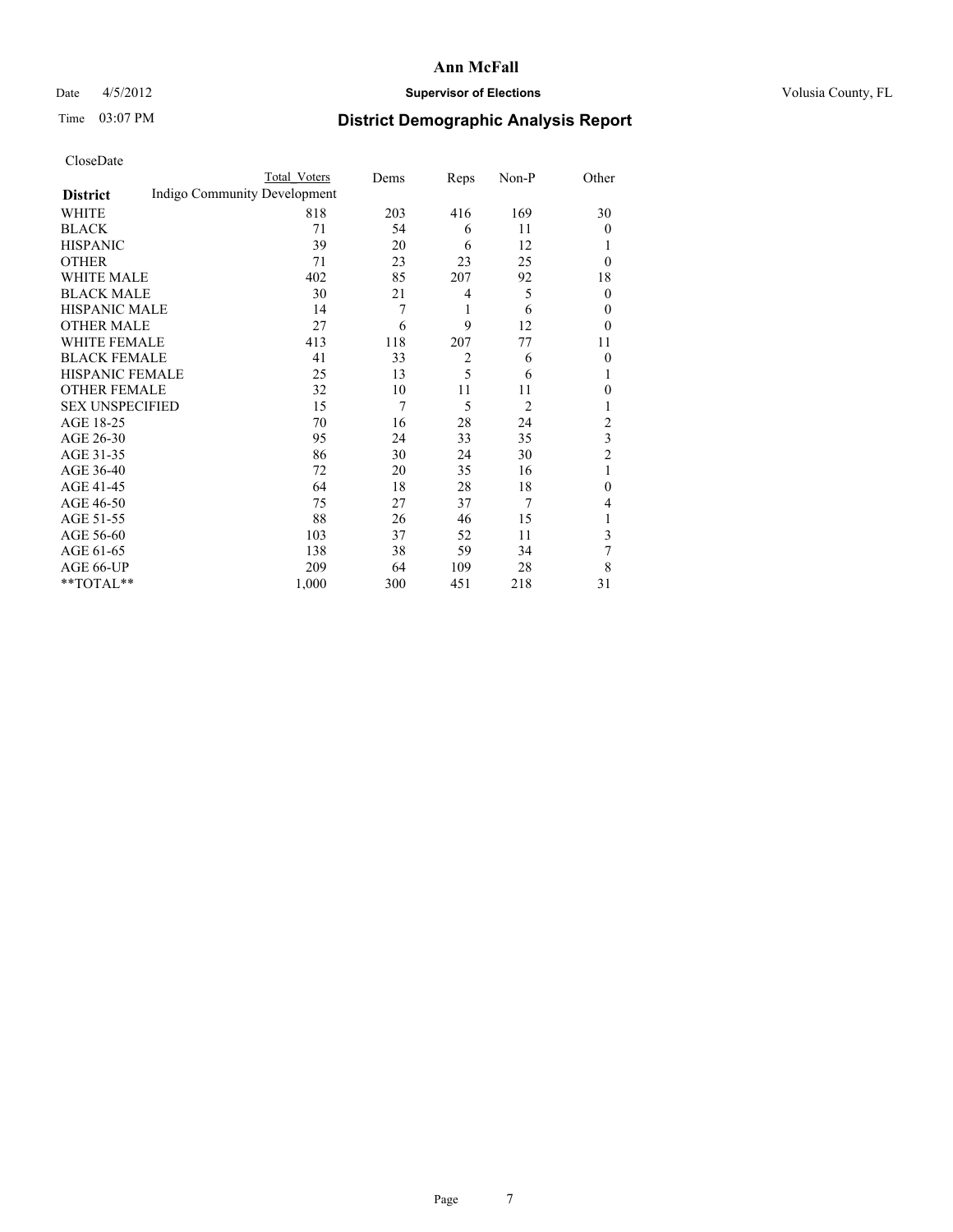### Date  $4/5/2012$  **Supervisor of Elections Supervisor of Elections** Volusia County, FL

# Time 03:07 PM **District Demographic Analysis Report**

|                        | <b>Total Voters</b>          | Dems           | Reps | Non-P          | Other          |
|------------------------|------------------------------|----------------|------|----------------|----------------|
| <b>District</b>        | DeBary Community Development |                |      |                |                |
| WHITE                  | 643                          | 193            | 300  | 130            | 20             |
| <b>BLACK</b>           | 11                           | 7              | 2    | 2              | $\Omega$       |
| <b>HISPANIC</b>        | 10                           | 3              | 5    | $\overline{2}$ | $\theta$       |
| <b>OTHER</b>           | 28                           | 6              | 5    | 17             | $\theta$       |
| WHITE MALE             | 321                          | 87             | 153  | 69             | 12             |
| <b>BLACK MALE</b>      | 7                            | 4              | 1    | 2              | $\theta$       |
| <b>HISPANIC MALE</b>   | 5                            | 1              | 3    |                | $\theta$       |
| <b>OTHER MALE</b>      | 9                            | $\overline{2}$ |      | 6              | $\theta$       |
| WHITE FEMALE           | 314                          | 104            | 144  | 58             | 8              |
| <b>BLACK FEMALE</b>    | 4                            | 3              |      | $\theta$       | $\theta$       |
| <b>HISPANIC FEMALE</b> | 5                            | $\overline{2}$ | 2    |                | $\theta$       |
| <b>OTHER FEMALE</b>    | 12                           | 4              | 4    | 4              | $\theta$       |
| <b>SEX UNSPECIFIED</b> | 15                           | $\overline{2}$ | 3    | 10             | $\theta$       |
| AGE 18-25              | 74                           | 22             | 29   | 21             | 2              |
| AGE 26-30              | 39                           | 9              | 12   | 17             | 1              |
| AGE 31-35              | 33                           | 13             | 11   | 7              | 2              |
| AGE 36-40              | 44                           | 12             | 19   | 12             | 1              |
| AGE 41-45              | 63                           | 10             | 33   | 18             | 2              |
| AGE 46-50              | 101                          | 31             | 49   | 19             | 2              |
| AGE 51-55              | 93                           | 26             | 47   | 18             | $\overline{c}$ |
| AGE 56-60              | 93                           | 30             | 47   | 13             | 3              |
| AGE 61-65              | 62                           | 18             | 29   | 13             | $\overline{2}$ |
| AGE 66-UP              | 90                           | 38             | 36   | 13             | 3              |
| **TOTAL**              | 692                          | 209            | 312  | 151            | 20             |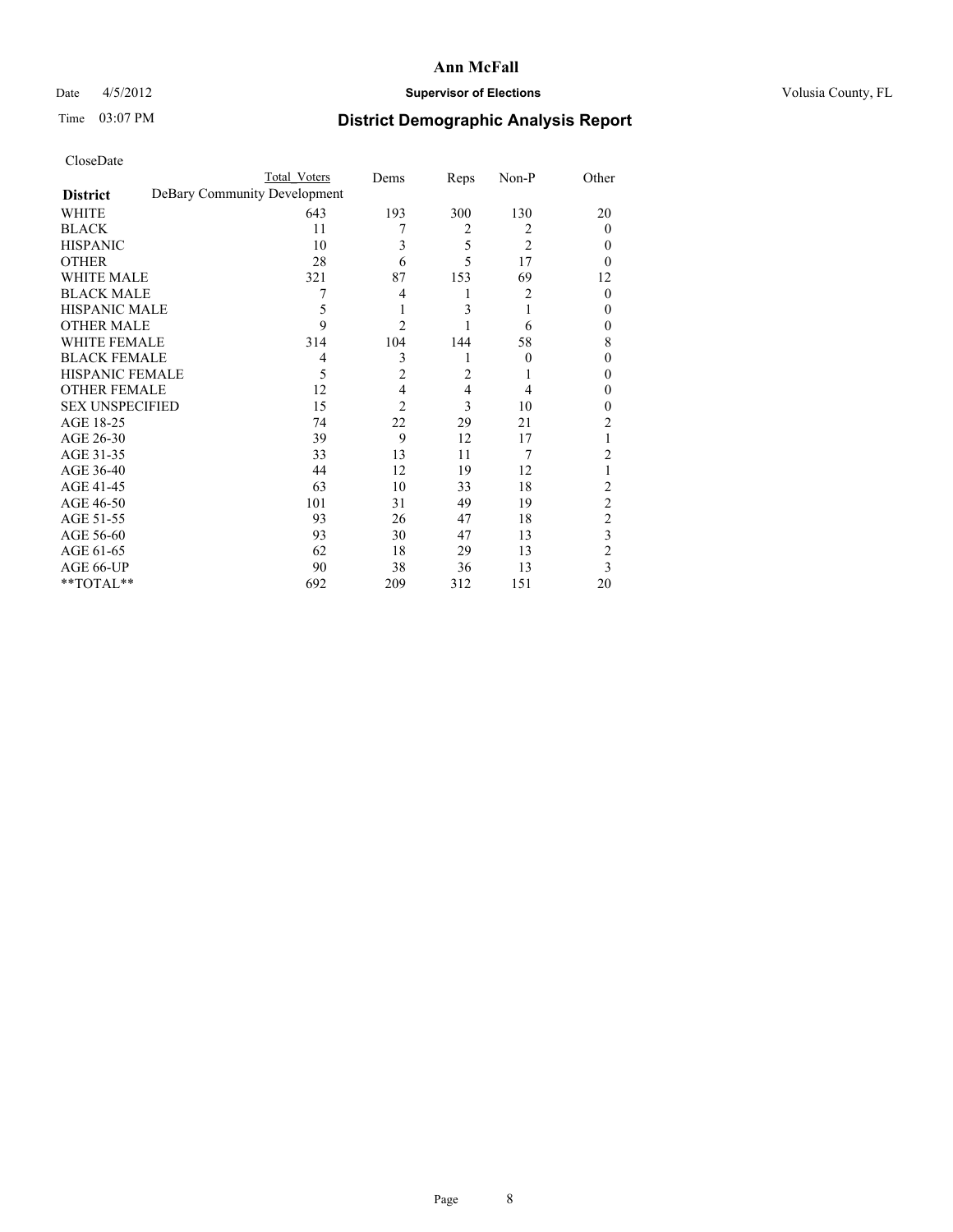### Date  $4/5/2012$  **Supervisor of Elections Supervisor of Elections** Volusia County, FL

# Time 03:07 PM **District Demographic Analysis Report**

|                                             | Total Voters | Dems  | Reps  | Non-P | Other          |
|---------------------------------------------|--------------|-------|-------|-------|----------------|
| Congressional District 3<br><b>District</b> |              |       |       |       |                |
| WHITE                                       | 5,177        | 1,680 | 2,306 | 978   | 213            |
| <b>BLACK</b>                                | 2,173        | 1,819 | 54    | 276   | 24             |
| <b>HISPANIC</b>                             | 451          | 185   | 67    | 183   | 16             |
| <b>OTHER</b>                                | 357          | 136   | 78    | 136   | 7              |
| <b>WHITE MALE</b>                           | 2,411        | 700   | 1,128 | 466   | 117            |
| <b>BLACK MALE</b>                           | 843          | 692   | 20    | 117   | 14             |
| <b>HISPANIC MALE</b>                        | 198          | 85    | 33    | 72    | 8              |
| <b>OTHER MALE</b>                           | 109          | 48    | 27    | 31    | 3              |
| <b>WHITE FEMALE</b>                         | 2,734        | 971   | 1,161 | 508   | 94             |
| <b>BLACK FEMALE</b>                         | 1,306        | 1,109 | 33    | 154   | 10             |
| <b>HISPANIC FEMALE</b>                      | 250          | 100   | 34    | 109   | 7              |
| <b>OTHER FEMALE</b>                         | 131          | 53    | 34    | 42    | $\overline{c}$ |
| <b>SEX UNSPECIFIED</b>                      | 176          | 62    | 35    | 74    | 5              |
| AGE 18-25                                   | 847          | 354   | 137   | 328   | 28             |
| AGE 26-30                                   | 503          | 232   | 86    | 163   | 22             |
| AGE 31-35                                   | 538          | 259   | 120   | 138   | 21             |
| AGE 36-40                                   | 530          | 253   | 137   | 123   | 17             |
| AGE 41-45                                   | 635          | 289   | 192   | 142   | 12             |
| AGE 46-50                                   | 712          | 338   | 217   | 138   | 19             |
| AGE 51-55                                   | 800          | 386   | 275   | 120   | 19             |
| AGE 56-60                                   | 765          | 377   | 250   | 110   | 28             |
| AGE 61-65                                   | 764          | 342   | 293   | 99    | 30             |
| AGE 66-UP                                   | 2,066        | 991   | 798   | 213   | 64             |
| **TOTAL**                                   | 8,160        | 3,821 | 2,505 | 1,574 | 260            |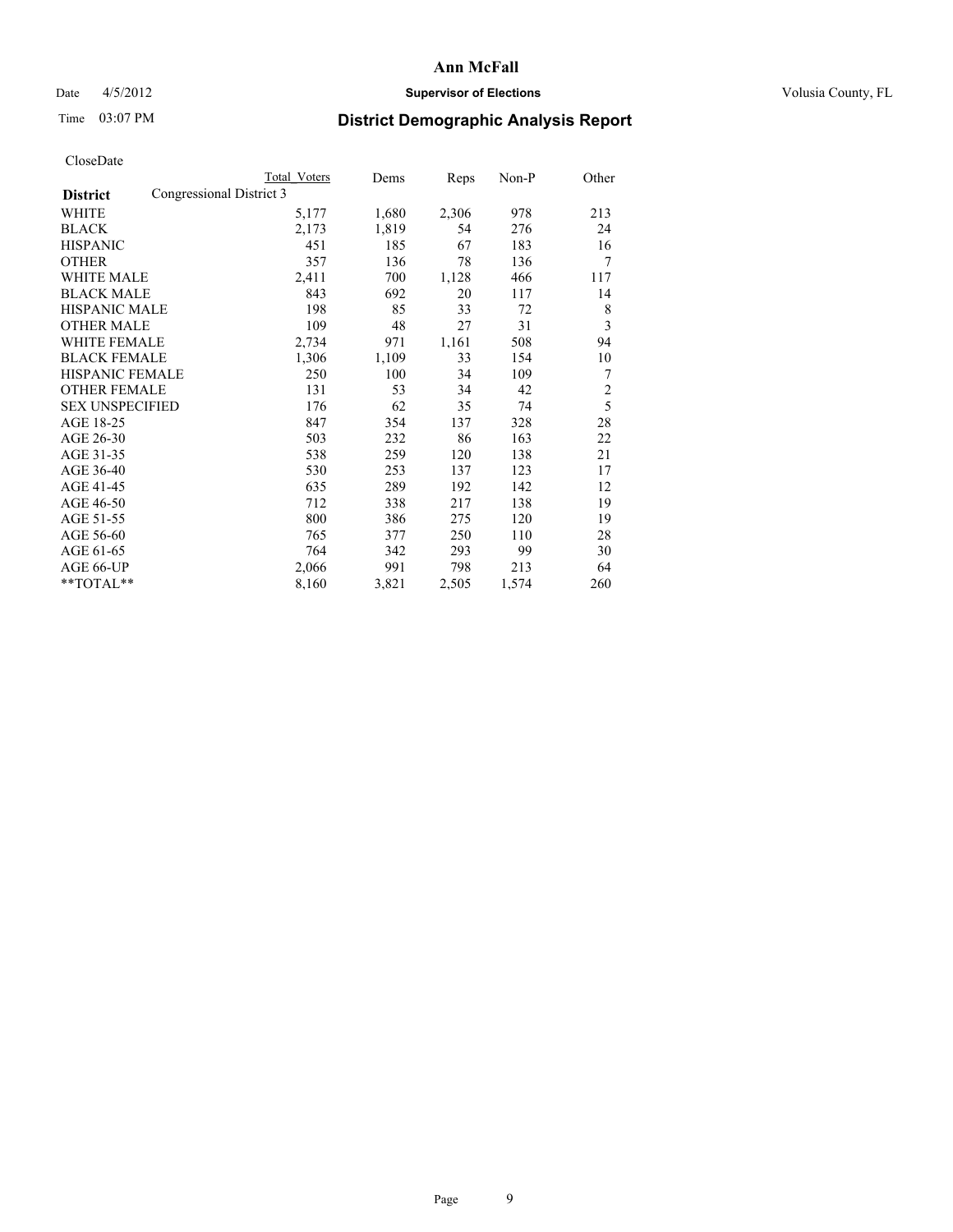### Date 4/5/2012 **Supervisor of Elections Supervisor of Elections** Volusia County, FL

## Time 03:07 PM **District Demographic Analysis Report**

|                        |                          | Total Voters | Dems   | <b>Reps</b> | Non-P  | Other |
|------------------------|--------------------------|--------------|--------|-------------|--------|-------|
| <b>District</b>        | Congressional District 7 |              |        |             |        |       |
| <b>WHITE</b>           |                          | 138,646      | 47,475 | 55,713      | 29,765 | 5,693 |
| <b>BLACK</b>           |                          | 19,160       | 15,713 | 672         | 2,540  | 235   |
| <b>HISPANIC</b>        |                          | 13,602       | 6,414  | 2,477       | 4,405  | 306   |
| <b>OTHER</b>           |                          | 9,163        | 3,065  | 1,925       | 3,942  | 231   |
| <b>WHITE MALE</b>      |                          | 63,873       | 19,165 | 27,123      | 14,474 | 3,111 |
| <b>BLACK MALE</b>      |                          | 7,645        | 5,955  | 364         | 1,192  | 134   |
| <b>HISPANIC MALE</b>   |                          | 6,317        | 2,837  | 1,221       | 2,087  | 172   |
| <b>OTHER MALE</b>      |                          | 3,013        | 1,027  | 757         | 1,138  | 91    |
| <b>WHITE FEMALE</b>    |                          | 74,082       | 28,080 | 28,330      | 15,116 | 2,556 |
| <b>BLACK FEMALE</b>    |                          | 11,370       | 9,642  | 306         | 1,322  | 100   |
| HISPANIC FEMALE        |                          | 7,193        | 3,528  | 1,243       | 2,291  | 131   |
| <b>OTHER FEMALE</b>    |                          | 3,616        | 1,446  | 815         | 1,257  | 98    |
| <b>SEX UNSPECIFIED</b> |                          | 3,462        | 987    | 628         | 1,775  | 72    |
| AGE 18-25              |                          | 18,990       | 7,729  | 4,163       | 6,475  | 623   |
| AGE 26-30              |                          | 11,805       | 4,387  | 2,834       | 4,134  | 450   |
| AGE 31-35              |                          | 11,117       | 4,109  | 2,974       | 3,522  | 512   |
| AGE 36-40              |                          | 11,153       | 4,016  | 3,470       | 3,180  | 487   |
| AGE 41-45              |                          | 13,164       | 4,677  | 4,626       | 3,358  | 503   |
| AGE 46-50              |                          | 15,901       | 5,789  | 5,883       | 3,658  | 571   |
| AGE 51-55              |                          | 17,238       | 6,813  | 6,345       | 3,479  | 601   |
| AGE 56-60              |                          | 16,910       | 7,133  | 5,950       | 3,220  | 607   |
| AGE 61-65              |                          | 16,887       | 7,101  | 6,081       | 3,116  | 589   |
| AGE 66-UP              |                          | 47,455       | 20,937 | 18,467      | 6,527  | 1,524 |
| $*$ $TOTAL**$          |                          | 180,622      | 72,691 | 60,794      | 40,670 | 6,467 |
|                        |                          |              |        |             |        |       |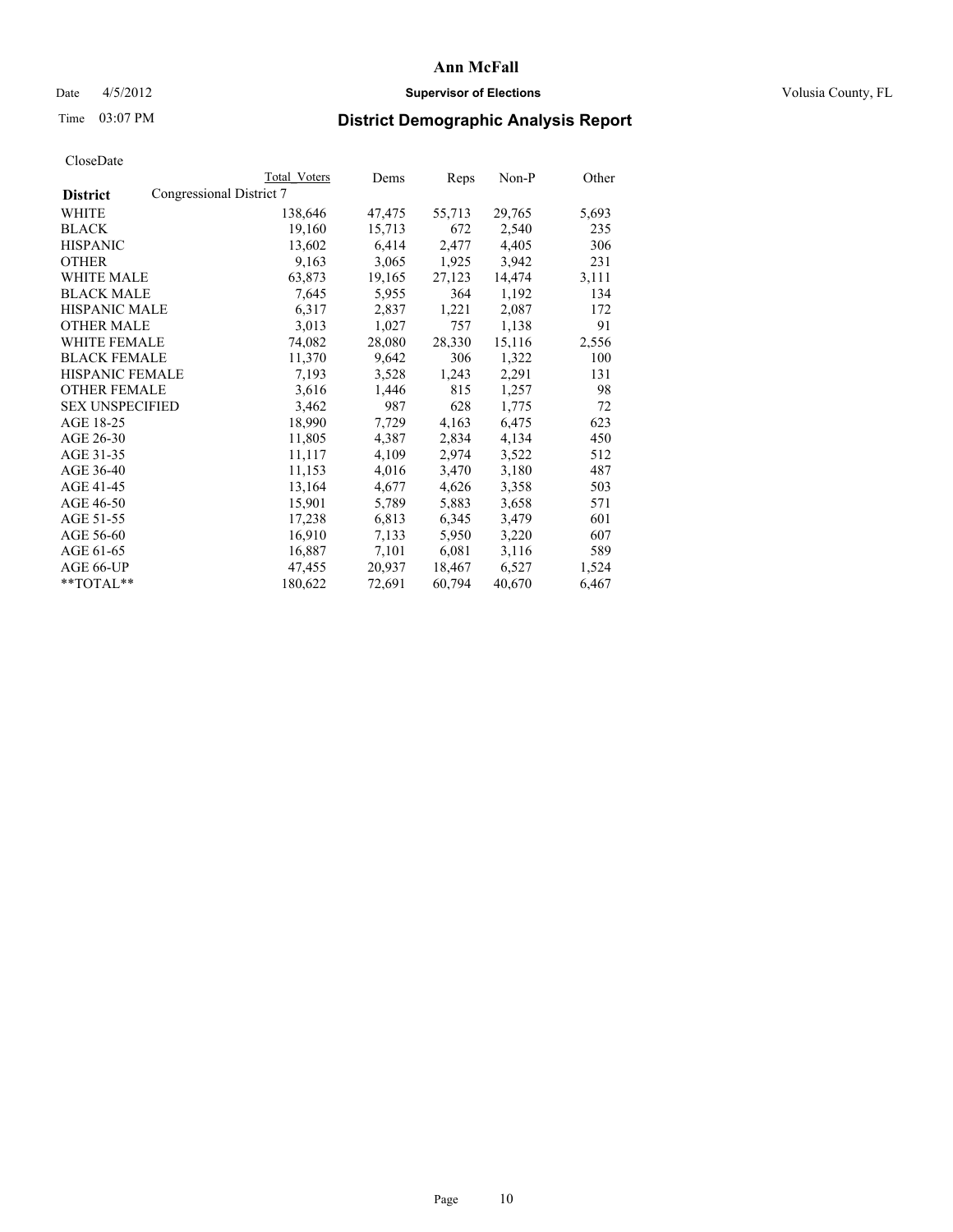### Date  $4/5/2012$  **Supervisor of Elections Supervisor of Elections** Volusia County, FL

## Time 03:07 PM **District Demographic Analysis Report**

|                        |                           | Total Voters | Dems   | <b>Reps</b> | Non-P  | Other |
|------------------------|---------------------------|--------------|--------|-------------|--------|-------|
| <b>District</b>        | Congressional District 24 |              |        |             |        |       |
| <b>WHITE</b>           |                           | 109,686      | 36,919 | 43,886      | 25,024 | 3,857 |
| <b>BLACK</b>           |                           | 5,071        | 4,007  | 215         | 758    | 91    |
| <b>HISPANIC</b>        |                           | 5,947        | 2,732  | 1,130       | 1,952  | 133   |
| <b>OTHER</b>           |                           | 5,175        | 1,529  | 1,210       | 2,292  | 144   |
| <b>WHITE MALE</b>      |                           | 50,920       | 15,041 | 21,576      | 12,232 | 2,071 |
| <b>BLACK MALE</b>      |                           | 2,205        | 1,653  | 113         | 385    | 54    |
| <b>HISPANIC MALE</b>   |                           | 2,792        | 1,221  | 540         | 950    | 81    |
| <b>OTHER MALE</b>      |                           | 1,767        | 530    | 465         | 715    | 57    |
| <b>WHITE FEMALE</b>    |                           | 58,131       | 21,662 | 22,073      | 12,638 | 1,758 |
| <b>BLACK FEMALE</b>    |                           | 2,836        | 2,329  | 100         | 371    | 36    |
| <b>HISPANIC FEMALE</b> |                           | 3,121        | 1,494  | 585         | 991    | 51    |
| <b>OTHER FEMALE</b>    |                           | 2,057        | 742    | 523         | 728    | 64    |
| <b>SEX UNSPECIFIED</b> |                           | 2,050        | 515    | 466         | 1,016  | 53    |
| AGE 18-25              |                           | 10,357       | 3,285  | 2,814       | 3,912  | 346   |
| AGE 26-30              |                           | 7,310        | 2,373  | 1,966       | 2,677  | 294   |
| AGE 31-35              |                           | 7,135        | 2,350  | 2,030       | 2,457  | 298   |
| AGE 36-40              |                           | 7,383        | 2,433  | 2,383       | 2,278  | 289   |
| AGE 41-45              |                           | 8,561        | 2,774  | 3,123       | 2,373  | 291   |
| AGE 46-50              |                           | 10,686       | 3,553  | 4,230       | 2,584  | 319   |
| AGE 51-55              |                           | 11,945       | 4,183  | 4,798       | 2,597  | 367   |
| AGE 56-60              |                           | 12,188       | 4,747  | 4,647       | 2,448  | 346   |
| AGE 61-65              |                           | 12,873       | 4,795  | 4,919       | 2,695  | 464   |
| AGE 66-UP              |                           | 37,463       | 14,703 | 15,531      | 6,017  | 1,212 |
| $*$ $TOTAL**$          |                           | 125,906      | 45,196 | 46,444      | 30,040 | 4,226 |
|                        |                           |              |        |             |        |       |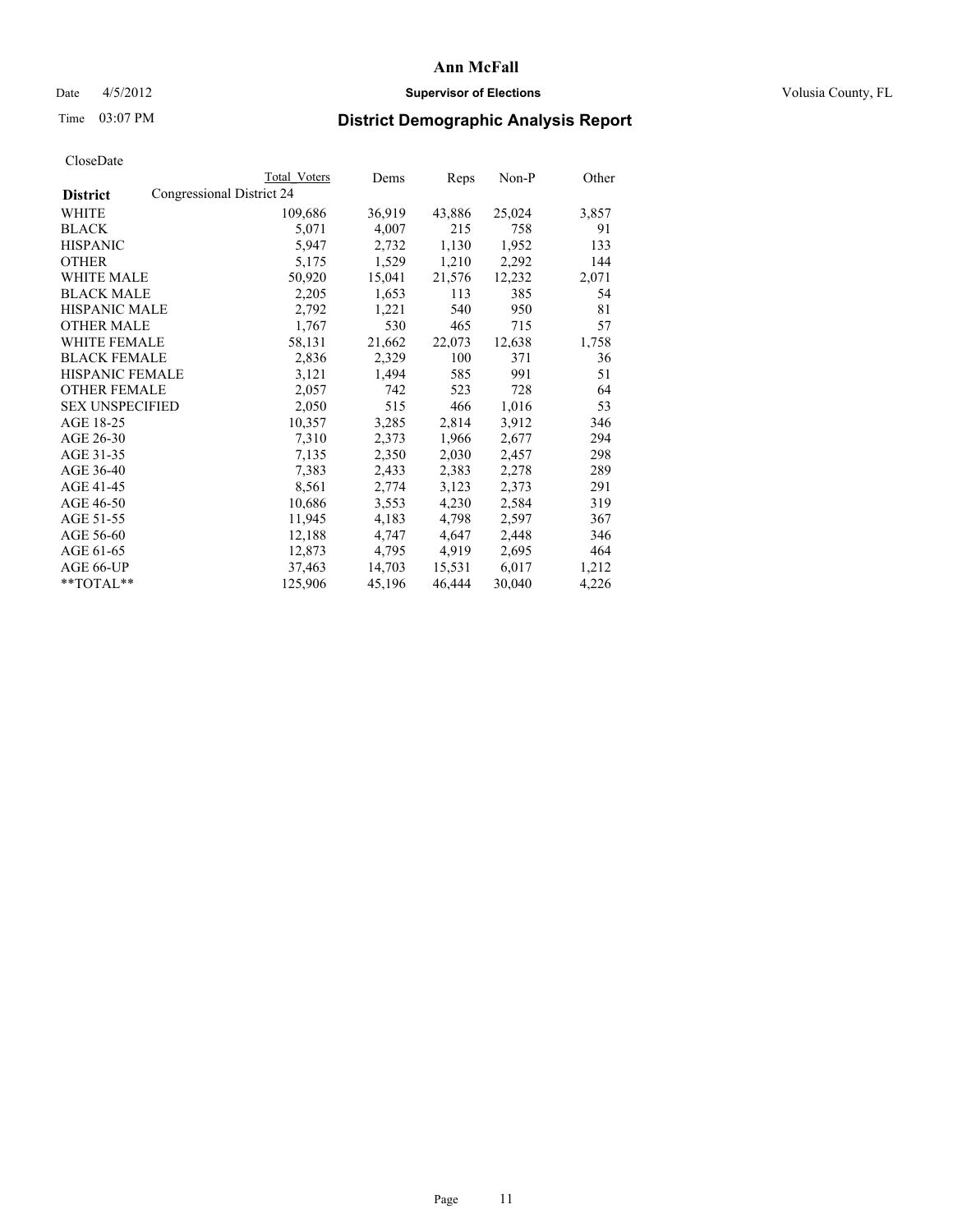### Date 4/5/2012 **Supervisor of Elections Supervisor of Elections** Volusia County, FL

## Time 03:07 PM **District Demographic Analysis Report**

|                        |               | <b>Total Voters</b> | Dems   | Reps  | $Non-P$ | Other |
|------------------------|---------------|---------------------|--------|-------|---------|-------|
| <b>District</b>        | Daytona Beach |                     |        |       |         |       |
| WHITE                  |               | 20,331              | 7,505  | 7,394 | 4,631   | 801   |
| <b>BLACK</b>           |               | 11,847              | 10,003 | 297   | 1,445   | 102   |
| <b>HISPANIC</b>        |               | 861                 | 416    | 166   | 258     | 21    |
| <b>OTHER</b>           |               | 2,060               | 856    | 299   | 867     | 38    |
| <b>WHITE MALE</b>      |               | 9,712               | 3,144  | 3,780 | 2,297   | 491   |
| <b>BLACK MALE</b>      |               | 4,575               | 3,723  | 151   | 653     | 48    |
| <b>HISPANIC MALE</b>   |               | 410                 | 178    | 81    | 135     | 16    |
| <b>OTHER MALE</b>      |               | 652                 | 271    | 122   | 247     | 12    |
| <b>WHITE FEMALE</b>    |               | 10,515              | 4,316  | 3,582 | 2,312   | 305   |
| <b>BLACK FEMALE</b>    |               | 7,184               | 6,209  | 144   | 777     | 54    |
| HISPANIC FEMALE        |               | 448                 | 236    | 85    | 122     | 5     |
| <b>OTHER FEMALE</b>    |               | 798                 | 385    | 138   | 258     | 17    |
| <b>SEX UNSPECIFIED</b> |               | 805                 | 318    | 73    | 400     | 14    |
| AGE 18-25              |               | 5,475               | 3,342  | 624   | 1,406   | 103   |
| AGE 26-30              |               | 2,940               | 1,505  | 470   | 882     | 83    |
| AGE 31-35              |               | 2,165               | 1,112  | 365   | 630     | 58    |
| AGE 36-40              |               | 1,954               | 953    | 428   | 518     | 55    |
| AGE 41-45              |               | 2,132               | 1,121  | 454   | 494     | 63    |
| AGE 46-50              |               | 2,558               | 1,360  | 602   | 528     | 68    |
| AGE 51-55              |               | 3,036               | 1,618  | 785   | 546     | 87    |
| AGE 56-60              |               | 3,043               | 1,595  | 804   | 547     | 97    |
| AGE 61-65              |               | 3,054               | 1,555  | 846   | 559     | 94    |
| AGE 66-UP              |               | 8,758               | 4,626  | 2,777 | 1,100   | 255   |
| $*$ $TOTAL**$          |               | 35,116              | 18,787 | 8,156 | 7,210   | 963   |
|                        |               |                     |        |       |         |       |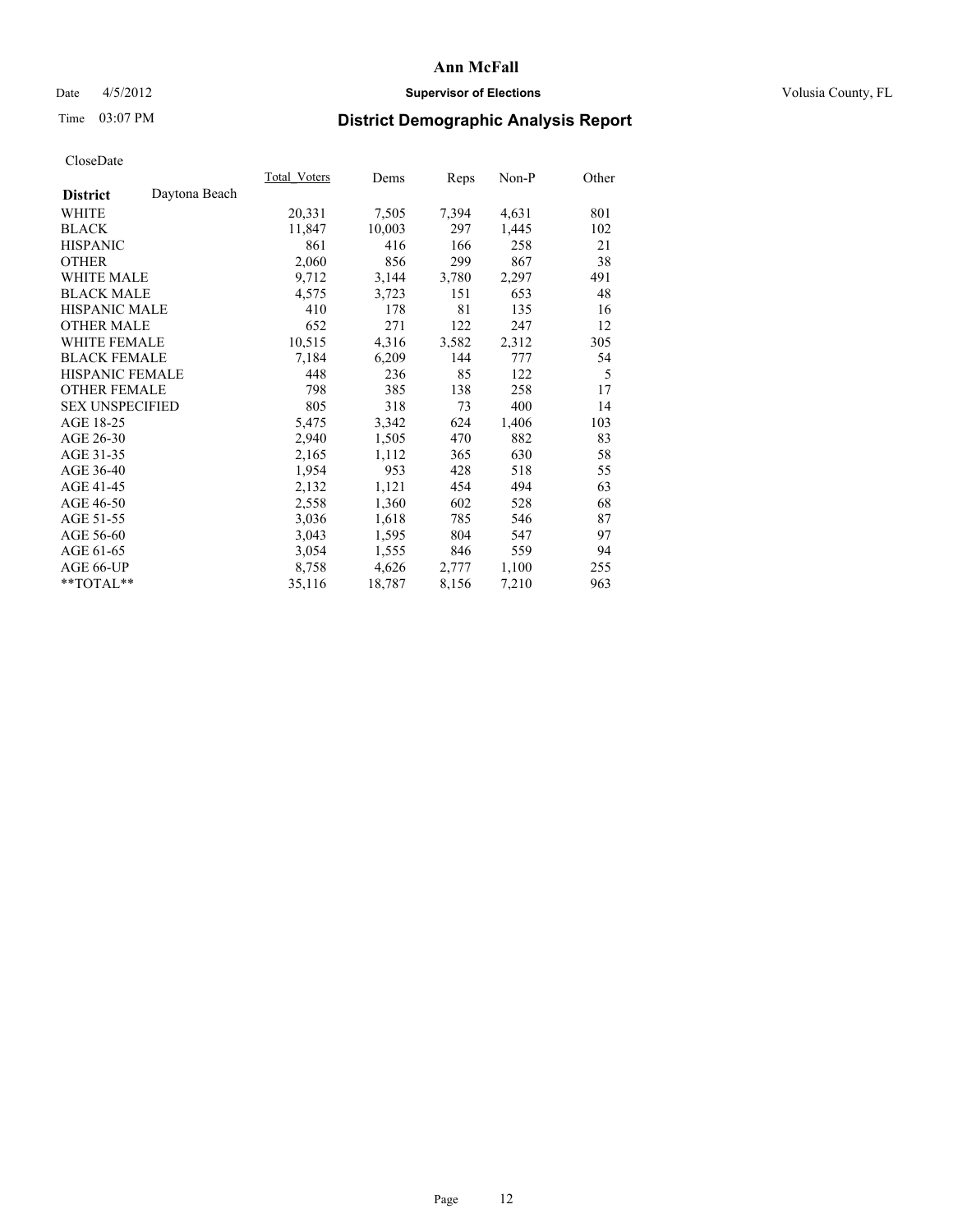### Date 4/5/2012 **Supervisor of Elections Supervisor of Elections** Volusia County, FL

## Time 03:07 PM **District Demographic Analysis Report**

|                        | Total Voters         | Dems | Reps           | Non-P | Other            |
|------------------------|----------------------|------|----------------|-------|------------------|
| <b>District</b>        | Daytona Beach Shores |      |                |       |                  |
| WHITE                  | 3,197                | 891  | 1,511          | 684   | 111              |
| <b>BLACK</b>           | 35                   | 24   | 3              | 8     | $\theta$         |
| <b>HISPANIC</b>        | 65                   | 15   | 28             | 21    | 1                |
| <b>OTHER</b>           | 160                  | 43   | 56             | 57    | $\overline{4}$   |
| <b>WHITE MALE</b>      | 1,519                | 387  | 726            | 347   | 59               |
| <b>BLACK MALE</b>      | 18                   | 12   | 1              | 5     | $\boldsymbol{0}$ |
| <b>HISPANIC MALE</b>   | 34                   | 10   | 13             | 10    |                  |
| <b>OTHER MALE</b>      | 58                   | 17   | 17             | 23    | 1                |
| <b>WHITE FEMALE</b>    | 1,649                | 496  | 772            | 333   | 48               |
| <b>BLACK FEMALE</b>    | 17                   | 12   | $\overline{2}$ | 3     | $\overline{0}$   |
| <b>HISPANIC FEMALE</b> | 30                   | 5    | 14             | 11    | $\theta$         |
| <b>OTHER FEMALE</b>    | 76                   | 20   | 31             | 22    | 3                |
| <b>SEX UNSPECIFIED</b> | 56                   | 14   | 22             | 16    | 4                |
| AGE 18-25              | 121                  | 30   | 39             | 47    | 5                |
| AGE 26-30              | 100                  | 31   | 29             | 36    | 4                |
| AGE 31-35              | 83                   | 27   | 28             | 23    | 5                |
| AGE 36-40              | 66                   | 18   | 21             | 26    | 1                |
| AGE 41-45              | 117                  | 28   | 46             | 43    | $\mathbf{0}$     |
| AGE 46-50              | 172                  | 42   | 78             | 48    | 4                |
| AGE 51-55              | 225                  | 54   | 112            | 52    | 7                |
| AGE 56-60              | 306                  | 69   | 139            | 82    | 16               |
| AGE 61-65              | 417                  | 118  | 183            | 96    | 20               |
| AGE 66-UP              | 1,853                | 558  | 923            | 318   | 54               |
| **TOTAL**              | 3,460                | 975  | 1,598          | 771   | 116              |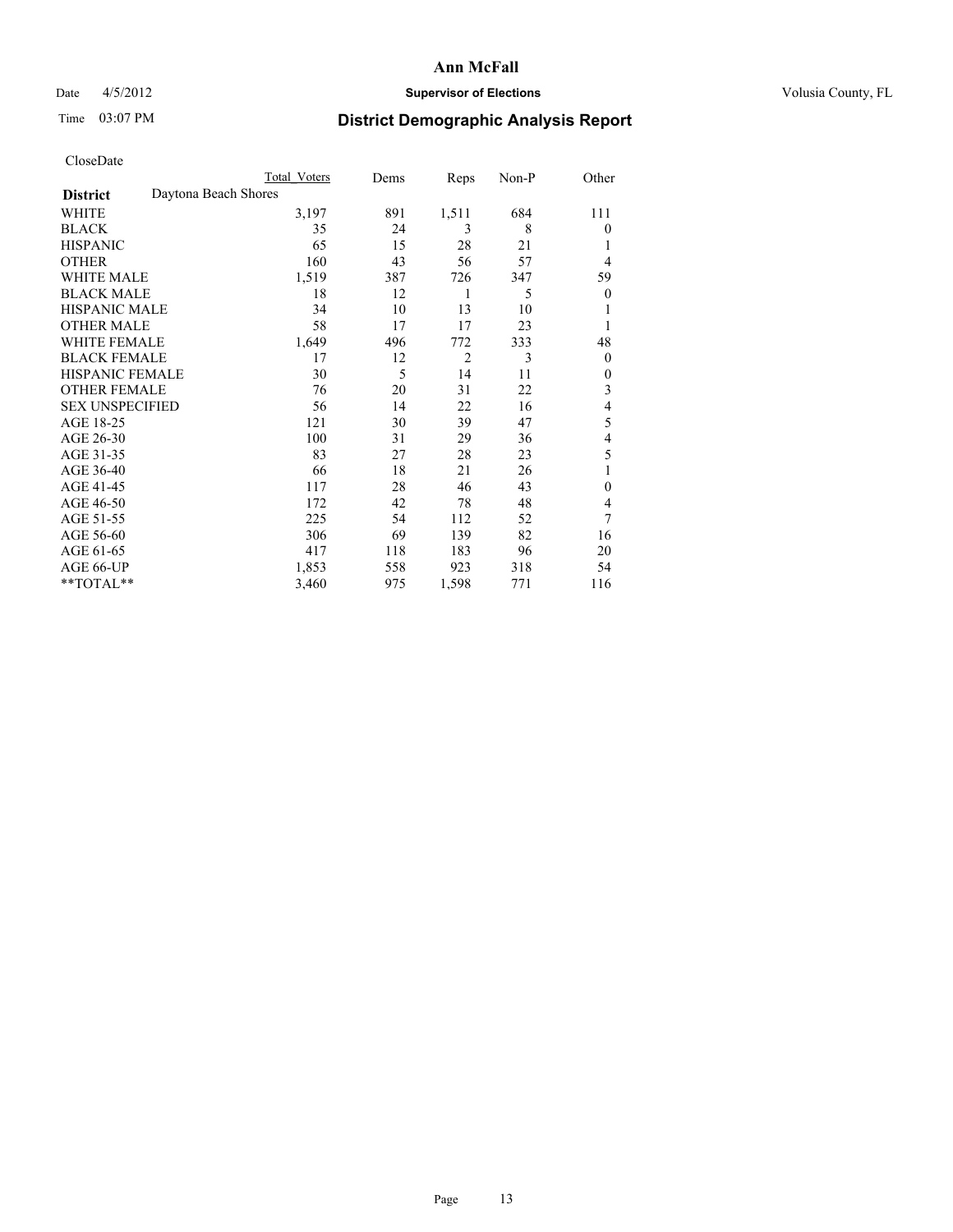### Date 4/5/2012 **Supervisor of Elections Supervisor of Elections** Volusia County, FL

# Time 03:07 PM **District Demographic Analysis Report**

| <b>Total Voters</b> | Dems  | Reps  | $Non-P$ | Other |
|---------------------|-------|-------|---------|-------|
|                     |       |       |         |       |
| 11,561              | 3,222 |       | 2,366   | 510   |
| 417                 | 317   | 30    | 61      | 9     |
| 803                 | 354   | 206   | 226     | 17    |
| 655                 | 180   | 180   | 278     | 17    |
| 5,400               | 1,286 | 2,668 | 1,177   | 269   |
| 194                 | 137   | 10    | 42      | 5     |
| 373                 | 152   | 103   | 108     | 10    |
| 214                 | 58    | 63    | 86      | 7     |
| 6,092               | 1,920 | 2,760 | 1,175   | 237   |
| 220                 | 177   | 20    | 19      | 4     |
| 424                 | 199   | 103   | 115     | 7     |
| 277                 | 91    | 80    | 98      | 8     |
| 242                 | 53    | 72    | 111     | 6     |
| 990                 | 274   | 319   | 352     | 45    |
| 725                 | 167   | 280   | 249     | 29    |
| 750                 | 212   | 269   | 231     | 38    |
| 849                 | 214   | 325   | 264     | 46    |
| 1,061               | 275   | 477   | 266     | 43    |
| 1,236               | 332   | 587   | 265     | 52    |
| 1,288               | 386   | 609   | 253     | 40    |
| 1,344               | 463   | 582   | 248     | 51    |
| 1,425               | 454   | 666   | 251     | 54    |
| 3,771               | 1,296 | 1,765 | 555     | 155   |
| 13,439              | 4,073 | 5,879 | 2,934   | 553   |
|                     |       |       | 5,463   |       |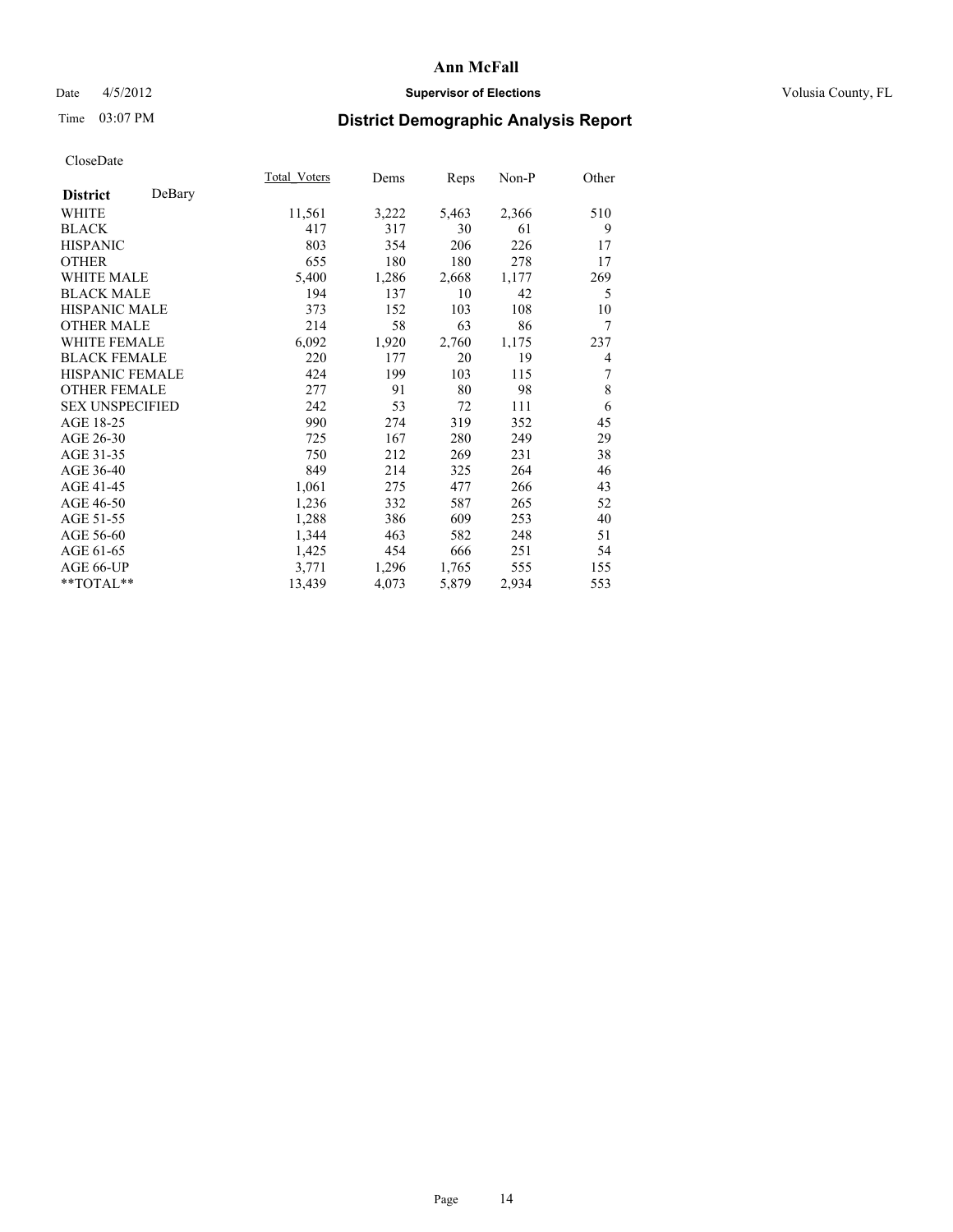### Date 4/5/2012 **Supervisor of Elections Supervisor of Elections** Volusia County, FL

# Time 03:07 PM **District Demographic Analysis Report**

|                        |        | <b>Total Voters</b> | Dems  | <b>Reps</b> | $Non-P$ | Other |
|------------------------|--------|---------------------|-------|-------------|---------|-------|
| <b>District</b>        | DeLand |                     |       |             |         |       |
| WHITE                  |        | 11,511              | 3,933 | 4,762       | 2,278   | 538   |
| <b>BLACK</b>           |        | 2,322               | 1,909 | 77          | 305     | 31    |
| <b>HISPANIC</b>        |        | 909                 | 400   | 166         | 307     | 36    |
| <b>OTHER</b>           |        | 799                 | 264   | 167         | 335     | 33    |
| <b>WHITE MALE</b>      |        | 4,980               | 1,472 | 2,175       | 1,047   | 286   |
| <b>BLACK MALE</b>      |        | 894                 | 702   | 36          | 137     | 19    |
| <b>HISPANIC MALE</b>   |        | 374                 | 156   | 80          | 121     | 17    |
| <b>OTHER MALE</b>      |        | 246                 | 90    | 65          | 79      | 12    |
| WHITE FEMALE           |        | 6,492               | 2,446 | 2,576       | 1,221   | 249   |
| <b>BLACK FEMALE</b>    |        | 1,409               | 1,193 | 41          | 164     | 11    |
| HISPANIC FEMALE        |        | 531                 | 243   | 85          | 185     | 18    |
| <b>OTHER FEMALE</b>    |        | 312                 | 117   | 64          | 115     | 16    |
| <b>SEX UNSPECIFIED</b> |        | 303                 | 87    | 50          | 156     | 10    |
| AGE 18-25              |        | 1,972               | 775   | 437         | 688     | 72    |
| AGE 26-30              |        | 1,001               | 384   | 230         | 336     | 51    |
| AGE 31-35              |        | 1,035               | 413   | 300         | 270     | 52    |
| AGE 36-40              |        | 1,077               | 430   | 328         | 270     | 49    |
| AGE 41-45              |        | 1,144               | 445   | 391         | 266     | 42    |
| AGE 46-50              |        | 1,238               | 496   | 456         | 227     | 59    |
| AGE 51-55              |        | 1,226               | 523   | 433         | 232     | 38    |
| AGE 56-60              |        | 1,225               | 555   | 400         | 223     | 47    |
| AGE 61-65              |        | 1,341               | 607   | 469         | 210     | 55    |
| AGE 66-UP              |        | 4,288               | 1,881 | 1,729       | 505     | 173   |
| **TOTAL**              |        | 15,547              | 6,509 | 5,173       | 3,227   | 638   |
|                        |        |                     |       |             |         |       |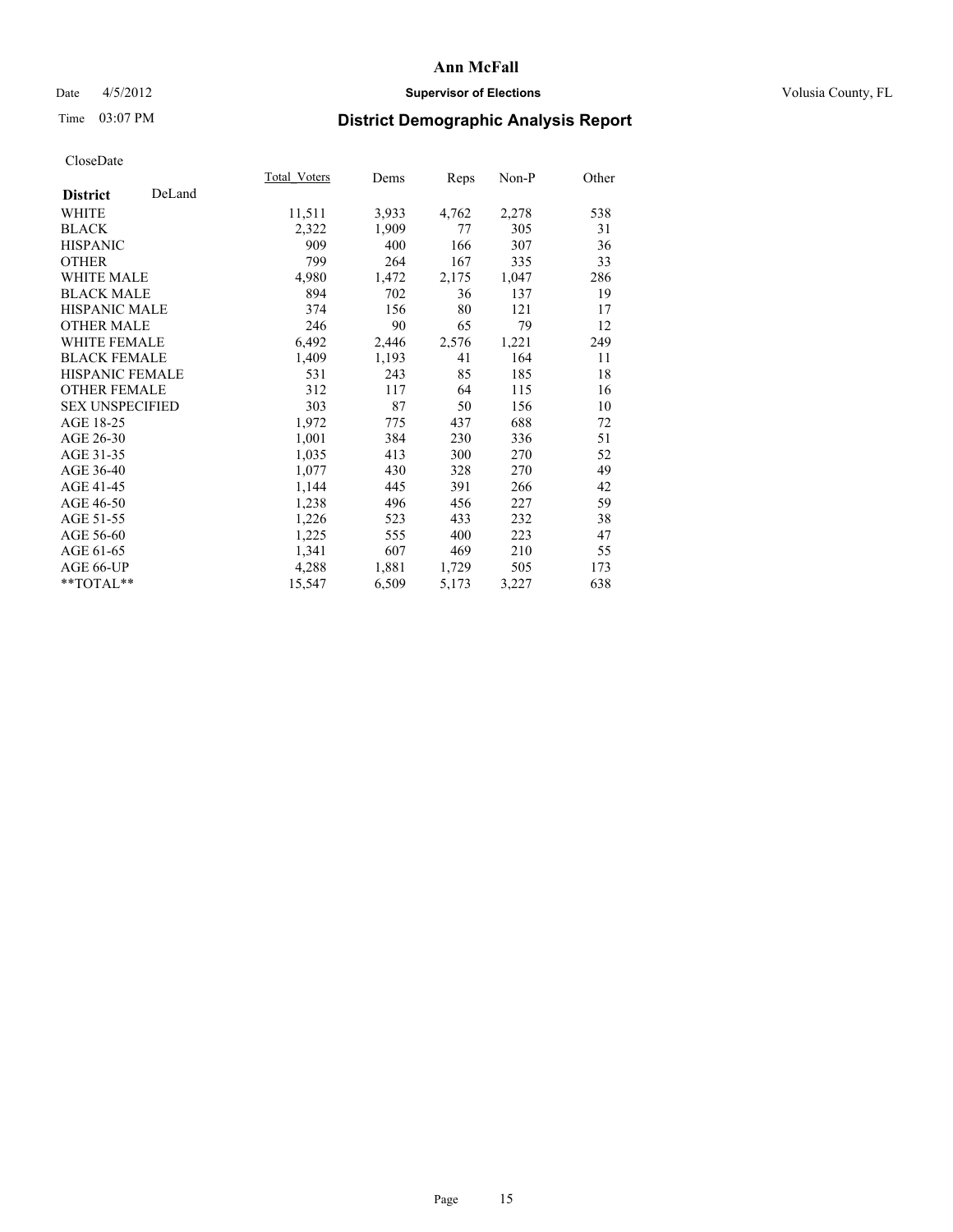### Date 4/5/2012 **Supervisor of Elections Supervisor of Elections** Volusia County, FL

# Time 03:07 PM **District Demographic Analysis Report**

|                        |         | Total Voters | Dems   | <b>Reps</b> | $Non-P$ | Other |
|------------------------|---------|--------------|--------|-------------|---------|-------|
| <b>District</b>        | Deltona |              |        |             |         |       |
| <b>WHITE</b>           |         | 32,495       | 10,683 | 12,573      | 7,687   | 1,552 |
| <b>BLACK</b>           |         | 4,612        | 3,553  | 221         | 734     | 104   |
| <b>HISPANIC</b>        |         | 12,034       | 5,967  | 1,937       | 3,879   | 251   |
| <b>OTHER</b>           |         | 2,851        | 926    | 528         | 1,331   | 66    |
| <b>WHITE MALE</b>      |         | 15,116       | 4,411  | 6,133       | 3,731   | 841   |
| <b>BLACK MALE</b>      |         | 2,050        | 1,491  | 137         | 358     | 64    |
| <b>HISPANIC MALE</b>   |         | 5,685        | 2,701  | 974         | 1,865   | 145   |
| <b>OTHER MALE</b>      |         | 943          | 331    | 205         | 382     | 25    |
| <b>WHITE FEMALE</b>    |         | 17,215       | 6,211  | 6,376       | 3,922   | 706   |
| <b>BLACK FEMALE</b>    |         | 2,523        | 2,029  | 84          | 370     | 40    |
| HISPANIC FEMALE        |         | 6,272        | 3,222  | 957         | 1,990   | 103   |
| <b>OTHER FEMALE</b>    |         | 1,090        | 437    | 207         | 419     | 27    |
| <b>SEX UNSPECIFIED</b> |         | 1,098        | 296    | 186         | 594     | 22    |
| AGE 18-25              |         | 6,026        | 2,120  | 1,241       | 2,428   | 237   |
| AGE 26-30              |         | 3.938        | 1,400  | 825         | 1,534   | 179   |
| AGE 31-35              |         | 4,331        | 1,619  | 1,046       | 1,459   | 207   |
| AGE 36-40              |         | 4,420        | 1,695  | 1,234       | 1,292   | 199   |
| AGE 41-45              |         | 4,558        | 1,707  | 1,412       | 1,255   | 184   |
| AGE 46-50              |         | 5,219        | 2,013  | 1,725       | 1,307   | 174   |
| AGE 51-55              |         | 5,249        | 2,092  | 1,807       | 1,156   | 194   |
| AGE 56-60              |         | 4,500        | 1,931  | 1,450       | 955     | 164   |
| AGE 61-65              |         | 4,070        | 1,806  | 1,305       | 811     | 148   |
| AGE 66-UP              |         | 9,694        | 4,754  | 3,215       | 1,437   | 288   |
| $*$ TOTAL $*$          |         | 52,006       | 21,137 | 15,260      | 13,635  | 1,974 |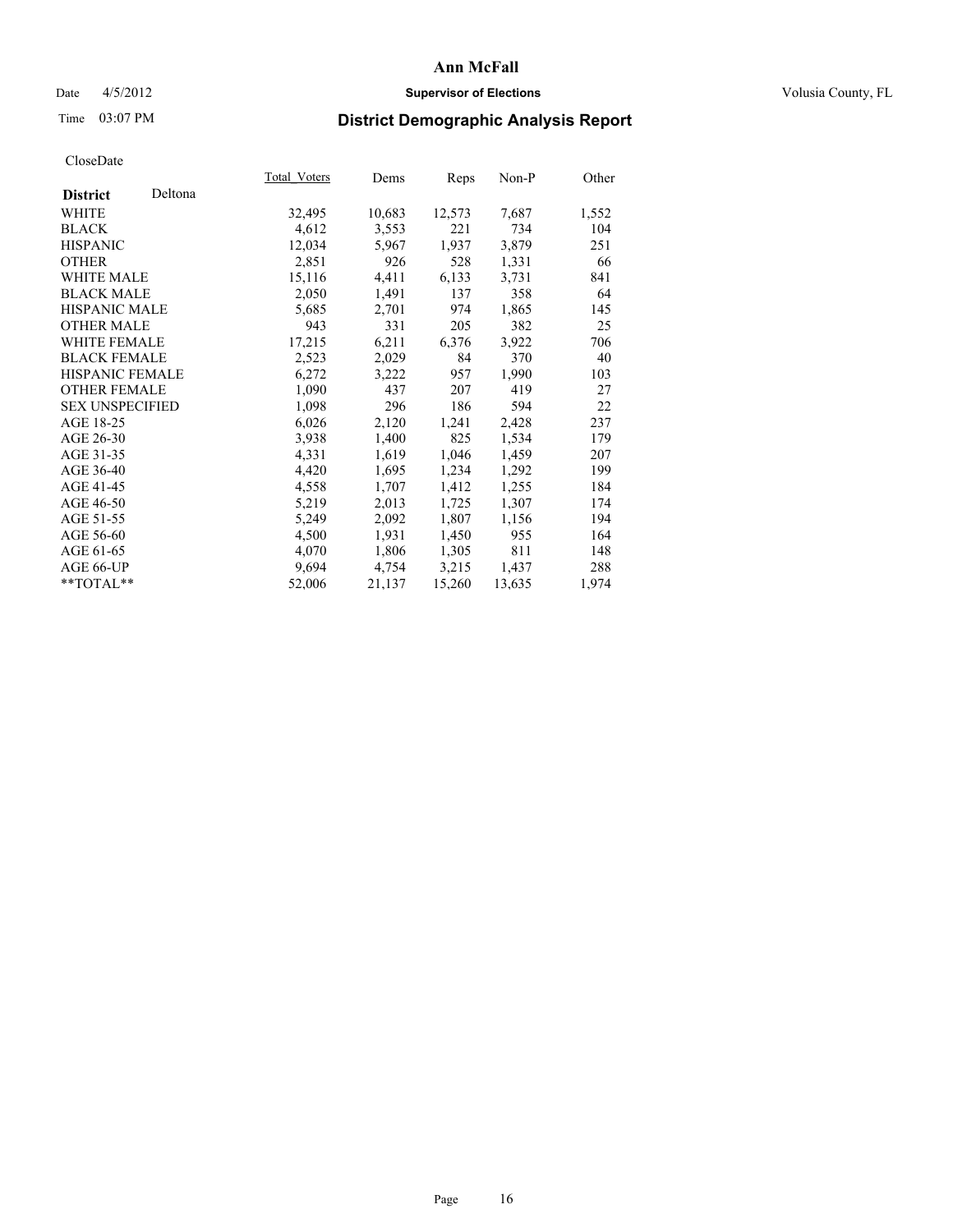### Date 4/5/2012 **Supervisor of Elections Supervisor of Elections** Volusia County, FL

## Time 03:07 PM **District Demographic Analysis Report**

|                        |           | Total Voters | Dems  | Reps  | Non-P | Other          |
|------------------------|-----------|--------------|-------|-------|-------|----------------|
| <b>District</b>        | Edgewater |              |       |       |       |                |
| WHITE                  |           | 12,802       | 4,752 | 4,411 | 3,261 | 378            |
| <b>BLACK</b>           |           | 269          | 201   | 13    | 51    | 4              |
| <b>HISPANIC</b>        |           | 172          | 74    | 40    | 51    | 7              |
| <b>OTHER</b>           |           | 422          | 122   | 89    | 204   | 7              |
| WHITE MALE             |           | 5,780        | 1,880 | 2,172 | 1,539 | 189            |
| <b>BLACK MALE</b>      |           | 127          | 89    | 8     | 28    | $\overline{2}$ |
| <b>HISPANIC MALE</b>   |           | 71           | 35    | 10    | 22    | 4              |
| <b>OTHER MALE</b>      |           | 137          | 47    | 38    | 49    | 3              |
| <b>WHITE FEMALE</b>    |           | 6,958        | 2,847 | 2,213 | 1,709 | 189            |
| <b>BLACK FEMALE</b>    |           | 139          | 110   | 5     | 23    | 1              |
| <b>HISPANIC FEMALE</b> |           | 98           | 38    | 30    | 27    | 3              |
| <b>OTHER FEMALE</b>    |           | 159          | 54    | 41    | 60    | $\overline{4}$ |
| <b>SEX UNSPECIFIED</b> |           | 196          | 49    | 36    | 110   | 1              |
| AGE 18-25              |           | 1,076        | 331   | 258   | 455   | 32             |
| AGE 26-30              |           | 832          | 251   | 229   | 328   | 24             |
| AGE 31-35              |           | 858          | 271   | 245   | 318   | 24             |
| AGE 36-40              |           | 869          | 286   | 240   | 311   | 32             |
| AGE 41-45              |           | 989          | 339   | 333   | 293   | 24             |
| AGE 46-50              |           | 1,155        | 416   | 395   | 313   | 31             |
| AGE 51-55              |           | 1,316        | 473   | 467   | 336   | 40             |
| AGE 56-60              |           | 1,335        | 548   | 476   | 288   | 23             |
| AGE 61-65              |           | 1,316        | 532   | 457   | 283   | 44             |
| AGE 66-UP              |           | 3,918        | 1,702 | 1,453 | 641   | 122            |
| **TOTAL**              |           | 13,665       | 5,149 | 4,553 | 3,567 | 396            |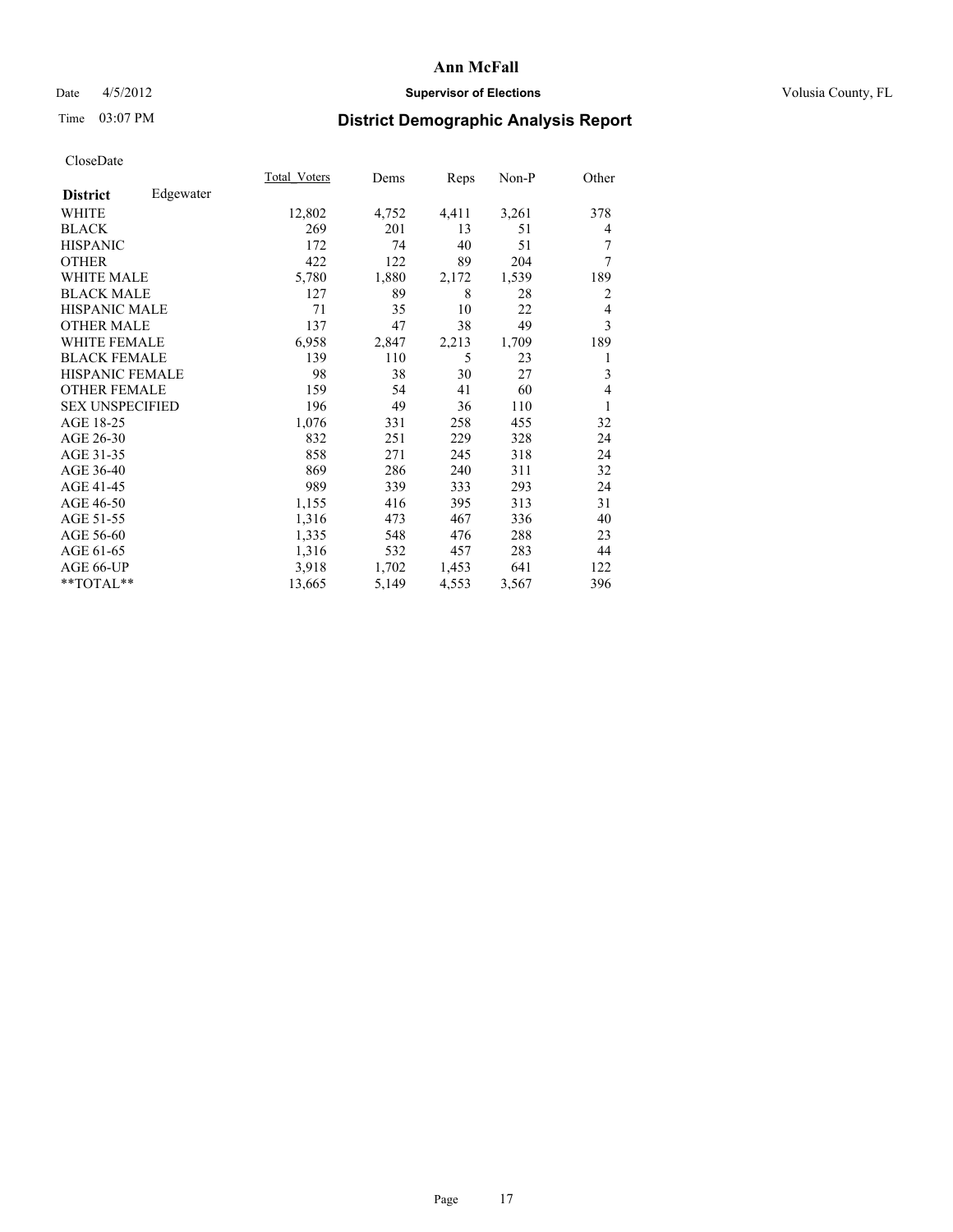### Date 4/5/2012 **Supervisor of Elections Supervisor of Elections** Volusia County, FL

# Time 03:07 PM **District Demographic Analysis Report**

|                        |                   | Total Voters | Dems  | Reps  | Non-P | Other          |
|------------------------|-------------------|--------------|-------|-------|-------|----------------|
| <b>District</b>        | <b>Holly Hill</b> |              |       |       |       |                |
| WHITE                  |                   | 5,379        | 2,217 | 1,656 | 1,280 | 226            |
| <b>BLACK</b>           |                   | 702          | 575   | 28    | 94    | 5              |
| <b>HISPANIC</b>        |                   | 145          | 70    | 22    | 53    | $\theta$       |
| <b>OTHER</b>           |                   | 320          | 112   | 53    | 144   | 11             |
| <b>WHITE MALE</b>      |                   | 2,445        | 888   | 809   | 644   | 104            |
| <b>BLACK MALE</b>      |                   | 236          | 181   | 12    | 40    | 3              |
| <b>HISPANIC MALE</b>   |                   | 68           | 24    | 13    | 31    | $\theta$       |
| <b>OTHER MALE</b>      |                   | 86           | 27    | 18    | 34    | 7              |
| <b>WHITE FEMALE</b>    |                   | 2,907        | 1,319 | 841   | 627   | 120            |
| <b>BLACK FEMALE</b>    |                   | 461          | 391   | 16    | 52    | $\overline{2}$ |
| <b>HISPANIC FEMALE</b> |                   | 77           | 46    | 9     | 22    | $\theta$       |
| <b>OTHER FEMALE</b>    |                   | 136          | 59    | 28    | 48    | 1              |
| <b>SEX UNSPECIFIED</b> |                   | 130          | 39    | 13    | 73    | 5              |
| AGE 18-25              |                   | 607          | 263   | 111   | 225   | 8              |
| AGE 26-30              |                   | 429          | 185   | 79    | 145   | 20             |
| AGE 31-35              |                   | 425          | 183   | 94    | 132   | 16             |
| AGE 36-40              |                   | 382          | 168   | 89    | 116   | 9              |
| AGE 41-45              |                   | 494          | 200   | 127   | 145   | 22             |
| AGE 46-50              |                   | 639          | 251   | 190   | 161   | 37             |
| AGE 51-55              |                   | 649          | 275   | 192   | 146   | 36             |
| AGE 56-60              |                   | 650          | 308   | 162   | 155   | 25             |
| AGE 61-65              |                   | 566          | 272   | 146   | 129   | 19             |
| AGE 66-UP              |                   | 1,706        | 869   | 569   | 218   | 50             |
| **TOTAL**              |                   | 6,547        | 2,974 | 1,759 | 1,572 | 242            |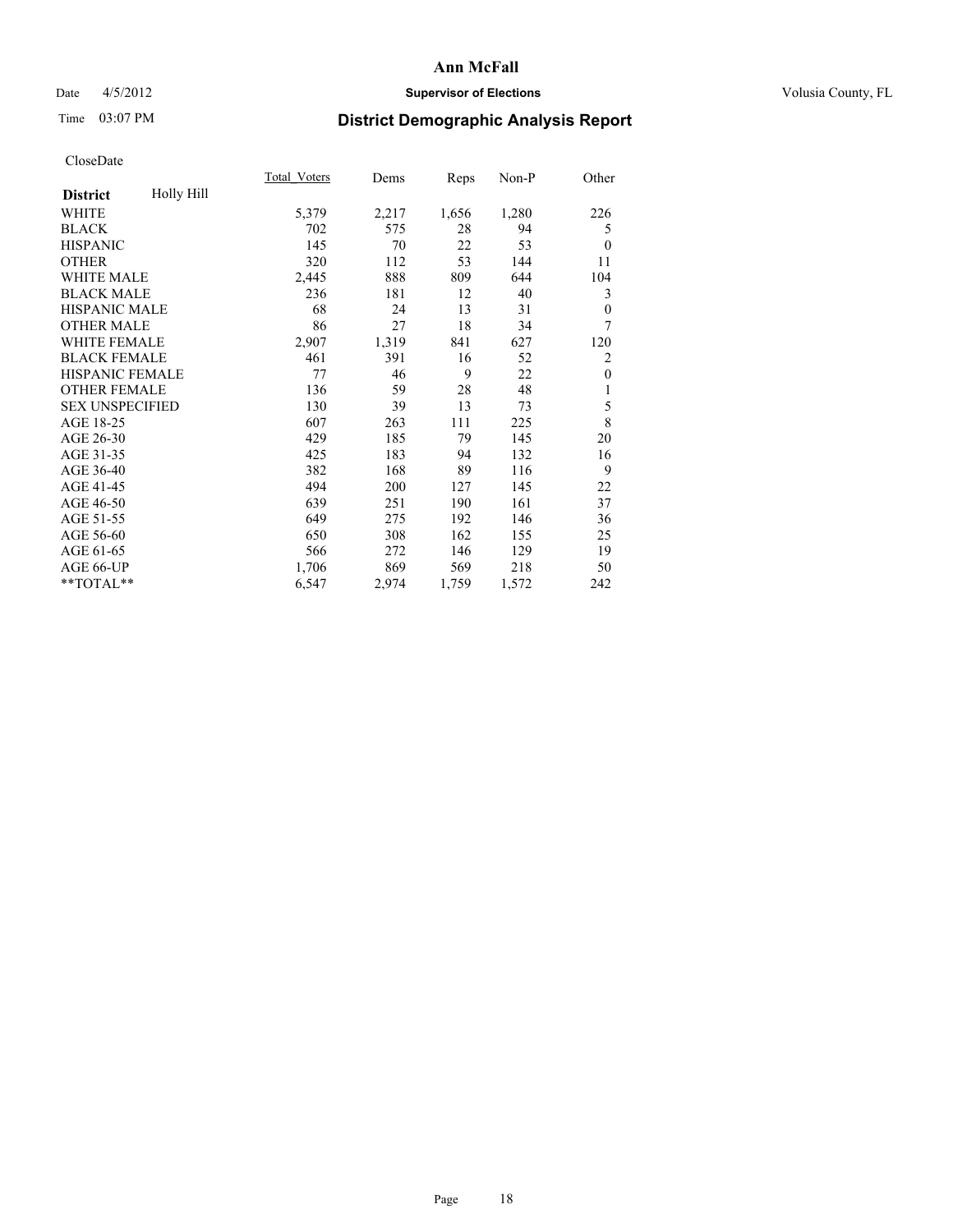### Date 4/5/2012 **Supervisor of Elections Supervisor of Elections** Volusia County, FL

# Time 03:07 PM **District Demographic Analysis Report**

|                        |            | Total Voters | Dems | Reps           | Non-P          | Other          |
|------------------------|------------|--------------|------|----------------|----------------|----------------|
| <b>District</b>        | Lake Helen |              |      |                |                |                |
| <b>WHITE</b>           |            | 1,586        | 599  | 590            | 334            | 63             |
| <b>BLACK</b>           |            | 170          | 149  | 4              | 14             | 3              |
| <b>HISPANIC</b>        |            | 35           | 9    | 16             | 7              | 3              |
| <b>OTHER</b>           |            | 58           | 21   | 13             | 22             | $\overline{2}$ |
| WHITE MALE             |            | 725          | 245  | 289            | 157            | 34             |
| <b>BLACK MALE</b>      |            | 76           | 66   | 3              | 6              |                |
| <b>HISPANIC MALE</b>   |            | 12           | 3    | 6              | 3              | $\mathbf{0}$   |
| <b>OTHER MALE</b>      |            | 18           | 8    | 1              | 8              | 1              |
| <b>WHITE FEMALE</b>    |            | 853          | 352  | 297            | 175            | 29             |
| <b>BLACK FEMALE</b>    |            | 94           | 83   | 1              | 8              | $\overline{2}$ |
| HISPANIC FEMALE        |            | 22           | 6    | 9              | $\overline{4}$ | 3              |
| <b>OTHER FEMALE</b>    |            | 24           | 12   | $\overline{4}$ | 7              |                |
| <b>SEX UNSPECIFIED</b> |            | 25           | 3    | 13             | 9              | $\mathbf{0}$   |
| AGE 18-25              |            | 152          | 54   | 44             | 45             | 9              |
| AGE 26-30              |            | 120          | 35   | 34             | 48             | 3              |
| AGE 31-35              |            | 107          | 44   | 29             | 29             | 5              |
| AGE 36-40              |            | 123          | 36   | 37             | 37             | 13             |
| AGE 41-45              |            | 139          | 50   | 46             | 33             | 10             |
| AGE 46-50              |            | 163          | 61   | 65             | 32             | 5              |
| AGE 51-55              |            | 205          | 85   | 82             | 33             | 5              |
| AGE 56-60              |            | 199          | 83   | 73             | 36             | 7              |
| AGE 61-65              |            | 176          | 92   | 55             | 27             | $\overline{2}$ |
| AGE 66-UP              |            | 465          | 238  | 158            | 57             | 12             |
| **TOTAL**              |            | 1,849        | 778  | 623            | 377            | 71             |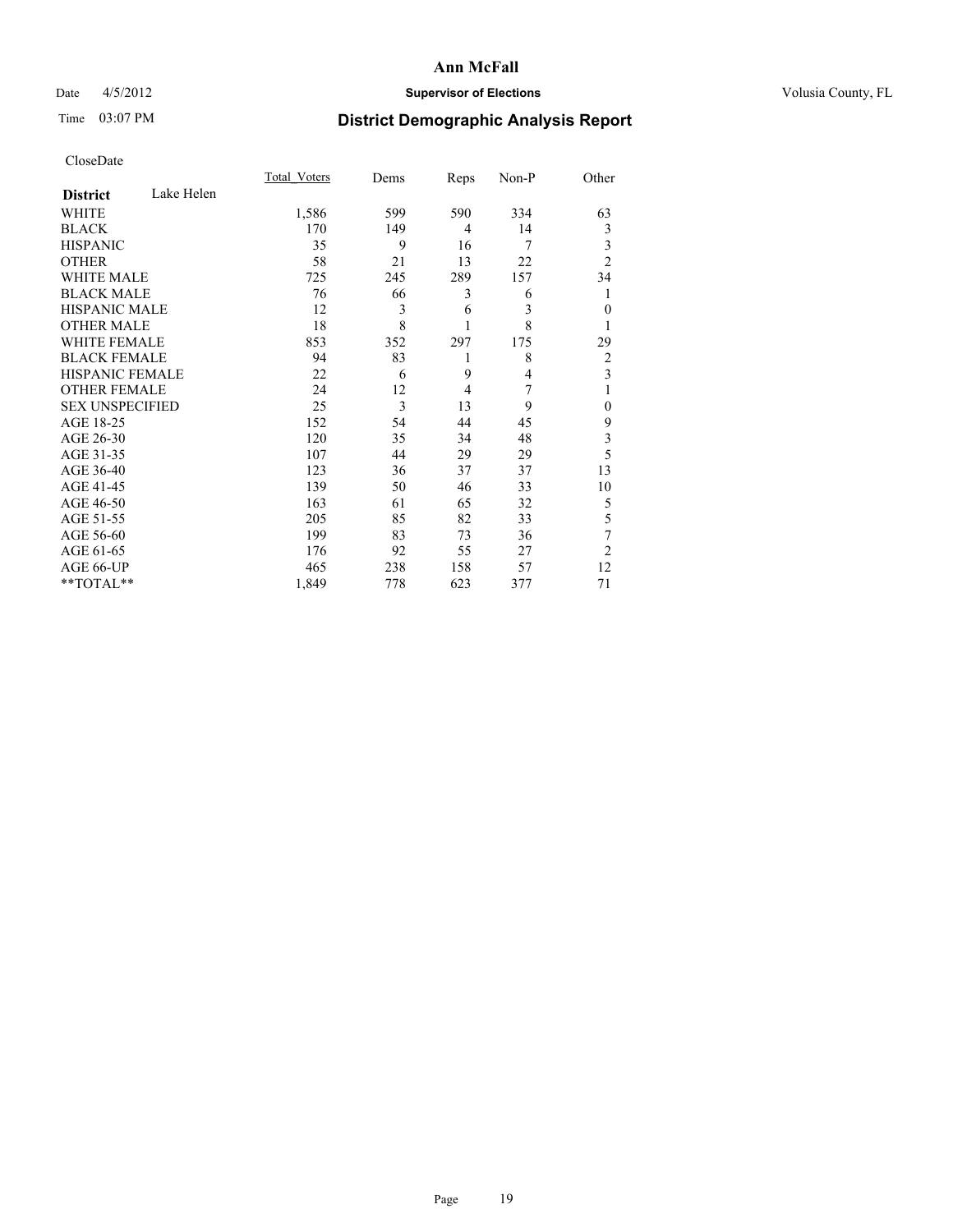### Date 4/5/2012 **Supervisor of Elections Supervisor of Elections** Volusia County, FL

## Time 03:07 PM **District Demographic Analysis Report**

|                                     | <b>Total Voters</b> | Dems  | Reps  | Non-P | Other          |
|-------------------------------------|---------------------|-------|-------|-------|----------------|
| New Smyrna Beach<br><b>District</b> |                     |       |       |       |                |
| WHITE                               | 15,213              | 5,055 | 6,281 | 3,415 | 462            |
| <b>BLACK</b>                        | 699                 | 592   | 21    | 79    | 7              |
| <b>HISPANIC</b>                     | 199                 | 70    | 58    | 66    | 5              |
| <b>OTHER</b>                        | 535                 | 136   | 118   | 265   | 16             |
| <b>WHITE MALE</b>                   | 7,002               | 2,008 | 3,037 | 1,715 | 242            |
| <b>BLACK MALE</b>                   | 282                 | 227   | 8     | 41    | 6              |
| <b>HISPANIC MALE</b>                | 93                  | 27    | 26    | 38    | $\overline{c}$ |
| <b>OTHER MALE</b>                   | 162                 | 42    | 40    | 77    | 3              |
| <b>WHITE FEMALE</b>                 | 8,119               | 3,009 | 3,212 | 1,680 | 218            |
| <b>BLACK FEMALE</b>                 | 414                 | 362   | 13    | 38    | 1              |
| HISPANIC FEMALE                     | 106                 | 43    | 32    | 28    | 3              |
| <b>OTHER FEMALE</b>                 | 203                 | 70    | 57    | 66    | 10             |
| <b>SEX UNSPECIFIED</b>              | 265                 | 65    | 53    | 142   | 5              |
| AGE 18-25                           | 1,040               | 342   | 241   | 435   | 22             |
| AGE 26-30                           | 761                 | 255   | 212   | 258   | 36             |
| AGE 31-35                           | 809                 | 238   | 243   | 294   | 34             |
| AGE 36-40                           | 787                 | 272   | 224   | 259   | 32             |
| AGE 41-45                           | 897                 | 293   | 342   | 235   | 27             |
| AGE 46-50                           | 1,158               | 381   | 475   | 275   | 27             |
| AGE 51-55                           | 1,493               | 524   | 573   | 342   | 54             |
| AGE 56-60                           | 1,691               | 651   | 640   | 357   | 43             |
| AGE 61-65                           | 1,891               | 682   | 757   | 409   | 43             |
| AGE 66-UP                           | 6,121               | 2,216 | 2,771 | 962   | 172            |
| $*$ $TOTAL**$                       | 16,648              | 5,854 | 6,478 | 3,826 | 490            |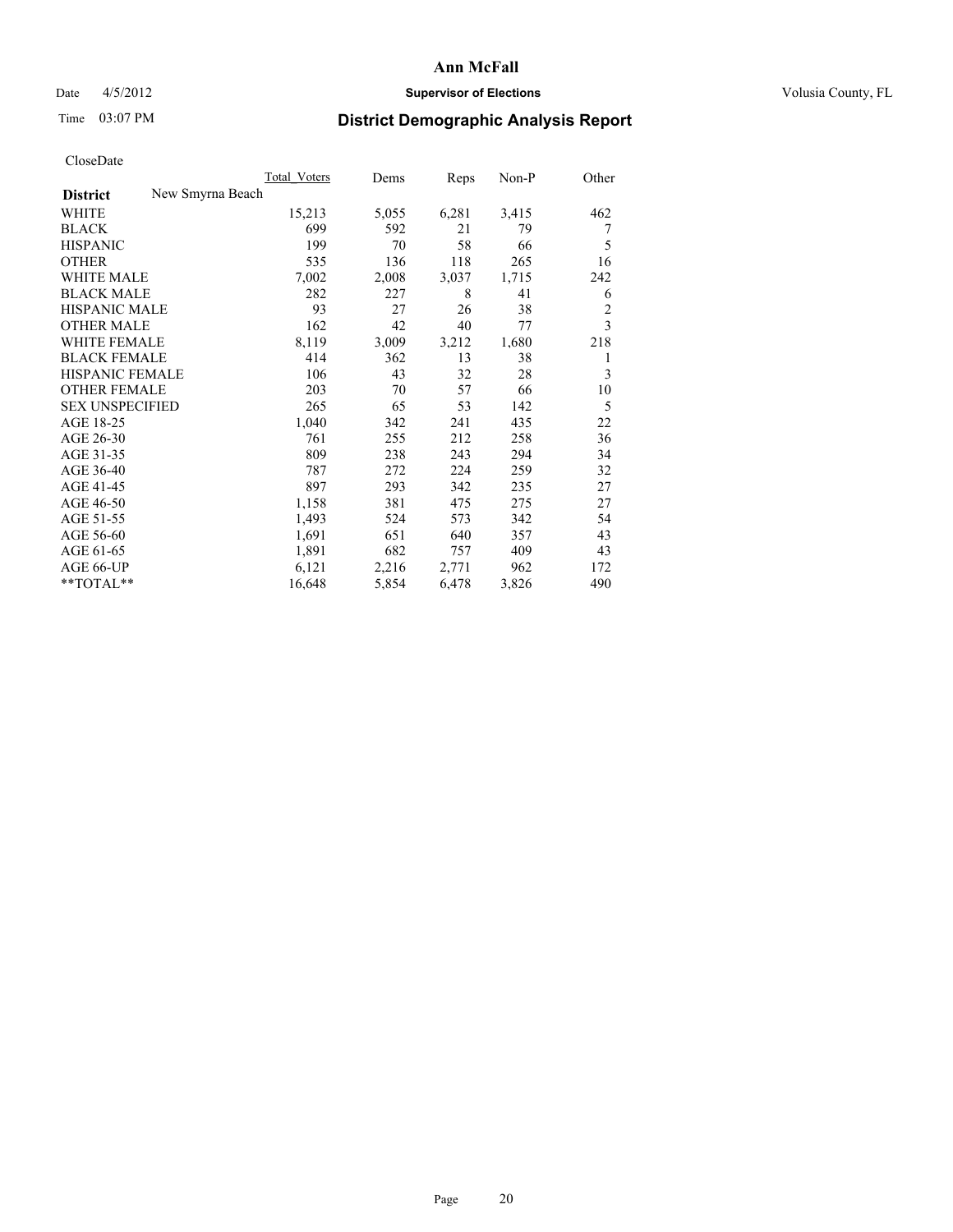### Date 4/5/2012 **Supervisor of Elections Supervisor of Elections** Volusia County, FL

# Time 03:07 PM **District Demographic Analysis Report**

|                        |          | <b>Total Voters</b> | Dems         | Reps           | Non-P    | Other    |
|------------------------|----------|---------------------|--------------|----------------|----------|----------|
| <b>District</b>        | Oak Hill |                     |              |                |          |          |
| WHITE                  |          | 1,064               | 385          | 414            | 238      | 27       |
| <b>BLACK</b>           |          | 173                 | 148          | 3              | 21       |          |
| <b>HISPANIC</b>        |          | 6                   | 3            | $\overline{c}$ | 1        | $\Omega$ |
| <b>OTHER</b>           |          | 36                  | 8            | 9              | 15       | 4        |
| WHITE MALE             |          | 527                 | 180          | 211            | 120      | 16       |
| <b>BLACK MALE</b>      |          | 74                  | 60           | 2              | 11       | 1        |
| <b>HISPANIC MALE</b>   |          | 3                   | $\mathbf{0}$ | $\overline{2}$ | 1        | $\Omega$ |
| <b>OTHER MALE</b>      |          | 15                  | 3            | $\overline{4}$ | 7        |          |
| WHITE FEMALE           |          | 530                 | 204          | 199            | 116      | 11       |
| <b>BLACK FEMALE</b>    |          | 99                  | 88           | 1              | 10       | $\Omega$ |
| HISPANIC FEMALE        |          | 3                   | 3            | $\mathbf{0}$   | $\theta$ | $\Omega$ |
| <b>OTHER FEMALE</b>    |          | 15                  | 5            | 4              | 3        | 3        |
| <b>SEX UNSPECIFIED</b> |          | 13                  |              | 5              | 7        | $\theta$ |
| AGE 18-25              |          | 95                  | 39           | 21             | 32       | 3        |
| AGE 26-30              |          | 55                  | 28           | 12             | 14       | 1        |
| AGE 31-35              |          | 65                  | 22           | 25             | 18       | 0        |
| AGE 36-40              |          | 48                  | 23           | 12             | 12       |          |
| AGE 41-45              |          | 71                  | 29           | 23             | 14       | 5        |
| AGE 46-50              |          | 95                  | 38           | 33             | 23       |          |
| AGE 51-55              |          | 150                 | 72           | 50             | 27       |          |
| AGE 56-60              |          | 116                 | 54           | 36             | 20       | 6        |
| AGE 61-65              |          | 169                 | 71           | 53             | 39       | 6        |
| AGE 66-UP              |          | 415                 | 168          | 163            | 76       | 8        |
| **TOTAL**              |          | 1,279               | 544          | 428            | 275      | 32       |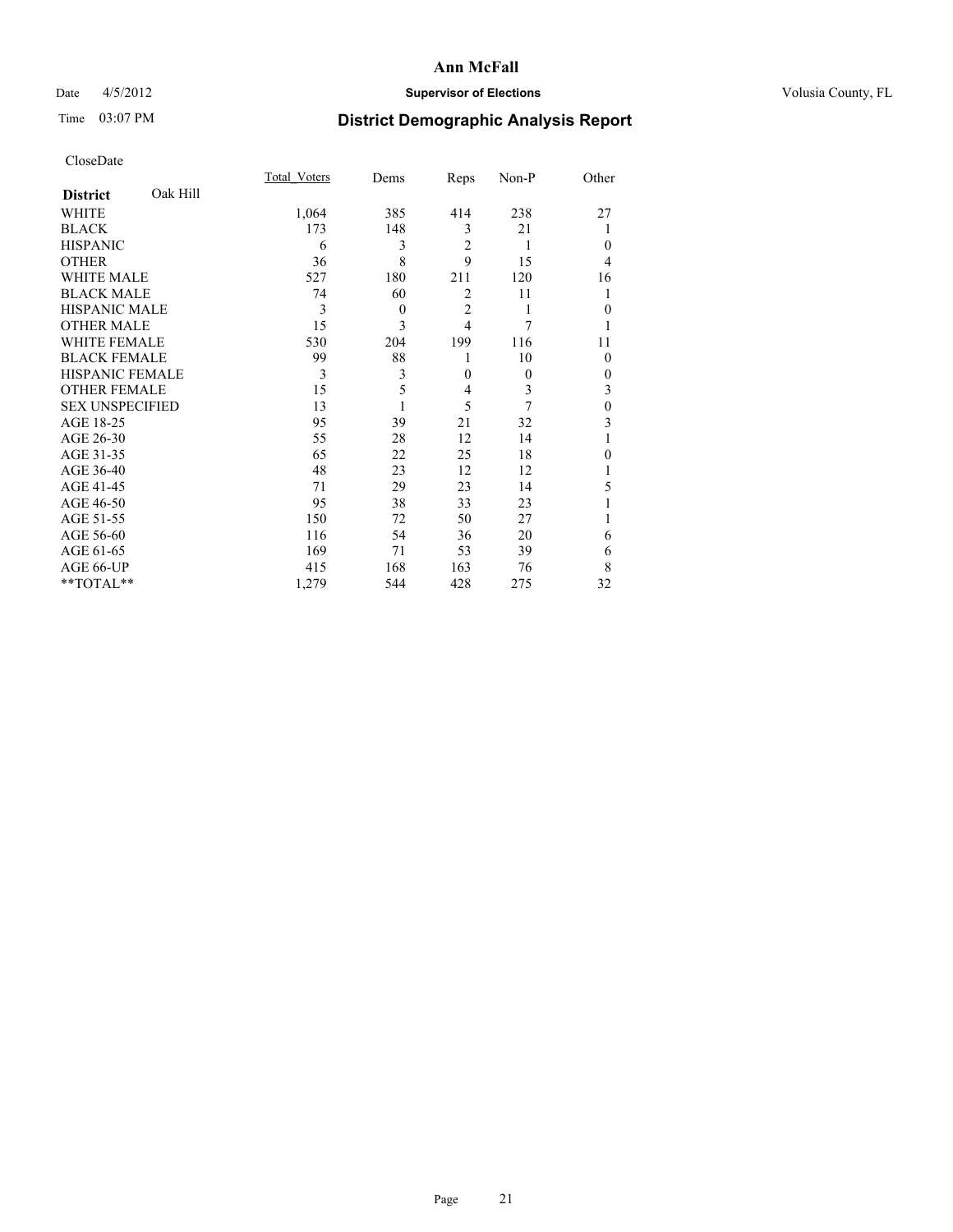### Date 4/5/2012 **Supervisor of Elections Supervisor of Elections** Volusia County, FL

# Time 03:07 PM **District Demographic Analysis Report**

|                        |             | Total Voters | Dems  | <b>Reps</b> | $Non-P$ | Other          |
|------------------------|-------------|--------------|-------|-------------|---------|----------------|
| <b>District</b>        | Orange City |              |       |             |         |                |
| WHITE                  |             | 5,028        | 1,668 | 2,050       | 1,086   | 224            |
| <b>BLACK</b>           |             | 308          | 251   | 10          | 43      | 4              |
| <b>HISPANIC</b>        |             | 704          | 327   | 119         | 244     | 14             |
| <b>OTHER</b>           |             | 268          | 86    | 61          | 114     | 7              |
| <b>WHITE MALE</b>      |             | 2,158        | 633   | 912         | 493     | 120            |
| <b>BLACK MALE</b>      |             | 113          | 81    | 5           | 24      | 3              |
| <b>HISPANIC MALE</b>   |             | 300          | 134   | 54          | 106     | 6              |
| <b>OTHER MALE</b>      |             | 90           | 32    | 26          | 32      | $\Omega$       |
| WHITE FEMALE           |             | 2,849        | 1,026 | 1,130       | 589     | 104            |
| <b>BLACK FEMALE</b>    |             | 192          | 167   | 5           | 19      | 1              |
| HISPANIC FEMALE        |             | 402          | 193   | 64          | 137     | 8              |
| <b>OTHER FEMALE</b>    |             | 106          | 37    | 21          | 43      | 5              |
| <b>SEX UNSPECIFIED</b> |             | 98           | 29    | 23          | 44      | $\overline{2}$ |
| AGE 18-25              |             | 496          | 158   | 126         | 188     | 24             |
| AGE 26-30              |             | 392          | 145   | 97          | 136     | 14             |
| AGE 31-35              |             | 431          | 139   | 133         | 143     | 16             |
| AGE 36-40              |             | 324          | 104   | 105         | 104     | 11             |
| AGE 41-45              |             | 391          | 144   | 116         | 118     | 13             |
| AGE 46-50              |             | 455          | 154   | 151         | 130     | 20             |
| AGE 51-55              |             | 455          | 158   | 168         | 110     | 19             |
| AGE 56-60              |             | 498          | 209   | 148         | 120     | 21             |
| AGE 61-65              |             | 518          | 205   | 189         | 104     | 20             |
| AGE 66-UP              |             | 2,350        | 916   | 1,008       | 335     | 91             |
| **TOTAL**              |             | 6,310        | 2,332 | 2,241       | 1,488   | 249            |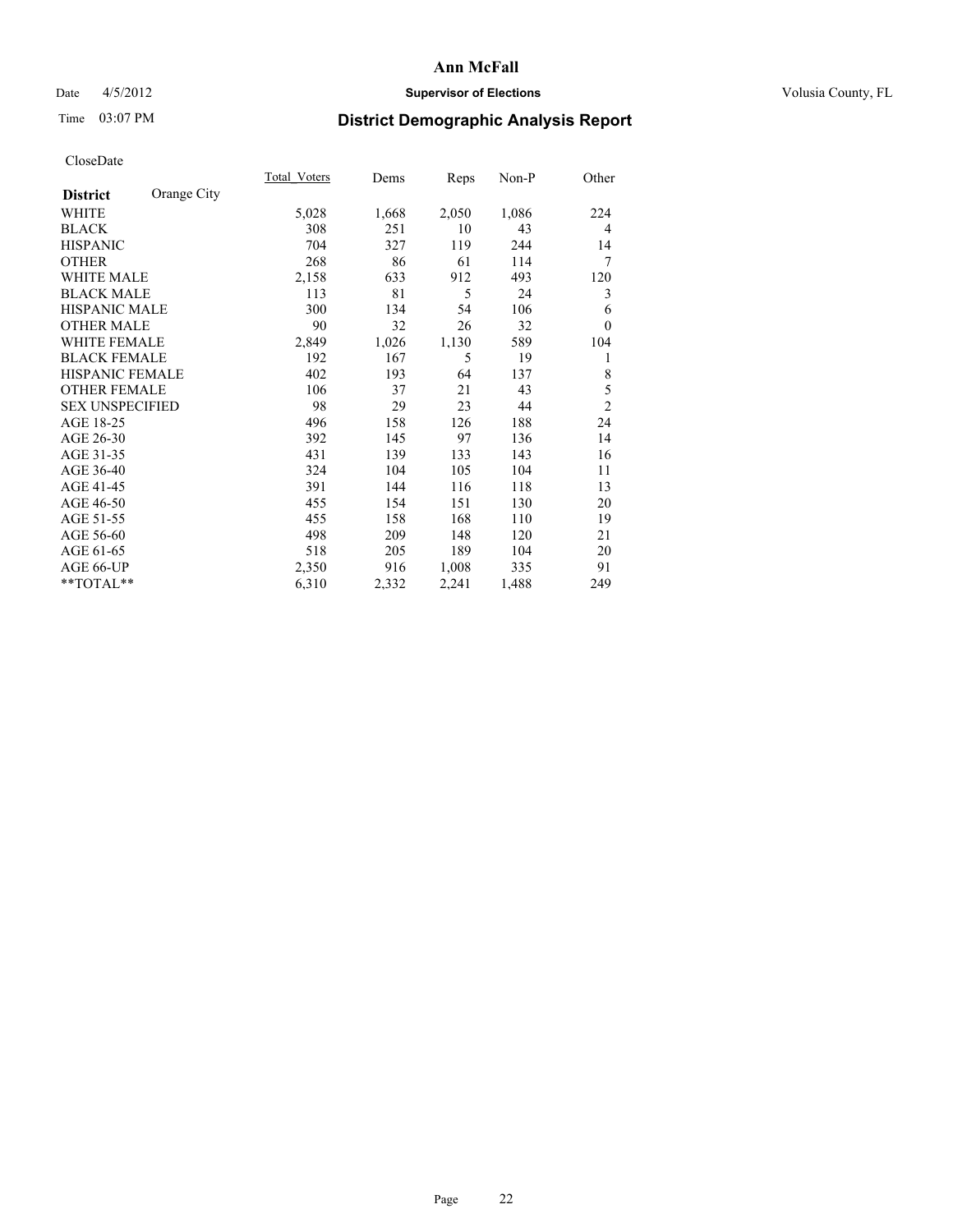### Date 4/5/2012 **Supervisor of Elections Supervisor of Elections** Volusia County, FL

## Time 03:07 PM **District Demographic Analysis Report**

|                        |              | Total Voters | Dems  | <b>Reps</b> | Non-P | Other          |
|------------------------|--------------|--------------|-------|-------------|-------|----------------|
| <b>District</b>        | Ormond Beach |              |       |             |       |                |
| WHITE                  |              | 25,135       | 8,553 | 10,797      | 4,962 | 823            |
| <b>BLACK</b>           |              | 781          | 586   | 50          | 124   | 21             |
| <b>HISPANIC</b>        |              | 514          | 213   | 140         | 150   | 11             |
| <b>OTHER</b>           |              | 1,349        | 444   | 348         | 520   | 37             |
| WHITE MALE             |              | 11,379       | 3,430 | 5,120       | 2,395 | 434            |
| <b>BLACK MALE</b>      |              | 351          | 251   | 26          | 61    | 13             |
| <b>HISPANIC MALE</b>   |              | 209          | 64    | 75          | 62    | 8              |
| <b>OTHER MALE</b>      |              | 488          | 156   | 137         | 177   | 18             |
| <b>WHITE FEMALE</b>    |              | 13,637       | 5,089 | 5,639       | 2,526 | 383            |
| <b>BLACK FEMALE</b>    |              | 422          | 329   | 24          | 61    | 8              |
| <b>HISPANIC FEMALE</b> |              | 300          | 147   | 62          | 88    | $\overline{3}$ |
| <b>OTHER FEMALE</b>    |              | 555          | 218   | 161         | 162   | 14             |
| <b>SEX UNSPECIFIED</b> |              | 438          | 112   | 91          | 224   | 11             |
| AGE 18-25              |              | 2,199        | 676   | 719         | 743   | 61             |
| AGE 26-30              |              | 1,368        | 417   | 448         | 458   | 45             |
| AGE 31-35              |              | 1,272        | 377   | 432         | 415   | 48             |
| AGE 36-40              |              | 1,433        | 456   | 521         | 390   | 66             |
| AGE 41-45              |              | 1,869        | 535   | 848         | 419   | 67             |
| AGE 46-50              |              | 2,399        | 759   | 1,048       | 527   | 65             |
| AGE 51-55              |              | 2,632        | 911   | 1,135       | 520   | 66             |
| AGE 56-60              |              | 2,762        | 1,055 | 1,150       | 479   | 78             |
| AGE 61-65              |              | 2,838        | 1,097 | 1,129       | 519   | 93             |
| AGE 66-UP              |              | 9,014        | 3,518 | 3,906       | 1,287 | 303            |
| **TOTAL**              |              | 27,787       | 9,801 | 11,337      | 5,757 | 892            |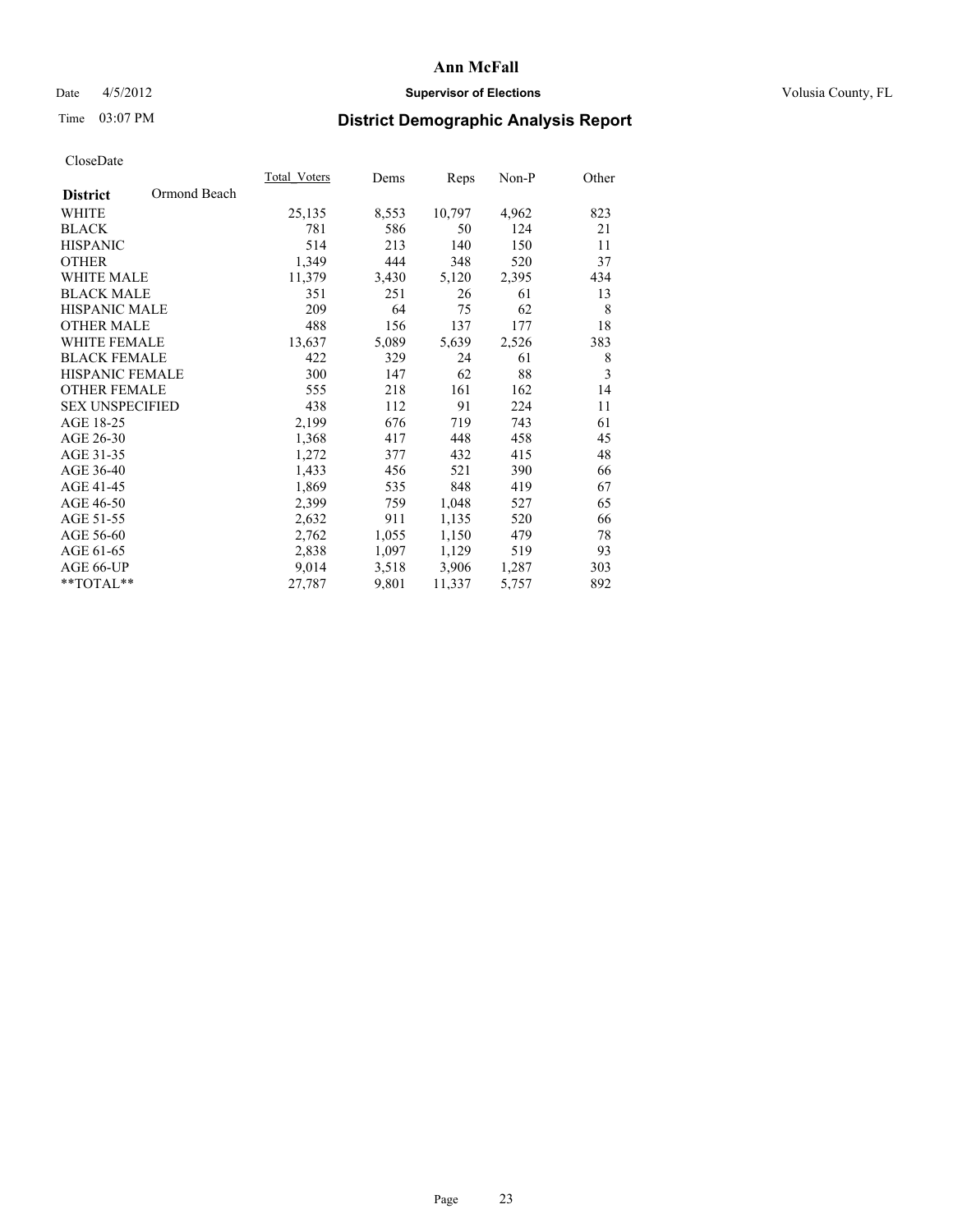### Date 4/5/2012 **Supervisor of Elections Supervisor of Elections** Volusia County, FL

## Time 03:07 PM **District Demographic Analysis Report**

|                        |         | <b>Total Voters</b> | Dems           | Reps           | Non-P          | Other          |
|------------------------|---------|---------------------|----------------|----------------|----------------|----------------|
| <b>District</b>        | Pierson |                     |                |                |                |                |
| <b>WHITE</b>           |         | 517                 | 205            | 215            | 79             | 18             |
| <b>BLACK</b>           |         | 51                  | 43             | 3              | 5              | $\Omega$       |
| <b>HISPANIC</b>        |         | 96                  | 36             | 6              | 51             | 3              |
| <b>OTHER</b>           |         | 20                  | $\overline{4}$ | 3              | 13             | $\theta$       |
| WHITE MALE             |         | 247                 | 95             | 108            | 30             | 14             |
| <b>BLACK MALE</b>      |         | 21                  | 17             | 1              | 3              | $\mathbf{0}$   |
| <b>HISPANIC MALE</b>   |         | 39                  | 22             | 1              | 15             | 1              |
| <b>OTHER MALE</b>      |         | 9                   | $\overline{2}$ | $\overline{c}$ | 5              | 0              |
| WHITE FEMALE           |         | 268                 | 110            | 106            | 48             | 4              |
| <b>BLACK FEMALE</b>    |         | 30                  | 26             | $\overline{2}$ | $\overline{2}$ | $\theta$       |
| <b>HISPANIC FEMALE</b> |         | 56                  | 14             | 5              | 35             | $\overline{c}$ |
| <b>OTHER FEMALE</b>    |         | $\overline{4}$      | $\overline{c}$ | 1              | 1              | $\theta$       |
| <b>SEX UNSPECIFIED</b> |         | 10                  | $\theta$       | 1              | 9              | $\theta$       |
| AGE 18-25              |         | 84                  | 23             | 19             | 41             |                |
| AGE 26-30              |         | 55                  | 15             | 16             | 22             | $\overline{c}$ |
| AGE 31-35              |         | 52                  | 12             | 14             | 22             | 4              |
| AGE 36-40              |         | 42                  | 15             | 17             | 8              | $\overline{c}$ |
| AGE 41-45              |         | 47                  | 22             | 13             | 12             | $\mathbf{0}$   |
| AGE 46-50              |         | 58                  | 26             | 19             | 9              | 4              |
| AGE 51-55              |         | 69                  | 35             | 26             | 6              | 2              |
| AGE 56-60              |         | 73                  | 29             | 30             | 11             | 3              |
| AGE 61-65              |         | 53                  | 30             | 19             | 3              | 1              |
| AGE 66-UP              |         | 151                 | 81             | 54             | 14             | $\overline{2}$ |
| **TOTAL**              |         | 684                 | 288            | 227            | 148            | 21             |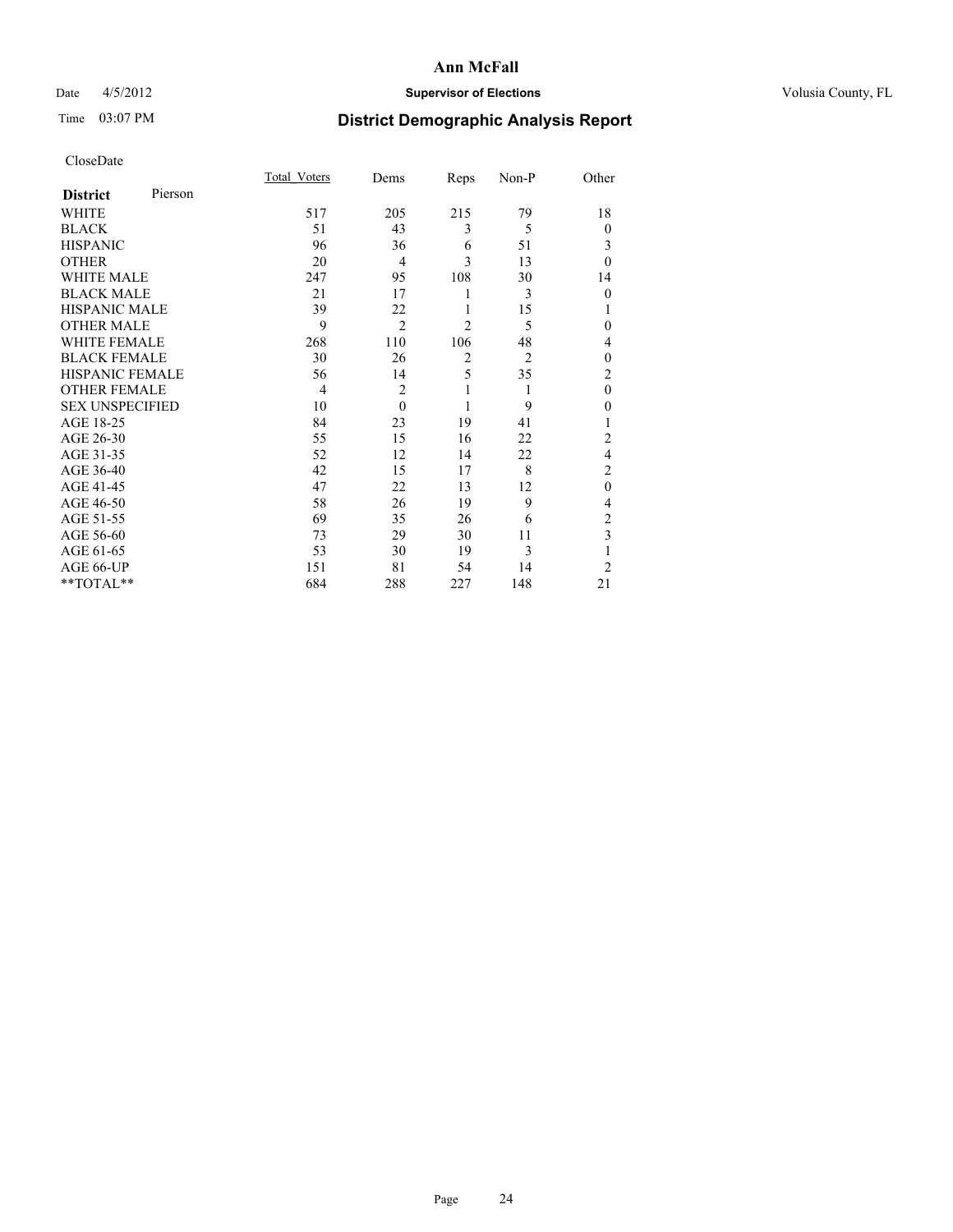### Date 4/5/2012 **Supervisor of Elections Supervisor of Elections** Volusia County, FL

## Time 03:07 PM **District Demographic Analysis Report**

|                        |             | <b>Total Voters</b> | Dems           | Reps             | Non-P          | Other          |
|------------------------|-------------|---------------------|----------------|------------------|----------------|----------------|
| <b>District</b>        | Ponce Inlet |                     |                |                  |                |                |
| WHITE                  |             | 2,589               | 646            | 1,325            | 531            | 87             |
| <b>BLACK</b>           |             | 5                   | $\overline{2}$ | 1                | $\overline{2}$ | $\Omega$       |
| <b>HISPANIC</b>        |             | 38                  | 12             | 15               | 10             |                |
| <b>OTHER</b>           |             | 99                  | 28             | 34               | 34             | 3              |
| WHITE MALE             |             | 1,232               | 267            | 659              | 260            | 46             |
| <b>BLACK MALE</b>      |             | 2                   |                | $\boldsymbol{0}$ | 1              | $\overline{0}$ |
| <b>HISPANIC MALE</b>   |             | 16                  | 7              | 5                | 3              |                |
| <b>OTHER MALE</b>      |             | 35                  | 9              | 13               | 10             | 3              |
| <b>WHITE FEMALE</b>    |             | 1,339               | 374            | 660              | 265            | 40             |
| <b>BLACK FEMALE</b>    |             | 3                   |                | 1                | 1              | $\overline{0}$ |
| <b>HISPANIC FEMALE</b> |             | 22                  | 5              | 10               | 7              | $\Omega$       |
| <b>OTHER FEMALE</b>    |             | 39                  | 14             | 14               | 11             | $\Omega$       |
| <b>SEX UNSPECIFIED</b> |             | 43                  | 10             | 13               | 19             |                |
| AGE 18-25              |             | 135                 | 37             | 59               | 35             | 4              |
| AGE 26-30              |             | 76                  | 20             | 24               | 30             | $\overline{2}$ |
| AGE 31-35              |             | 81                  | 15             | 30               | 30             | 6              |
| AGE 36-40              |             | 77                  | 18             | 34               | 24             |                |
| AGE 41-45              |             | 114                 | 21             | 56               | 31             | 6              |
| AGE 46-50              |             | 172                 | 48             | 81               | 41             | 2              |
| AGE 51-55              |             | 253                 | 52             | 134              | 58             | 9              |
| AGE 56-60              |             | 304                 | 85             | 150              | 60             | 9              |
| AGE 61-65              |             | 404                 | 98             | 196              | 90             | 20             |
| AGE 66-UP              |             | 1,116               | 294            | 612              | 178            | 32             |
| **TOTAL**              |             | 2,732               | 688            | 1,376            | 577            | 91             |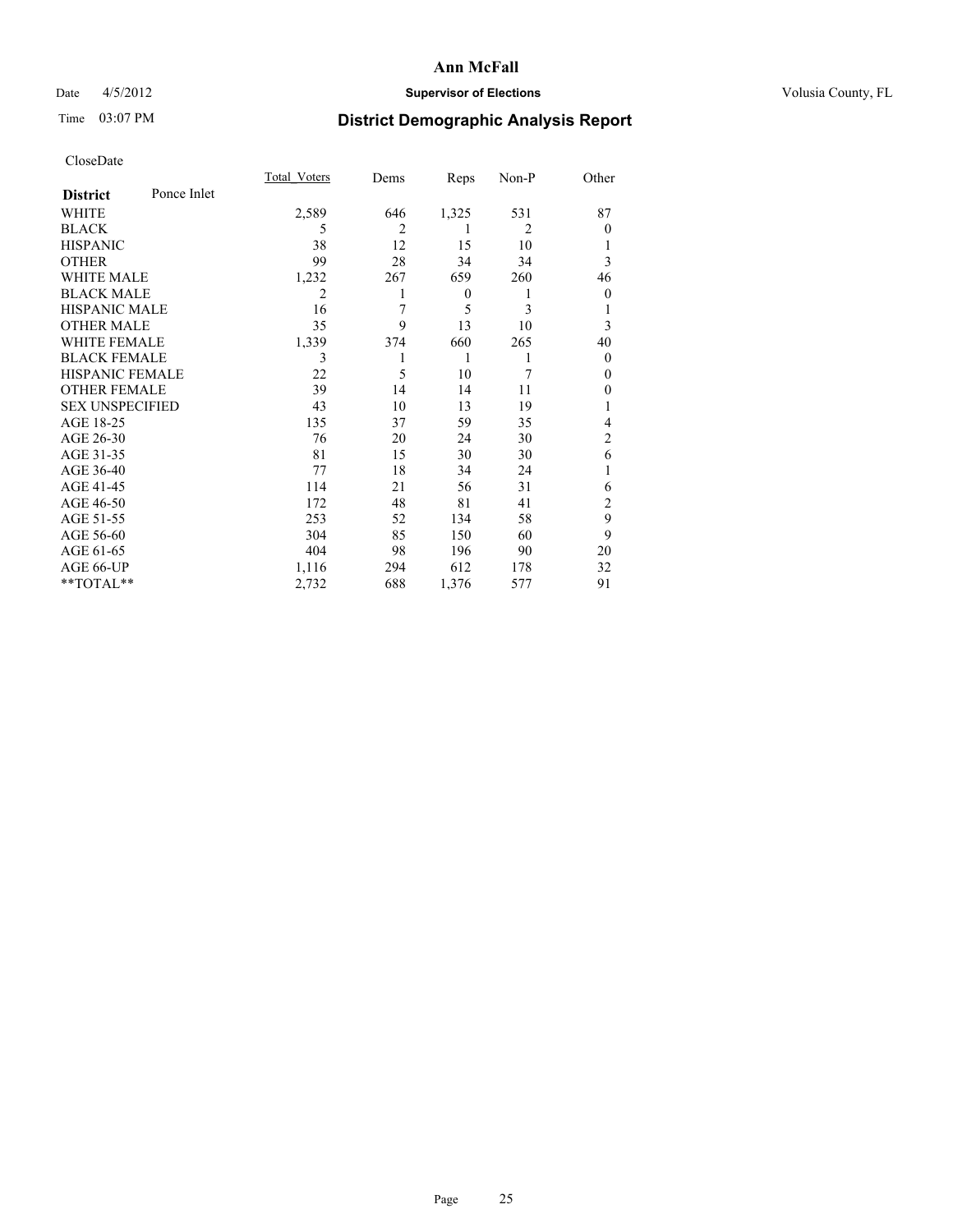### Date 4/5/2012 **Supervisor of Elections Supervisor of Elections** Volusia County, FL

# Time 03:07 PM **District Demographic Analysis Report**

|                        |             | Total Voters | Dems   | <b>Reps</b> | Non-P | Other          |
|------------------------|-------------|--------------|--------|-------------|-------|----------------|
| <b>District</b>        | Port Orange |              |        |             |       |                |
| WHITE                  |             | 33,639       | 11,567 | 13,081      | 7,759 | 1,232          |
| <b>BLACK</b>           |             | 949          | 742    | 50          | 136   | 21             |
| <b>HISPANIC</b>        |             | 867          | 341    | 201         | 309   | 16             |
| <b>OTHER</b>           |             | 1,690        | 536    | 390         | 713   | 51             |
| <b>WHITE MALE</b>      |             | 15,361       | 4,636  | 6,313       | 3,770 | 642            |
| <b>BLACK MALE</b>      |             | 416          | 309    | 30          | 65    | 12             |
| <b>HISPANIC MALE</b>   |             | 380          | 147    | 85          | 141   | $\overline{7}$ |
| <b>OTHER MALE</b>      |             | 611          | 196    | 149         | 241   | 25             |
| <b>WHITE FEMALE</b>    |             | 18,068       | 6,869  | 6,691       | 3,932 | 576            |
| <b>BLACK FEMALE</b>    |             | 530          | 431    | 19          | 71    | 9              |
| <b>HISPANIC FEMALE</b> |             | 480          | 193    | 113         | 165   | 9              |
| <b>OTHER FEMALE</b>    |             | 689          | 254    | 164         | 248   | 23             |
| <b>SEX UNSPECIFIED</b> |             | 610          | 151    | 158         | 284   | 17             |
| AGE 18-25              |             | 3,104        | 1,017  | 884         | 1,089 | 114            |
| AGE 26-30              |             | 2,365        | 767    | 672         | 838   | 88             |
| AGE 31-35              |             | 2,157        | 704    | 646         | 718   | 89             |
| AGE 36-40              |             | 2,170        | 678    | 752         | 656   | 84             |
| AGE 41-45              |             | 2,612        | 810    | 988         | 737   | 77             |
| AGE 46-50              |             | 3,223        | 986    | 1,339       | 789   | 109            |
| AGE 51-55              |             | 3,424        | 1,207  | 1,400       | 720   | 97             |
| AGE 56-60              |             | 3,457        | 1,347  | 1,314       | 685   | 111            |
| AGE 61-65              |             | 3,726        | 1,397  | 1,407       | 772   | 150            |
| AGE 66-UP              |             | 10.915       | 4,275  | 4,320       | 1,918 | 402            |
| $*$ TOTAL $*$          |             | 37,154       | 13,188 | 13,723      | 8,922 | 1,321          |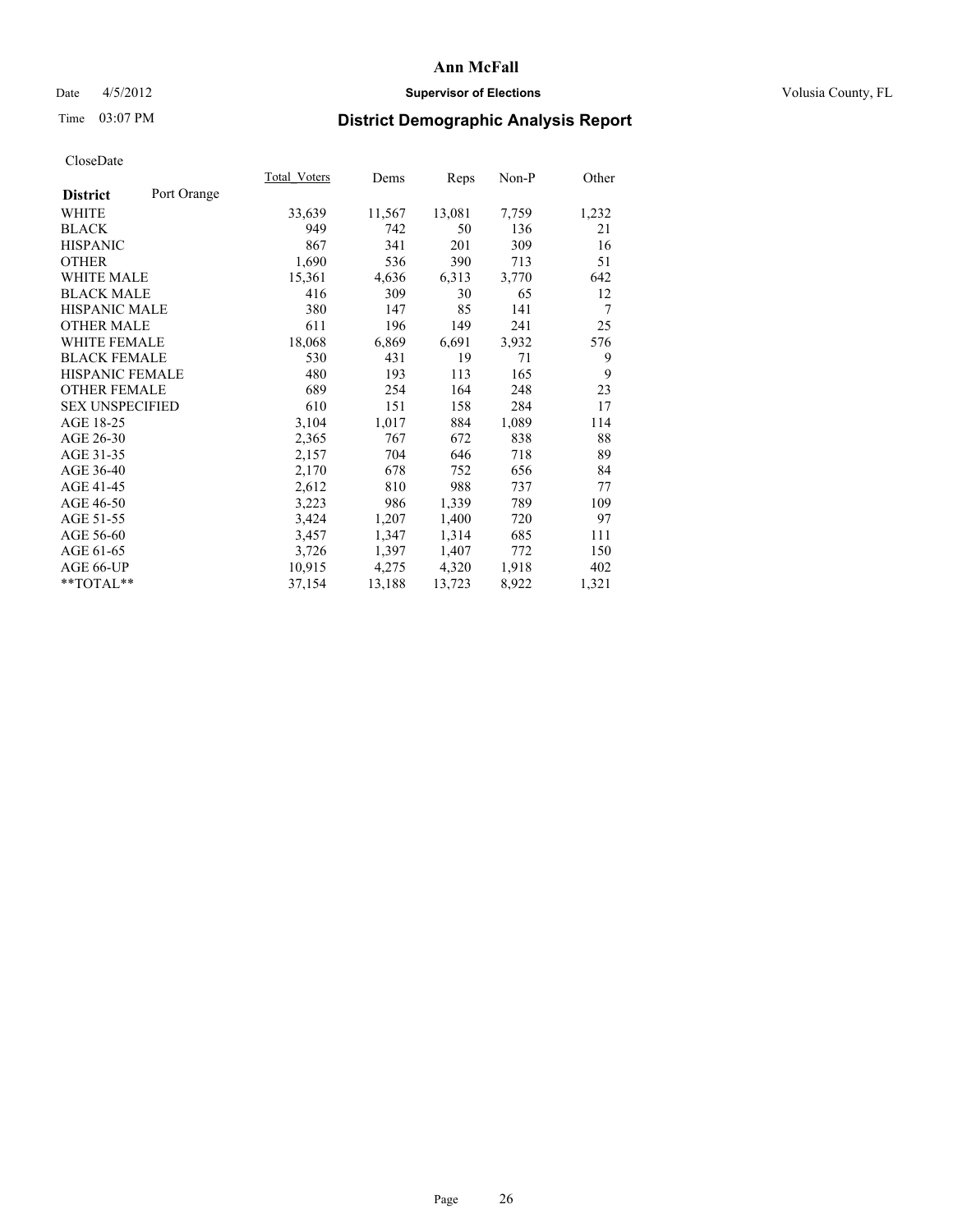### Date 4/5/2012 **Supervisor of Elections Supervisor of Elections** Volusia County, FL

## Time 03:07 PM **District Demographic Analysis Report**

|                        |               | <b>Total Voters</b> | Dems  | Reps  | Non-P | Other          |
|------------------------|---------------|---------------------|-------|-------|-------|----------------|
| <b>District</b>        | South Daytona |                     |       |       |       |                |
| WHITE                  |               | 6,370               | 2,557 | 2,175 | 1,428 | 210            |
| <b>BLACK</b>           |               | 598                 | 472   | 16    | 102   | 8              |
| <b>HISPANIC</b>        |               | 165                 | 87    | 28    | 47    | 3              |
| <b>OTHER</b>           |               | 333                 | 125   | 62    | 142   | $\overline{4}$ |
| WHITE MALE             |               | 2,913               | 1,018 | 1,084 | 687   | 124            |
| <b>BLACK MALE</b>      |               | 217                 | 159   | 6     | 48    | 4              |
| <b>HISPANIC MALE</b>   |               | 79                  | 37    | 18    | 21    | 3              |
| <b>OTHER MALE</b>      |               | 92                  | 35    | 22    | 34    | 1              |
| <b>WHITE FEMALE</b>    |               | 3,425               | 1,520 | 1,082 | 737   | 86             |
| <b>BLACK FEMALE</b>    |               | 374                 | 307   | 9     | 54    | 4              |
| <b>HISPANIC FEMALE</b> |               | 85                  | 49    | 10    | 26    | $\Omega$       |
| <b>OTHER FEMALE</b>    |               | 149                 | 66    | 30    | 51    | $\overline{c}$ |
| <b>SEX UNSPECIFIED</b> |               | 132                 | 50    | 20    | 61    | 1              |
| AGE 18-25              |               | 683                 | 272   | 141   | 251   | 19             |
| AGE 26-30              |               | 554                 | 221   | 127   | 188   | 18             |
| AGE 31-35              |               | 444                 | 168   | 95    | 153   | 28             |
| AGE 36-40              |               | 437                 | 155   | 143   | 127   | 12             |
| AGE 41-45              |               | 624                 | 259   | 187   | 160   | 18             |
| AGE 46-50              |               | 704                 | 260   | 251   | 173   | 20             |
| AGE 51-55              |               | 734                 | 328   | 239   | 144   | 23             |
| AGE 56-60              |               | 699                 | 337   | 226   | 119   | 17             |
| AGE 61-65              |               | 706                 | 294   | 237   | 148   | 27             |
| AGE 66-UP              |               | 1,883               | 948   | 636   | 256   | 43             |
| **TOTAL**              |               | 7,468               | 3,242 | 2,282 | 1,719 | 225            |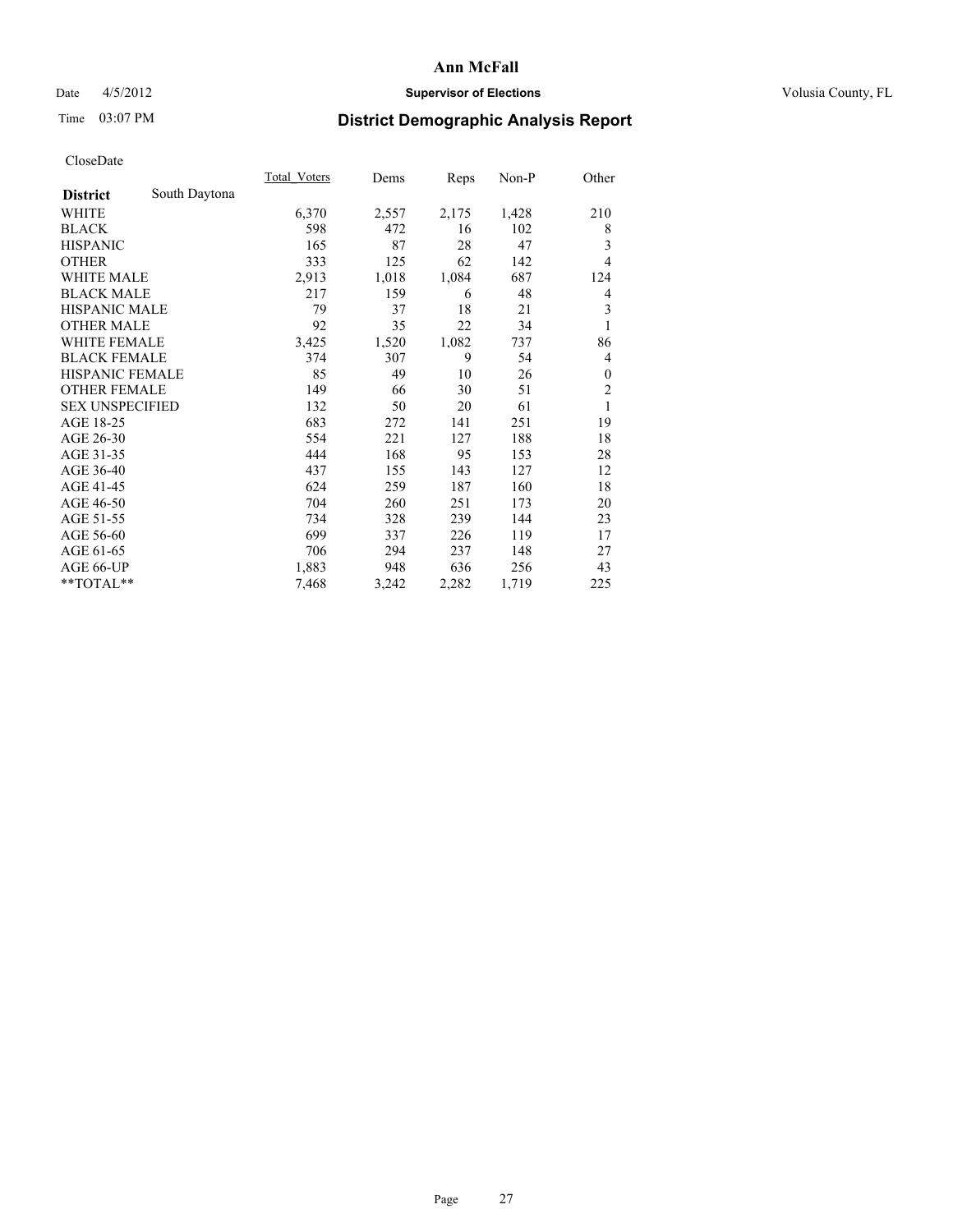### Date 4/5/2012 **Supervisor of Elections Supervisor of Elections** Volusia County, FL

# Time 03:07 PM **District Demographic Analysis Report**

|                        |               | <b>Total Voters</b> | Dems     | Reps     | Non-P    | Other |
|------------------------|---------------|---------------------|----------|----------|----------|-------|
| <b>District</b>        | Flagler Beach |                     |          |          |          |       |
| WHITE                  |               | 54                  | 22       | 15       | 16       |       |
| <b>BLACK</b>           |               | 0                   | $\Omega$ | $\theta$ | $\Omega$ |       |
| <b>HISPANIC</b>        |               | 0                   | 0        | 0        | $\theta$ | 0     |
| <b>OTHER</b>           |               |                     |          | 2        |          |       |
| <b>WHITE MALE</b>      |               | 27                  | 10       | 8        | 8        |       |
| <b>BLACK MALE</b>      |               | 0                   | 0        | 0        | 0        |       |
| <b>HISPANIC MALE</b>   |               |                     |          |          |          |       |
| <b>OTHER MALE</b>      |               | 2                   |          |          | 0        | 0     |
| <b>WHITE FEMALE</b>    |               | 27                  | 12       |          | 8        |       |
| <b>BLACK FEMALE</b>    |               | 0                   | $\Omega$ | 0        | $\theta$ | 0     |
| <b>HISPANIC FEMALE</b> |               |                     |          |          |          |       |
| <b>OTHER FEMALE</b>    |               |                     |          |          |          | 0     |
| <b>SEX UNSPECIFIED</b> |               |                     |          |          |          |       |
| AGE 18-25              |               |                     |          | 0        |          |       |
| AGE 26-30              |               |                     |          | 0        |          |       |
| AGE 31-35              |               |                     |          |          |          | 0     |
| AGE 36-40              |               |                     | 0        | 0        |          | 0     |
| AGE 41-45              |               |                     |          |          |          |       |
| AGE 46-50              |               |                     |          | 0        |          | 0     |
| AGE 51-55              |               |                     |          |          |          |       |
| AGE 56-60              |               |                     |          |          |          |       |
| AGE 61-65              |               | 9                   |          |          |          |       |
| AGE 66-UP              |               | 40                  | 18       | 14       |          |       |
| **TOTAL**              |               | 57                  | 23       | 17       | 16       |       |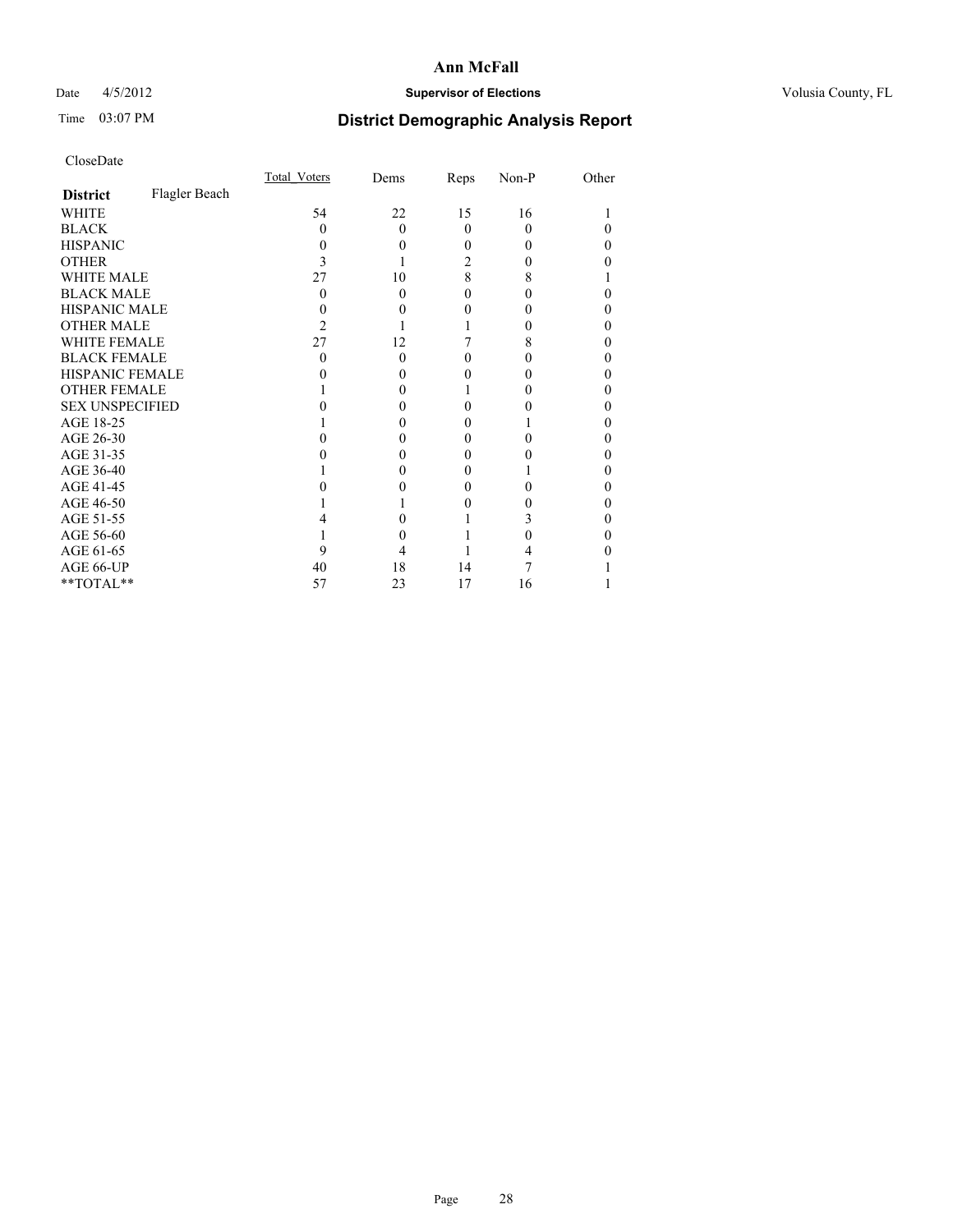### Date 4/5/2012 **Supervisor of Elections Supervisor of Elections** Volusia County, FL

# Time 03:07 PM **District Demographic Analysis Report**

| Total Voters              | Dems   | <b>Reps</b> | Non-P  | Other |
|---------------------------|--------|-------------|--------|-------|
| <b>Hospital Authority</b> |        |             |        |       |
| 95,503                    | 30,893 | 39,920      | 20,406 | 4,284 |
| 9,445                     | 7,460  | 416         | 1,400  | 169   |
| 16,442                    | 7,835  | 2,819       | 5,409  | 379   |
| 6,291                     | 1,937  | 1,401       | 2,787  | 166   |
| 44,175                    | 12,512 | 19,461      | 9,875  | 2,327 |
| 4,013                     | 2,999  | 230         | 682    | 102   |
| 7,700                     | 3,525  | 1,404       | 2,561  | 210   |
| 2,068                     | 673    | 540         | 793    | 62    |
| 50,863                    | 18,229 | 20,268      | 10,425 | 1,941 |
| 5,359                     | 4,403  | 185         | 705    | 66    |
| 8,637                     | 4,253  | 1,405       | 2,815  | 164   |
| 2,441                     | 906    | 559         | 908    | 68    |
| 2,425                     | 625    | 504         | 1,238  | 58    |
| 13,216                    | 4,295  | 3,326       | 5,051  | 544   |
| 8,560                     | 2,820  | 2,173       | 3,188  | 379   |
| 8,985                     | 3,125  | 2,522       | 2,875  | 463   |
| 9,225                     | 3,190  | 2,957       | 2,641  | 437   |
| 10,310                    | 3,471  | 3,747       | 2,680  | 412   |
| 12,169                    | 4,200  | 4,709       | 2,807  | 453   |
| 12,540                    | 4,652  | 4,877       | 2,556  | 455   |
| 11,650                    | 4,722  | 4,266       | 2,222  | 440   |
| 11,335                    | 4,621  | 4,288       | 1,999  | 427   |
| 29,721                    | 13,044 | 11,695      | 3,993  | 989   |
| 127,712                   | 48,140 | 44,560      | 30,013 | 4,999 |
|                           |        |             |        |       |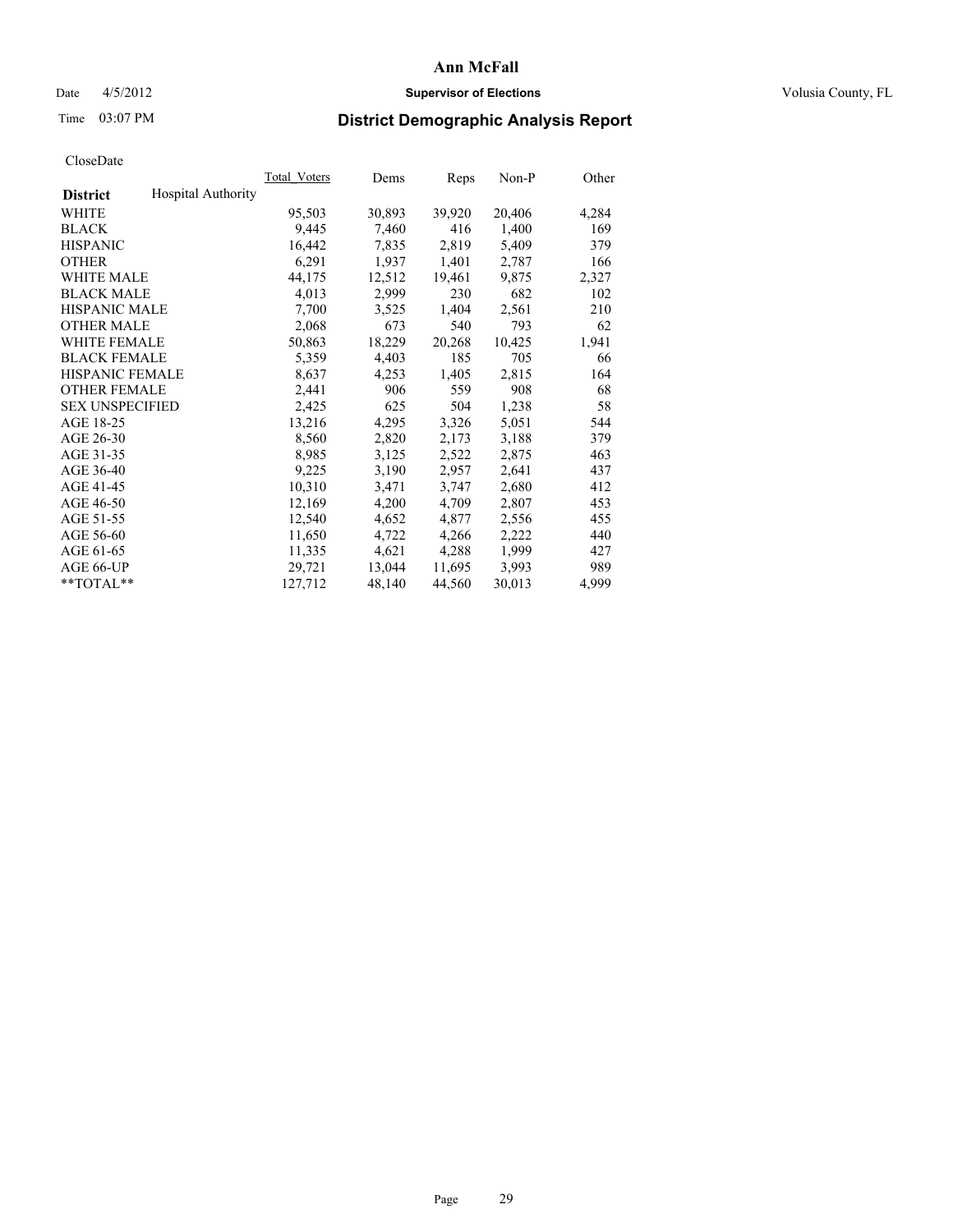### Date 4/5/2012 **Supervisor of Elections Supervisor of Elections** Volusia County, FL

## Time 03:07 PM **District Demographic Analysis Report**

|                        |                       | <b>Total Voters</b> | Dems | Reps           | Non-P | Other          |
|------------------------|-----------------------|---------------------|------|----------------|-------|----------------|
| <b>District</b>        | Florida House Seat 21 |                     |      |                |       |                |
| WHITE                  |                       | 2,131               | 744  | 947            | 370   | 70             |
| <b>BLACK</b>           |                       | 152                 | 131  | 8              | 13    | $\mathbf{0}$   |
| <b>HISPANIC</b>        |                       | 201                 | 79   | 26             | 91    | 5              |
| <b>OTHER</b>           |                       | 100                 | 28   | 27             | 42    | 3              |
| WHITE MALE             |                       | 1,033               | 326  | 490            | 176   | 41             |
| <b>BLACK MALE</b>      |                       | 63                  | 54   | 4              | 5     | 0              |
| <b>HISPANIC MALE</b>   |                       | 97                  | 45   | 10             | 40    | $\overline{c}$ |
| <b>OTHER MALE</b>      |                       | 34                  | 12   | 10             | 12    | $\mathbf{0}$   |
| <b>WHITE FEMALE</b>    |                       | 1,088               | 413  | 453            | 193   | 29             |
| <b>BLACK FEMALE</b>    |                       | 89                  | 77   | $\overline{4}$ | 8     | $\overline{0}$ |
| <b>HISPANIC FEMALE</b> |                       | 102                 | 34   | 16             | 49    | 3              |
| <b>OTHER FEMALE</b>    |                       | 35                  | 12   | 8              | 14    | 1              |
| <b>SEX UNSPECIFIED</b> |                       | 43                  | 9    | 13             | 19    | $\overline{c}$ |
| AGE 18-25              |                       | 249                 | 50   | 82             | 111   | 6              |
| AGE 26-30              |                       | 139                 | 48   | 42             | 45    | 4              |
| AGE 31-35              |                       | 167                 | 46   | 61             | 55    | 5              |
| AGE 36-40              |                       | 147                 | 40   | 67             | 35    | 5              |
| AGE 41-45              |                       | 169                 | 52   | 71             | 42    | 4              |
| AGE 46-50              |                       | 231                 | 87   | 92             | 41    | 11             |
| AGE 51-55              |                       | 253                 | 99   | 106            | 39    | 9              |
| AGE 56-60              |                       | 267                 | 100  | 113            | 43    | 11             |
| AGE 61-65              |                       | 264                 | 111  | 108            | 36    | 9              |
| AGE 66-UP              |                       | 698                 | 349  | 266            | 69    | 14             |
| **TOTAL**              |                       | 2,584               | 982  | 1,008          | 516   | 78             |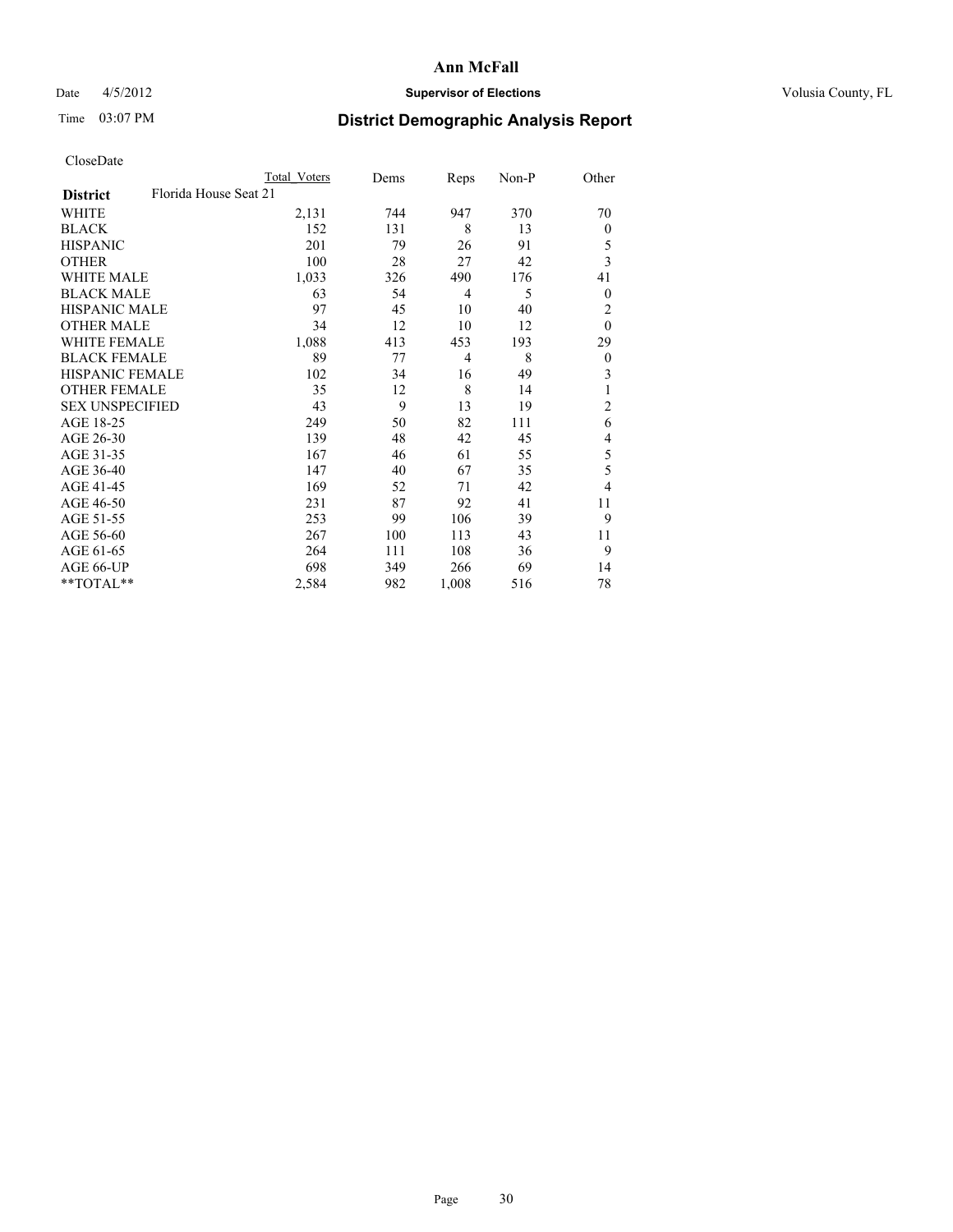### Date 4/5/2012 **Supervisor of Elections Supervisor of Elections** Volusia County, FL

# Time 03:07 PM **District Demographic Analysis Report**

|                                          | <b>Total Voters</b> | Dems  | <b>Reps</b> | $Non-P$ | Other |
|------------------------------------------|---------------------|-------|-------------|---------|-------|
| Florida House Seat 25<br><b>District</b> |                     |       |             |         |       |
| WHITE                                    | 15,177              | 4,920 | 6,083       | 3,477   | 697   |
| <b>BLACK</b>                             | 1,298               | 989   | 72          | 209     | 28    |
| <b>HISPANIC</b>                          | 4,091               | 1,993 | 712         | 1,292   | 94    |
| <b>OTHER</b>                             | 1,147               | 358   | 246         | 516     | 27    |
| WHITE MALE                               | 7.011               | 1,988 | 2,962       | 1,682   | 379   |
| <b>BLACK MALE</b>                        | 575                 | 405   | 44          | 110     | 16    |
| <b>HISPANIC MALE</b>                     | 1,901               | 880   | 358         | 611     | 52    |
| <b>OTHER MALE</b>                        | 382                 | 125   | 91          | 157     | 9     |
| <b>WHITE FEMALE</b>                      | 8,076               | 2,899 | 3,087       | 1,778   | 312   |
| <b>BLACK FEMALE</b>                      | 713                 | 575   | 28          | 98      | 12    |
| HISPANIC FEMALE                          | 2,161               | 1,093 | 352         | 674     | 42    |
| <b>OTHER FEMALE</b>                      | 467                 | 172   | 105         | 178     | 12    |
| <b>SEX UNSPECIFIED</b>                   | 427                 | 123   | 86          | 206     | 12    |
| AGE 18-25                                | 2,133               | 733   | 469         | 833     | 98    |
| AGE 26-30                                | 1,541               | 491   | 385         | 601     | 64    |
| AGE 31-35                                | 1,709               | 618   | 434         | 562     | 95    |
| AGE 36-40                                | 1,771               | 592   | 558         | 537     | 84    |
| AGE 41-45                                | 1,853               | 627   | 663         | 503     | 60    |
| AGE 46-50                                | 2,113               | 750   | 738         | 545     | 80    |
| AGE 51-55                                | 2,085               | 772   | 780         | 453     | 80    |
| AGE 56-60                                | 1,964               | 795   | 671         | 426     | 72    |
| AGE 61-65                                | 1,882               | 767   | 693         | 359     | 63    |
| AGE 66-UP                                | 4,668               | 2,119 | 1,722       | 677     | 150   |
| $*$ TOTAL $*$                            | 21,719              | 8,264 | 7,113       | 5,496   | 846   |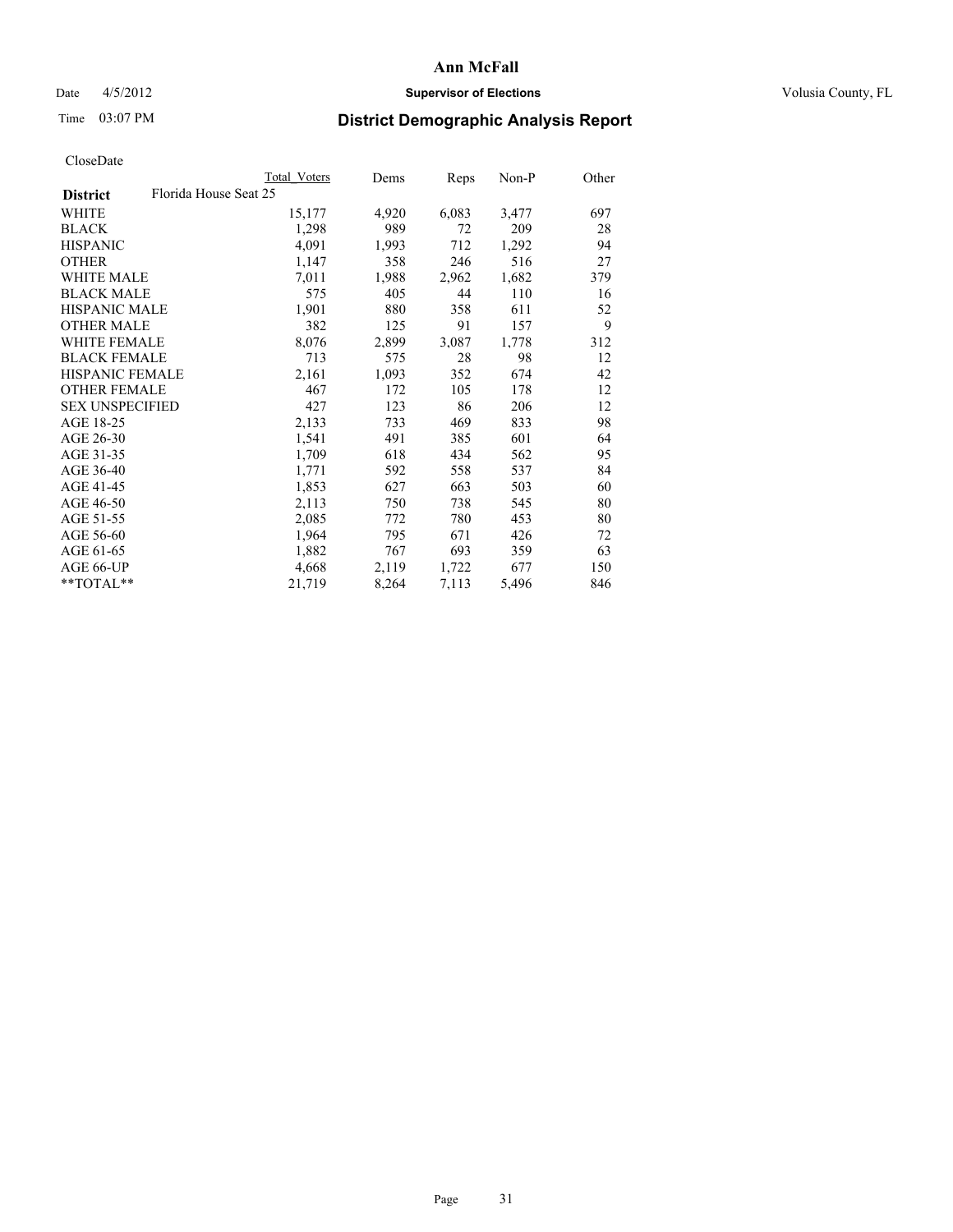### Date 4/5/2012 **Supervisor of Elections Supervisor of Elections** Volusia County, FL

# Time 03:07 PM **District Demographic Analysis Report**

|                                          | <b>Total Voters</b> | Dems   | Reps   | Non-P  | Other |
|------------------------------------------|---------------------|--------|--------|--------|-------|
| Florida House Seat 26<br><b>District</b> |                     |        |        |        |       |
| WHITE                                    | 88,228              | 28,764 | 37,834 | 18,039 | 3,591 |
| <b>BLACK</b>                             | 4,070               | 3,138  | 220    | 627    | 85    |
| <b>HISPANIC</b>                          | 7,546               | 3,476  | 1,431  | 2,483  | 156   |
| <b>OTHER</b>                             | 4,866               | 1,444  | 1,228  | 2,053  | 141   |
| WHITE MALE                               | 40,509              | 11,584 | 18,250 | 8,737  | 1,938 |
| <b>BLACK MALE</b>                        | 1,756               | 1,267  | 124    | 312    | 53    |
| <b>HISPANIC MALE</b>                     | 3,493               | 1,535  | 704    | 1,170  | 84    |
| <b>OTHER MALE</b>                        | 1,677               | 509    | 493    | 619    | 56    |
| <b>WHITE FEMALE</b>                      | 47,284              | 17,056 | 19,402 | 9,187  | 1,639 |
| <b>BLACK FEMALE</b>                      | 2,282               | 1,846  | 96     | 309    | 31    |
| HISPANIC FEMALE                          | 4,004               | 1,918  | 716    | 1,301  | 69    |
| <b>OTHER FEMALE</b>                      | 1,894               | 687    | 491    | 656    | 60    |
| <b>SEX UNSPECIFIED</b>                   | 1,811               | 420    | 437    | 911    | 43    |
| AGE 18-25                                | 9,427               | 2,884  | 2,700  | 3,475  | 368   |
| AGE 26-30                                | 5,991               | 1,851  | 1,750  | 2,129  | 261   |
| AGE 31-35                                | 5,876               | 1,830  | 1,870  | 1,876  | 300   |
| AGE 36-40                                | 6,144               | 1,943  | 2,175  | 1,737  | 289   |
| AGE 41-45                                | 7,615               | 2,349  | 3,035  | 1,928  | 303   |
| AGE 46-50                                | 9,193               | 2,874  | 3,868  | 2,125  | 326   |
| AGE 51-55                                | 10,033              | 3,406  | 4,281  | 1,998  | 348   |
| AGE 56-60                                | 10,115              | 3,868  | 3,991  | 1,880  | 376   |
| AGE 61-65                                | 10,496              | 4,023  | 4,196  | 1,893  | 384   |
| AGE 66-UP                                | 29,839              | 11,802 | 12,851 | 4,167  | 1,019 |
| $*$ $TOTAL**$                            | 104,730             | 36,830 | 40,718 | 23,208 | 3,974 |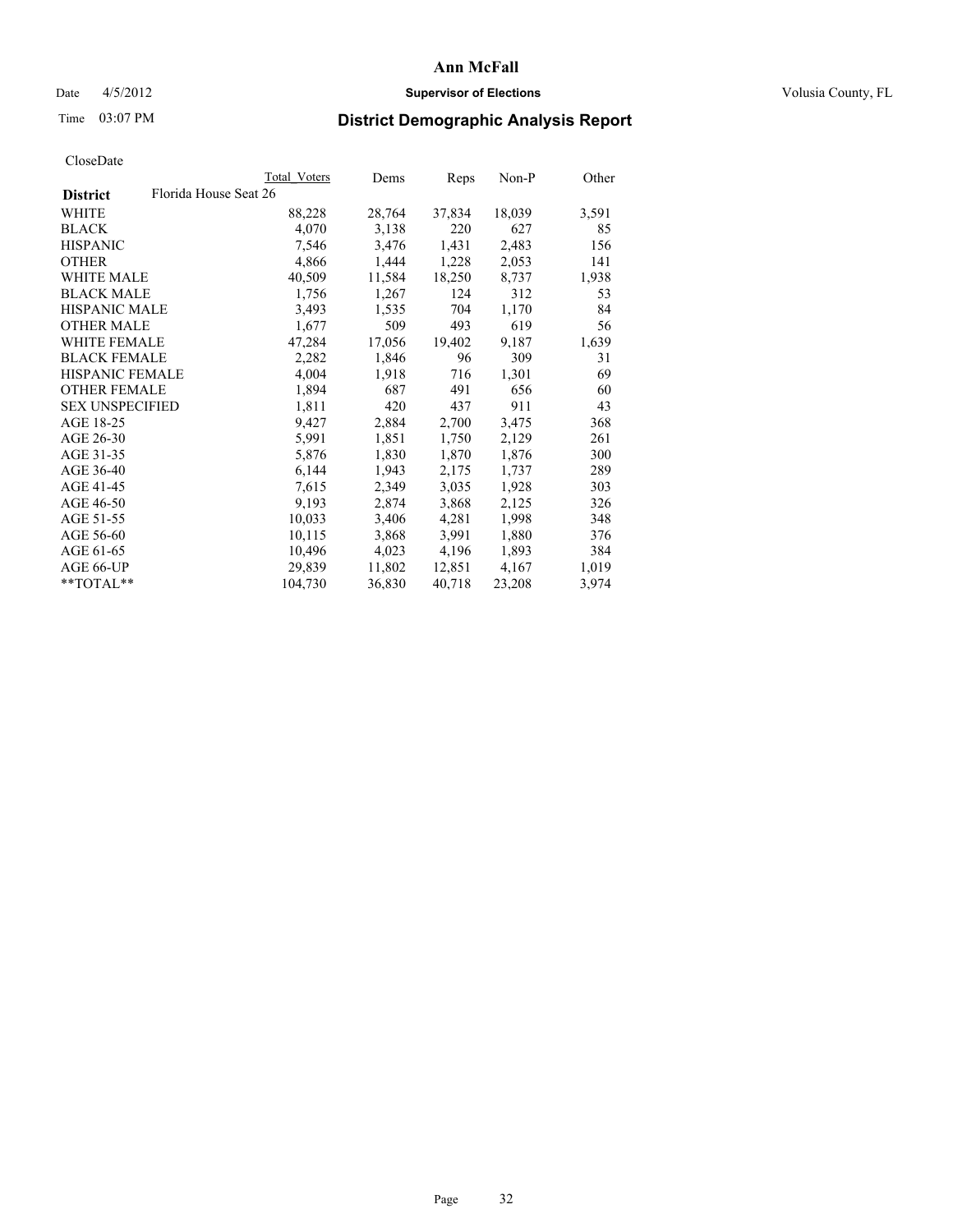### Date  $4/5/2012$  **Supervisor of Elections Supervisor of Elections** Volusia County, FL

# Time 03:07 PM **District Demographic Analysis Report**

|                        |                       | Total Voters | Dems   | <b>Reps</b> | Non-P  | Other |
|------------------------|-----------------------|--------------|--------|-------------|--------|-------|
| <b>District</b>        | Florida House Seat 27 |              |        |             |        |       |
| <b>WHITE</b>           |                       | 50,965       | 19,738 | 17,376      | 11,855 | 1,996 |
| <b>BLACK</b>           |                       | 16,208       | 13,600 | 440         | 2,016  | 152   |
| <b>HISPANIC</b>        |                       | 1,921        | 890    | 335         | 641    | 55    |
| <b>OTHER</b>           |                       | 3,876        | 1,535  | 618         | 1,654  | 69    |
| WHITE MALE             |                       | 23,412       | 7,929  | 8,592       | 5,783  | 1,108 |
| <b>BLACK MALE</b>      |                       | 6,243        | 5,050  | 215         | 899    | 79    |
| <b>HISPANIC MALE</b>   |                       | 875          | 374    | 161         | 303    | 37    |
| <b>OTHER MALE</b>      |                       | 1,192        | 478    | 241         | 444    | 29    |
| WHITE FEMALE           |                       | 27,294       | 11,702 | 8,705       | 6,012  | 875   |
| <b>BLACK FEMALE</b>    |                       | 9,832        | 8,444  | 221         | 1,094  | 73    |
| HISPANIC FEMALE        |                       | 1,035        | 513    | 174         | 332    | 16    |
| <b>OTHER FEMALE</b>    |                       | 1,538        | 703    | 293         | 514    | 28    |
| <b>SEX UNSPECIFIED</b> |                       | 1,549        | 570    | 167         | 785    | 27    |
| AGE 18-25              |                       | 8,941        | 4,784  | 1,255       | 2,698  | 204   |
| AGE 26-30              |                       | 5,464        | 2,482  | 962         | 1,846  | 174   |
| AGE 31-35              |                       | 4,573        | 2,098  | 888         | 1,419  | 168   |
| AGE 36-40              |                       | 4,250        | 1,894  | 1,019       | 1,190  | 147   |
| AGE 41-45              |                       | 4,928        | 2,236  | 1,254       | 1,274  | 164   |
| AGE 46-50              |                       | 6,054        | 2,795  | 1,718       | 1,329  | 212   |
| AGE 51-55              |                       | 6,792        | 3,331  | 1,872       | 1,355  | 234   |
| AGE 56-60              |                       | 6,557        | 3,274  | 1,847       | 1,226  | 210   |
| AGE 61-65              |                       | 6,387        | 3,092  | 1,844       | 1,241  | 210   |
| AGE 66-UP              |                       | 19,054       | 9,791  | 6,113       | 2,600  | 550   |
| $*$ TOTAL $*$          |                       | 73,001       | 35,777 | 18,772      | 16,179 | 2,273 |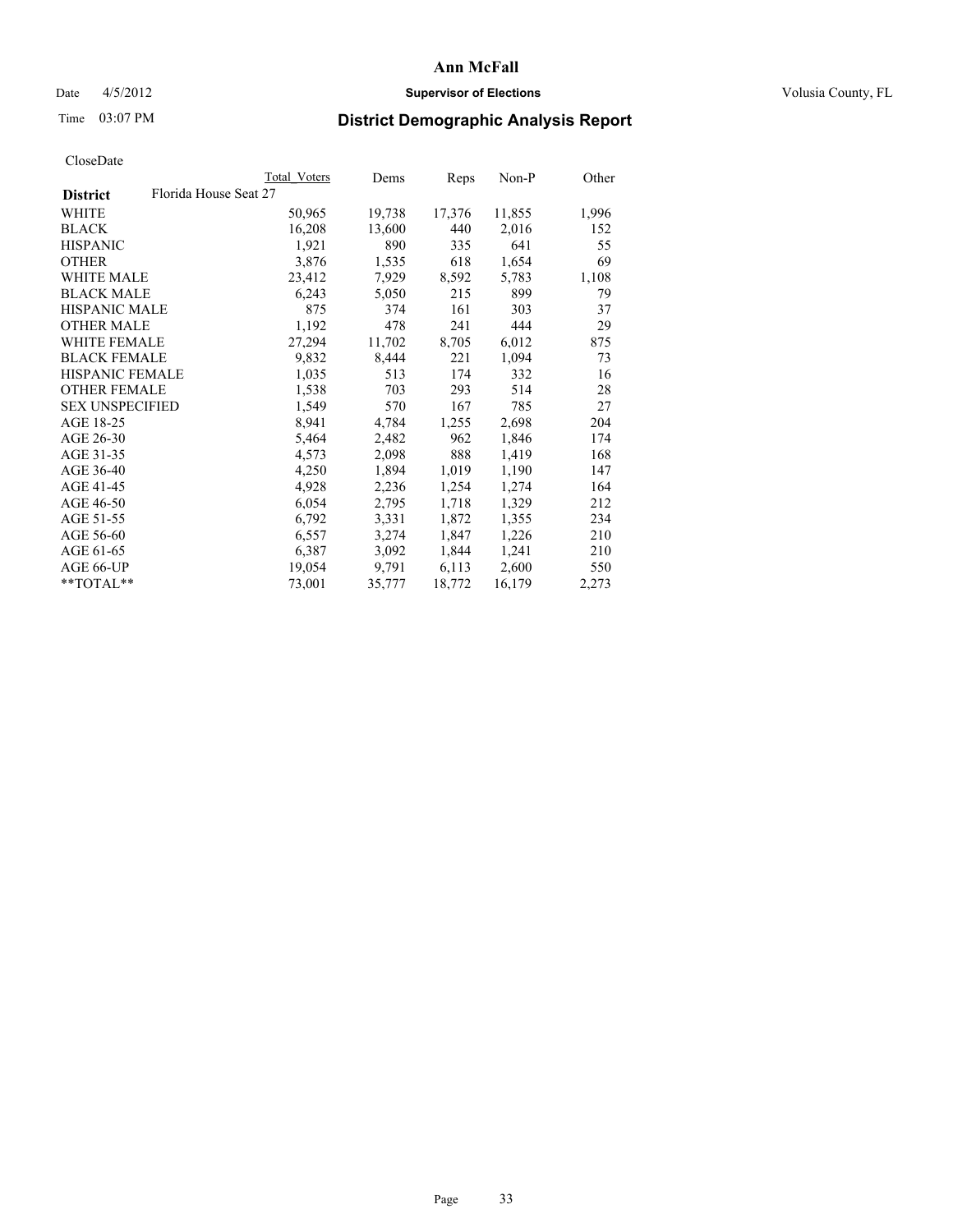### Date 4/5/2012 **Supervisor of Elections Supervisor of Elections** Volusia County, FL

# Time 03:07 PM **District Demographic Analysis Report**

|                                          | Total Voters | Dems   | <b>Reps</b> | Non-P  | Other |
|------------------------------------------|--------------|--------|-------------|--------|-------|
| Florida House Seat 28<br><b>District</b> |              |        |             |        |       |
| WHITE                                    | 92,057       | 30,430 | 37,472      | 20,954 | 3,201 |
| <b>BLACK</b>                             | 4,152        | 3,283  | 173         | 625    | 71    |
| <b>HISPANIC</b>                          | 5,125        | 2,371  | 995         | 1,646  | 113   |
| <b>OTHER</b>                             | 4,358        | 1,263  | 1,005       | 1,954  | 136   |
| <b>WHITE MALE</b>                        | 42,878       | 12,484 | 18,412      | 10,250 | 1,732 |
| <b>BLACK MALE</b>                        | 1,826        | 1,353  | 97          | 331    | 45    |
| <b>HISPANIC MALE</b>                     | 2,402        | 1,072  | 468         | 791    | 71    |
| <b>OTHER MALE</b>                        | 1,477        | 438    | 383         | 602    | 54    |
| <b>WHITE FEMALE</b>                      | 48,645       | 17,769 | 18,859      | 10,569 | 1,448 |
| <b>BLACK FEMALE</b>                      | 2,307        | 1,916  | 75          | 291    | 25    |
| <b>HISPANIC FEMALE</b>                   | 2,694        | 1,283  | 523         | 846    | 42    |
| <b>OTHER FEMALE</b>                      | 1,748        | 625    | 439         | 623    | 61    |
| <b>SEX UNSPECIFIED</b>                   | 1,715        | 407    | 389         | 876    | 43    |
| AGE 18-25                                | 8,658        | 2,675  | 2,397       | 3,291  | 295   |
| AGE 26-30                                | 5,984        | 1,959  | 1,635       | 2,153  | 237   |
| AGE 31-35                                | 5,999        | 1,976  | 1,730       | 2,058  | 235   |
| AGE 36-40                                | 6,218        | 2,047  | 2,005       | 1,926  | 240   |
| AGE 41-45                                | 7,237        | 2,287  | 2,708       | 1,989  | 253   |
| AGE 46-50                                | 8,962        | 2,934  | 3,620       | 2,161  | 247   |
| AGE 51-55                                | 10,061       | 3,499  | 4,064       | 2,206  | 292   |
| AGE 56-60                                | 10,281       | 3,957  | 3,951       | 2,079  | 294   |
| AGE 61-65                                | 10,863       | 4,004  | 4,195       | 2,265  | 399   |
| AGE 66-UP                                | 31,444       | 12,015 | 13,339      | 5,060  | 1,030 |
| $*$ TOTAL $*$                            | 105,712      | 37,353 | 39,647      | 25,190 | 3,522 |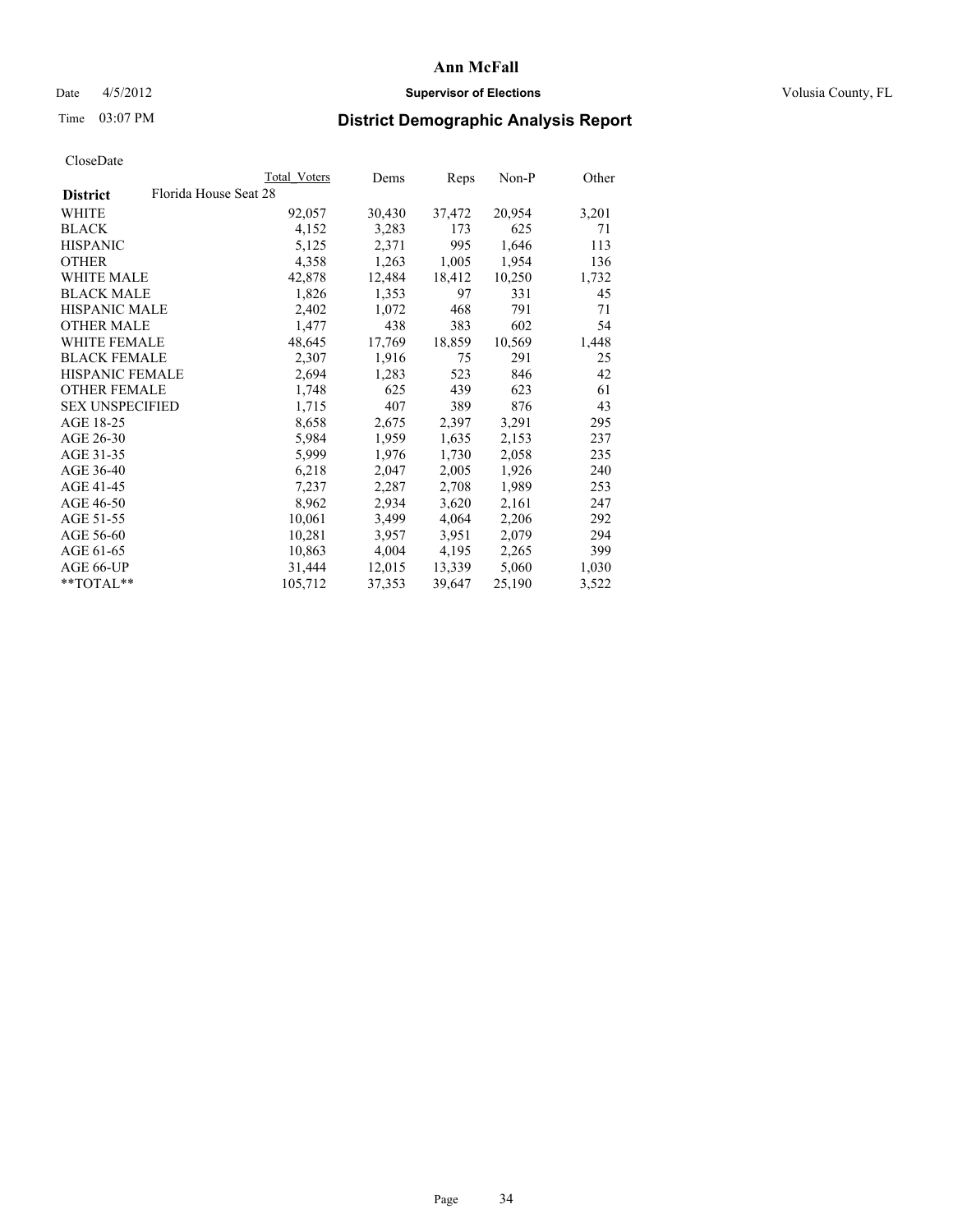### Date 4/5/2012 **Supervisor of Elections Supervisor of Elections** Volusia County, FL

# Time 03:07 PM **District Demographic Analysis Report**

|                                          | Total Voters | Dems  | <b>Reps</b> | Non-P | Other                   |
|------------------------------------------|--------------|-------|-------------|-------|-------------------------|
| Florida House Seat 33<br><b>District</b> |              |       |             |       |                         |
| WHITE                                    | 4,951        | 1,478 | 2,193       | 1,072 | 208                     |
| <b>BLACK</b>                             | 524          | 398   | 28          | 84    | 14                      |
| <b>HISPANIC</b>                          | 1,116        | 522   | 175         | 387   | 32                      |
| <b>OTHER</b>                             | 348          | 102   | 89          | 151   | 6                       |
| <b>WHITE MALE</b>                        | 2,361        | 595   | 1,121       | 544   | 101                     |
| <b>BLACK MALE</b>                        | 230          | 171   | 13          | 37    | 9                       |
| <b>HISPANIC MALE</b>                     | 539          | 237   | 93          | 194   | 15                      |
| <b>OTHER MALE</b>                        | 127          | 43    | 31          | 50    | 3                       |
| <b>WHITE FEMALE</b>                      | 2,560        | 874   | 1,058       | 523   | 105                     |
| <b>BLACK FEMALE</b>                      | 289          | 222   | 15          | 47    | 5                       |
| <b>HISPANIC FEMALE</b>                   | 568          | 281   | 81          | 189   | 17                      |
| <b>OTHER FEMALE</b>                      | 122          | 42    | 36          | 42    | $\overline{2}$          |
| <b>SEX UNSPECIFIED</b>                   | 143          | 35    | 37          | 68    | $\overline{\mathbf{3}}$ |
| AGE 18-25                                | 786          | 242   | 211         | 307   | 26                      |
| AGE 26-30                                | 499          | 161   | 112         | 200   | 26                      |
| AGE 31-35                                | 466          | 150   | 141         | 147   | 28                      |
| AGE 36-40                                | 536          | 186   | 166         | 156   | 28                      |
| AGE 41-45                                | 558          | 189   | 210         | 137   | 22                      |
| AGE 46-50                                | 746          | 240   | 294         | 179   | 33                      |
| AGE 51-55                                | 759          | 275   | 315         | 145   | 24                      |
| AGE 56-60                                | 679          | 263   | 274         | 124   | 18                      |
| AGE 61-65                                | 632          | 241   | 257         | 116   | 18                      |
| AGE 66-UP                                | 1,281        | 555   | 505         | 184   | 37                      |
| **TOTAL**                                | 6,942        | 2,502 | 2,485       | 1,695 | 260                     |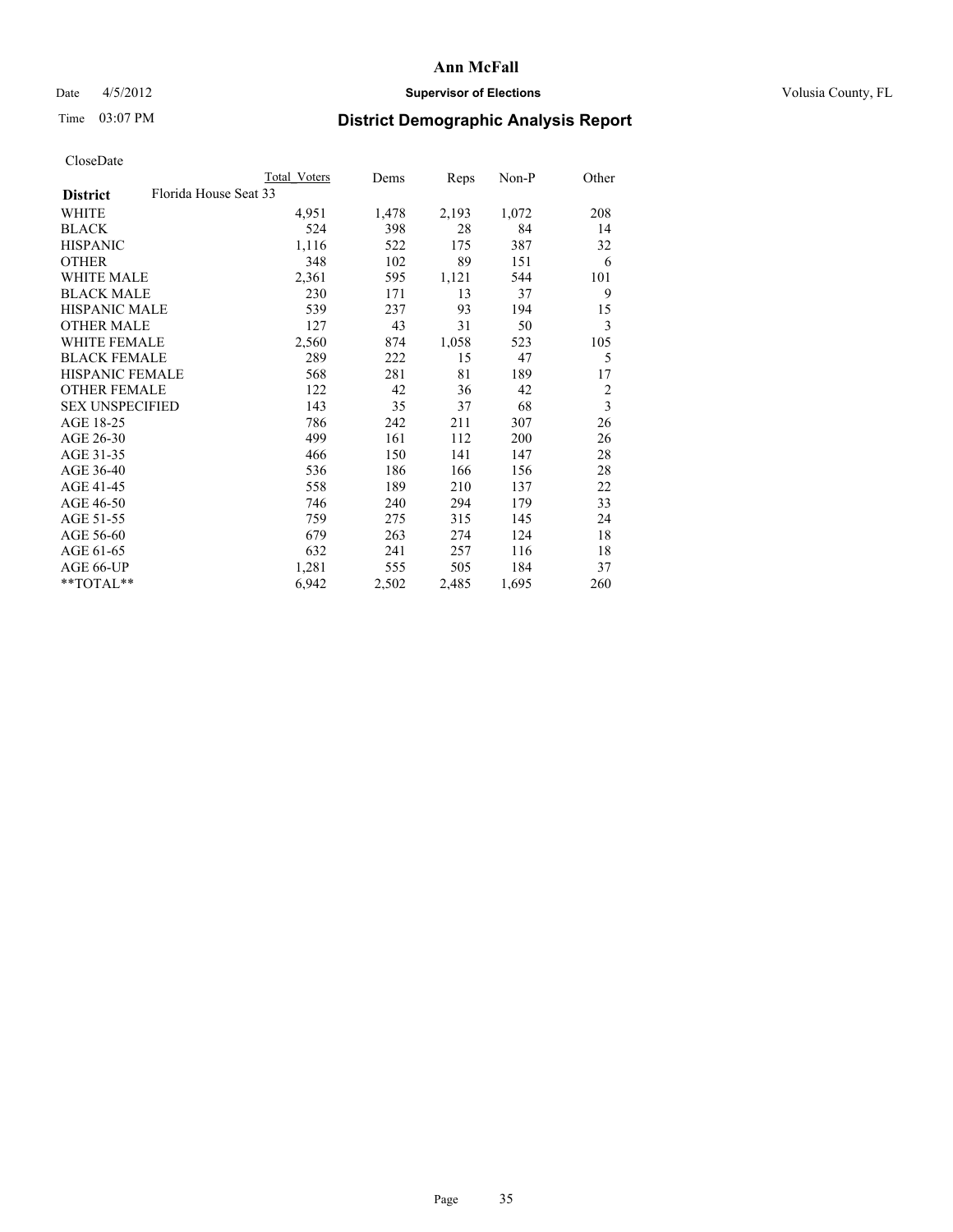### Date  $4/5/2012$  **Supervisor of Elections Supervisor of Elections** Volusia County, FL

## Time 03:07 PM **District Demographic Analysis Report**

|                        | Total Voters            | Dems   | <b>Reps</b> | Non-P  | Other |
|------------------------|-------------------------|--------|-------------|--------|-------|
| <b>District</b>        | School Board District 1 |        |             |        |       |
| <b>WHITE</b>           | 49,071                  | 16,493 | 20,573      | 9,881  | 2,124 |
| <b>BLACK</b>           | 4,249                   | 3,470  | 150         | 576    | 53    |
| <b>HISPANIC</b>        | 3,332                   | 1,412  | 605         | 1,213  | 102   |
| <b>OTHER</b>           | 2,645                   | 804    | 649         | 1,112  | 80    |
| <b>WHITE MALE</b>      | 22,449                  | 6,608  | 9,954       | 4,724  | 1,163 |
| <b>BLACK MALE</b>      | 1,695                   | 1,325  | 73          | 265    | 32    |
| <b>HISPANIC MALE</b>   | 1,505                   | 626    | 287         | 545    | 47    |
| <b>OTHER MALE</b>      | 865                     | 277    | 251         | 308    | 29    |
| WHITE FEMALE           | 26,412                  | 9,815  | 10,539      | 5,103  | 955   |
| <b>BLACK FEMALE</b>    | 2,522                   | 2,122  | 76          | 304    | 20    |
| HISPANIC FEMALE        | 1,808                   | 779    | 314         | 662    | 53    |
| <b>OTHER FEMALE</b>    | 1,008                   | 361    | 250         | 365    | 32    |
| <b>SEX UNSPECIFIED</b> | 1,033                   | 266    | 233         | 506    | 28    |
| AGE 18-25              | 5,899                   | 1,833  | 1,640       | 2,177  | 249   |
| AGE 26-30              | 3,753                   | 1,228  | 1,000       | 1,359  | 166   |
| AGE 31-35              | 3,757                   | 1,249  | 1,159       | 1,142  | 207   |
| AGE 36-40              | 3,726                   | 1,214  | 1,310       | 1,021  | 181   |
| AGE 41-45              | 4,429                   | 1,445  | 1,704       | 1,102  | 178   |
| AGE 46-50              | 5,334                   | 1,786  | 2,193       | 1,145  | 210   |
| AGE 51-55              | 5,655                   | 2,097  | 2,272       | 1,082  | 204   |
| AGE 56-60              | 5,556                   | 2,265  | 2,118       | 956    | 217   |
| AGE 61-65              | 5,551                   | 2,299  | 2,161       | 877    | 214   |
| AGE 66-UP              | 15,649                  | 6,769  | 6,422       | 1,925  | 533   |
| $*$ TOTAL $*$          | 59,311                  | 22,185 | 21,980      | 12,787 | 2,359 |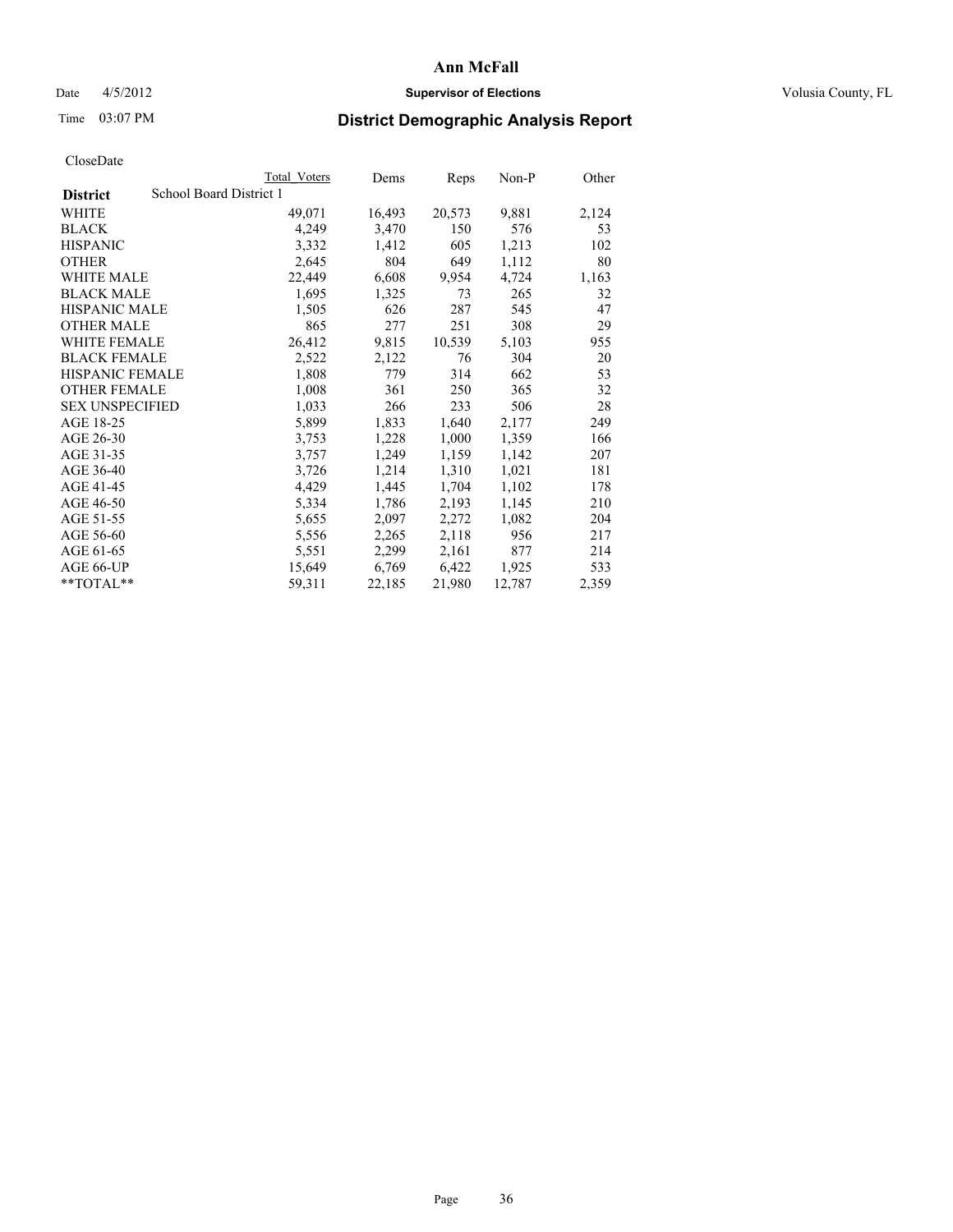## Date  $4/5/2012$  **Supervisor of Elections Supervisor of Elections** Volusia County, FL

# Time 03:07 PM **District Demographic Analysis Report**

|                        |                         | Total Voters | Dems   | Reps   | Non-P  | Other |
|------------------------|-------------------------|--------------|--------|--------|--------|-------|
| <b>District</b>        | School Board District 2 |              |        |        |        |       |
| WHITE                  |                         | 40,520       | 14,601 | 15,078 | 9,279  | 1,562 |
| <b>BLACK</b>           |                         | 9,849        | 8,262  | 265    | 1,231  | 91    |
| <b>HISPANIC</b>        |                         | 1,225        | 536    | 263    | 400    | 26    |
| <b>OTHER</b>           |                         | 2,787        | 1,060  | 498    | 1,170  | 59    |
| <b>WHITE MALE</b>      |                         | 18,935       | 5,998  | 7,471  | 4,583  | 883   |
| <b>BLACK MALE</b>      |                         | 3,844        | 3,134  | 129    | 540    | 41    |
| <b>HISPANIC MALE</b>   |                         | 581          | 244    | 126    | 193    | 18    |
| <b>OTHER MALE</b>      |                         | 912          | 345    | 195    | 347    | 25    |
| WHITE FEMALE           |                         | 21,341       | 8,512  | 7,523  | 4,641  | 665   |
| <b>BLACK FEMALE</b>    |                         | 5,929        | 5,069  | 133    | 677    | 50    |
| <b>HISPANIC FEMALE</b> |                         | 637          | 289    | 136    | 204    | 8     |
| <b>OTHER FEMALE</b>    |                         | 1,118        | 497    | 220    | 376    | 25    |
| <b>SEX UNSPECIFIED</b> |                         | 1,084        | 371    | 171    | 519    | 23    |
| AGE 18-25              |                         | 6,202        | 3,376  | 941    | 1,736  | 149   |
| AGE 26-30              |                         | 3,802        | 1,632  | 773    | 1,284  | 113   |
| AGE 31-35              |                         | 2,989        | 1,278  | 639    | 949    | 123   |
| AGE 36-40              |                         | 2,740        | 1,110  | 747    | 805    | 78    |
| AGE 41-45              |                         | 3,435        | 1,457  | 949    | 918    | 111   |
| AGE 46-50              |                         | 4,165        | 1,752  | 1,337  | 953    | 123   |
| AGE 51-55              |                         | 4,860        | 2,168  | 1,565  | 976    | 151   |
| AGE 56-60              |                         | 4,914        | 2,216  | 1,575  | 971    | 152   |
| AGE 61-65              |                         | 5,286        | 2,261  | 1,753  | 1,081  | 191   |
| AGE 66-UP              |                         | 15,998       | 7,214  | 5,826  | 2,411  | 547   |
| $*$ TOTAL $*$          |                         | 54,392       | 24,464 | 16,106 | 12,084 | 1,738 |
|                        |                         |              |        |        |        |       |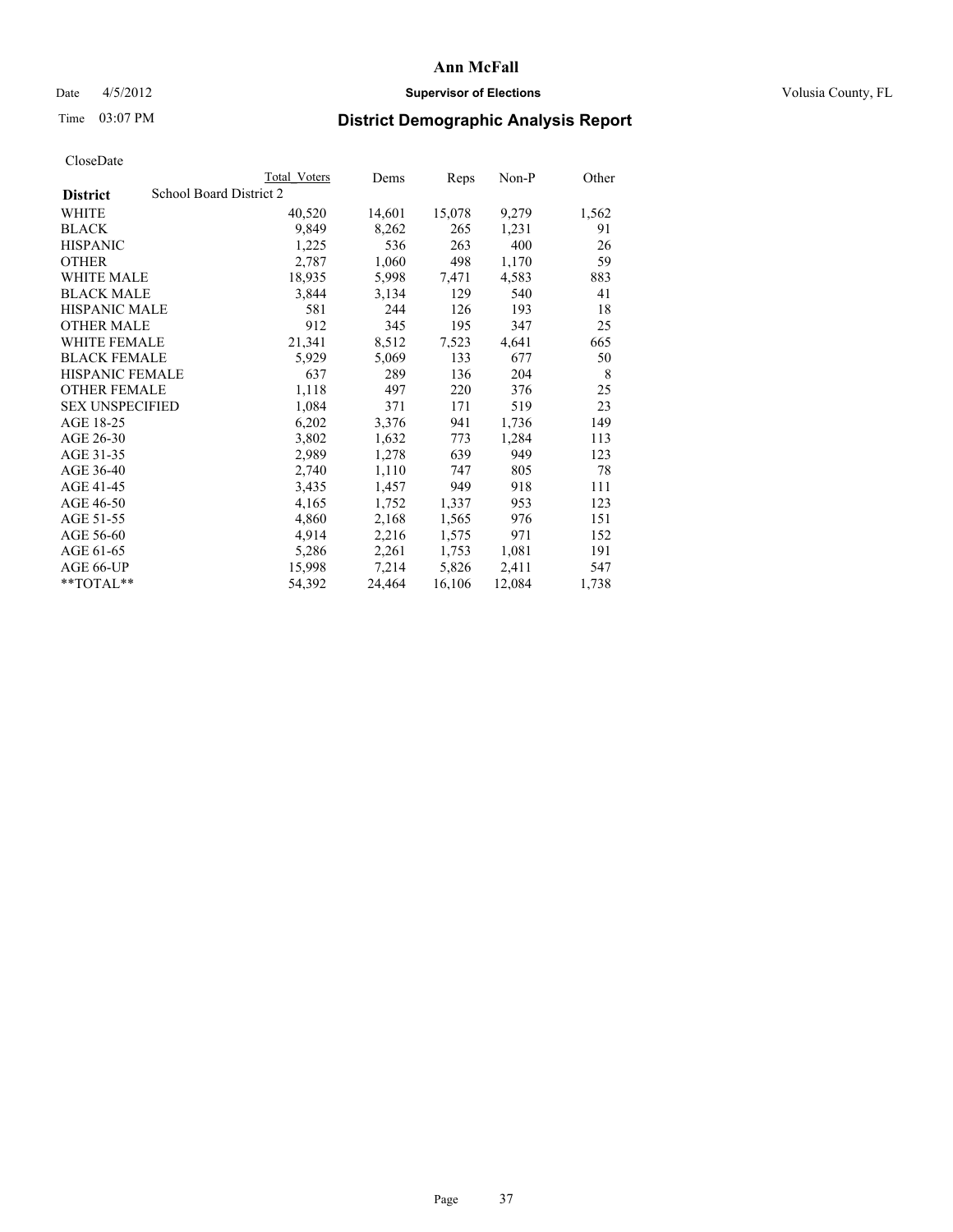## Date  $4/5/2012$  **Supervisor of Elections Supervisor of Elections** Volusia County, FL

# Time 03:07 PM **District Demographic Analysis Report**

|                        | Total Voters            | Dems   | <b>Reps</b> | $Non-P$ | Other |
|------------------------|-------------------------|--------|-------------|---------|-------|
| <b>District</b>        | School Board District 3 |        |             |         |       |
| <b>WHITE</b>           | 63,367                  | 21,783 | 25,009      | 14,558  | 2,017 |
| <b>BLACK</b>           | 1,876                   | 1,530  | 74          | 250     | 22    |
| <b>HISPANIC</b>        | 1,017                   | 393    | 267         | 332     | 25    |
| <b>OTHER</b>           | 2,488                   | 688    | 579         | 1,146   | 75    |
| <b>WHITE MALE</b>      | 29,283                  | 8,829  | 12,294      | 7,087   | 1,073 |
| <b>BLACK MALE</b>      | 819                     | 626    | 40          | 138     | 15    |
| <b>HISPANIC MALE</b>   | 450                     | 165    | 107         | 163     | 15    |
| <b>OTHER MALE</b>      | 831                     | 239    | 227         | 337     | 28    |
| WHITE FEMALE           | 33,713                  | 12,825 | 12,582      | 7,374   | 932   |
| <b>BLACK FEMALE</b>    | 1,046                   | 895    | 33          | 112     | 6     |
| HISPANIC FEMALE        | 555                     | 223    | 157         | 165     | 10    |
| <b>OTHER FEMALE</b>    | 966                     | 334    | 257         | 339     | 36    |
| <b>SEX UNSPECIFIED</b> | 1,085                   | 258    | 232         | 571     | 24    |
| AGE 18-25              | 5,064                   | 1,538  | 1,378       | 1,984   | 164   |
| AGE 26-30              | 3,476                   | 1,126  | 967         | 1,246   | 137   |
| AGE 31-35              | 3,504                   | 1,081  | 1,042       | 1,252   | 129   |
| AGE 36-40              | 3,719                   | 1,175  | 1,199       | 1,197   | 148   |
| AGE 41-45              | 4,486                   | 1,370  | 1,739       | 1,244   | 133   |
| AGE 46-50              | 5,763                   | 1,854  | 2,314       | 1,438   | 157   |
| AGE 51-55              | 6,611                   | 2,288  | 2,671       | 1,459   | 193   |
| AGE 56-60              | 7,025                   | 2,751  | 2,685       | 1,398   | 191   |
| AGE 61-65              | 7,394                   | 2,756  | 2,870       | 1,521   | 247   |
| AGE 66-UP              | 21,715                  | 8,458  | 9,064       | 3,552   | 641   |
| $*$ TOTAL $*$          | 68,759                  | 24,397 | 25,930      | 16,292  | 2,140 |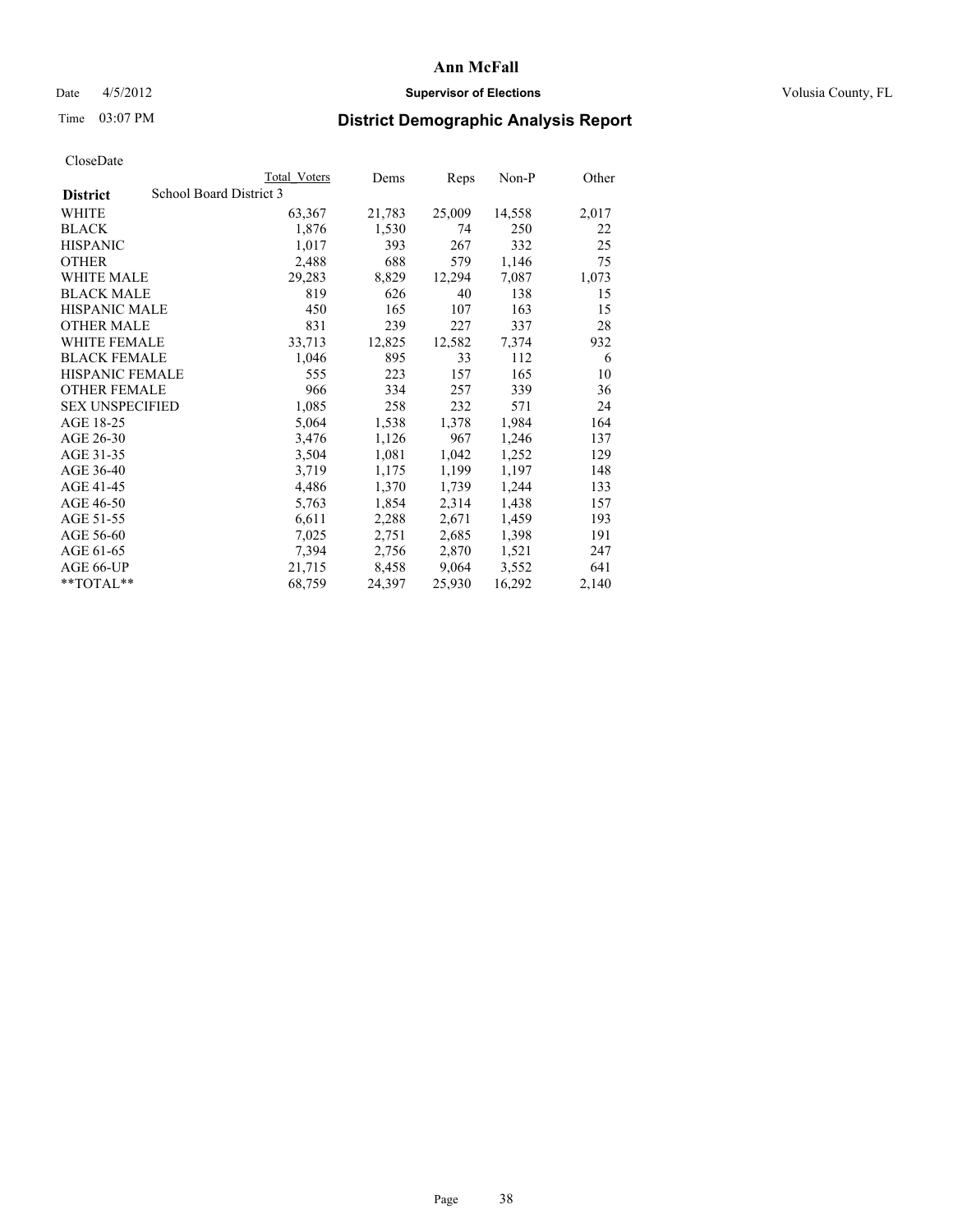# Date 4/5/2012 **Supervisor of Elections Supervisor of Elections** Volusia County, FL

# Time 03:07 PM **District Demographic Analysis Report**

|                                            | Total Voters | Dems   | <b>Reps</b> | Non-P  | Other |
|--------------------------------------------|--------------|--------|-------------|--------|-------|
| School Board District 4<br><b>District</b> |              |        |             |        |       |
| <b>WHITE</b>                               | 53,375       | 18,425 | 21,700      | 11,373 | 1,877 |
| <b>BLACK</b>                               | 5,231        | 4,277  | 186         | 701    | 67    |
| <b>HISPANIC</b>                            | 1,315        | 568    | 324         | 396    | 27    |
| <b>OTHER</b>                               | 3,117        | 1,033  | 733         | 1,272  | 79    |
| <b>WHITE MALE</b>                          | 24,470       | 7,397  | 10,524      | 5,548  | 1,001 |
| <b>BLACK MALE</b>                          | 2,016        | 1,536  | 99          | 338    | 43    |
| <b>HISPANIC MALE</b>                       | 582          | 209    | 159         | 194    | 20    |
| <b>OTHER MALE</b>                          | 1,068        | 341    | 289         | 404    | 34    |
| <b>WHITE FEMALE</b>                        | 28,630       | 10,948 | 11,068      | 5,752  | 862   |
| <b>BLACK FEMALE</b>                        | 3,177        | 2,709  | 87          | 357    | 24    |
| <b>HISPANIC FEMALE</b>                     | 727          | 357    | 161         | 202    | 7     |
| <b>OTHER FEMALE</b>                        | 1,281        | 502    | 338         | 407    | 34    |
| <b>SEX UNSPECIFIED</b>                     | 1,087        | 304    | 218         | 540    | 25    |
| AGE 18-25                                  | 5,655        | 2,139  | 1,458       | 1,918  | 140   |
| AGE 26-30                                  | 3,726        | 1,391  | 968         | 1,233  | 134   |
| AGE 31-35                                  | 3,260        | 1,224  | 902         | 1,020  | 114   |
| AGE 36-40                                  | 3,363        | 1,219  | 1,084       | 931    | 129   |
| AGE 41-45                                  | 4,071        | 1,407  | 1,511       | 1,005  | 148   |
| AGE 46-50                                  | 5,174        | 1,844  | 1,972       | 1,186  | 172   |
| AGE 51-55                                  | 5,907        | 2,226  | 2,293       | 1,197  | 191   |
| AGE 56-60                                  | 6,133        | 2,512  | 2,253       | 1,174  | 194   |
| AGE 61-65                                  | 6,411        | 2,539  | 2,354       | 1,303  | 215   |
| AGE 66-UP                                  | 19,363       | 7,813  | 8,150       | 2,786  | 614   |
| $*$ $TOTAL**$                              | 63,064       | 24,314 | 22,946      | 13,753 | 2,051 |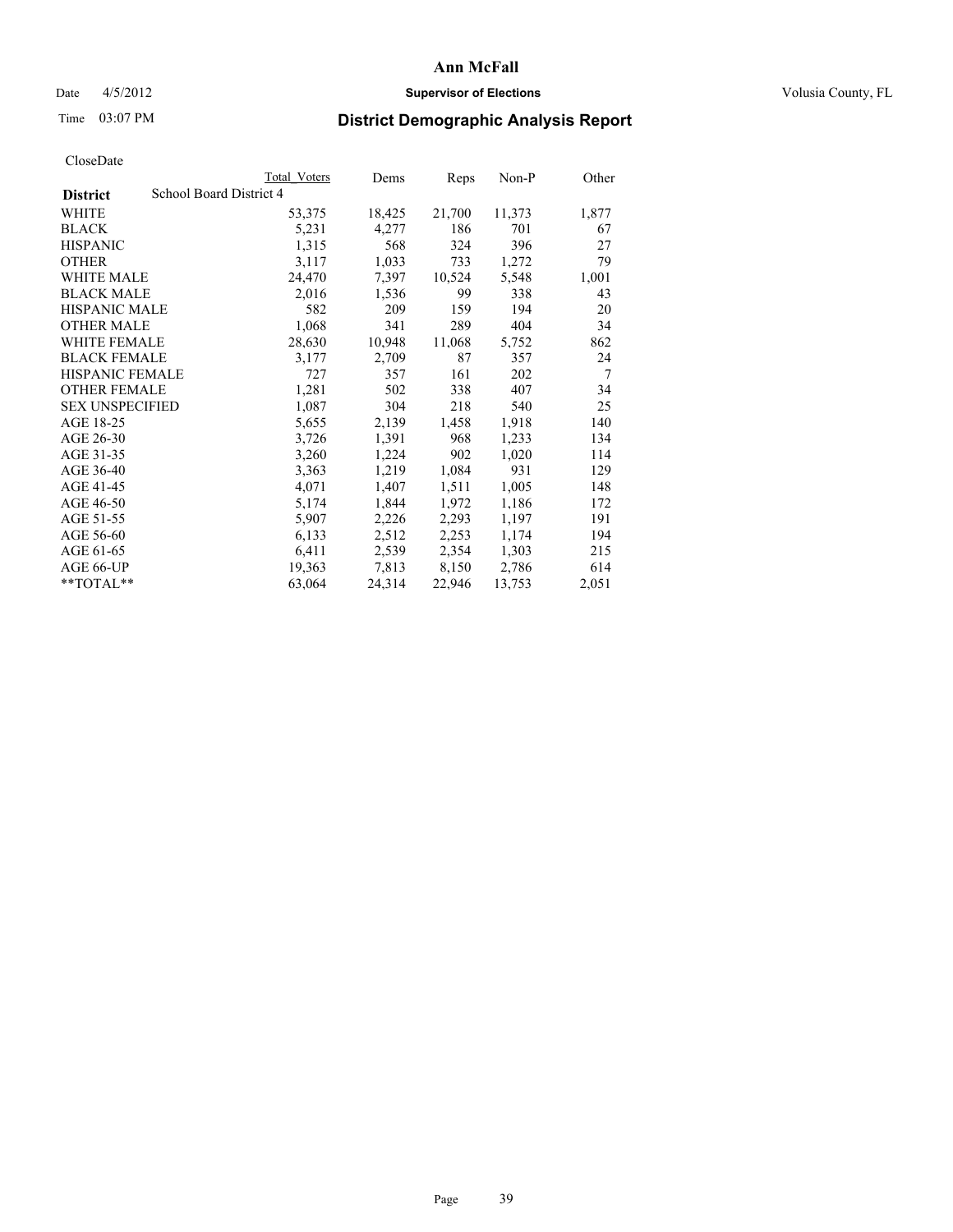## Date  $4/5/2012$  **Supervisor of Elections Supervisor of Elections** Volusia County, FL

# Time 03:07 PM **District Demographic Analysis Report**

|                                            | Total Voters | Dems   | Reps   | Non-P  | Other |
|--------------------------------------------|--------------|--------|--------|--------|-------|
| School Board District 5<br><b>District</b> |              |        |        |        |       |
| <b>WHITE</b>                               | 47,176       | 14,772 | 19,545 | 10,676 | 2,183 |
| <b>BLACK</b>                               | 5,199        | 4,000  | 266    | 816    | 117   |
| <b>HISPANIC</b>                            | 13,111       | 6,422  | 2,215  | 4,199  | 275   |
| <b>OTHER</b>                               | 3,658        | 1,145  | 754    | 1,670  | 89    |
| WHITE MALE                                 | 22,067       | 6,074  | 9,584  | 5,230  | 1,179 |
| <b>BLACK MALE</b>                          | 2,319        | 1,679  | 156    | 413    | 71    |
| <b>HISPANIC MALE</b>                       | 6,189        | 2,899  | 1,115  | 2,014  | 161   |
| <b>OTHER MALE</b>                          | 1,213        | 403    | 287    | 488    | 35    |
| WHITE FEMALE                               | 24,851       | 8,613  | 9,852  | 5,392  | 994   |
| <b>BLACK FEMALE</b>                        | 2,838        | 2,285  | 110    | 397    | 46    |
| HISPANIC FEMALE                            | 6,837        | 3,474  | 1,094  | 2,158  | 111   |
| <b>OTHER FEMALE</b>                        | 1,431        | 547    | 307    | 540    | 37    |
| <b>SEX UNSPECIFIED</b>                     | 1,399        | 365    | 275    | 729    | 30    |
| AGE 18-25                                  | 7,374        | 2,482  | 1,697  | 2,900  | 295   |
| AGE 26-30                                  | 4,861        | 1,615  | 1,178  | 1,852  | 216   |
| AGE 31-35                                  | 5,280        | 1,886  | 1,382  | 1,754  | 258   |
| AGE 36-40                                  | 5,518        | 1,984  | 1,650  | 1,627  | 257   |
| AGE 41-45                                  | 5,939        | 2,061  | 2,038  | 1,604  | 236   |
| AGE 46-50                                  | 6,863        | 2,444  | 2,514  | 1,658  | 247   |
| AGE 51-55                                  | 6,950        | 2,603  | 2,617  | 1,482  | 248   |
| AGE 56-60                                  | 6,235        | 2,513  | 2,216  | 1,279  | 227   |
| AGE 61-65                                  | 5,882        | 2,383  | 2,155  | 1,128  | 216   |
| AGE 66-UP                                  | 14,259       | 6,377  | 5,334  | 2,083  | 465   |
| **TOTAL**                                  | 69,162       | 26,348 | 22,781 | 17,368 | 2,665 |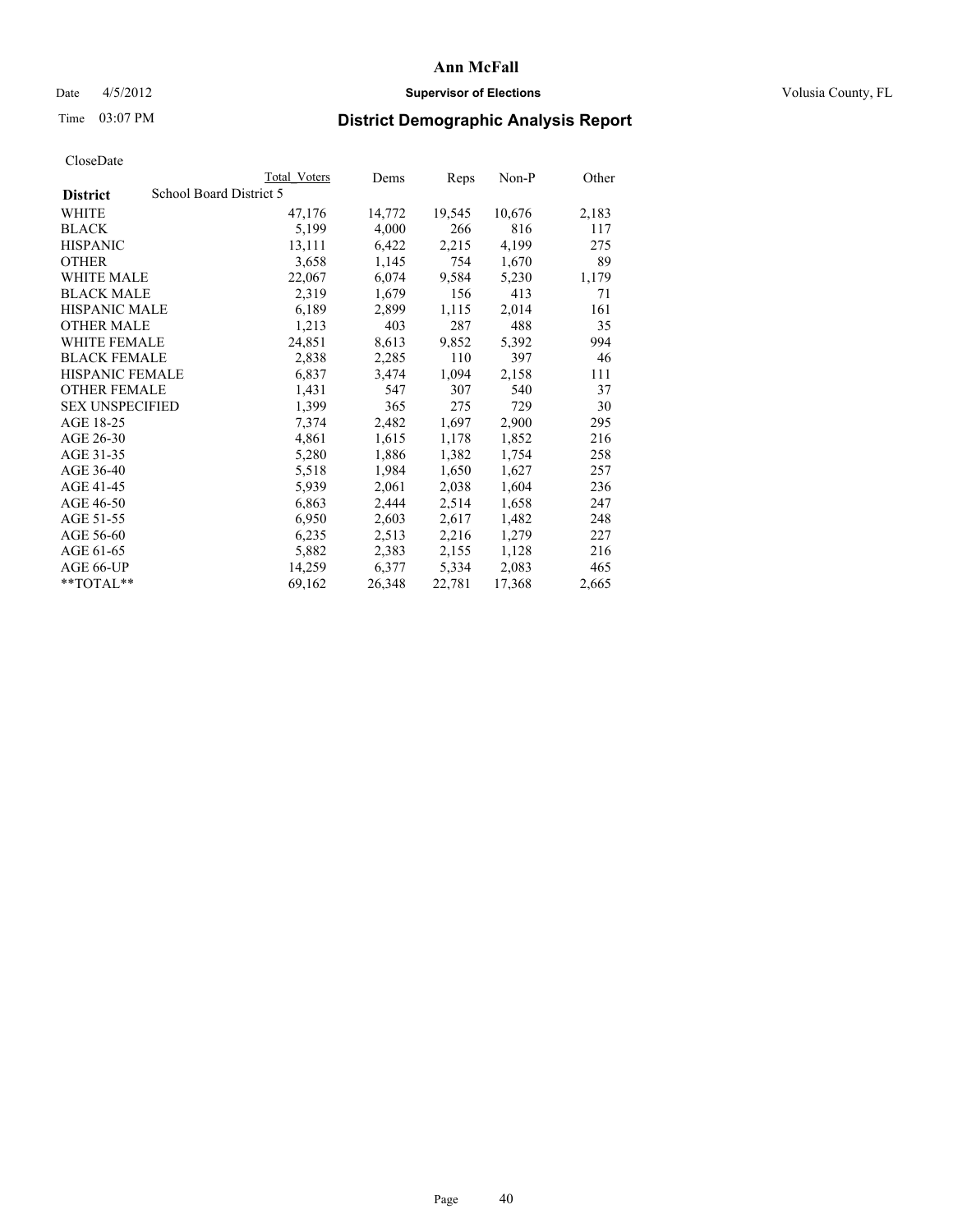# Date 4/5/2012 **Supervisor of Elections Supervisor of Elections** Volusia County, FL

# Time 03:07 PM **District Demographic Analysis Report**

|                                          | Total Voters | Dems   | Reps  | Non-P | Other          |
|------------------------------------------|--------------|--------|-------|-------|----------------|
| Florida Senate Seat 1<br><b>District</b> |              |        |       |       |                |
| WHITE                                    | 6,170        | 2,207  | 2,218 | 1,496 | 249            |
| <b>BLACK</b>                             | 10,249       | 8,711  | 259   | 1,198 | 81             |
| <b>HISPANIC</b>                          | 454          | 219    | 77    | 148   | 10             |
| <b>OTHER</b>                             | 1,153        | 535    | 115   | 491   | 12             |
| <b>WHITE MALE</b>                        | 2,889        | 860    | 1,153 | 722   | 154            |
| <b>BLACK MALE</b>                        | 3,904        | 3,204  | 128   | 536   | 36             |
| <b>HISPANIC MALE</b>                     | 210          | 86     | 36    | 83    | 5              |
| <b>OTHER MALE</b>                        | 311          | 146    | 46    | 115   | $\overline{4}$ |
| <b>WHITE FEMALE</b>                      | 3,259        | 1,339  | 1,058 | 769   | 93             |
| <b>BLACK FEMALE</b>                      | 6,258        | 5,436  | 129   | 648   | 45             |
| <b>HISPANIC FEMALE</b>                   | 242          | 132    | 41    | 64    | 5              |
| <b>OTHER FEMALE</b>                      | 424          | 239    | 55    | 124   | 6              |
| <b>SEX UNSPECIFIED</b>                   | 529          | 230    | 23    | 272   | $\overline{4}$ |
| AGE 18-25                                | 3,832        | 2,623  | 277   | 876   | 56             |
| AGE 26-30                                | 1,772        | 1,017  | 208   | 509   | 38             |
| AGE 31-35                                | 1,280        | 755    | 155   | 345   | 25             |
| AGE 36-40                                | 1,113        | 646    | 187   | 254   | 26             |
| AGE 41-45                                | 1,239        | 764    | 196   | 248   | 31             |
| AGE 46-50                                | 1,451        | 917    | 260   | 229   | 45             |
| AGE 51-55                                | 1,596        | 1,015  | 317   | 230   | 34             |
| AGE 56-60                                | 1,409        | 918    | 266   | 192   | 33             |
| AGE 61-65                                | 1,271        | 817    | 245   | 186   | 23             |
| AGE 66-UP                                | 3,070        | 2,203  | 558   | 267   | 42             |
| $*$ TOTAL $*$                            | 18,034       | 11,675 | 2,669 | 3,337 | 353            |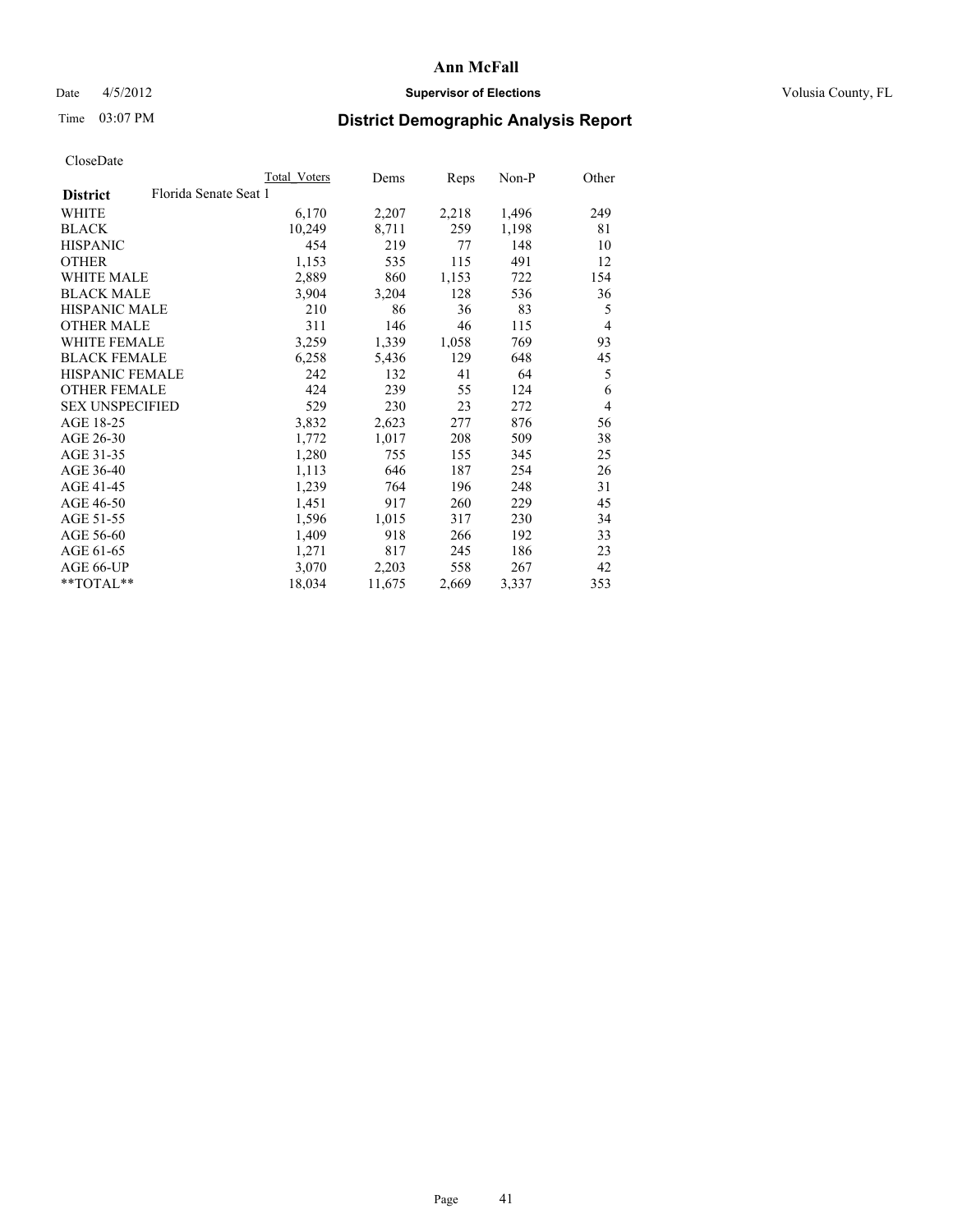# Date 4/5/2012 **Supervisor of Elections Supervisor of Elections** Volusia County, FL

# Time 03:07 PM **District Demographic Analysis Report**

|                        | Total Voters          | Dems   | <b>Reps</b> | Non-P  | Other |
|------------------------|-----------------------|--------|-------------|--------|-------|
| <b>District</b>        | Florida Senate Seat 7 |        |             |        |       |
| WHITE                  | 152,720               | 52,961 | 60,301      | 34,030 | 5,428 |
| <b>BLACK</b>           | 7,324                 | 5,815  | 317         | 1,083  | 109   |
| <b>HISPANIC</b>        | 6,027                 | 2,675  | 1,194       | 2,010  | 148   |
| <b>OTHER</b>           | 7,438                 | 2,254  | 1,773       | 3,205  | 206   |
| WHITE MALE             | 70,871                | 21,561 | 29,648      | 16,703 | 2,959 |
| <b>BLACK MALE</b>      | 3,080                 | 2,310  | 170         | 532    | 68    |
| <b>HISPANIC MALE</b>   | 2,811                 | 1,194  | 563         | 963    | 91    |
| <b>OTHER MALE</b>      | 2,553                 | 772    | 685         | 1,009  | 87    |
| <b>WHITE FEMALE</b>    | 80,992                | 31,105 | 30,338      | 17,112 | 2,437 |
| <b>BLACK FEMALE</b>    | 4,205                 | 3,474  | 145         | 546    | 40    |
| <b>HISPANIC FEMALE</b> | 3,176                 | 1,463  | 622         | 1,034  | 57    |
| <b>OTHER FEMALE</b>    | 2,962                 | 1,089  | 778         | 1,011  | 84    |
| <b>SEX UNSPECIFIED</b> | 2,859                 | 737    | 636         | 1,418  | 68    |
| AGE 18-25              | 14,051                | 4,567  | 3,787       | 5,245  | 452   |
| AGE 26-30              | 9,893                 | 3,321  | 2,588       | 3,591  | 393   |
| AGE 31-35              | 9,255                 | 3,024  | 2,664       | 3,161  | 406   |
| AGE 36-40              | 9,584                 | 3,169  | 3,105       | 2,929  | 381   |
| AGE 41-45              | 11,646                | 3,769  | 4,289       | 3,184  | 404   |
| AGE 46-50              | 14,837                | 4,921  | 5,868       | 3,572  | 476   |
| AGE 51-55              | 16,710                | 6,037  | 6,560       | 3,578  | 535   |
| AGE 56-60              | 17,245                | 6,843  | 6,461       | 3,412  | 529   |
| AGE 61-65              | 18,007                | 6,893  | 6,802       | 3,659  | 653   |
| AGE 66-UP              | 52,310                | 21,178 | 21,461      | 8,008  | 1,663 |
| $*$ TOTAL $*$          | 173,544               | 63,722 | 63,589      | 40,341 | 5,892 |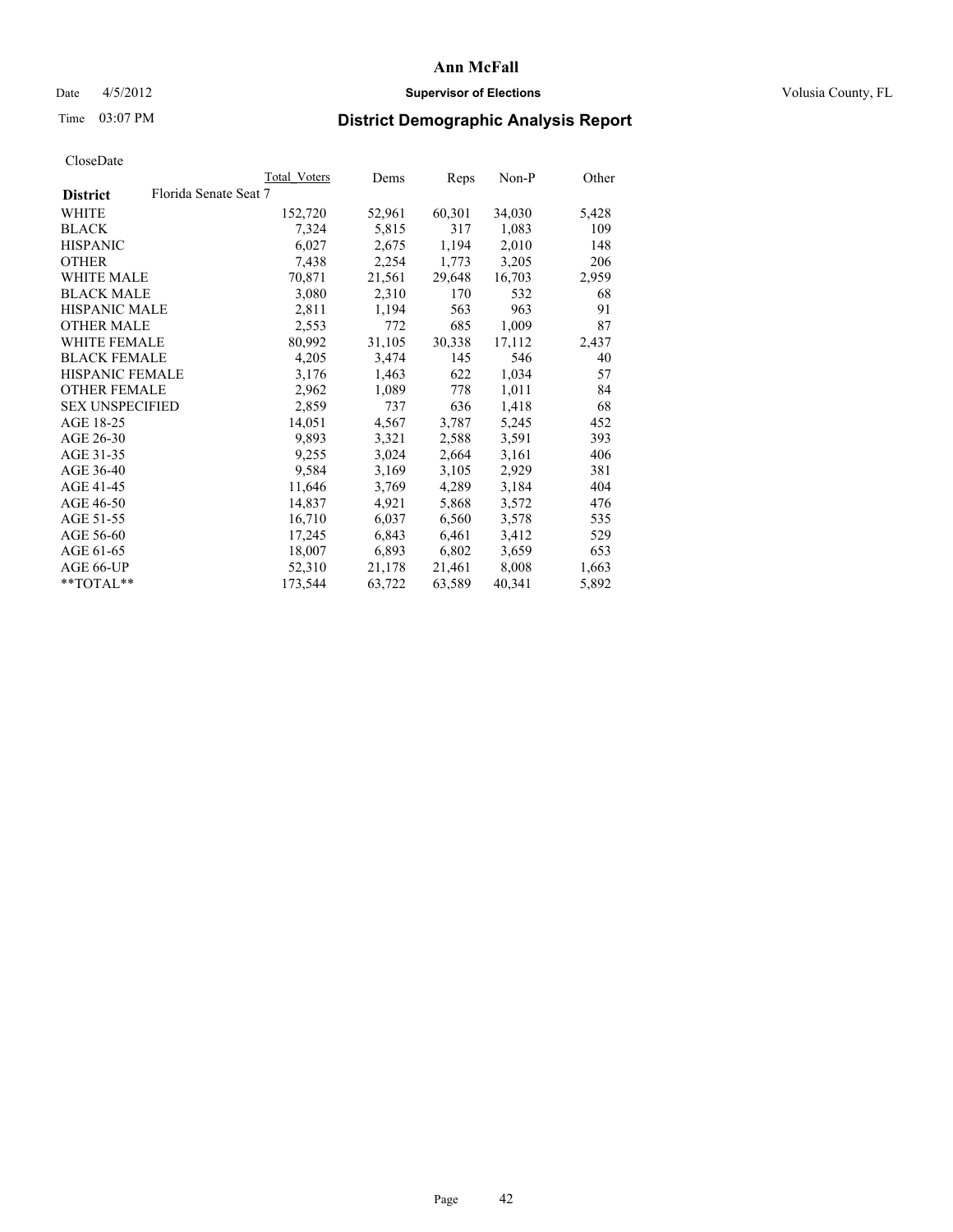# Date 4/5/2012 **Supervisor of Elections Supervisor of Elections** Volusia County, FL

# Time 03:07 PM **District Demographic Analysis Report**

| <b>Total Voters</b>   | Dems  | Reps   | Non-P | Other          |
|-----------------------|-------|--------|-------|----------------|
| Florida Senate Seat 8 |       |        |       |                |
| 23,393                | 7,598 | 10,100 | 4,892 | 803            |
| 1,068                 | 840   | 41     | 162   | 25             |
| 533                   | 213   | 141    | 165   | 14             |
| 1,289                 | 413   | 305    | 538   | 33             |
| 10,761                | 3,089 | 4,893  | 2,368 | 411            |
| 430                   | 319   | 20     | 75    | 16             |
| 243                   | 81    | 74     | 78    | 10             |
| 462                   | 153   | 124    | 173   | 12             |
| 12,491                | 4,470 | 5,149  | 2,488 | 384            |
| 630                   | 515   | 21     | 85    | 9              |
| 289                   | 132   | 66     | 87    | $\overline{4}$ |
| 536                   | 199   | 131    | 188   | 18             |
| 441                   | 106   | 109    | 215   | 11             |
| 2,283                 | 743   | 679    | 804   | 57             |
| 1,392                 | 447   | 442    | 457   | 46             |
| 1,240                 | 420   | 379    | 392   | 49             |
| 1,324                 | 391   | 509    | 367   | 57             |
| 1,652                 | 482   | 727    | 391   | 52             |
| 2,046                 | 647   | 864    | 476   | 59             |
| 2,401                 | 820   | 1,046  | 471   | 64             |
| 2,516                 | 908   | 1,048  | 477   | 83             |
| 2,809                 | 1,040 | 1,112  | 560   | 97             |
| 8,631                 | 3,169 | 3,783  | 1,368 | 311            |
| 26,294                | 9,067 | 10,589 | 5,763 | 875            |
|                       |       |        |       |                |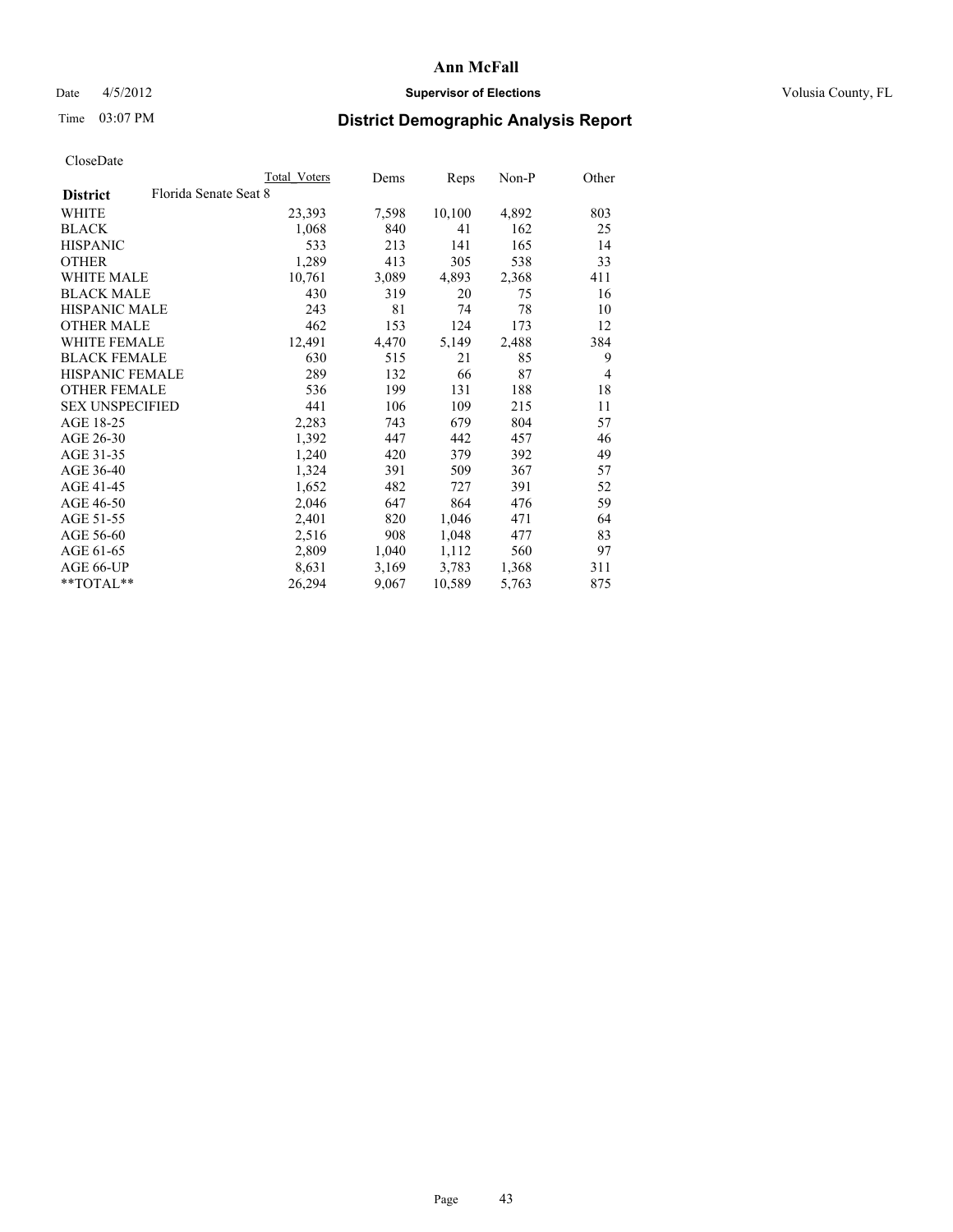# Date 4/5/2012 **Supervisor of Elections Supervisor of Elections** Volusia County, FL

# Time 03:07 PM **District Demographic Analysis Report**

|                        |                        | Total Voters | Dems   | <b>Reps</b> | Non-P  | Other |
|------------------------|------------------------|--------------|--------|-------------|--------|-------|
| <b>District</b>        | Florida Senate Seat 20 |              |        |             |        |       |
| WHITE                  |                        | 71,226       | 23,308 | 29,286      | 15,349 | 3,283 |
| <b>BLACK</b>           |                        | 7.763        | 6,173  | 324         | 1,131  | 135   |
| <b>HISPANIC</b>        |                        | 12,986       | 6,224  | 2,262       | 4,217  | 283   |
| <b>OTHER</b>           |                        | 4,815        | 1,528  | 1,020       | 2,136  | 131   |
| WHITE MALE             |                        | 32,683       | 9,396  | 14,133      | 7,379  | 1,775 |
| <b>BLACK MALE</b>      |                        | 3,279        | 2,467  | 179         | 551    | 82    |
| <b>HISPANIC MALE</b>   |                        | 6,043        | 2,782  | 1,121       | 1,985  | 155   |
| <b>OTHER MALE</b>      |                        | 1,563        | 534    | 394         | 587    | 48    |
| <b>WHITE FEMALE</b>    |                        | 38,205       | 13,799 | 15,019      | 7,893  | 1,494 |
| <b>BLACK FEMALE</b>    |                        | 4,419        | 3,655  | 144         | 568    | 52    |
| <b>HISPANIC FEMALE</b> |                        | 6,857        | 3,395  | 1,133       | 2,206  | 123   |
| <b>OTHER FEMALE</b>    |                        | 1,882        | 714    | 408         | 704    | 56    |
| <b>SEX UNSPECIFIED</b> |                        | 1,859        | 491    | 361         | 960    | 47    |
| AGE 18-25              |                        | 10,028       | 3,435  | 2,371       | 3,790  | 432   |
| AGE 26-30              |                        | 6,561        | 2,207  | 1,648       | 2,417  | 289   |
| AGE 31-35              |                        | 7,015        | 2,519  | 1,926       | 2,219  | 351   |
| AGE 36-40              |                        | 7,045        | 2,496  | 2,189       | 2,031  | 329   |
| AGE 41-45              |                        | 7,823        | 2,725  | 2,729       | 2,050  | 319   |
| AGE 46-50              |                        | 8,965        | 3,195  | 3,338       | 2,103  | 329   |
| AGE 51-55              |                        | 9,276        | 3,510  | 3,495       | 1,917  | 354   |
| AGE 56-60              |                        | 8,693        | 3,588  | 3,072       | 1,697  | 336   |
| AGE 61-65              |                        | 8,437        | 3,488  | 3,134       | 1,505  | 310   |
| AGE 66-UP              |                        | 22,973       | 10,081 | 8,994       | 3,114  | 784   |
| $*$ $TOTAL**$          |                        | 96,816       | 37,244 | 32,896      | 22,843 | 3,833 |
|                        |                        |              |        |             |        |       |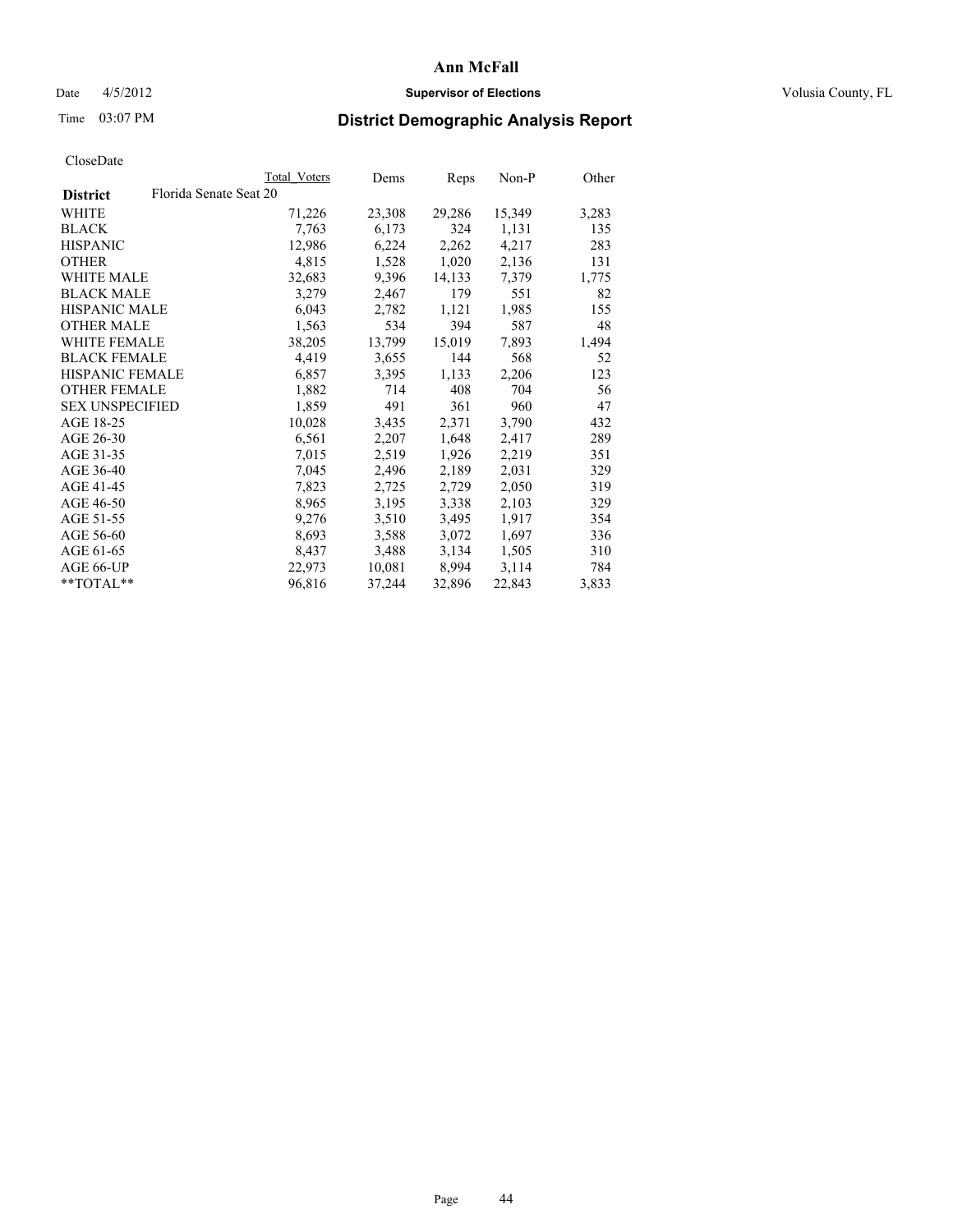# Date 4/5/2012 **Supervisor of Elections Supervisor of Elections** Volusia County, FL

# Time 03:07 PM **District Demographic Analysis Report**

|                                       | <b>Total Voters</b> | Dems  | Reps  | Non-P | Other          |
|---------------------------------------|---------------------|-------|-------|-------|----------------|
| Daytona Bch Zone 1<br><b>District</b> |                     |       |       |       |                |
| WHITE                                 | 4,247               | 1,648 | 1,455 | 979   | 165            |
| <b>BLACK</b>                          | 888                 | 715   | 27    | 137   | 9              |
| <b>HISPANIC</b>                       | 123                 | 57    | 32    | 30    | 4              |
| <b>OTHER</b>                          | 303                 | 110   | 61    | 123   | 9              |
| WHITE MALE                            | 1,960               | 665   | 712   | 490   | 93             |
| <b>BLACK MALE</b>                     | 370                 | 282   | 18    | 63    | 7              |
| HISPANIC MALE                         | 60                  | 22    | 17    | 18    | 3              |
| <b>OTHER MALE</b>                     | 116                 | 44    | 29    | 40    | 3              |
| WHITE FEMALE                          | 2,268               | 976   | 740   | 481   | 71             |
| <b>BLACK FEMALE</b>                   | 516                 | 432   | 9     | 73    | $\overline{c}$ |
| <b>HISPANIC FEMALE</b>                | 63                  | 35    | 15    | 12    | 1              |
| <b>OTHER FEMALE</b>                   | 124                 | 52    | 27    | 42    | 3              |
| <b>SEX UNSPECIFIED</b>                | 84                  | 22    | 8     | 50    | $\overline{4}$ |
| AGE 18-25                             | 539                 | 247   | 87    | 193   | 12             |
| AGE 26-30                             | 369                 | 177   | 56    | 123   | 13             |
| AGE 31-35                             | 303                 | 133   | 62    | 96    | 12             |
| AGE 36-40                             | 300                 | 115   | 82    | 94    | 9              |
| AGE 41-45                             | 341                 | 156   | 87    | 85    | 13             |
| AGE 46-50                             | 443                 | 187   | 144   | 94    | 18             |
| AGE 51-55                             | 500                 | 222   | 156   | 101   | 21             |
| AGE 56-60                             | 548                 | 247   | 160   | 125   | 16             |
| AGE 61-65                             | 567                 | 256   | 171   | 125   | 15             |
| AGE 66-UP                             | 1,653               | 791   | 569   | 235   | 58             |
| **TOTAL**                             | 5,564               | 2,531 | 1,575 | 1,271 | 187            |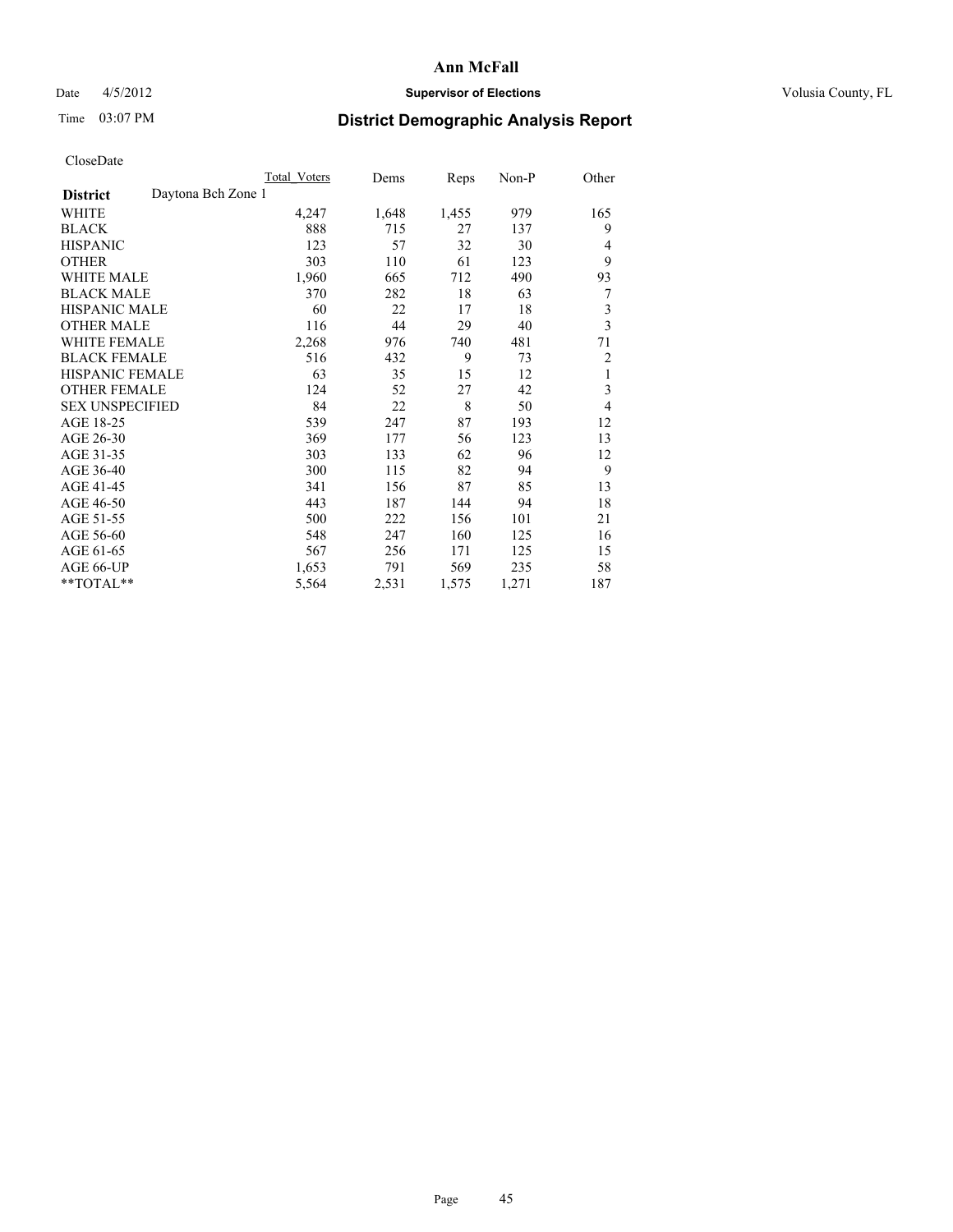# Date 4/5/2012 **Supervisor of Elections Supervisor of Elections** Volusia County, FL

# Time 03:07 PM **District Demographic Analysis Report**

|                                       | <b>Total Voters</b> | Dems  | Reps  | Non-P | Other        |
|---------------------------------------|---------------------|-------|-------|-------|--------------|
| Daytona Bch Zone 2<br><b>District</b> |                     |       |       |       |              |
| WHITE                                 | 3,825               | 1,518 | 1,324 | 850   | 133          |
| <b>BLACK</b>                          | 1,225               | 1,015 | 41    | 157   | 12           |
| <b>HISPANIC</b>                       | 120                 | 52    | 26    | 37    | 5            |
| <b>OTHER</b>                          | 275                 | 107   | 49    | 115   | 4            |
| <b>WHITE MALE</b>                     | 1,859               | 687   | 684   | 410   | 78           |
| <b>BLACK MALE</b>                     | 486                 | 386   | 17    | 79    | 4            |
| HISPANIC MALE                         | 57                  | 23    | 10    | 19    | 5            |
| <b>OTHER MALE</b>                     | 94                  | 35    | 21    | 35    | 3            |
| <b>WHITE FEMALE</b>                   | 1,941               | 817   | 631   | 438   | 55           |
| <b>BLACK FEMALE</b>                   | 735                 | 626   | 24    | 77    | 8            |
| <b>HISPANIC FEMALE</b>                | 63                  | 29    | 16    | 18    | $\mathbf{0}$ |
| <b>OTHER FEMALE</b>                   | 121                 | 54    | 27    | 39    | 1            |
| <b>SEX UNSPECIFIED</b>                | 89                  | 35    | 10    | 44    | $\theta$     |
| AGE 18-25                             | 494                 | 248   | 75    | 152   | 19           |
| AGE 26-30                             | 364                 | 170   | 69    | 117   | 8            |
| AGE 31-35                             | 299                 | 141   | 52    | 98    | 8            |
| AGE 36-40                             | 285                 | 131   | 60    | 87    | 7            |
| AGE 41-45                             | 349                 | 150   | 97    | 91    | 11           |
| AGE 46-50                             | 448                 | 201   | 127   | 109   | 11           |
| AGE 51-55                             | 562                 | 286   | 161   | 101   | 14           |
| AGE 56-60                             | 535                 | 255   | 145   | 118   | 17           |
| AGE 61-65                             | 506                 | 258   | 138   | 93    | 17           |
| AGE 66-UP                             | 1,604               | 853   | 516   | 193   | 42           |
| **TOTAL**                             | 5,446               | 2,693 | 1,440 | 1,159 | 154          |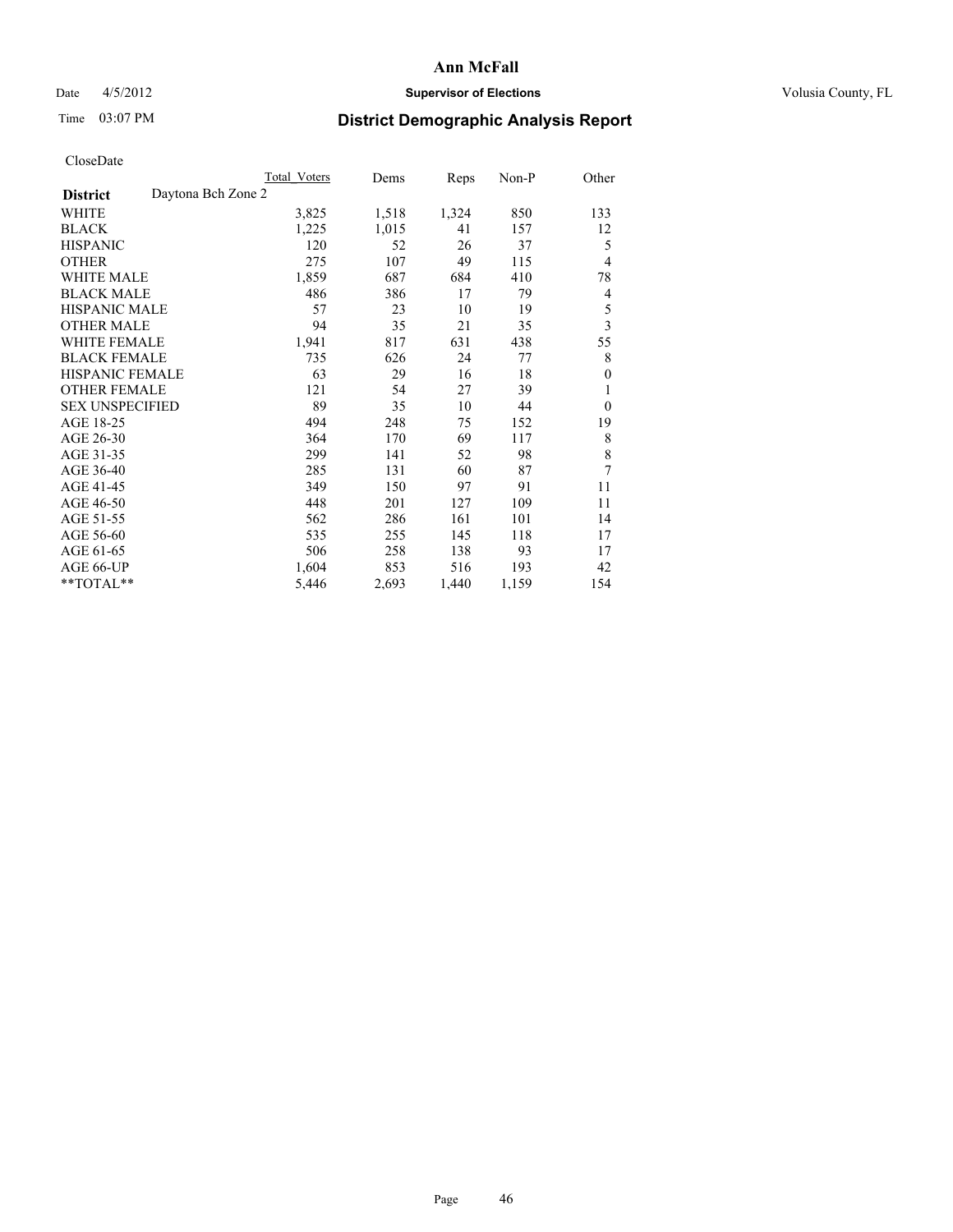# Date 4/5/2012 **Supervisor of Elections Supervisor of Elections** Volusia County, FL

# Time 03:07 PM **District Demographic Analysis Report**

|                                       | Total Voters | Dems  | Reps  | Non-P | Other            |
|---------------------------------------|--------------|-------|-------|-------|------------------|
| Daytona Bch Zone 3<br><b>District</b> |              |       |       |       |                  |
| WHITE                                 | 3,118        | 1,241 | 953   | 779   | 145              |
| <b>BLACK</b>                          | 1,871        | 1,620 | 35    | 206   | 10               |
| <b>HISPANIC</b>                       | 122          | 61    | 22    | 36    | 3                |
| <b>OTHER</b>                          | 406          | 163   | 35    | 197   | 11               |
| <b>WHITE MALE</b>                     | 1,584        | 540   | 529   | 414   | 101              |
| <b>BLACK MALE</b>                     | 578          | 497   | 12    | 64    | 5                |
| HISPANIC MALE                         | 59           | 28    | 9     | 19    | 3                |
| <b>OTHER MALE</b>                     | 98           | 43    | 16    | 37    | $\overline{c}$   |
| <b>WHITE FEMALE</b>                   | 1,515        | 693   | 419   | 360   | 43               |
| <b>BLACK FEMALE</b>                   | 1,282        | 1,116 | 23    | 138   | 5                |
| <b>HISPANIC FEMALE</b>                | 62           | 32    | 13    | 17    | $\boldsymbol{0}$ |
| <b>OTHER FEMALE</b>                   | 143          | 76    | 10    | 50    | 7                |
| <b>SEX UNSPECIFIED</b>                | 196          | 60    | 14    | 119   | 3                |
| AGE 18-25                             | 1,637        | 1,251 | 66    | 302   | 18               |
| AGE 26-30                             | 384          | 194   | 50    | 127   | 13               |
| AGE 31-35                             | 227          | 100   | 35    | 81    | 11               |
| AGE 36-40                             | 213          | 90    | 41    | 74    | 8                |
| AGE 41-45                             | 278          | 113   | 62    | 92    | 11               |
| AGE 46-50                             | 309          | 139   | 82    | 82    | 6                |
| AGE 51-55                             | 410          | 185   | 98    | 107   | 20               |
| AGE 56-60                             | 482          | 241   | 136   | 84    | 21               |
| AGE 61-65                             | 460          | 209   | 143   | 94    | 14               |
| AGE 66-UP                             | 1,117        | 563   | 332   | 175   | 47               |
| **TOTAL**                             | 5,517        | 3,085 | 1,045 | 1,218 | 169              |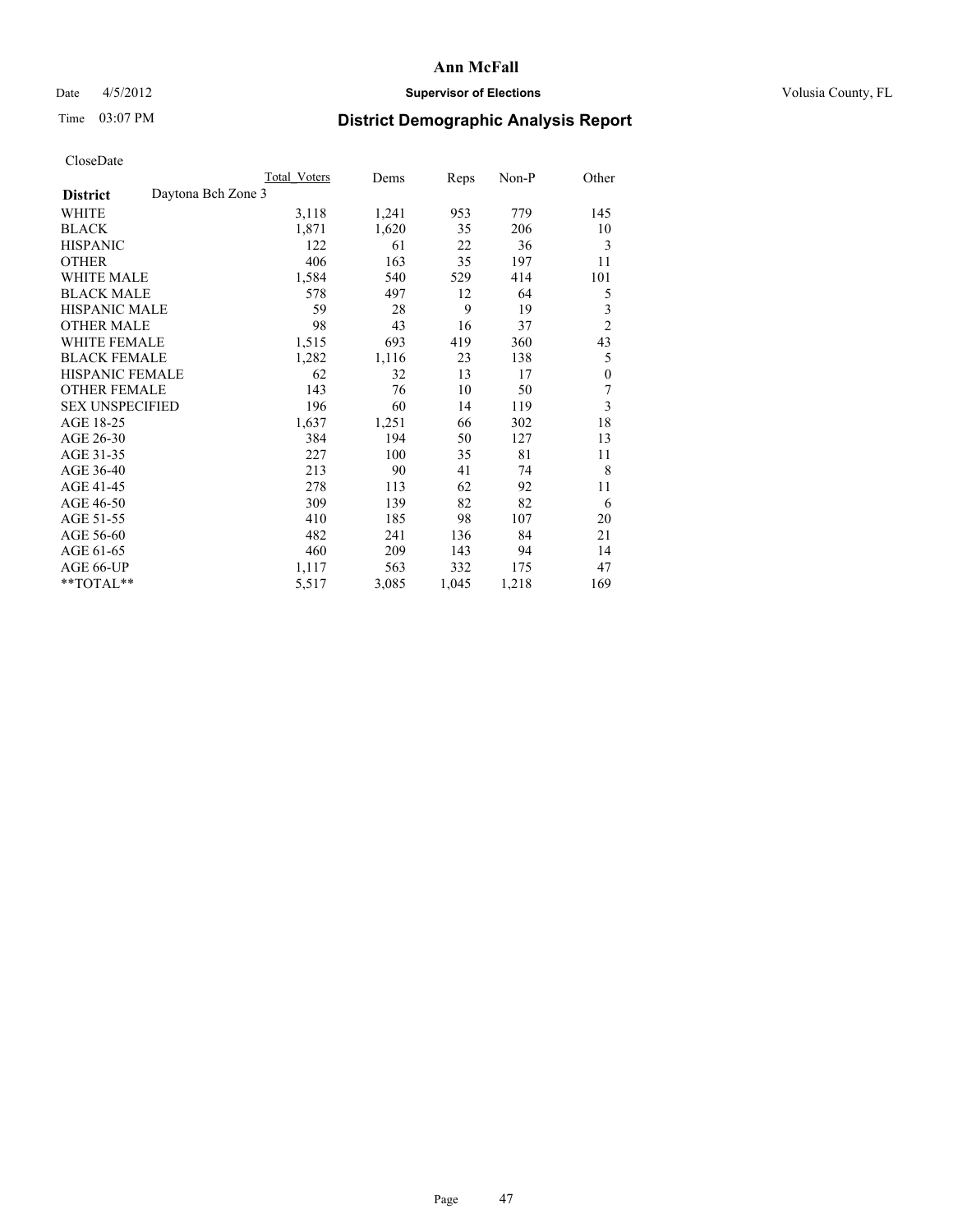## Date  $4/5/2012$  **Supervisor of Elections Supervisor of Elections** Volusia County, FL

# Time 03:07 PM **District Demographic Analysis Report**

| <b>Total Voters</b> | Dems  | Reps  | Non-P | Other          |
|---------------------|-------|-------|-------|----------------|
| Daytona Bch Zone 4  |       |       |       |                |
| 5,942               | 1,809 | 2,677 | 1,233 | 223            |
| 801                 | 627   | 28    | 135   | 11             |
| 214                 | 99    | 47    | 63    | 5              |
| 400                 | 121   | 97    | 175   | 7              |
| 2,824               | 736   | 1,332 | 622   | 134            |
| 321                 | 234   | 16    | 67    | 4              |
| 99                  | 41    | 25    | 29    | 4              |
| 153                 | 42    | 38    | 72    | 1              |
| 3,089               | 1,062 | 1,334 | 606   | 87             |
| 479                 | 392   | 12    | 68    | 7              |
| 115                 | 58    | 22    | 34    | 1              |
| 162                 | 56    | 43    | 59    | $\overline{4}$ |
| 115                 | 35    | 27    | 49    | $\overline{4}$ |
| 940                 | 363   | 261   | 295   | 21             |
| 645                 | 242   | 184   | 195   | 24             |
| 488                 | 193   | 147   | 135   | 13             |
| 433                 | 147   | 162   | 108   | 16             |
| 378                 | 136   | 132   | 100   | 10             |
| 408                 | 148   | 152   | 99    | 9              |
| 533                 | 192   | 221   | 104   | 16             |
| 568                 | 207   | 232   | 110   | 19             |
| 683                 | 227   | 275   | 148   | 33             |
| 2,290               | 803   | 1,083 | 319   | 85             |
| 7,366               | 2,658 | 2,849 | 1,613 | 246            |
|                     |       |       |       |                |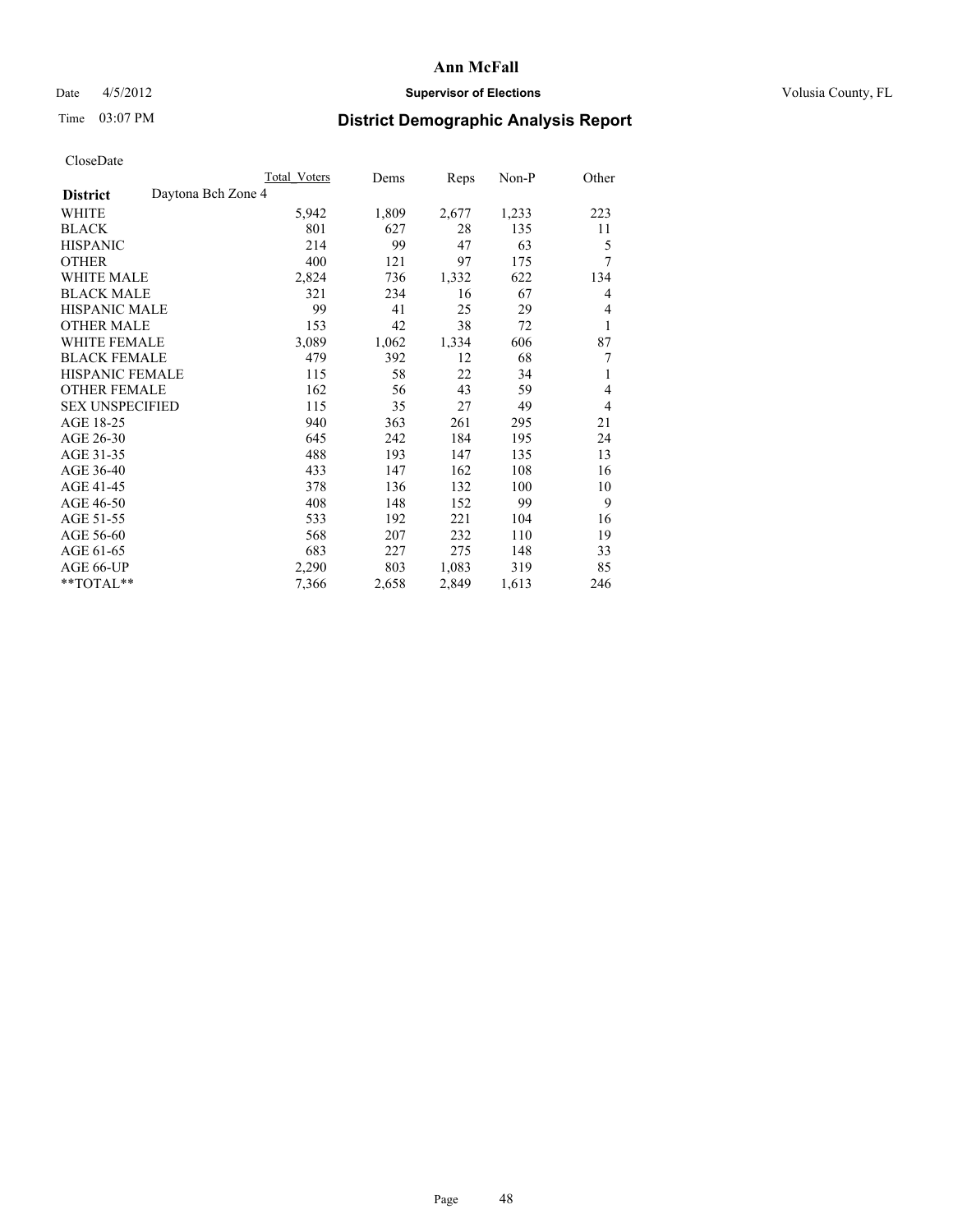# Date 4/5/2012 **Supervisor of Elections Supervisor of Elections** Volusia County, FL

# Time 03:07 PM **District Demographic Analysis Report**

|                        |                    | Total Voters | Dems  | Reps | Non-P | Other |
|------------------------|--------------------|--------------|-------|------|-------|-------|
| <b>District</b>        | Daytona Bch Zone 5 |              |       |      |       |       |
| WHITE                  |                    | 2,000        | 791   | 630  | 497   | 82    |
| <b>BLACK</b>           |                    | 3,501        | 2,983 | 80   | 407   | 31    |
| <b>HISPANIC</b>        |                    | 163          | 91    | 26   | 44    | 2     |
| <b>OTHER</b>           |                    | 358          | 183   | 37   | 131   | 7     |
| WHITE MALE             |                    | 910          | 319   | 327  | 216   | 48    |
| <b>BLACK MALE</b>      |                    | 1,303        | 1,058 | 40   | 186   | 19    |
| <b>HISPANIC MALE</b>   |                    | 79           | 40    | 14   | 24    | 1     |
| <b>OTHER MALE</b>      |                    | 96           | 54    | 8    | 31    | 3     |
| WHITE FEMALE           |                    | 1,082        | 471   | 299  | 279   | 33    |
| <b>BLACK FEMALE</b>    |                    | 2,165        | 1,894 | 40   | 219   | 12    |
| <b>HISPANIC FEMALE</b> |                    | 84           | 51    | 12   | 20    | 1     |
| <b>OTHER FEMALE</b>    |                    | 145          | 80    | 24   | 39    | 2     |
| <b>SEX UNSPECIFIED</b> |                    | 158          | 81    | 9    | 65    | 3     |
| AGE 18-25              |                    | 956          | 606   | 82   | 249   | 19    |
| AGE 26-30              |                    | 628          | 377   | 69   | 168   | 14    |
| AGE 31-35              |                    | 453          | 285   | 44   | 115   | 9     |
| AGE 36-40              |                    | 421          | 275   | 52   | 89    | 5     |
| AGE 41-45              |                    | 422          | 297   | 46   | 69    | 10    |
| AGE 46-50              |                    | 528          | 367   | 68   | 77    | 16    |
| AGE 51-55              |                    | 544          | 377   | 85   | 73    | 9     |
| AGE 56-60              |                    | 493          | 347   | 75   | 54    | 17    |
| AGE 61-65              |                    | 466          | 326   | 69   | 63    | 8     |
| AGE 66-UP              |                    | 1,115        | 794   | 183  | 122   | 16    |
| **TOTAL**              |                    | 6,026        | 4,051 | 773  | 1,079 | 123   |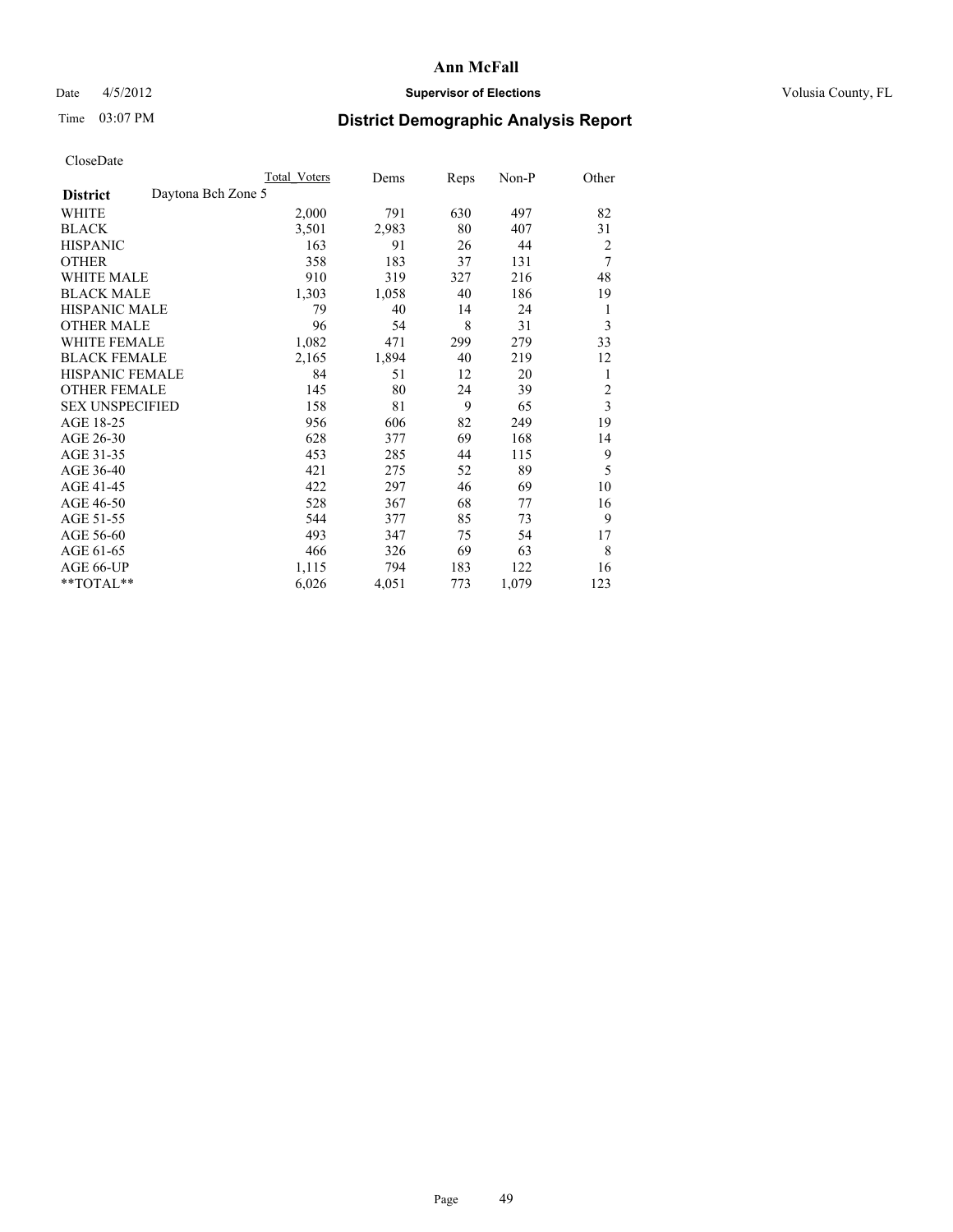# Date 4/5/2012 **Supervisor of Elections Supervisor of Elections** Volusia County, FL

# Time 03:07 PM **District Demographic Analysis Report**

|                                       | Total Voters | Dems  | Reps | Non-P | Other          |
|---------------------------------------|--------------|-------|------|-------|----------------|
| Daytona Bch Zone 6<br><b>District</b> |              |       |      |       |                |
| WHITE                                 | 1,199        | 498   | 355  | 293   | 53             |
| <b>BLACK</b>                          | 3,561        | 3,043 | 86   | 403   | 29             |
| <b>HISPANIC</b>                       | 119          | 56    | 13   | 48    | $\overline{2}$ |
| <b>OTHER</b>                          | 318          | 172   | 20   | 126   | $\theta$       |
| WHITE MALE                            | 575          | 197   | 196  | 145   | 37             |
| <b>BLACK MALE</b>                     | 1,517        | 1,266 | 48   | 194   | 9              |
| <b>HISPANIC MALE</b>                  | 56           | 24    | 6    | 26    | $\mathbf{0}$   |
| <b>OTHER MALE</b>                     | 95           | 53    | 10   | 32    | $\theta$       |
| WHITE FEMALE                          | 620          | 297   | 159  | 148   | 16             |
| <b>BLACK FEMALE</b>                   | 2,007        | 1,749 | 36   | 202   | 20             |
| <b>HISPANIC FEMALE</b>                | 61           | 31    | 7    | 21    | $\overline{2}$ |
| <b>OTHER FEMALE</b>                   | 103          | 67    | 7    | 29    | $\mathbf{0}$   |
| <b>SEX UNSPECIFIED</b>                | 163          | 85    | 5    | 73    | $\theta$       |
| AGE 18-25                             | 909          | 627   | 53   | 215   | 14             |
| AGE 26-30                             | 550          | 345   | 42   | 152   | 11             |
| AGE 31-35                             | 395          | 260   | 25   | 105   | 5              |
| AGE 36-40                             | 302          | 195   | 31   | 66    | 10             |
| AGE 41-45                             | 364          | 269   | 30   | 57    | 8              |
| AGE 46-50                             | 422          | 318   | 29   | 67    | 8              |
| AGE 51-55                             | 487          | 356   | 64   | 60    | 7              |
| AGE 56-60                             | 417          | 298   | 56   | 56    | 7              |
| AGE 61-65                             | 372          | 279   | 50   | 36    | 7              |
| AGE 66-UP                             | 979          | 822   | 94   | 56    | 7              |
| **TOTAL**                             | 5,197        | 3,769 | 474  | 870   | 84             |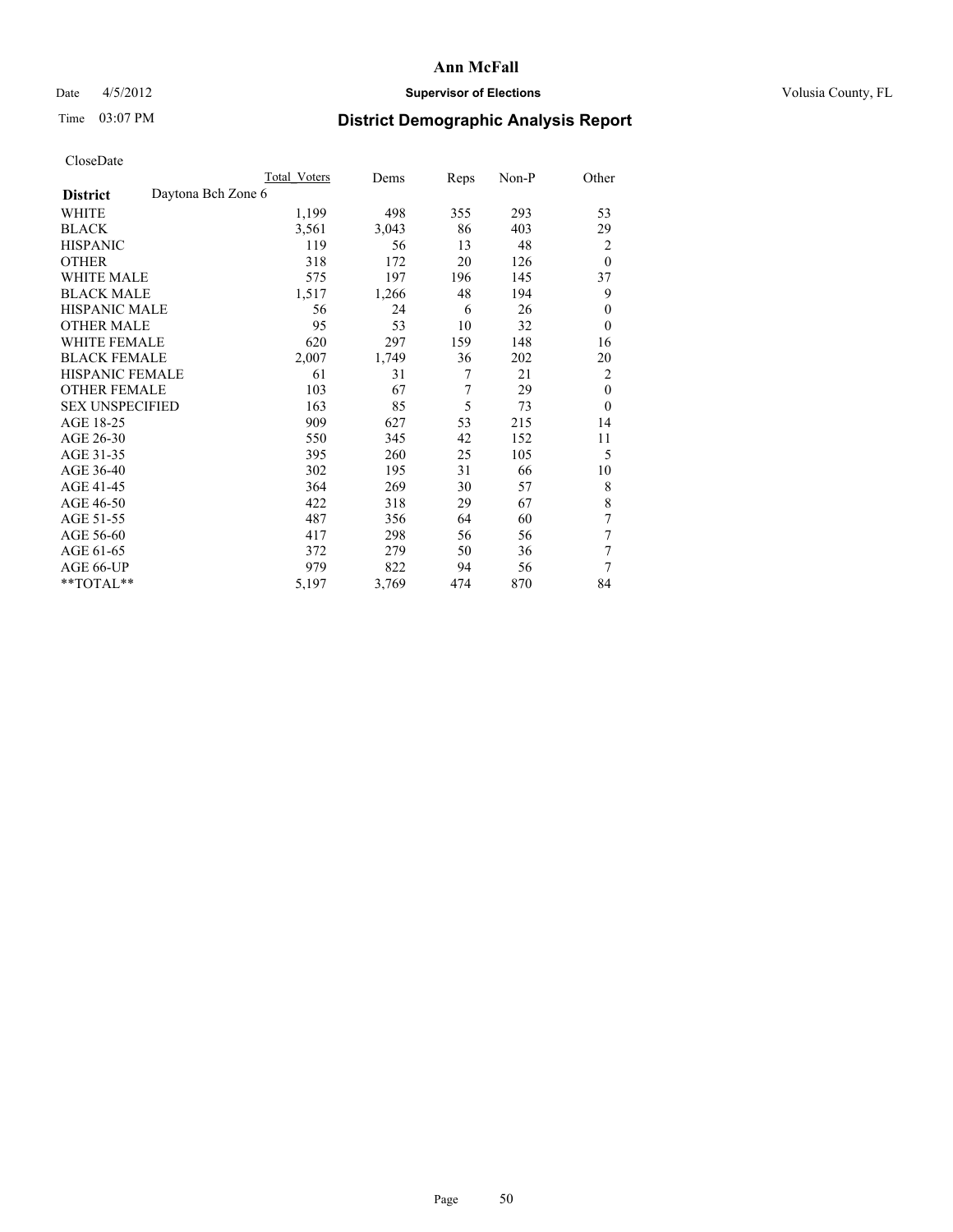## Date 4/5/2012 **Supervisor of Elections Supervisor of Elections** Volusia County, FL

# Time 03:07 PM **District Demographic Analysis Report**

|                                       | Total Voters | Dems  | <b>Reps</b> | Non-P | Other          |
|---------------------------------------|--------------|-------|-------------|-------|----------------|
| Deltona District 1<br><b>District</b> |              |       |             |       |                |
| WHITE                                 | 5,109        | 1,741 | 1,848       | 1,280 | 240            |
| <b>BLACK</b>                          | 944          | 726   | 43          | 154   | 21             |
| <b>HISPANIC</b>                       | 2,017        | 1,007 | 302         | 675   | 33             |
| <b>OTHER</b>                          | 527          | 168   | 84          | 262   | 13             |
| <b>WHITE MALE</b>                     | 2,402        | 743   | 908         | 616   | 135            |
| <b>BLACK MALE</b>                     | 435          | 319   | 28          | 74    | 14             |
| HISPANIC MALE                         | 959          | 452   | 153         | 336   | 18             |
| <b>OTHER MALE</b>                     | 159          | 51    | 34          | 69    | 5              |
| <b>WHITE FEMALE</b>                   | 2,685        | 989   | 933         | 658   | 105            |
| <b>BLACK FEMALE</b>                   | 504          | 404   | 15          | 78    | 7              |
| <b>HISPANIC FEMALE</b>                | 1,047        | 549   | 149         | 334   | 15             |
| <b>OTHER FEMALE</b>                   | 203          | 82    | 36          | 79    | 6              |
| <b>SEX UNSPECIFIED</b>                | 203          | 53    | 21          | 127   | $\overline{2}$ |
| AGE 18-25                             | 1,137        | 408   | 228         | 453   | 48             |
| AGE 26-30                             | 767          | 275   | 170         | 292   | 30             |
| AGE 31-35                             | 825          | 328   | 188         | 282   | 27             |
| AGE 36-40                             | 787          | 327   | 192         | 242   | 26             |
| AGE 41-45                             | 831          | 319   | 246         | 222   | 44             |
| AGE 46-50                             | 880          | 360   | 284         | 215   | 21             |
| AGE 51-55                             | 915          | 369   | 293         | 222   | 31             |
| AGE 56-60                             | 673          | 301   | 205         | 141   | 26             |
| AGE 61-65                             | 616          | 299   | 156         | 137   | 24             |
| AGE 66-UP                             | 1,171        | 658   | 315         | 168   | 30             |
| **TOTAL**                             | 8,602        | 3,644 | 2,277       | 2,374 | 307            |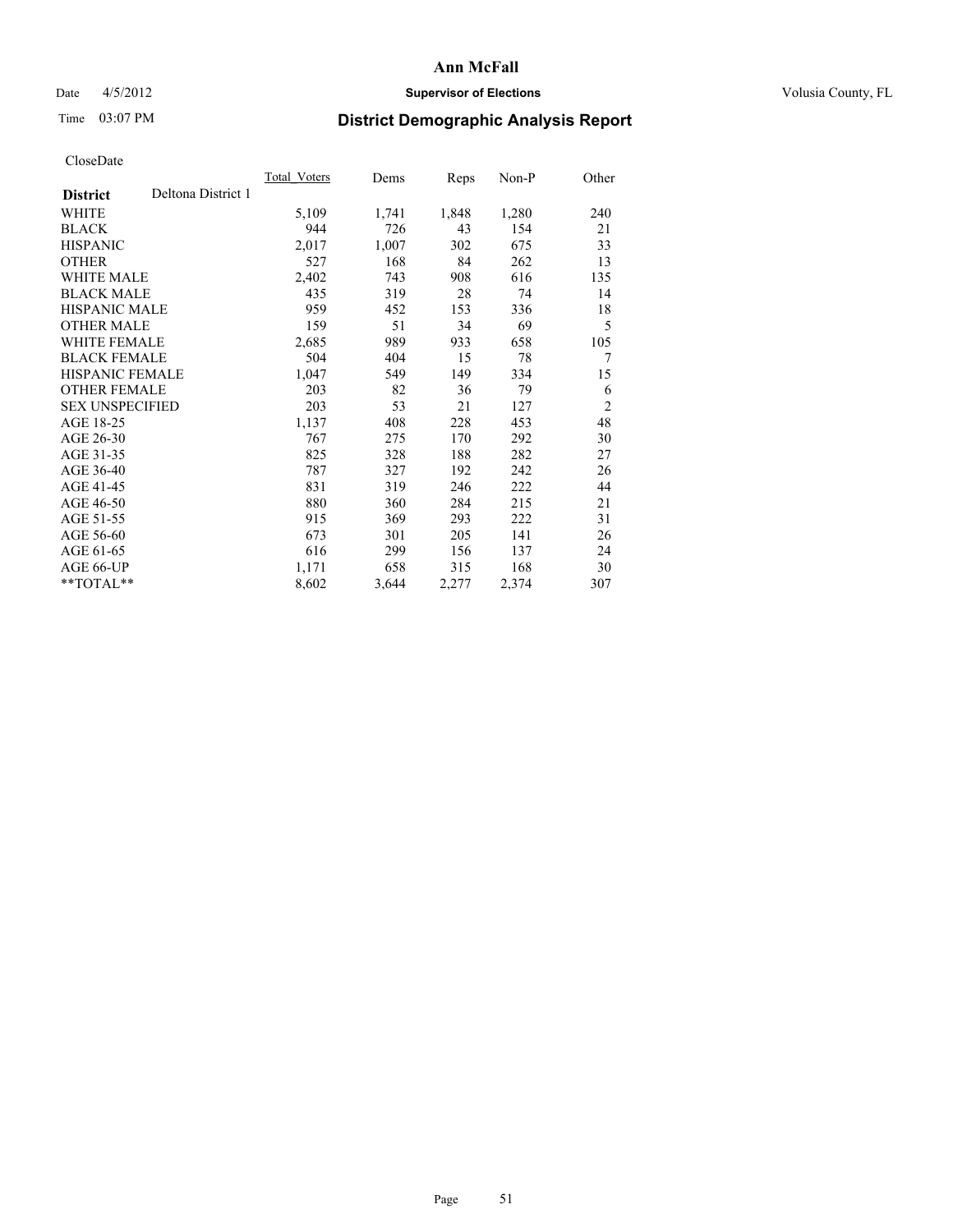# Date 4/5/2012 **Supervisor of Elections Supervisor of Elections** Volusia County, FL

# Time 03:07 PM **District Demographic Analysis Report**

|                        |                    | Total Voters | Dems  | Reps  | Non-P | Other |
|------------------------|--------------------|--------------|-------|-------|-------|-------|
| <b>District</b>        | Deltona District 2 |              |       |       |       |       |
| WHITE                  |                    | 6,291        | 2,010 | 2,534 | 1,448 | 299   |
| <b>BLACK</b>           |                    | 754          | 582   | 41    | 112   | 19    |
| <b>HISPANIC</b>        |                    | 2,047        | 994   | 381   | 638   | 34    |
| <b>OTHER</b>           |                    | 494          | 162   | 87    | 230   | 15    |
| <b>WHITE MALE</b>      |                    | 2,924        | 835   | 1,225 | 706   | 158   |
| <b>BLACK MALE</b>      |                    | 341          | 240   | 32    | 57    | 12    |
| <b>HISPANIC MALE</b>   |                    | 987          | 476   | 189   | 301   | 21    |
| <b>OTHER MALE</b>      |                    | 173          | 66    | 31    | 69    | 7     |
| <b>WHITE FEMALE</b>    |                    | 3,338        | 1,164 | 1,299 | 734   | 141   |
| <b>BLACK FEMALE</b>    |                    | 403          | 334   | 9     | 53    | 7     |
| <b>HISPANIC FEMALE</b> |                    | 1,046        | 510   | 190   | 335   | 11    |
| <b>OTHER FEMALE</b>    |                    | 183          | 72    | 37    | 68    | 6     |
| <b>SEX UNSPECIFIED</b> |                    | 191          | 51    | 31    | 105   | 4     |
| AGE 18-25              |                    | 993          | 351   | 212   | 394   | 36    |
| AGE 26-30              |                    | 696          | 243   | 175   | 240   | 38    |
| AGE 31-35              |                    | 696          | 225   | 193   | 240   | 38    |
| AGE 36-40              |                    | 728          | 275   | 204   | 215   | 34    |
| AGE 41-45              |                    | 827          | 299   | 254   | 243   | 31    |
| AGE 46-50              |                    | 950          | 331   | 326   | 260   | 33    |
| AGE 51-55              |                    | 951          | 382   | 348   | 191   | 30    |
| AGE 56-60              |                    | 876          | 354   | 303   | 184   | 35    |
| AGE 61-65              |                    | 771          | 341   | 263   | 134   | 33    |
| AGE 66-UP              |                    | 2,100        | 948   | 766   | 327   | 59    |
| **TOTAL**              |                    | 9,588        | 3,749 | 3,044 | 2,428 | 367   |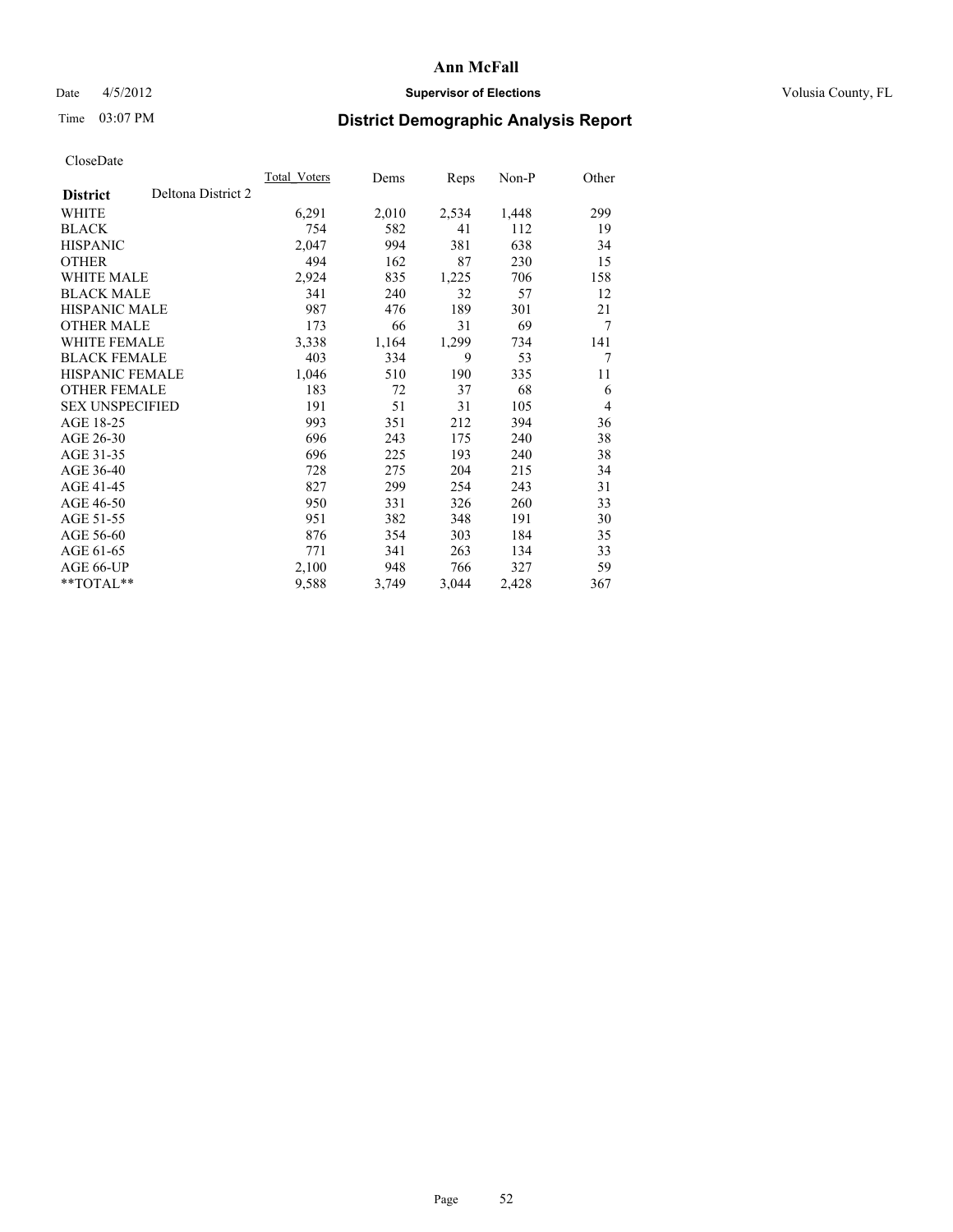## Date 4/5/2012 **Supervisor of Elections Supervisor of Elections** Volusia County, FL

# Time 03:07 PM **District Demographic Analysis Report**

|                        |                    | Total Voters | Dems  | Reps  | Non-P | Other          |
|------------------------|--------------------|--------------|-------|-------|-------|----------------|
| <b>District</b>        | Deltona District 3 |              |       |       |       |                |
| WHITE                  |                    | 4,802        | 1,620 | 1,788 | 1,180 | 214            |
| <b>BLACK</b>           |                    | 594          | 461   | 26    | 94    | 13             |
| <b>HISPANIC</b>        |                    | 2,011        | 982   | 353   | 625   | 51             |
| <b>OTHER</b>           |                    | 443          | 145   | 81    | 208   | 9              |
| <b>WHITE MALE</b>      |                    | 2,169        | 657   | 849   | 547   | 116            |
| <b>BLACK MALE</b>      |                    | 258          | 185   | 15    | 49    | 9              |
| HISPANIC MALE          |                    | 944          | 446   | 174   | 293   | 31             |
| <b>OTHER MALE</b>      |                    | 157          | 56    | 28    | 70    | 3              |
| <b>WHITE FEMALE</b>    |                    | 2,610        | 952   | 934   | 629   | 95             |
| <b>BLACK FEMALE</b>    |                    | 332          | 273   | 11    | 44    | $\overline{4}$ |
| <b>HISPANIC FEMALE</b> |                    | 1,049        | 523   | 177   | 329   | 20             |
| <b>OTHER FEMALE</b>    |                    | 184          | 71    | 37    | 72    | 4              |
| <b>SEX UNSPECIFIED</b> |                    | 147          | 45    | 23    | 74    | 5              |
| AGE 18-25              |                    | 806          | 312   | 143   | 316   | 35             |
| AGE 26-30              |                    | 581          | 198   | 116   | 241   | 26             |
| AGE 31-35              |                    | 665          | 235   | 151   | 244   | 35             |
| AGE 36-40              |                    | 676          | 250   | 199   | 200   | 27             |
| AGE 41-45              |                    | 661          | 255   | 210   | 177   | 19             |
| AGE 46-50              |                    | 742          | 294   | 224   | 202   | 22             |
| AGE 51-55              |                    | 721          | 286   | 228   | 174   | 33             |
| AGE 56-60              |                    | 654          | 281   | 187   | 157   | 29             |
| AGE 61-65              |                    | 641          | 273   | 217   | 131   | 20             |
| AGE 66-UP              |                    | 1,704        | 825   | 573   | 265   | 41             |
| **TOTAL**              |                    | 7,851        | 3,209 | 2,248 | 2,107 | 287            |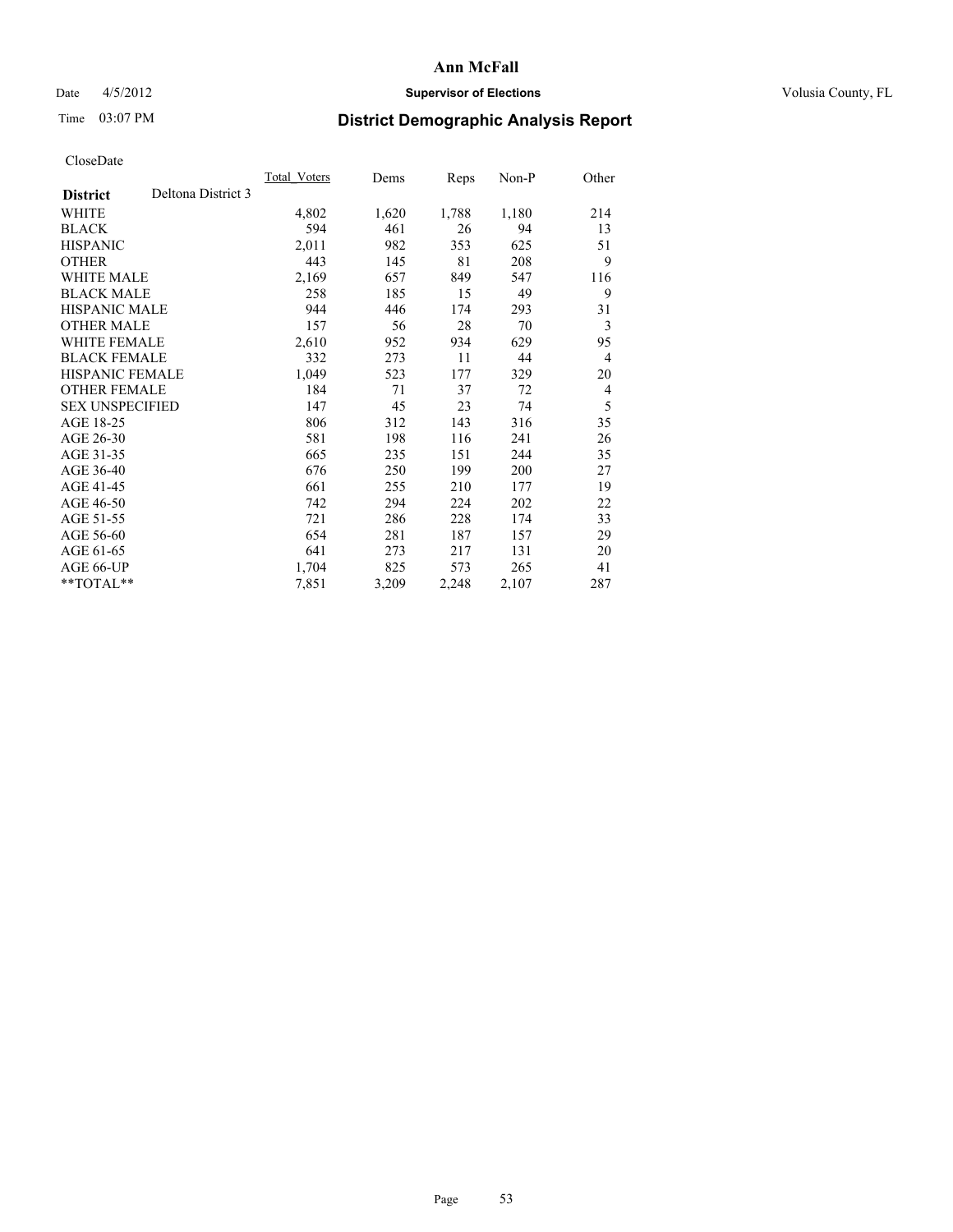## Date 4/5/2012 **Supervisor of Elections Supervisor of Elections** Volusia County, FL

# Time 03:07 PM **District Demographic Analysis Report**

|                        |                    | Total Voters | Dems  | Reps  | Non-P | Other          |
|------------------------|--------------------|--------------|-------|-------|-------|----------------|
| <b>District</b>        | Deltona District 4 |              |       |       |       |                |
| WHITE                  |                    | 4,815        | 1,649 | 1,824 | 1,087 | 255            |
| <b>BLACK</b>           |                    | 584          | 465   | 20    | 88    | 11             |
| <b>HISPANIC</b>        |                    | 1,989        | 1,022 | 290   | 636   | 41             |
| <b>OTHER</b>           |                    | 422          | 154   | 77    | 183   | 8              |
| <b>WHITE MALE</b>      |                    | 2,191        | 664   | 869   | 517   | 141            |
| <b>BLACK MALE</b>      |                    | 254          | 186   | 16    | 46    | 6              |
| HISPANIC MALE          |                    | 906          | 435   | 150   | 297   | 24             |
| <b>OTHER MALE</b>      |                    | 129          | 49    | 28    | 50    | $\overline{2}$ |
| <b>WHITE FEMALE</b>    |                    | 2,595        | 973   | 943   | 566   | 113            |
| <b>BLACK FEMALE</b>    |                    | 323          | 272   | 4     | 42    | 5              |
| <b>HISPANIC FEMALE</b> |                    | 1,074        | 582   | 140   | 335   | 17             |
| <b>OTHER FEMALE</b>    |                    | 167          | 77    | 30    | 57    | 3              |
| <b>SEX UNSPECIFIED</b> |                    | 171          | 52    | 31    | 84    | $\overline{4}$ |
| AGE 18-25              |                    | 845          | 292   | 158   | 358   | 37             |
| AGE 26-30              |                    | 578          | 218   | 107   | 232   | 21             |
| AGE 31-35              |                    | 636          | 261   | 144   | 194   | 37             |
| AGE 36-40              |                    | 615          | 229   | 178   | 171   | 37             |
| AGE 41-45              |                    | 631          | 240   | 183   | 189   | 19             |
| AGE 46-50              |                    | 708          | 296   | 202   | 185   | 25             |
| AGE 51-55              |                    | 737          | 301   | 245   | 158   | 33             |
| AGE 56-60              |                    | 681          | 287   | 221   | 150   | 23             |
| AGE 61-65              |                    | 646          | 295   | 205   | 126   | 20             |
| AGE 66-UP              |                    | 1,735        | 873   | 568   | 231   | 63             |
| **TOTAL**              |                    | 7,812        | 3,292 | 2,211 | 1,994 | 315            |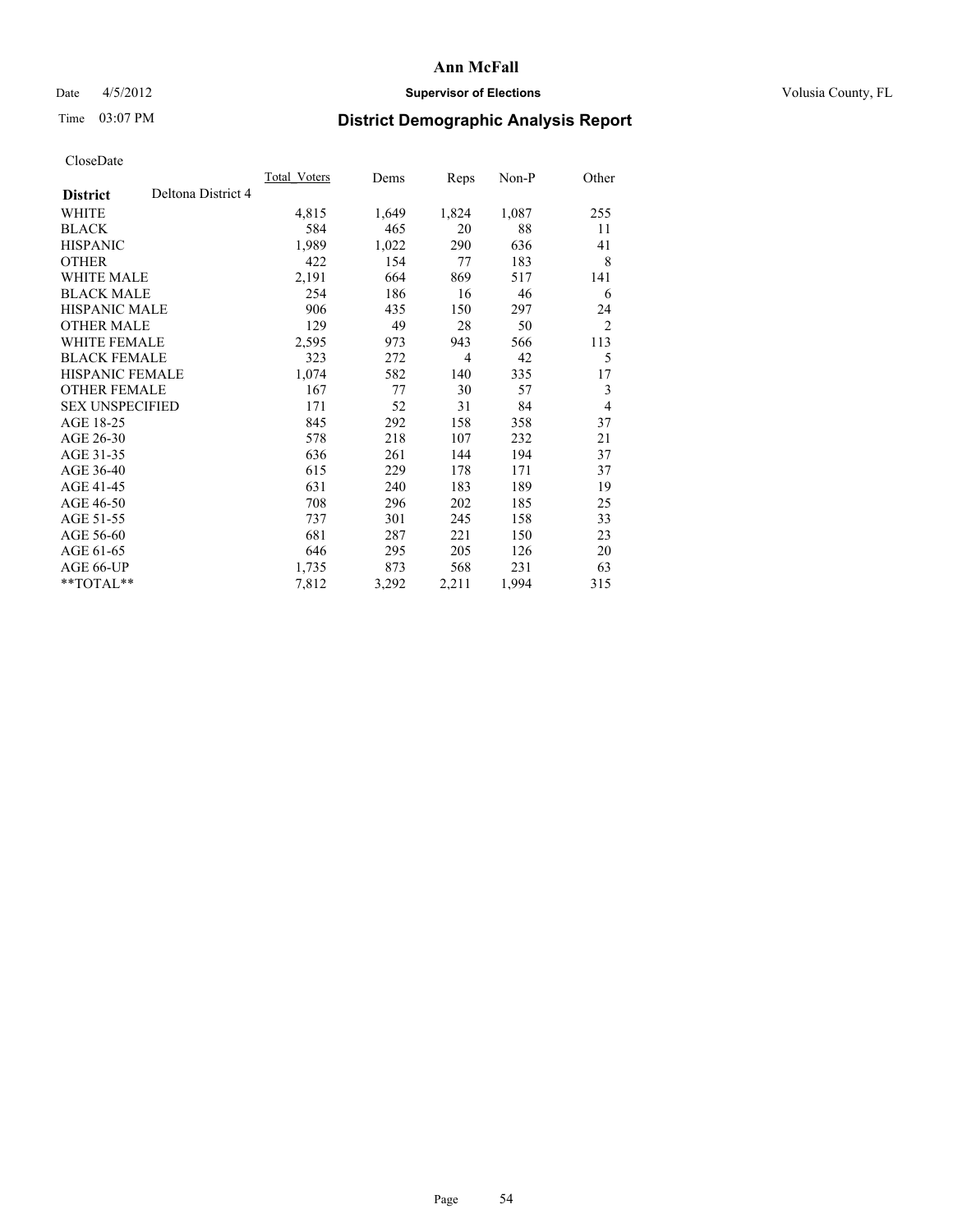# Date 4/5/2012 **Supervisor of Elections Supervisor of Elections** Volusia County, FL

# Time 03:07 PM **District Demographic Analysis Report**

|                        |                    | Total Voters | Dems  | <b>Reps</b> | Non-P | Other |
|------------------------|--------------------|--------------|-------|-------------|-------|-------|
| <b>District</b>        | Deltona District 5 |              |       |             |       |       |
| WHITE                  |                    | 5,846        | 1,941 | 2,272       | 1,340 | 293   |
| <b>BLACK</b>           |                    | 949          | 727   | 53          | 155   | 14    |
| <b>HISPANIC</b>        |                    | 2,189        | 1,096 | 342         | 706   | 45    |
| <b>OTHER</b>           |                    | 526          | 166   | 104         | 239   | 17    |
| WHITE MALE             |                    | 2,767        | 822   | 1,122       | 662   | 161   |
| <b>BLACK MALE</b>      |                    | 410          | 301   | 28          | 73    | 8     |
| <b>HISPANIC MALE</b>   |                    | 1,034        | 505   | 171         | 332   | 26    |
| <b>OTHER MALE</b>      |                    | 168          | 53    | 47          | 62    | 6     |
| <b>WHITE FEMALE</b>    |                    | 3,046        | 1,108 | 1,134       | 672   | 132   |
| <b>BLACK FEMALE</b>    |                    | 532          | 419   | 25          | 82    | 6     |
| <b>HISPANIC FEMALE</b> |                    | 1,142        | 586   | 170         | 368   | 18    |
| <b>OTHER FEMALE</b>    |                    | 208          | 83    | 33          | 85    | 7     |
| <b>SEX UNSPECIFIED</b> |                    | 203          | 53    | 41          | 104   | 5     |
| AGE 18-25              |                    | 1,140        | 392   | 238         | 464   | 46    |
| AGE 26-30              |                    | 627          | 228   | 120         | 250   | 29    |
| AGE 31-35              |                    | 814          | 329   | 186         | 268   | 31    |
| AGE 36-40              |                    | 828          | 335   | 229         | 230   | 34    |
| AGE 41-45              |                    | 857          | 327   | 262         | 229   | 39    |
| AGE 46-50              |                    | 970          | 382   | 337         | 219   | 32    |
| AGE 51-55              |                    | 994          | 396   | 344         | 218   | 36    |
| AGE 56-60              |                    | 845          | 369   | 256         | 188   | 32    |
| AGE 61-65              |                    | 711          | 303   | 234         | 140   | 34    |
| AGE 66-UP              |                    | 1,725        | 869   | 565         | 234   | 57    |
| **TOTAL**              |                    | 9,511        | 3,930 | 2,771       | 2,440 | 370   |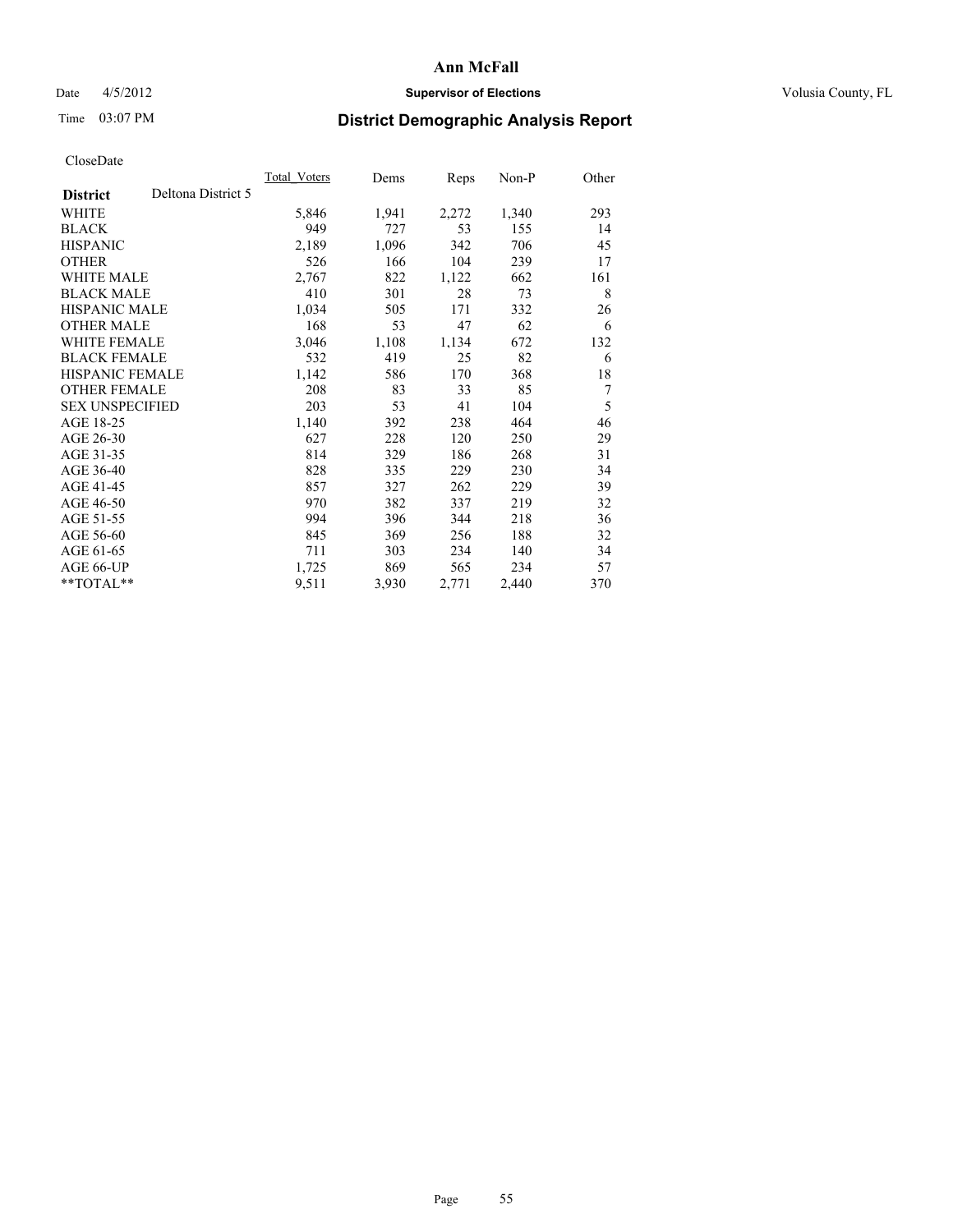# Date 4/5/2012 **Supervisor of Elections Supervisor of Elections** Volusia County, FL

# Time 03:07 PM **District Demographic Analysis Report**

|                        |                    | Total Voters | Dems  | <b>Reps</b> | Non-P | Other          |
|------------------------|--------------------|--------------|-------|-------------|-------|----------------|
| <b>District</b>        | Deltona District 6 |              |       |             |       |                |
| WHITE                  |                    | 5,632        | 1,722 | 2,307       | 1,352 | 251            |
| <b>BLACK</b>           |                    | 787          | 592   | 38          | 131   | 26             |
| <b>HISPANIC</b>        |                    | 1,781        | 866   | 269         | 599   | 47             |
| <b>OTHER</b>           |                    | 439          | 131   | 95          | 209   | 4              |
| WHITE MALE             |                    | 2,663        | 690   | 1,160       | 683   | 130            |
| <b>BLACK MALE</b>      |                    | 352          | 260   | 18          | 59    | 15             |
| <b>HISPANIC MALE</b>   |                    | 855          | 387   | 137         | 306   | 25             |
| <b>OTHER MALE</b>      |                    | 157          | 56    | 37          | 62    | $\overline{2}$ |
| <b>WHITE FEMALE</b>    |                    | 2,941        | 1,025 | 1,133       | 663   | 120            |
| <b>BLACK FEMALE</b>    |                    | 429          | 327   | 20          | 71    | 11             |
| <b>HISPANIC FEMALE</b> |                    | 914          | 472   | 131         | 289   | 22             |
| <b>OTHER FEMALE</b>    |                    | 145          | 52    | 34          | 58    | 1              |
| <b>SEX UNSPECIFIED</b> |                    | 183          | 42    | 39          | 100   | $\overline{2}$ |
| AGE 18-25              |                    | 1,105        | 365   | 262         | 443   | 35             |
| AGE 26-30              |                    | 689          | 238   | 137         | 279   | 35             |
| AGE 31-35              |                    | 695          | 241   | 184         | 231   | 39             |
| AGE 36-40              |                    | 786          | 279   | 232         | 234   | 41             |
| AGE 41-45              |                    | 751          | 267   | 257         | 195   | 32             |
| AGE 46-50              |                    | 969          | 350   | 352         | 226   | 41             |
| AGE 51-55              |                    | 931          | 358   | 349         | 193   | 31             |
| AGE 56-60              |                    | 771          | 339   | 278         | 135   | 19             |
| AGE 61-65              |                    | 685          | 295   | 230         | 143   | 17             |
| AGE 66-UP              |                    | 1,259        | 581   | 428         | 212   | 38             |
| **TOTAL**              |                    | 8,642        | 3,313 | 2,709       | 2,292 | 328            |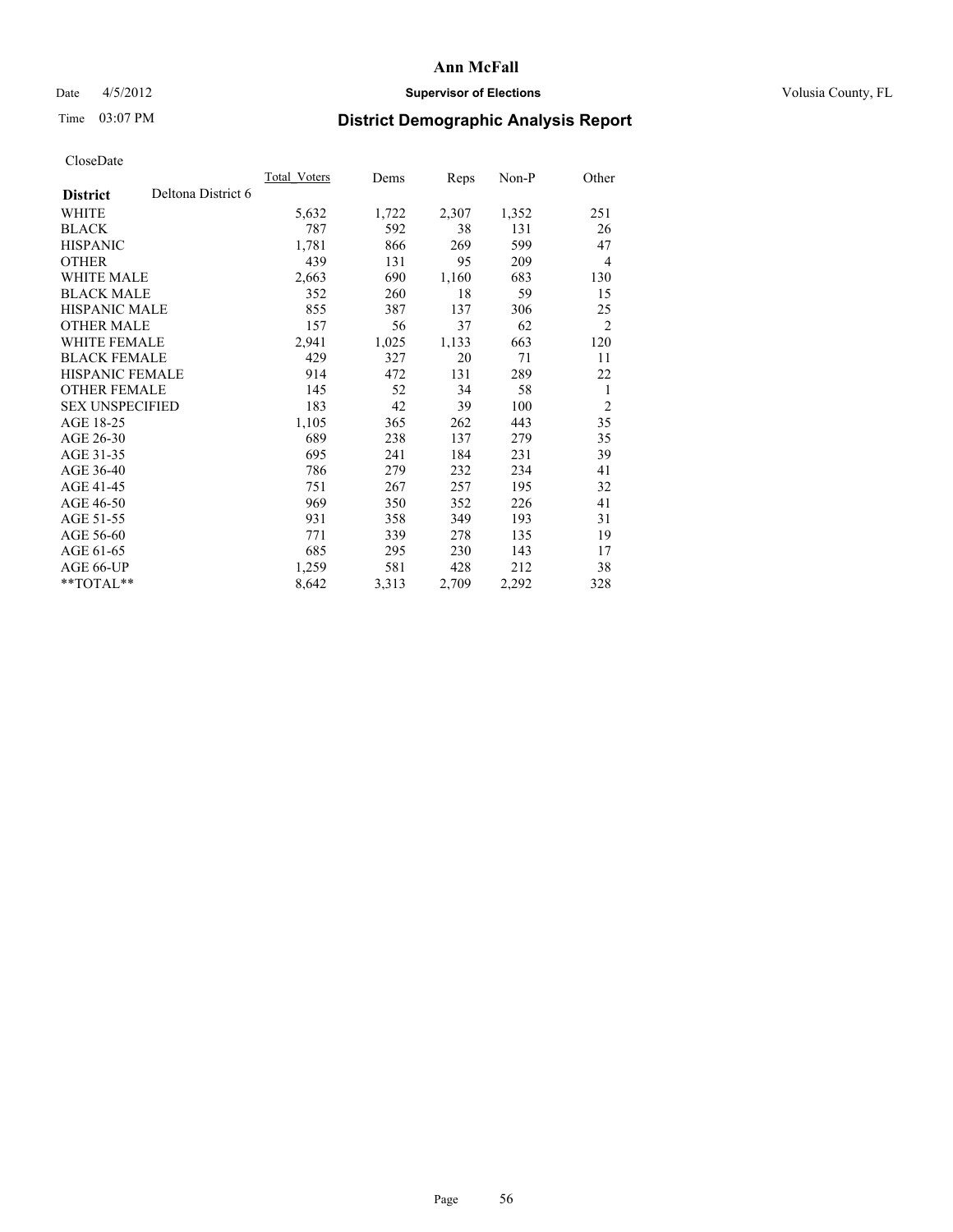# Date 4/5/2012 **Supervisor of Elections Supervisor of Elections** Volusia County, FL

# Time 03:07 PM **District Demographic Analysis Report**

|                        |                  | <b>Total Voters</b> | Dems  | Reps | Non-P          | Other          |
|------------------------|------------------|---------------------|-------|------|----------------|----------------|
| <b>District</b>        | Edgewater Ward 1 |                     |       |      |                |                |
| WHITE                  |                  | 2,664               | 1,019 | 915  | 651            | 79             |
| <b>BLACK</b>           |                  | 46                  | 25    | 5    | 14             | $\overline{2}$ |
| <b>HISPANIC</b>        |                  | 36                  | 16    | 11   | 7              | $\overline{c}$ |
| <b>OTHER</b>           |                  | 86                  | 26    | 15   | 44             | 1              |
| WHITE MALE             |                  | 1,161               | 383   | 436  | 301            | 41             |
| <b>BLACK MALE</b>      |                  | 27                  | 12    | 4    | 9              | 2              |
| <b>HISPANIC MALE</b>   |                  | 12                  | 8     | 1    | $\overline{c}$ | 1              |
| <b>OTHER MALE</b>      |                  | 22                  | 8     | 5    | 9              | $\theta$       |
| <b>WHITE FEMALE</b>    |                  | 1,484               | 625   | 473  | 348            | 38             |
| <b>BLACK FEMALE</b>    |                  | 18                  | 12    | 1    | 5              | $\theta$       |
| <b>HISPANIC FEMALE</b> |                  | 24                  | 8     | 10   | 5              | 1              |
| <b>OTHER FEMALE</b>    |                  | 39                  | 14    | 7    | 17             |                |
| <b>SEX UNSPECIFIED</b> |                  | 45                  | 16    | 9    | 20             | $\theta$       |
| AGE 18-25              |                  | 216                 | 53    | 60   | 93             | 10             |
| AGE 26-30              |                  | 176                 | 60    | 49   | 61             | 6              |
| AGE 31-35              |                  | 145                 | 56    | 45   | 40             | 4              |
| AGE 36-40              |                  | 151                 | 44    | 45   | 58             | 4              |
| AGE 41-45              |                  | 182                 | 56    | 58   | 59             | 9              |
| AGE 46-50              |                  | 227                 | 77    | 87   | 58             | 5              |
| AGE 51-55              |                  | 305                 | 108   | 102  | 81             | 14             |
| AGE 56-60              |                  | 298                 | 112   | 106  | 73             | 7              |
| AGE 61-65              |                  | 282                 | 113   | 89   | 73             | 7              |
| AGE 66-UP              |                  | 849                 | 407   | 305  | 119            | 18             |
| **TOTAL**              |                  | 2,832               | 1,086 | 946  | 716            | 84             |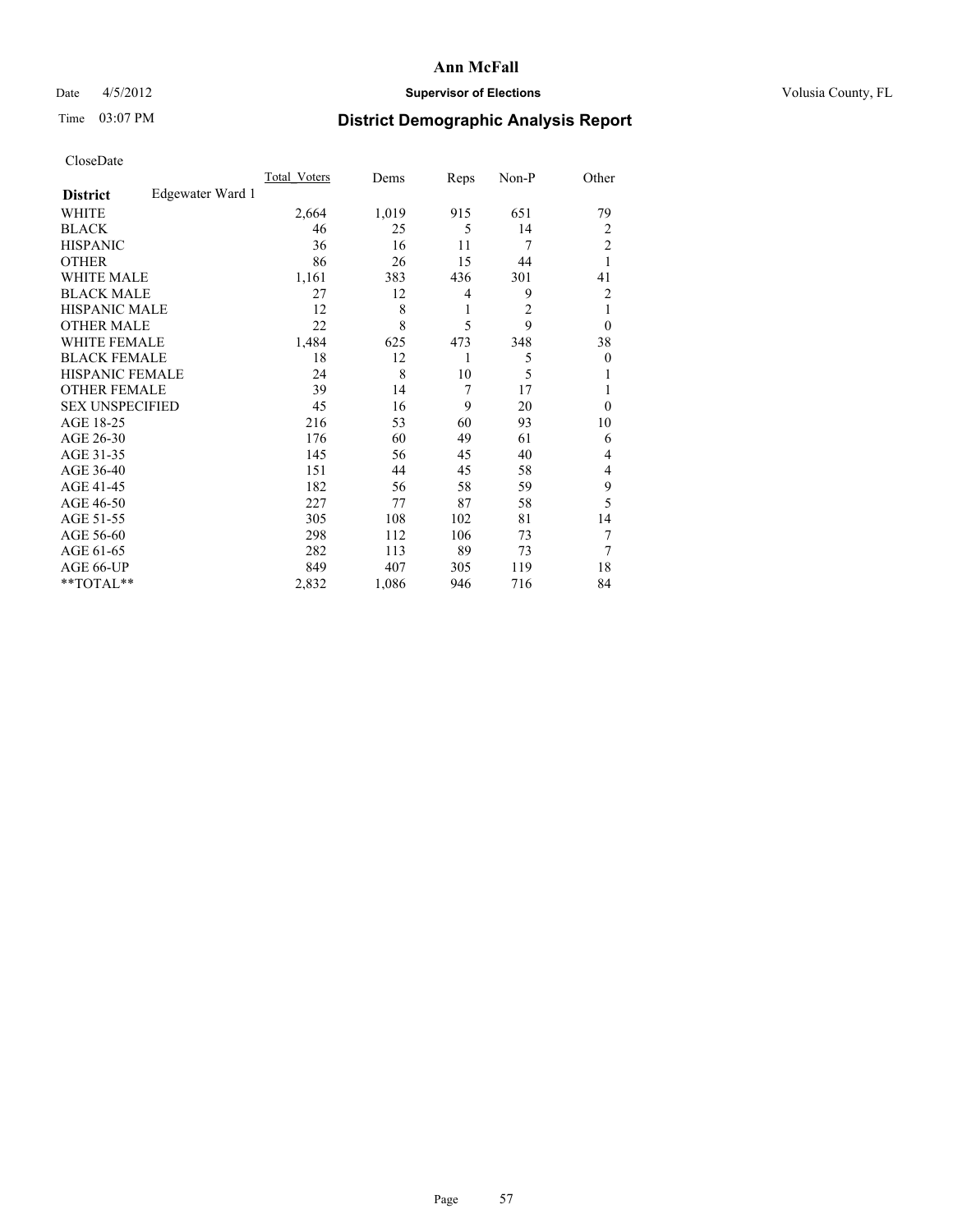# Date 4/5/2012 **Supervisor of Elections Supervisor of Elections** Volusia County, FL

# Time 03:07 PM **District Demographic Analysis Report**

|                        |                  | <b>Total Voters</b> | Dems  | Reps           | Non-P | Other          |
|------------------------|------------------|---------------------|-------|----------------|-------|----------------|
| <b>District</b>        | Edgewater Ward 2 |                     |       |                |       |                |
| WHITE                  |                  | 3,418               | 1,250 | 1,174          | 915   | 79             |
| <b>BLACK</b>           |                  | 73                  | 60    | 2              | 11    | $\theta$       |
| <b>HISPANIC</b>        |                  | 50                  | 21    | 8              | 20    | 1              |
| <b>OTHER</b>           |                  | 106                 | 31    | 27             | 46    | $\overline{2}$ |
| WHITE MALE             |                  | 1,583               | 528   | 592            | 427   | 36             |
| <b>BLACK MALE</b>      |                  | 34                  | 27    | 1              | 6     | $\overline{0}$ |
| <b>HISPANIC MALE</b>   |                  | 24                  | 12    | 4              | 7     | 1              |
| <b>OTHER MALE</b>      |                  | 38                  | 13    | 12             | 12    | 1              |
| <b>WHITE FEMALE</b>    |                  | 1,822               | 718   | 577            | 484   | 43             |
| <b>BLACK FEMALE</b>    |                  | 39                  | 33    | 1              | 5     | $\theta$       |
| <b>HISPANIC FEMALE</b> |                  | 24                  | 9     | $\overline{4}$ | 11    | $\theta$       |
| <b>OTHER FEMALE</b>    |                  | 39                  | 14    | 12             | 12    | 1              |
| <b>SEX UNSPECIFIED</b> |                  | 44                  | 8     | 8              | 28    | $\mathbf{0}$   |
| AGE 18-25              |                  | 313                 | 99    | 68             | 138   | 8              |
| AGE 26-30              |                  | 221                 | 62    | 60             | 92    | 7              |
| AGE 31-35              |                  | 255                 | 84    | 72             | 94    | 5              |
| AGE 36-40              |                  | 238                 | 82    | 68             | 83    | 5              |
| AGE 41-45              |                  | 282                 | 94    | 86             | 98    | 4              |
| AGE 46-50              |                  | 339                 | 123   | 112            | 92    | 12             |
| AGE 51-55              |                  | 339                 | 114   | 126            | 92    |                |
| AGE 56-60              |                  | 378                 | 154   | 142            | 79    | 3              |
| AGE 61-65              |                  | 356                 | 146   | 130            | 72    | 8              |
| AGE 66-UP              |                  | 926                 | 404   | 347            | 152   | 23             |
| **TOTAL**              |                  | 3,647               | 1,362 | 1,211          | 992   | 82             |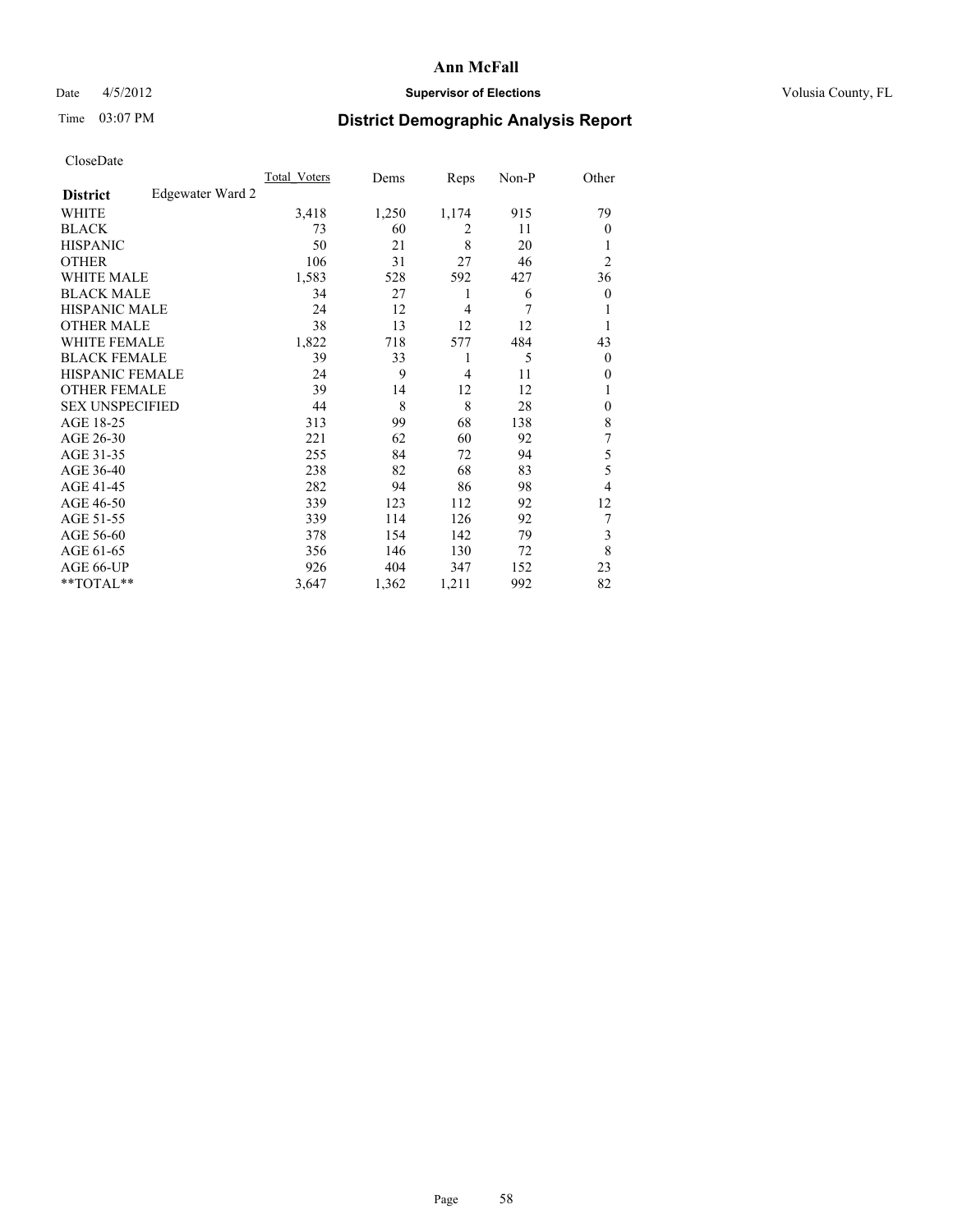# Date 4/5/2012 **Supervisor of Elections Supervisor of Elections** Volusia County, FL

# Time 03:07 PM **District Demographic Analysis Report**

|                        |                  | <b>Total Voters</b> | Dems  | Reps           | Non-P | Other            |
|------------------------|------------------|---------------------|-------|----------------|-------|------------------|
| <b>District</b>        | Edgewater Ward 3 |                     |       |                |       |                  |
| WHITE                  |                  | 3,319               | 1,258 | 1,133          | 836   | 92               |
| <b>BLACK</b>           |                  | 78                  | 61    | 1              | 15    | 1                |
| <b>HISPANIC</b>        |                  | 41                  | 18    | 7              | 14    | 2                |
| <b>OTHER</b>           |                  | 133                 | 38    | 32             | 60    | 3                |
| WHITE MALE             |                  | 1,482               | 482   | 550            | 398   | 52               |
| <b>BLACK MALE</b>      |                  | 37                  | 27    | 1              | 9     | $\boldsymbol{0}$ |
| <b>HISPANIC MALE</b>   |                  | 18                  | 7     | $\overline{2}$ | 8     | 1                |
| <b>OTHER MALE</b>      |                  | 44                  | 15    | 13             | 15    | 1                |
| WHITE FEMALE           |                  | 1,826               | 772   | 578            | 436   | 40               |
| <b>BLACK FEMALE</b>    |                  | 40                  | 34    | $\theta$       | 6     | $\overline{0}$   |
| <b>HISPANIC FEMALE</b> |                  | 22                  | 10    | 5              | 6     | 1                |
| <b>OTHER FEMALE</b>    |                  | 53                  | 16    | 17             | 18    | 2                |
| <b>SEX UNSPECIFIED</b> |                  | 49                  | 12    | 7              | 29    | 1                |
| AGE 18-25              |                  | 300                 | 108   | 70             | 115   | 7                |
| AGE 26-30              |                  | 218                 | 66    | 64             | 83    | 5                |
| AGE 31-35              |                  | 231                 | 56    | 70             | 99    | 6                |
| AGE 36-40              |                  | 248                 | 82    | 64             | 89    | 13               |
| AGE 41-45              |                  | 272                 | 93    | 105            | 68    | 6                |
| AGE 46-50              |                  | 280                 | 96    | 103            | 76    | 5                |
| AGE 51-55              |                  | 335                 | 136   | 103            | 90    | 6                |
| AGE 56-60              |                  | 328                 | 146   | 121            | 55    | 6                |
| AGE 61-65              |                  | 376                 | 149   | 135            | 78    | 14               |
| AGE 66-UP              |                  | 983                 | 443   | 338            | 172   | 30               |
| **TOTAL**              |                  | 3,571               | 1,375 | 1,173          | 925   | 98               |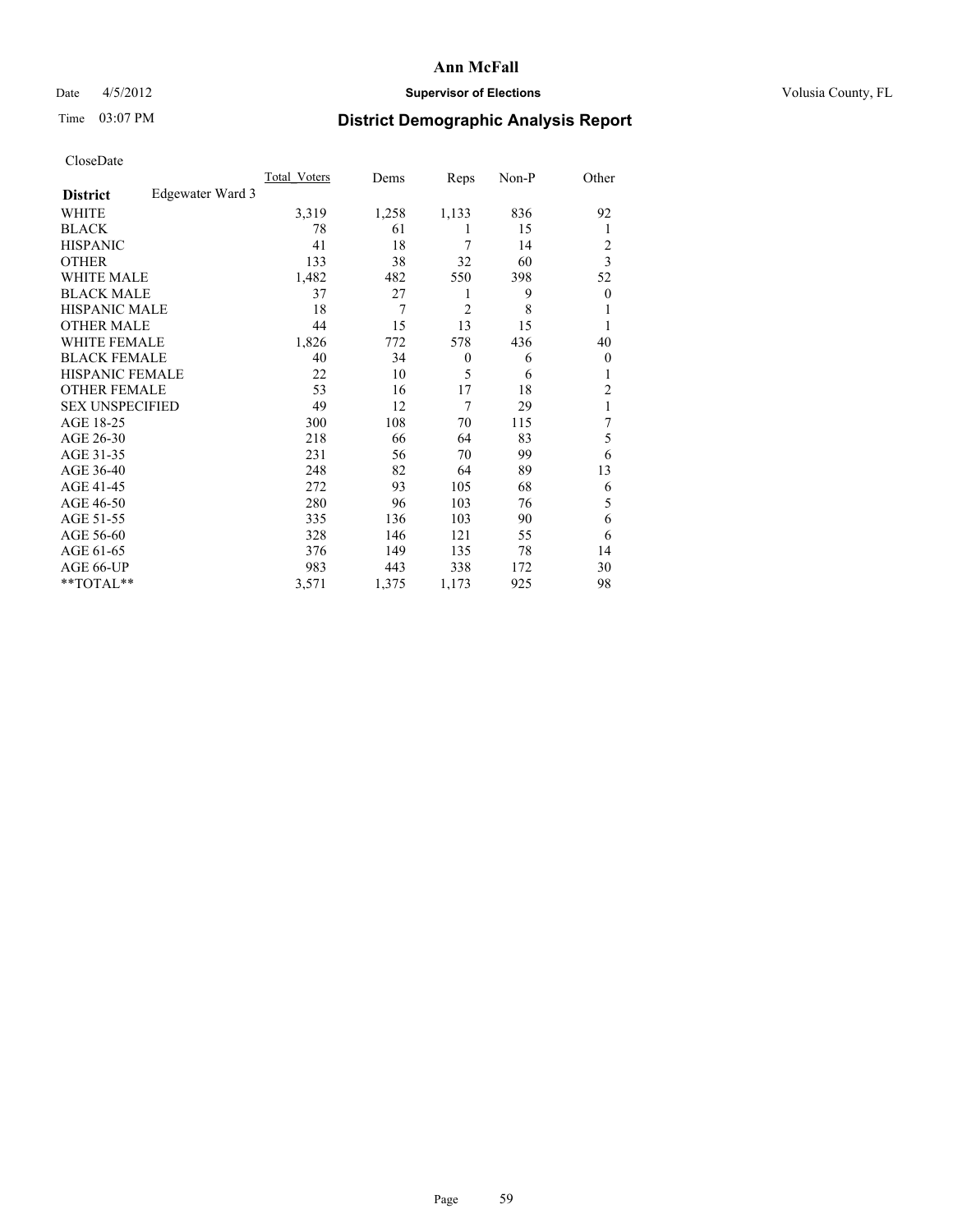# Date 4/5/2012 **Supervisor of Elections Supervisor of Elections** Volusia County, FL

# Time 03:07 PM **District Demographic Analysis Report**

|                        |                  | <b>Total Voters</b> | Dems  | Reps  | Non-P | Other            |
|------------------------|------------------|---------------------|-------|-------|-------|------------------|
| <b>District</b>        | Edgewater Ward 4 |                     |       |       |       |                  |
| WHITE                  |                  | 3,401               | 1,225 | 1,189 | 859   | 128              |
| <b>BLACK</b>           |                  | 72                  | 55    | 5     | 11    | 1                |
| <b>HISPANIC</b>        |                  | 45                  | 19    | 14    | 10    | 2                |
| <b>OTHER</b>           |                  | 97                  | 27    | 15    | 54    |                  |
| WHITE MALE             |                  | 1,554               | 487   | 594   | 413   | 60               |
| <b>BLACK MALE</b>      |                  | 29                  | 23    | 2     | 4     | $\boldsymbol{0}$ |
| <b>HISPANIC MALE</b>   |                  | 17                  | 8     | 3     | 5     | 1                |
| <b>OTHER MALE</b>      |                  | 33                  | 11    | 8     | 13    | 1                |
| <b>WHITE FEMALE</b>    |                  | 1,826               | 732   | 585   | 441   | 68               |
| <b>BLACK FEMALE</b>    |                  | 42                  | 31    | 3     | 7     | 1                |
| <b>HISPANIC FEMALE</b> |                  | 28                  | 11    | 11    | 5     | 1                |
| <b>OTHER FEMALE</b>    |                  | 28                  | 10    | 5     | 13    | $\theta$         |
| <b>SEX UNSPECIFIED</b> |                  | 58                  | 13    | 12    | 33    | $\mathbf{0}$     |
| AGE 18-25              |                  | 247                 | 71    | 60    | 109   | 7                |
| AGE 26-30              |                  | 217                 | 63    | 56    | 92    | 6                |
| AGE 31-35              |                  | 227                 | 75    | 58    | 85    | 9                |
| AGE 36-40              |                  | 232                 | 78    | 63    | 81    | 10               |
| AGE 41-45              |                  | 253                 | 96    | 84    | 68    | 5                |
| AGE 46-50              |                  | 309                 | 120   | 93    | 87    | 9                |
| AGE 51-55              |                  | 337                 | 115   | 136   | 73    | 13               |
| AGE 56-60              |                  | 331                 | 136   | 107   | 81    | 7                |
| AGE 61-65              |                  | 302                 | 124   | 103   | 60    | 15               |
| AGE 66-UP              |                  | 1,160               | 448   | 463   | 198   | 51               |
| **TOTAL**              |                  | 3,615               | 1,326 | 1,223 | 934   | 132              |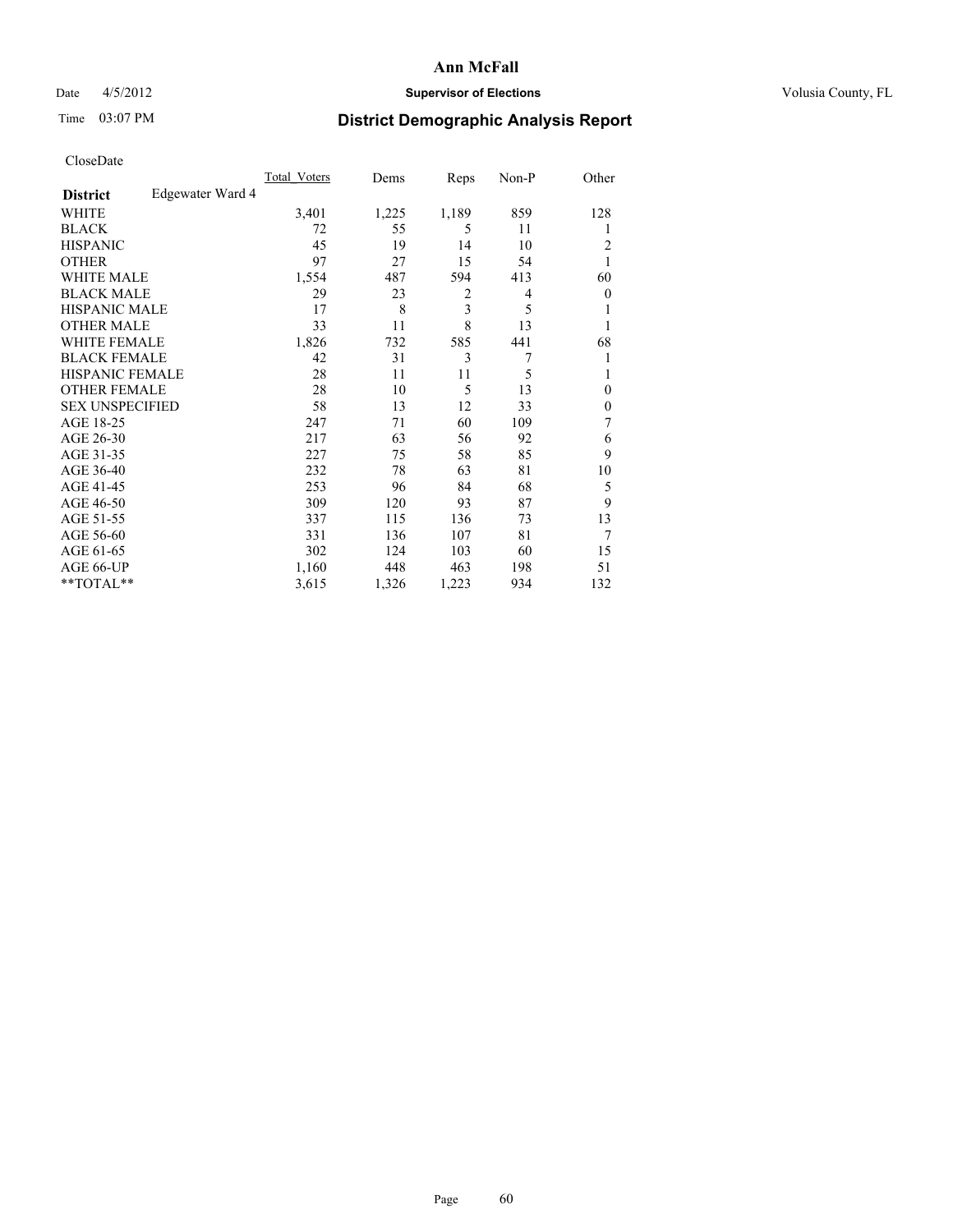# Date 4/5/2012 **Supervisor of Elections Supervisor of Elections** Volusia County, FL

# Time 03:07 PM **District Demographic Analysis Report**

|                        |                   | <b>Total Voters</b> | Dems | Reps           | Non-P          | Other          |
|------------------------|-------------------|---------------------|------|----------------|----------------|----------------|
| <b>District</b>        | Holly Hill Zone 1 |                     |      |                |                |                |
| WHITE                  |                   | 1,214               | 500  | 342            | 316            | 56             |
| <b>BLACK</b>           |                   | 112                 | 86   | 7              | 17             | 2              |
| <b>HISPANIC</b>        |                   | 47                  | 19   | 8              | 20             | $\theta$       |
| <b>OTHER</b>           |                   | 65                  | 24   | 18             | 20             | 3              |
| WHITE MALE             |                   | 601                 | 222  | 185            | 170            | 24             |
| <b>BLACK MALE</b>      |                   | 54                  | 43   | $\overline{2}$ | 8              | 1              |
| <b>HISPANIC MALE</b>   |                   | 28                  | 7    | 5              | 16             | $\mathbf{0}$   |
| <b>OTHER MALE</b>      |                   | 16                  | 3    | 6              | 5              | $\overline{2}$ |
| WHITE FEMALE           |                   | 606                 | 276  | 155            | 143            | 32             |
| <b>BLACK FEMALE</b>    |                   | 56                  | 42   | 5              | 8              | 1              |
| <b>HISPANIC FEMALE</b> |                   | 19                  | 12   | 3              | $\overline{4}$ | $\Omega$       |
| <b>OTHER FEMALE</b>    |                   | 34                  | 15   | 11             | 8              | $\theta$       |
| <b>SEX UNSPECIFIED</b> |                   | 24                  | 9    | 3              | 11             | 1              |
| AGE 18-25              |                   | 137                 | 61   | 26             | 49             | 1              |
| AGE 26-30              |                   | 93                  | 39   | 16             | 33             | 5              |
| AGE 31-35              |                   | 94                  | 33   | 23             | 33             | 5              |
| AGE 36-40              |                   | 81                  | 32   | 22             | 24             | $\mathfrak{Z}$ |
| AGE 41-45              |                   | 118                 | 46   | 37             | 33             | $\overline{2}$ |
| AGE 46-50              |                   | 158                 | 56   | 51             | 39             | 12             |
| AGE 51-55              |                   | 157                 | 62   | 42             | 43             | 10             |
| AGE 56-60              |                   | 176                 | 88   | 33             | 48             | 7              |
| AGE 61-65              |                   | 136                 | 61   | 36             | 31             | 8              |
| AGE 66-UP              |                   | 288                 | 151  | 89             | 40             | 8              |
| **TOTAL**              |                   | 1,438               | 629  | 375            | 373            | 61             |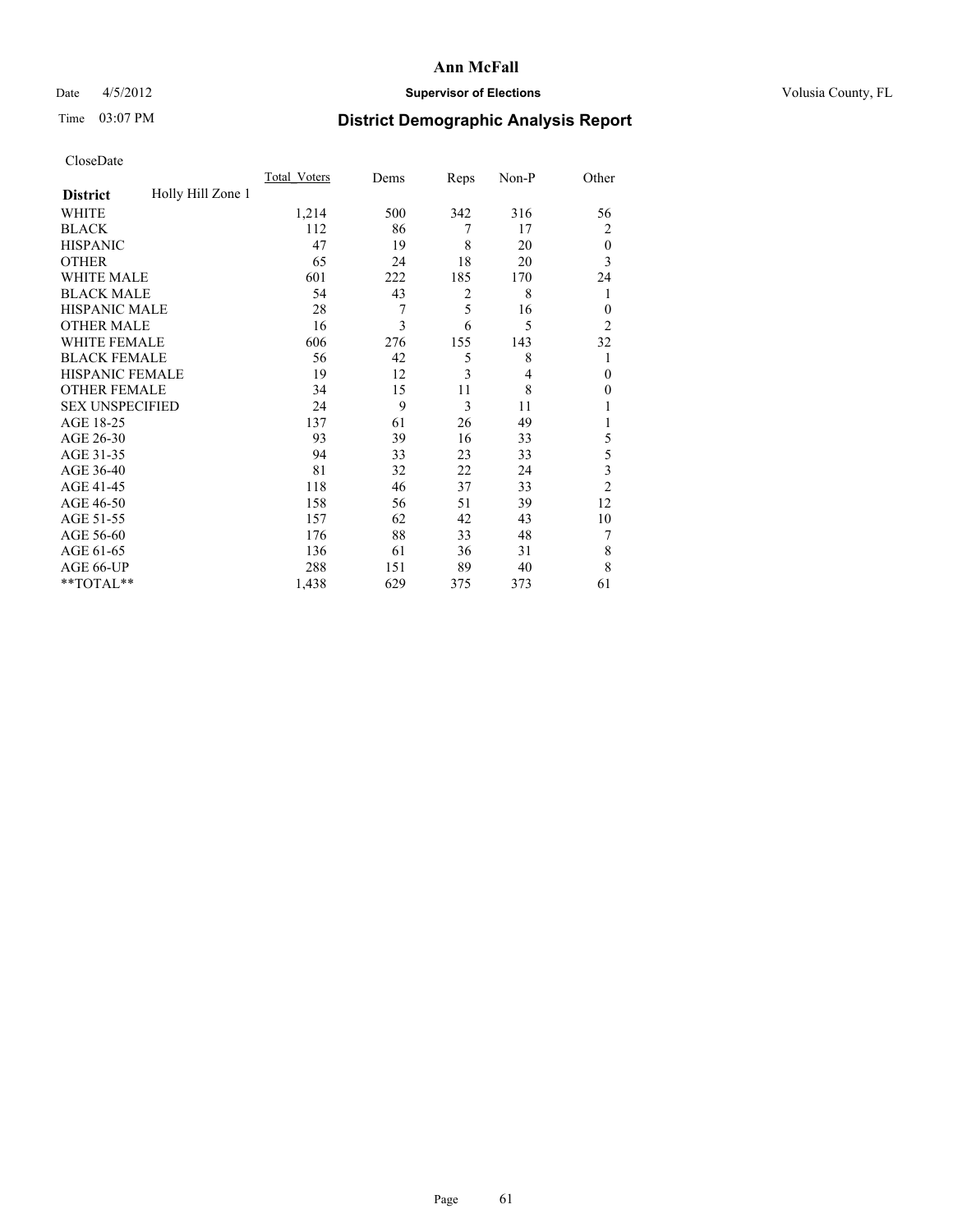# Date 4/5/2012 **Supervisor of Elections Supervisor of Elections** Volusia County, FL

# Time 03:07 PM **District Demographic Analysis Report**

|                        |                   | <b>Total Voters</b> | Dems           | Reps           | Non-P          | Other                   |
|------------------------|-------------------|---------------------|----------------|----------------|----------------|-------------------------|
| <b>District</b>        | Holly Hill Zone 2 |                     |                |                |                |                         |
| WHITE                  |                   | 1,399               | 625            | 379            | 335            | 60                      |
| <b>BLACK</b>           |                   | 202                 | 167            | 9              | 25             | 1                       |
| <b>HISPANIC</b>        |                   | 34                  | 20             | 6              | 8              | $\theta$                |
| <b>OTHER</b>           |                   | 90                  | 32             | 14             | 42             | $\overline{2}$          |
| WHITE MALE             |                   | 654                 | 266            | 195            | 168            | 25                      |
| <b>BLACK MALE</b>      |                   | 78                  | 61             | 4              | 13             | $\boldsymbol{0}$        |
| <b>HISPANIC MALE</b>   |                   | 13                  | $\overline{4}$ | 5              | 4              | $\mathbf{0}$            |
| <b>OTHER MALE</b>      |                   | 21                  | 7              | 5              | 7              | $\overline{2}$          |
| WHITE FEMALE           |                   | 737                 | 357            | 183            | 164            | 33                      |
| <b>BLACK FEMALE</b>    |                   | 124                 | 106            | 5              | 12             | 1                       |
| <b>HISPANIC FEMALE</b> |                   | 21                  | 16             | 1              | $\overline{4}$ | $\theta$                |
| <b>OTHER FEMALE</b>    |                   | 35                  | 13             | 8              | 14             | $\theta$                |
| <b>SEX UNSPECIFIED</b> |                   | 42                  | 14             | $\overline{c}$ | 24             | $\overline{\mathbf{c}}$ |
| AGE 18-25              |                   | 162                 | 65             | 29             | 65             | $\overline{\mathbf{3}}$ |
| AGE 26-30              |                   | 129                 | 66             | 23             | 34             | 6                       |
| AGE 31-35              |                   | 111                 | 56             | 19             | 31             | 5                       |
| AGE 36-40              |                   | 133                 | 62             | 24             | 46             | 1                       |
| AGE 41-45              |                   | 145                 | 63             | 35             | 38             | 9                       |
| AGE 46-50              |                   | 211                 | 95             | 60             | 46             | 10                      |
| AGE 51-55              |                   | 197                 | 97             | 44             | 43             | 13                      |
| AGE 56-60              |                   | 167                 | 81             | 43             | 37             | 6                       |
| AGE 61-65              |                   | 146                 | 74             | 35             | 33             | 4                       |
| AGE 66-UP              |                   | 324                 | 185            | 96             | 37             | 6                       |
| **TOTAL**              |                   | 1,725               | 844            | 408            | 410            | 63                      |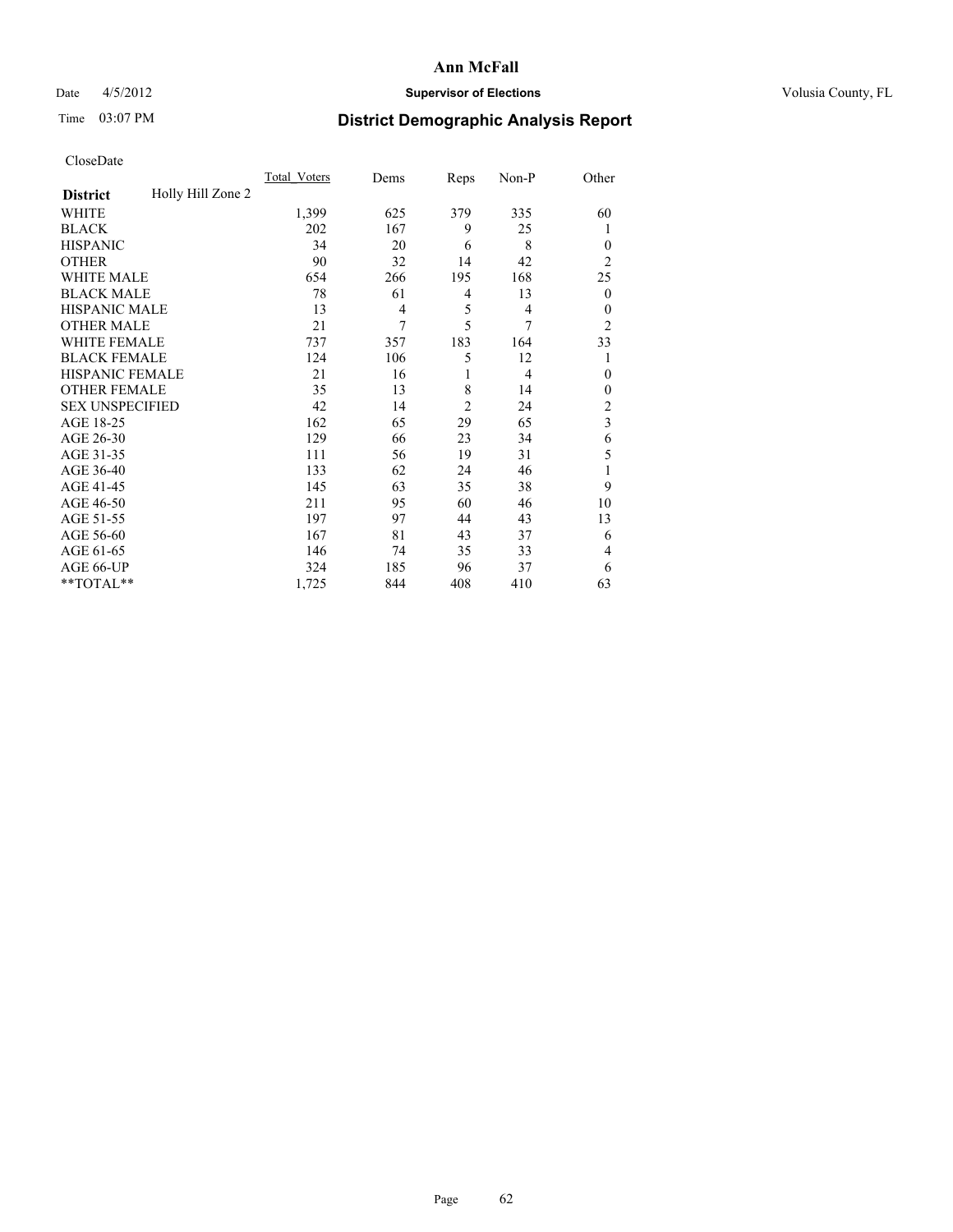# Date 4/5/2012 **Supervisor of Elections Supervisor of Elections** Volusia County, FL

# Time 03:07 PM **District Demographic Analysis Report**

|                        |                   | <b>Total Voters</b> | Dems           | Reps           | Non-P          | Other          |
|------------------------|-------------------|---------------------|----------------|----------------|----------------|----------------|
| <b>District</b>        | Holly Hill Zone 3 |                     |                |                |                |                |
| WHITE                  |                   | 1,436               | 579            | 485            | 314            | 58             |
| <b>BLACK</b>           |                   | 132                 | 115            | 6              | 11             | $\Omega$       |
| <b>HISPANIC</b>        |                   | 19                  | 5              | 5              | 9              | $\Omega$       |
| <b>OTHER</b>           |                   | 83                  | 28             | 11             | 43             |                |
| WHITE MALE             |                   | 601                 | 210            | 217            | 148            | 26             |
| <b>BLACK MALE</b>      |                   | 51                  | 40             | 4              | 7              | $\overline{0}$ |
| <b>HISPANIC MALE</b>   |                   | 11                  | 3              | $\overline{2}$ | 6              | $\overline{0}$ |
| <b>OTHER MALE</b>      |                   | 25                  | 10             | $\overline{2}$ | 12             |                |
| <b>WHITE FEMALE</b>    |                   | 830                 | 366            | 267            | 165            | 32             |
| <b>BLACK FEMALE</b>    |                   | 81                  | 75             | $\overline{2}$ | $\overline{4}$ | $\overline{0}$ |
| <b>HISPANIC FEMALE</b> |                   | 8                   | $\overline{2}$ | 3              | 3              | $\Omega$       |
| <b>OTHER FEMALE</b>    |                   | 38                  | 13             | 8              | 17             | $\Omega$       |
| <b>SEX UNSPECIFIED</b> |                   | 25                  | 8              | $\overline{c}$ | 15             | $\overline{0}$ |
| AGE 18-25              |                   | 95                  | 42             | 16             | 34             | 3              |
| AGE 26-30              |                   | 81                  | 26             | 17             | 34             | 4              |
| AGE 31-35              |                   | 76                  | 29             | 19             | 27             |                |
| AGE 36-40              |                   | 74                  | 33             | 18             | 22             |                |
| AGE 41-45              |                   | 96                  | 34             | 24             | 35             | 3              |
| AGE 46-50              |                   | 122                 | 47             | 39             | 31             | 5              |
| AGE 51-55              |                   | 119                 | 47             | 38             | 27             | 7              |
| AGE 56-60              |                   | 145                 | 67             | 42             | 29             | 7              |
| AGE 61-65              |                   | 160                 | 74             | 40             | 42             | 4              |
| AGE 66-UP              |                   | 703                 | 328            | 254            | 97             | 24             |
| **TOTAL**              |                   | 1,671               | 727            | 507            | 378            | 59             |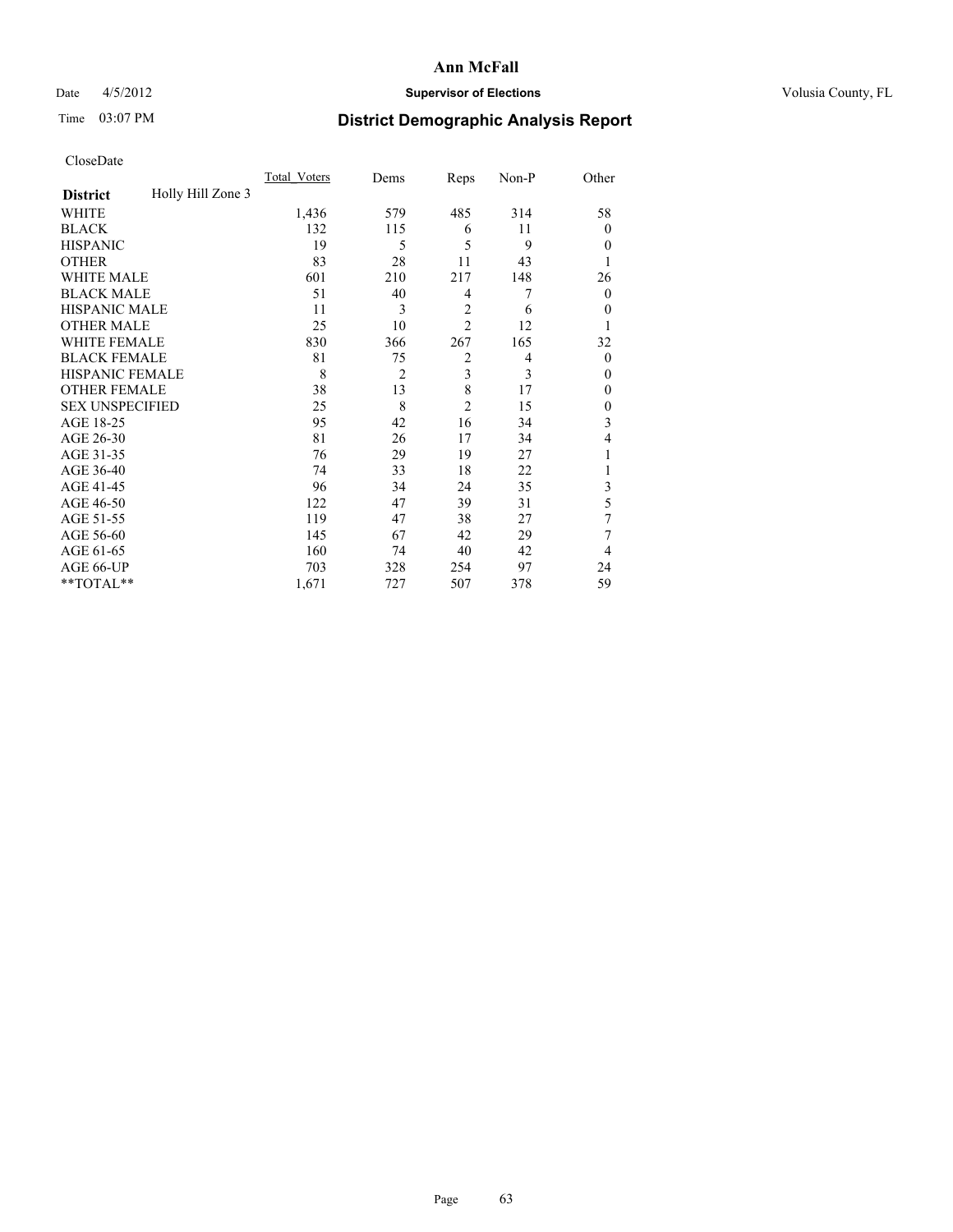## Date 4/5/2012 **Supervisor of Elections Supervisor of Elections** Volusia County, FL

# Time 03:07 PM **District Demographic Analysis Report**

| Cioscivate             |                   |                     |      |                |       |                |
|------------------------|-------------------|---------------------|------|----------------|-------|----------------|
|                        |                   | <b>Total Voters</b> | Dems | Reps           | Non-P | Other          |
| <b>District</b>        | Holly Hill Zone 4 |                     |      |                |       |                |
| <b>WHITE</b>           |                   | 1,330               | 513  | 450            | 315   | 52             |
| <b>BLACK</b>           |                   | 256                 | 207  | 6              | 41    | $\overline{2}$ |
| <b>HISPANIC</b>        |                   | 45                  | 26   | 3              | 16    | $\theta$       |
| <b>OTHER</b>           |                   | 82                  | 28   | 10             | 39    | 5              |
| WHITE MALE             |                   | 589                 | 190  | 212            | 158   | 29             |
| <b>BLACK MALE</b>      |                   | 53                  | 37   | $\overline{2}$ | 12    | $\overline{2}$ |
| <b>HISPANIC MALE</b>   |                   | 16                  | 10   | 1              | 5     | $\overline{0}$ |
| <b>OTHER MALE</b>      |                   | 24                  | 7    | 5              | 10    | $\overline{2}$ |
| <b>WHITE FEMALE</b>    |                   | 734                 | 320  | 236            | 155   | 23             |
| <b>BLACK FEMALE</b>    |                   | 200                 | 168  | $\overline{4}$ | 28    | $\theta$       |
| HISPANIC FEMALE        |                   | 29                  | 16   | $\overline{c}$ | 11    | $\Omega$       |
| <b>OTHER FEMALE</b>    |                   | 29                  | 18   | 1              | 9     | 1              |
| <b>SEX UNSPECIFIED</b> |                   | 39                  | 8    | 6              | 23    | $\overline{2}$ |
| AGE 18-25              |                   | 213                 | 95   | 40             | 77    | 1              |
| AGE 26-30              |                   | 126                 | 54   | 23             | 44    | 5              |
| AGE 31-35              |                   | 144                 | 65   | 33             | 41    | 5              |
| AGE 36-40              |                   | 94                  | 41   | 25             | 24    | 4              |
| AGE 41-45              |                   | 135                 | 57   | 31             | 39    | 8              |
| AGE 46-50              |                   | 148                 | 53   | 40             | 45    | 10             |
| AGE 51-55              |                   | 176                 | 69   | 68             | 33    | 6              |
| AGE 56-60              |                   | 162                 | 72   | 44             | 41    | 5              |
| AGE 61-65              |                   | 124                 | 63   | 35             | 23    | 3              |
| AGE 66-UP              |                   | 391                 | 205  | 130            | 44    | 12             |
| **TOTAL**              |                   | 1,713               | 774  | 469            | 411   | 59             |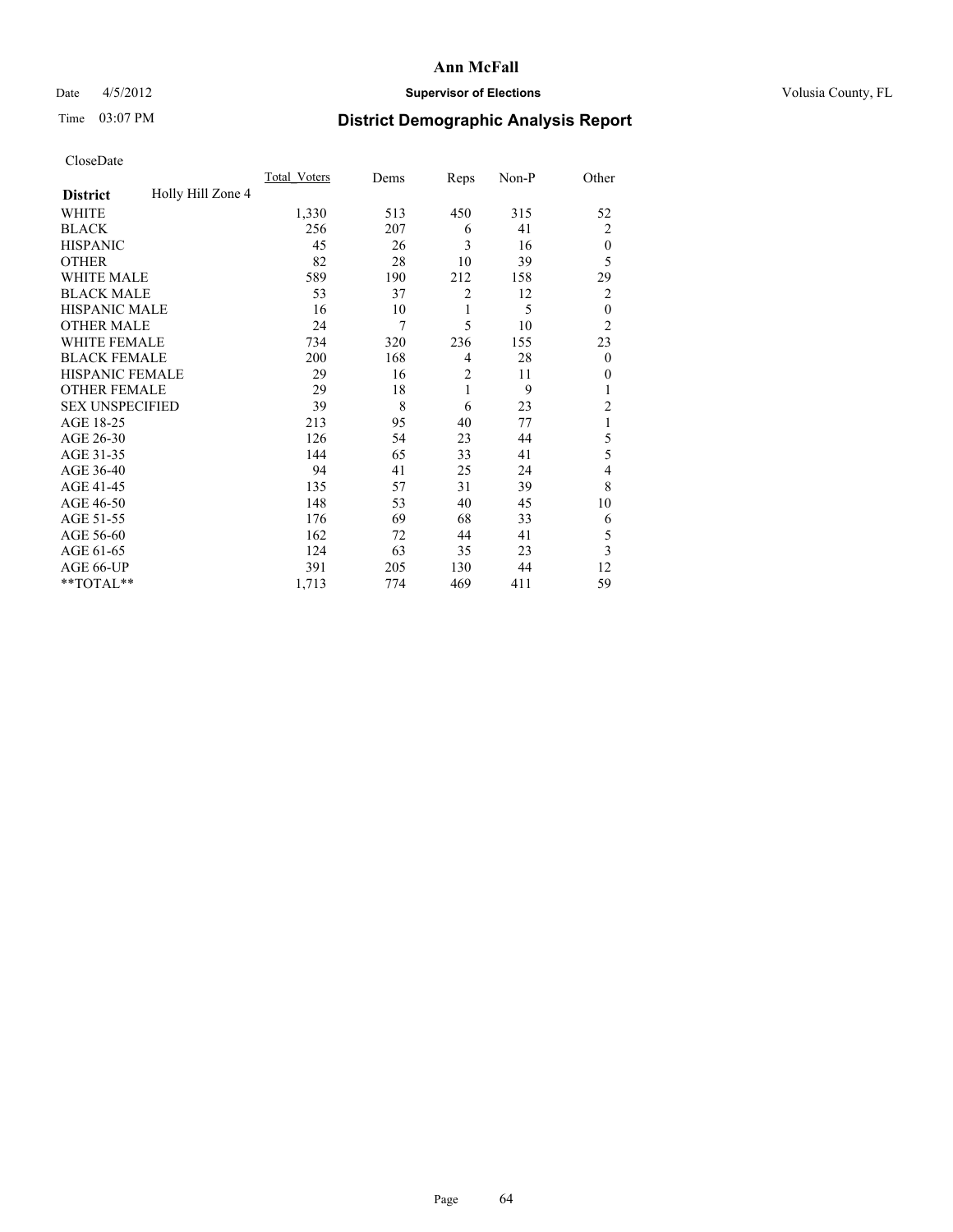# Date 4/5/2012 **Supervisor of Elections Supervisor of Elections** Volusia County, FL

# Time 03:07 PM **District Demographic Analysis Report**

|                        |                   | <b>Total Voters</b> | Dems           | Reps             | Non-P | Other          |
|------------------------|-------------------|---------------------|----------------|------------------|-------|----------------|
| <b>District</b>        | New Smyrna Zone 1 |                     |                |                  |       |                |
| WHITE                  |                   | 3,702               | 1,196          | 1,655            | 758   | 93             |
| <b>BLACK</b>           |                   | 6                   | 3              | 1                | 2     | $\Omega$       |
| <b>HISPANIC</b>        |                   | 37                  | 11             | 11               | 14    |                |
| <b>OTHER</b>           |                   | 109                 | 22             | 34               | 49    | $\overline{4}$ |
| WHITE MALE             |                   | 1,729               | 461            | 819              | 399   | 50             |
| <b>BLACK MALE</b>      |                   | 2                   |                | $\boldsymbol{0}$ | 1     | $\overline{0}$ |
| <b>HISPANIC MALE</b>   |                   | 14                  | $\overline{c}$ | 2                | 10    | 0              |
| <b>OTHER MALE</b>      |                   | 32                  | 5              | 14               | 13    | $\Omega$       |
| <b>WHITE FEMALE</b>    |                   | 1,951               | 726            | 830              | 353   | 42             |
| <b>BLACK FEMALE</b>    |                   | 4                   | 2              | 1                | 1     | $\overline{0}$ |
| <b>HISPANIC FEMALE</b> |                   | 23                  | 9              | 9                | 4     |                |
| <b>OTHER FEMALE</b>    |                   | 40                  | 10             | 16               | 10    | 4              |
| <b>SEX UNSPECIFIED</b> |                   | 59                  | 16             | 10               | 32    |                |
| AGE 18-25              |                   | 204                 | 55             | 55               | 91    | 3              |
| AGE 26-30              |                   | 145                 | 52             | 36               | 48    | 9              |
| AGE 31-35              |                   | 151                 | 36             | 54               | 54    | 7              |
| AGE 36-40              |                   | 132                 | 46             | 36               | 44    | 6              |
| AGE 41-45              |                   | 211                 | 60             | 90               | 56    | 5              |
| AGE 46-50              |                   | 244                 | 62             | 124              | 54    | $\overline{4}$ |
| AGE 51-55              |                   | 365                 | 126            | 151              | 73    | 15             |
| AGE 56-60              |                   | 414                 | 155            | 176              | 76    | 7              |
| AGE 61-65              |                   | 523                 | 163            | 239              | 111   | 10             |
| AGE 66-UP              |                   | 1,465               | 477            | 740              | 216   | 32             |
| **TOTAL**              |                   | 3,854               | 1,232          | 1,701            | 823   | 98             |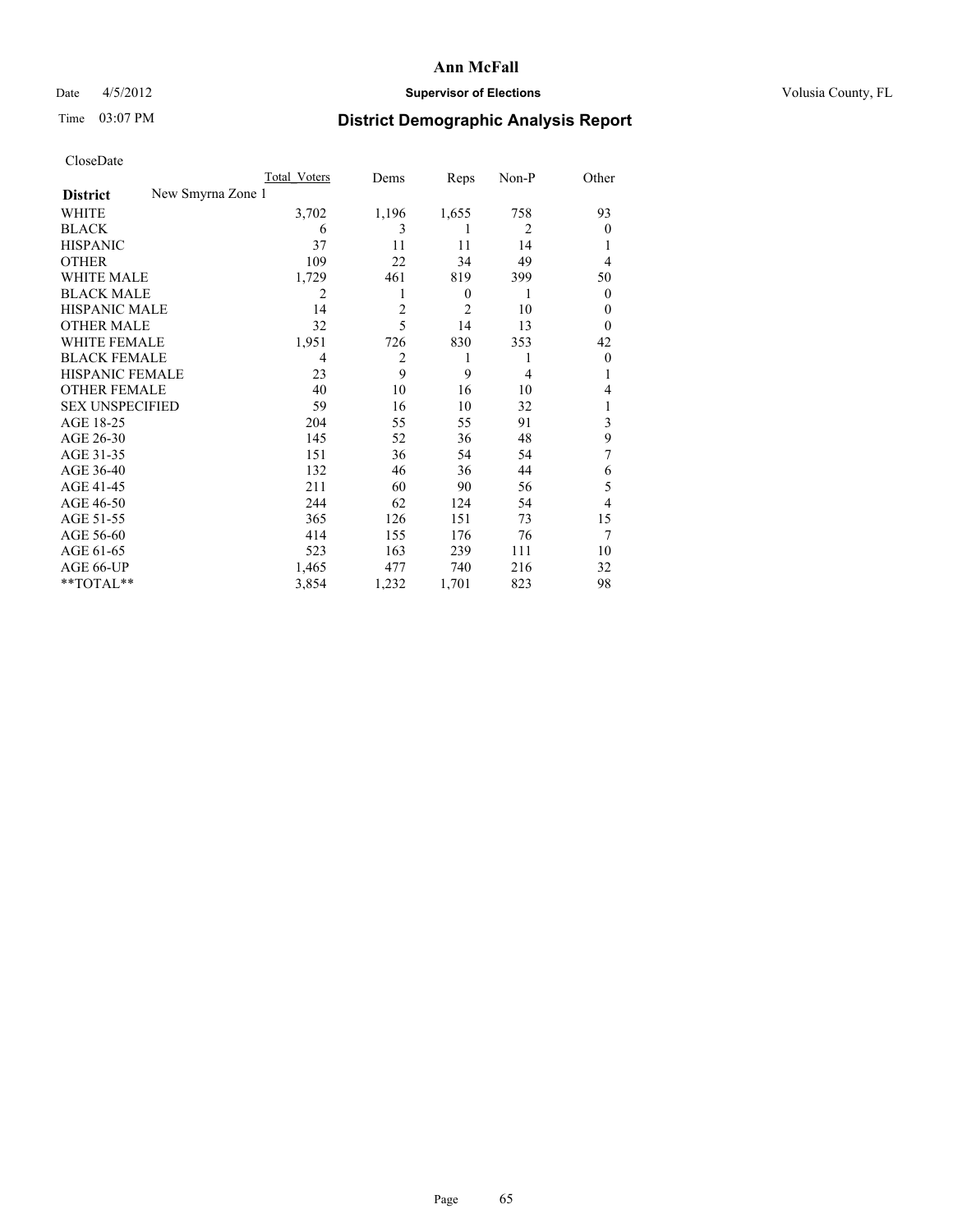# Date 4/5/2012 **Supervisor of Elections Supervisor of Elections** Volusia County, FL

# Time 03:07 PM **District Demographic Analysis Report**

|                        | Total Voters      |       | Dems           | Reps             | Non-P | Other          |
|------------------------|-------------------|-------|----------------|------------------|-------|----------------|
| <b>District</b>        | New Smyrna Zone 2 |       |                |                  |       |                |
| <b>WHITE</b>           |                   | 3,175 | 1,143          | 1,208            | 711   | 113            |
| <b>BLACK</b>           |                   | 18    | 11             | $\theta$         | 7     | $\theta$       |
| <b>HISPANIC</b>        |                   | 34    | 6              | 16               | 11    | 1              |
| <b>OTHER</b>           |                   | 94    | 23             | 26               | 43    | $\overline{c}$ |
| WHITE MALE             |                   | 1,445 | 454            | 564              | 368   | 59             |
| <b>BLACK MALE</b>      |                   | 9     | 5              | $\boldsymbol{0}$ | 4     | $\overline{0}$ |
| <b>HISPANIC MALE</b>   |                   | 17    | $\overline{c}$ | 8                | 7     | $\theta$       |
| <b>OTHER MALE</b>      |                   | 25    | 6              | 7                | 11    | 1              |
| <b>WHITE FEMALE</b>    |                   | 1,702 | 680            | 629              | 339   | 54             |
| <b>BLACK FEMALE</b>    |                   | 9     | 6              | $\theta$         | 3     | $\theta$       |
| <b>HISPANIC FEMALE</b> |                   | 17    | $\overline{4}$ | 8                | 4     | 1              |
| <b>OTHER FEMALE</b>    |                   | 41    | 14             | 14               | 13    | 0              |
| <b>SEX UNSPECIFIED</b> |                   | 56    | 12             | 20               | 23    |                |
| AGE 18-25              |                   | 172   | 50             | 47               | 68    | 7              |
| AGE 26-30              |                   | 152   | 49             | 46               | 49    | 8              |
| AGE 31-35              |                   | 133   | 34             | 36               | 58    | 5              |
| AGE 36-40              |                   | 154   | 49             | 38               | 61    | 6              |
| AGE 41-45              |                   | 146   | 50             | 55               | 36    | 5              |
| AGE 46-50              |                   | 224   | 69             | 92               | 57    | 6              |
| AGE 51-55              |                   | 326   | 111            | 124              | 74    | 17             |
| AGE 56-60              |                   | 349   | 128            | 123              | 89    | 9              |
| AGE 61-65              |                   | 378   | 139            | 155              | 72    | 12             |
| AGE 66-UP              |                   | 1,289 | 505            | 534              | 209   | 41             |
| **TOTAL**              |                   | 3,323 | 1,184          | 1,250            | 773   | 116            |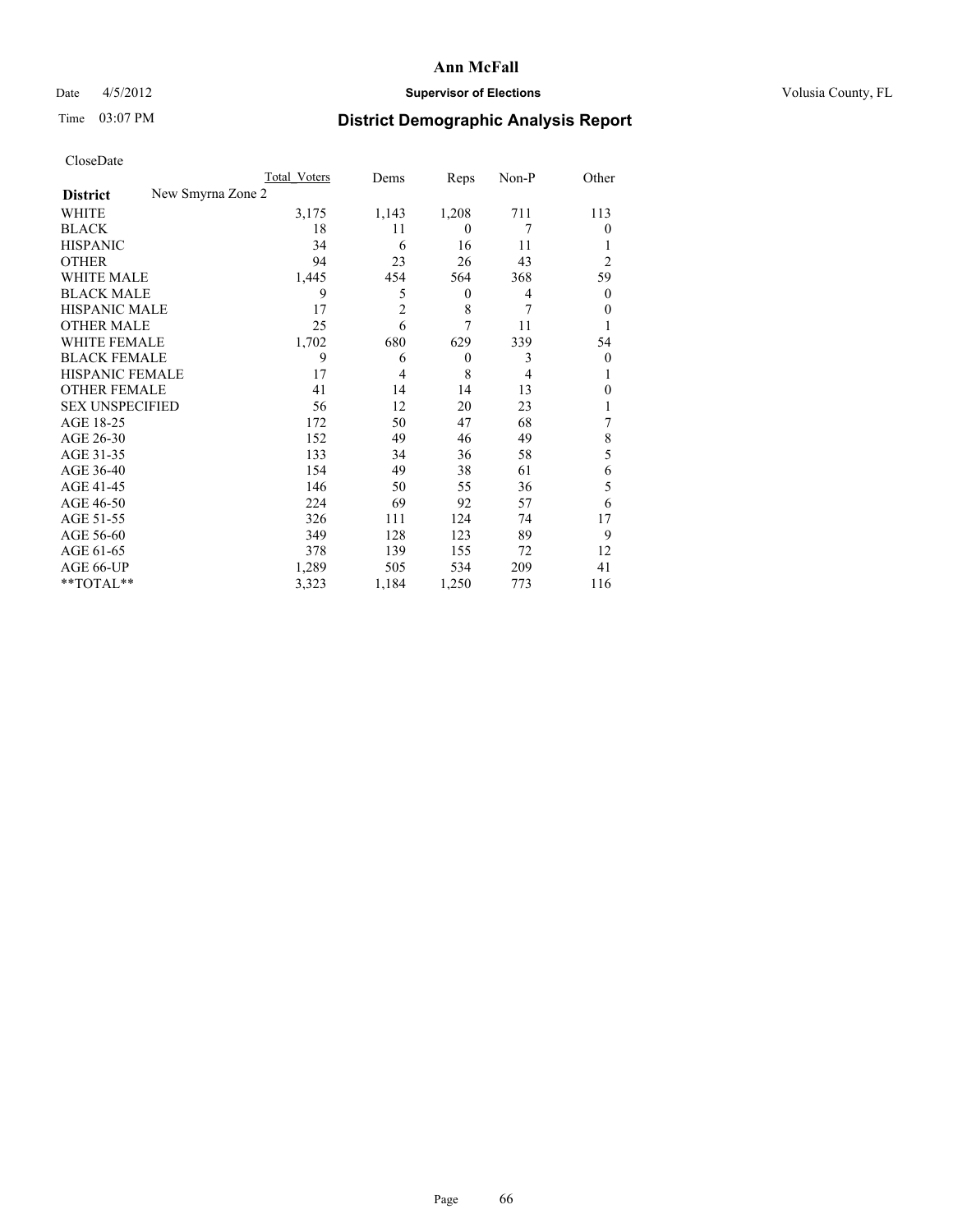# Date 4/5/2012 **Supervisor of Elections Supervisor of Elections** Volusia County, FL

# Time 03:07 PM **District Demographic Analysis Report**

|                                      | Total Voters | Dems  | Reps           | Non-P | Other          |
|--------------------------------------|--------------|-------|----------------|-------|----------------|
| New Smyrna Zone 3<br><b>District</b> |              |       |                |       |                |
| WHITE                                | 4,144        | 1,322 | 1,733          | 969   | 120            |
| <b>BLACK</b>                         | 30           | 20    | 3              | 6     | 1              |
| <b>HISPANIC</b>                      | 43           | 16    | 12             | 14    | 1              |
| <b>OTHER</b>                         | 159          | 41    | 31             | 83    | 4              |
| <b>WHITE MALE</b>                    | 1,927        | 531   | 846            | 479   | 71             |
| <b>BLACK MALE</b>                    | 15           | 10    | 1              | 3     | 1              |
| <b>HISPANIC MALE</b>                 | 20           | 7     | 5              | 7     | 1              |
| <b>OTHER MALE</b>                    | 52           | 18    | 10             | 24    | $\overline{0}$ |
| <b>WHITE FEMALE</b>                  | 2,195        | 781   | 880            | 485   | 49             |
| <b>BLACK FEMALE</b>                  | 15           | 10    | $\overline{2}$ | 3     | $\theta$       |
| <b>HISPANIC FEMALE</b>               | 23           | 9     | 7              | 7     | $\theta$       |
| <b>OTHER FEMALE</b>                  | 52           | 18    | 14             | 17    | 3              |
| <b>SEX UNSPECIFIED</b>               | 77           | 15    | 14             | 47    | 1              |
| AGE 18-25                            | 262          | 67    | 68             | 118   | 9              |
| AGE 26-30                            | 222          | 64    | 71             | 83    | 4              |
| AGE 31-35                            | 255          | 81    | 78             | 85    | 11             |
| AGE 36-40                            | 205          | 63    | 53             | 82    | 7              |
| AGE 41-45                            | 247          | 76    | 93             | 71    | 7              |
| AGE 46-50                            | 321          | 110   | 126            | 78    | 7              |
| AGE 51-55                            | 402          | 131   | 160            | 100   | 11             |
| AGE 56-60                            | 427          | 163   | 164            | 88    | 12             |
| AGE 61-65                            | 454          | 165   | 180            | 98    | 11             |
| AGE 66-UP                            | 1,581        | 479   | 786            | 269   | 47             |
| **TOTAL**                            | 4,376        | 1,399 | 1,779          | 1,072 | 126            |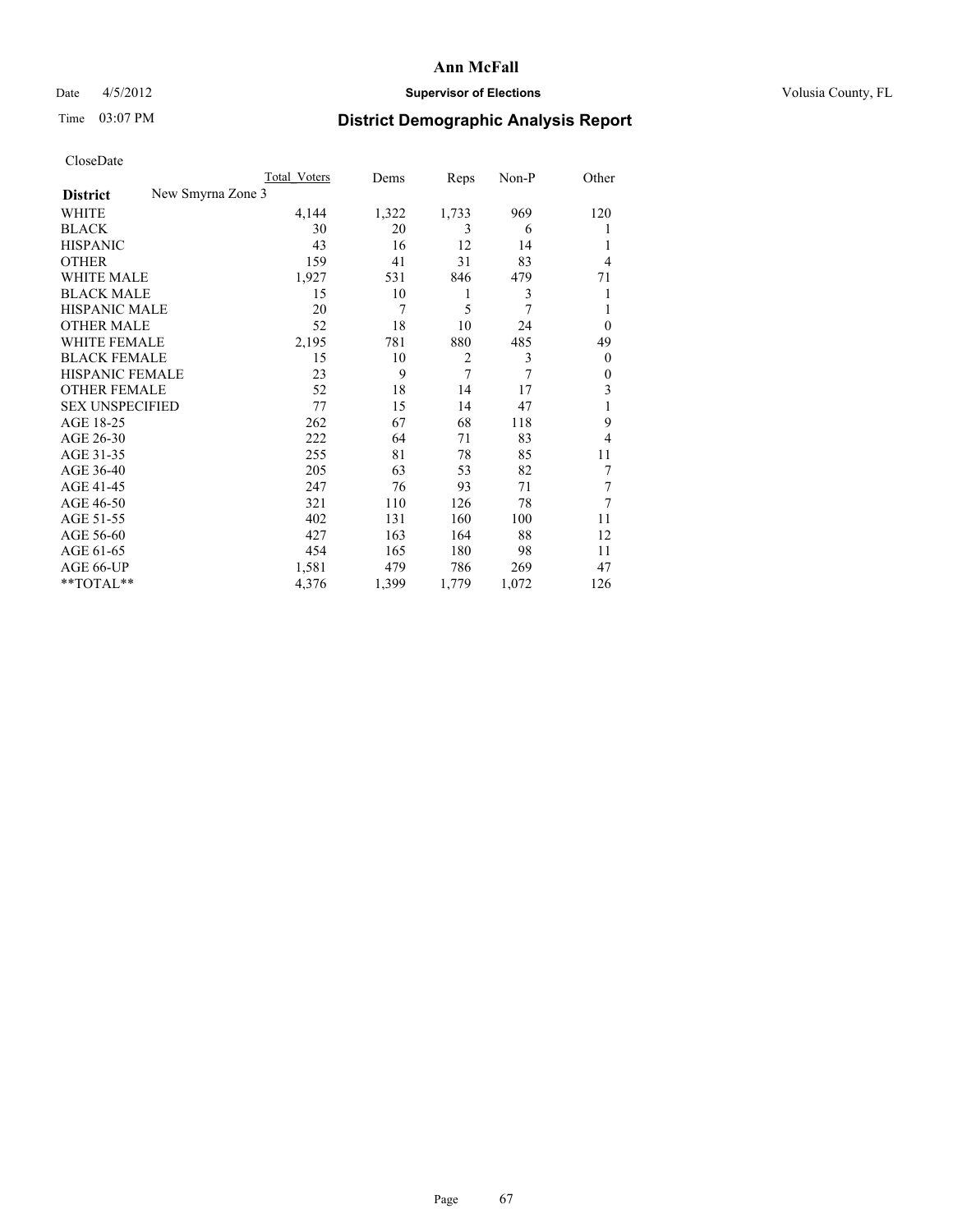## Date  $4/5/2012$  **Supervisor of Elections Supervisor of Elections** Volusia County, FL

# Time 03:07 PM **District Demographic Analysis Report**

|                                      | Total Voters | Dems  | Reps  | Non-P | Other                   |
|--------------------------------------|--------------|-------|-------|-------|-------------------------|
| New Smyrna Zone 4<br><b>District</b> |              |       |       |       |                         |
| WHITE                                | 4,192        | 1,394 | 1,685 | 977   | 136                     |
| <b>BLACK</b>                         | 645          | 558   | 17    | 64    | 6                       |
| <b>HISPANIC</b>                      | 85           | 37    | 19    | 27    | $\overline{c}$          |
| <b>OTHER</b>                         | 173          | 50    | 27    | 90    | 6                       |
| <b>WHITE MALE</b>                    | 1,901        | 562   | 808   | 469   | 62                      |
| <b>BLACK MALE</b>                    | 256          | 211   | 7     | 33    | 5                       |
| <b>HISPANIC MALE</b>                 | 42           | 16    | 11    | 14    | 1                       |
| <b>OTHER MALE</b>                    | 53           | 13    | 9     | 29    | $\overline{2}$          |
| <b>WHITE FEMALE</b>                  | 2,271        | 822   | 873   | 503   | 73                      |
| <b>BLACK FEMALE</b>                  | 386          | 344   | 10    | 31    | 1                       |
| <b>HISPANIC FEMALE</b>               | 43           | 21    | 8     | 13    | 1                       |
| <b>OTHER FEMALE</b>                  | 70           | 28    | 13    | 26    | 3                       |
| <b>SEX UNSPECIFIED</b>               | 73           | 22    | 9     | 40    | $\overline{c}$          |
| AGE 18-25                            | 402          | 170   | 71    | 158   | $\overline{\mathbf{3}}$ |
| AGE 26-30                            | 242          | 90    | 59    | 78    | 15                      |
| AGE 31-35                            | 270          | 87    | 75    | 97    | 11                      |
| AGE 36-40                            | 296          | 114   | 97    | 72    | 13                      |
| AGE 41-45                            | 293          | 107   | 104   | 72    | 10                      |
| AGE 46-50                            | 369          | 140   | 133   | 86    | 10                      |
| AGE 51-55                            | 400          | 156   | 138   | 95    | 11                      |
| AGE 56-60                            | 501          | 205   | 177   | 104   | 15                      |
| AGE 61-65                            | 536          | 215   | 183   | 128   | 10                      |
| AGE 66-UP                            | 1,786        | 755   | 711   | 268   | 52                      |
| **TOTAL**                            | 5,095        | 2,039 | 1,748 | 1,158 | 150                     |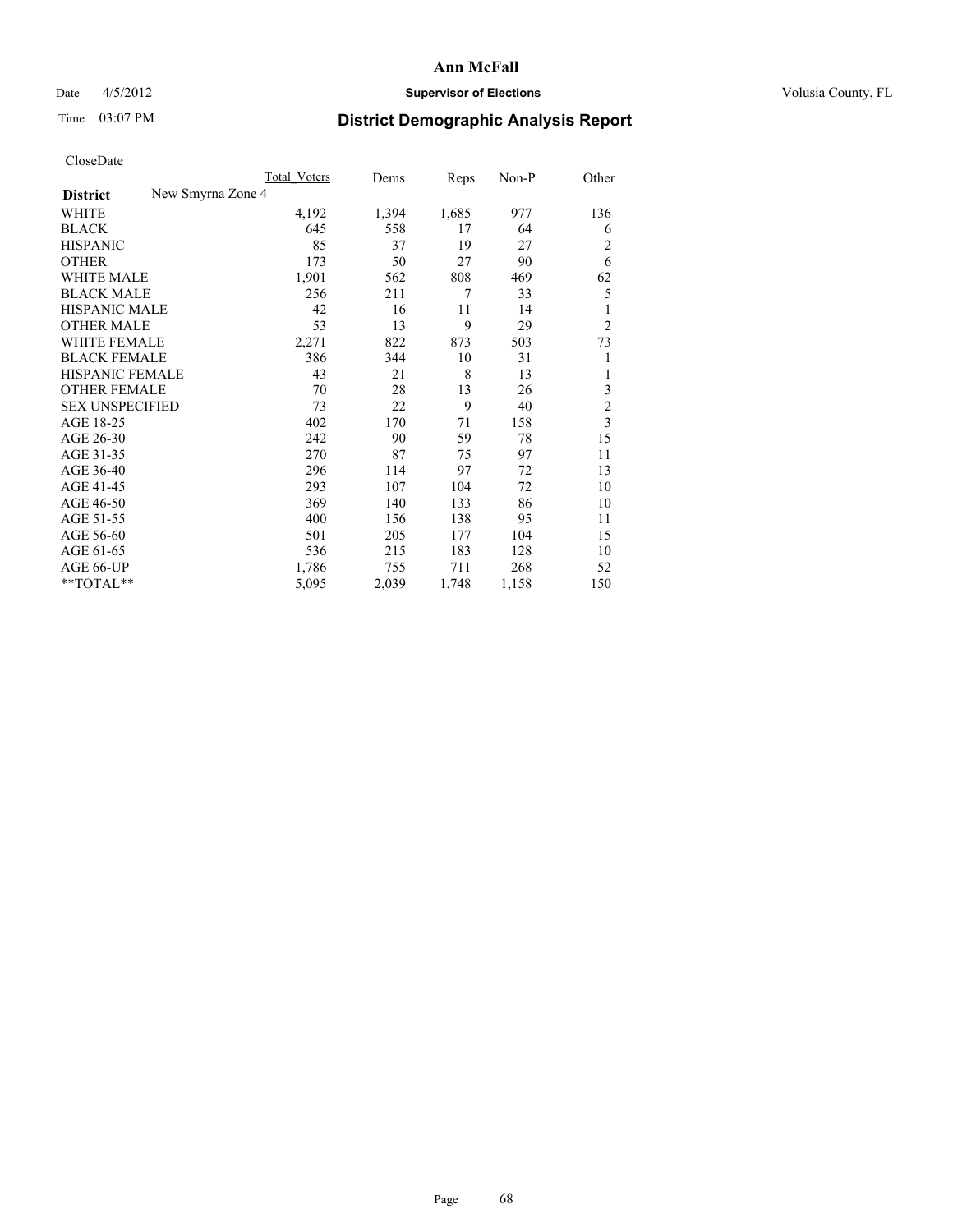# Date 4/5/2012 **Supervisor of Elections Supervisor of Elections** Volusia County, FL

# Time 03:07 PM **District Demographic Analysis Report**

|                        |                    | <b>Total Voters</b> | Dems           | Reps           | Non-P | Other            |
|------------------------|--------------------|---------------------|----------------|----------------|-------|------------------|
| <b>District</b>        | Orange City Zone 1 |                     |                |                |       |                  |
| WHITE                  |                    | 647                 | 235            | 256            | 130   | 26               |
| <b>BLACK</b>           |                    | 97                  | 82             | $\overline{4}$ | 10    | 1                |
| <b>HISPANIC</b>        |                    | 328                 | 144            | 56             | 120   | 8                |
| <b>OTHER</b>           |                    | 42                  | 11             | 11             | 16    | 4                |
| WHITE MALE             |                    | 265                 | 94             | 107            | 55    | 9                |
| <b>BLACK MALE</b>      |                    | 30                  | 25             | $\theta$       | 5     | $\boldsymbol{0}$ |
| <b>HISPANIC MALE</b>   |                    | 132                 | 51             | 22             | 56    | 3                |
| <b>OTHER MALE</b>      |                    | 18                  | 7              | 6              | 5     | $\mathbf{0}$     |
| WHITE FEMALE           |                    | 378                 | 139            | 147            | 75    | 17               |
| <b>BLACK FEMALE</b>    |                    | 67                  | 57             | $\overline{4}$ | 5     | 1                |
| <b>HISPANIC FEMALE</b> |                    | 195                 | 93             | 33             | 64    | 5                |
| <b>OTHER FEMALE</b>    |                    | 14                  | $\overline{c}$ | 3              | 6     | 3                |
| <b>SEX UNSPECIFIED</b> |                    | 15                  | $\overline{4}$ | 5              | 5     | 1                |
| AGE 18-25              |                    | 127                 | 40             | 26             | 57    | 4                |
| AGE 26-30              |                    | 102                 | 45             | 22             | 33    | $\overline{c}$   |
| AGE 31-35              |                    | 101                 | 32             | 30             | 34    | 5                |
| AGE 36-40              |                    | 72                  | 27             | 22             | 22    |                  |
| AGE 41-45              |                    | 77                  | 36             | 22             | 17    | 2                |
| AGE 46-50              |                    | 78                  | 28             | 22             | 26    | $\overline{2}$   |
| AGE 51-55              |                    | 64                  | 27             | 15             | 16    | 6                |
| AGE 56-60              |                    | 80                  | 35             | 18             | 23    | 4                |
| AGE 61-65              |                    | 86                  | 42             | 31             | 11    | $\overline{2}$   |
| AGE 66-UP              |                    | 327                 | 160            | 119            | 37    | 11               |
| **TOTAL**              |                    | 1,114               | 472            | 327            | 276   | 39               |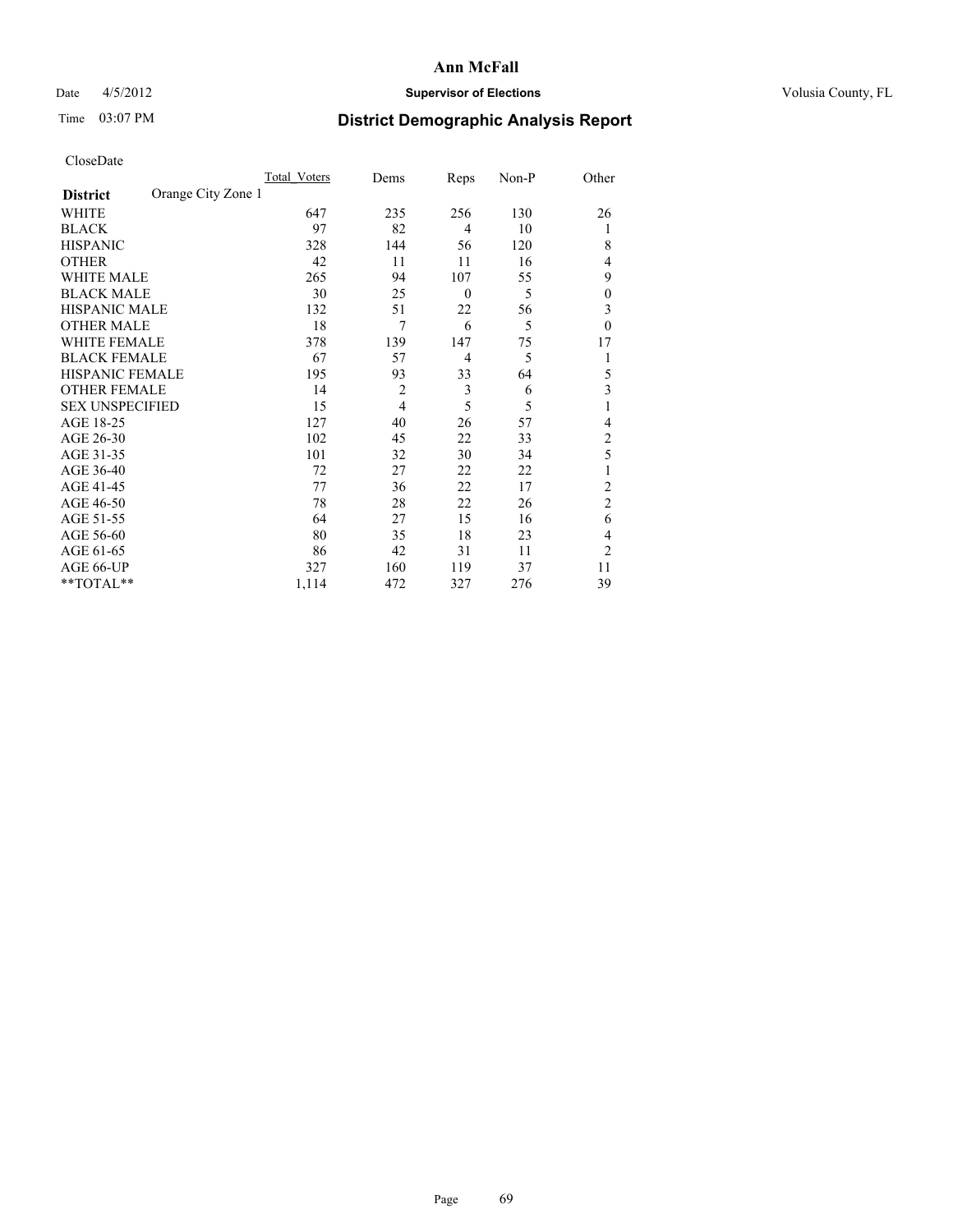# Date 4/5/2012 **Supervisor of Elections Supervisor of Elections** Volusia County, FL

# Time 03:07 PM **District Demographic Analysis Report**

|                        |                    | Total Voters | Dems | Reps           | Non-P          | Other          |
|------------------------|--------------------|--------------|------|----------------|----------------|----------------|
| <b>District</b>        | Orange City Zone 2 |              |      |                |                |                |
| WHITE                  |                    | 686          | 232  | 267            | 150            | 37             |
| <b>BLACK</b>           |                    | 33           | 26   | $\overline{4}$ | 3              | $\theta$       |
| <b>HISPANIC</b>        |                    | 95           | 42   | 17             | 34             | 2              |
| <b>OTHER</b>           |                    | 45           | 14   | 9              | 22             | $\theta$       |
| WHITE MALE             |                    | 314          | 94   | 126            | 74             | 20             |
| <b>BLACK MALE</b>      |                    | 13           | 8    | 3              | $\overline{2}$ | $\overline{0}$ |
| <b>HISPANIC MALE</b>   |                    | 48           | 20   | 10             | 17             |                |
| <b>OTHER MALE</b>      |                    | 14           | 5    | $\overline{4}$ | 5              | $\theta$       |
| WHITE FEMALE           |                    | 372          | 138  | 141            | 76             | 17             |
| <b>BLACK FEMALE</b>    |                    | 19           | 17   | 1              | 1              | $\theta$       |
| <b>HISPANIC FEMALE</b> |                    | 47           | 22   | 7              | 17             | 1              |
| <b>OTHER FEMALE</b>    |                    | 13           | 4    | $\overline{2}$ | 7              | $\theta$       |
| <b>SEX UNSPECIFIED</b> |                    | 19           | 6    | 3              | 10             | $\mathbf{0}$   |
| AGE 18-25              |                    | 82           | 27   | 17             | 32             | 6              |
| AGE 26-30              |                    | 61           | 17   | 19             | 22             | 3              |
| AGE 31-35              |                    | 79           | 28   | 22             | 24             | 5              |
| AGE 36-40              |                    | 59           | 24   | 19             | 15             |                |
| AGE 41-45              |                    | 79           | 32   | 26             | 16             | 5              |
| AGE 46-50              |                    | 98           | 36   | 34             | 22             | 6              |
| AGE 51-55              |                    | 68           | 22   | 31             | 14             | 1              |
| AGE 56-60              |                    | 80           | 26   | 29             | 23             | $\overline{c}$ |
| AGE 61-65              |                    | 77           | 29   | 29             | 16             | 3              |
| AGE 66-UP              |                    | 176          | 73   | 71             | 25             | 7              |
| **TOTAL**              |                    | 859          | 314  | 297            | 209            | 39             |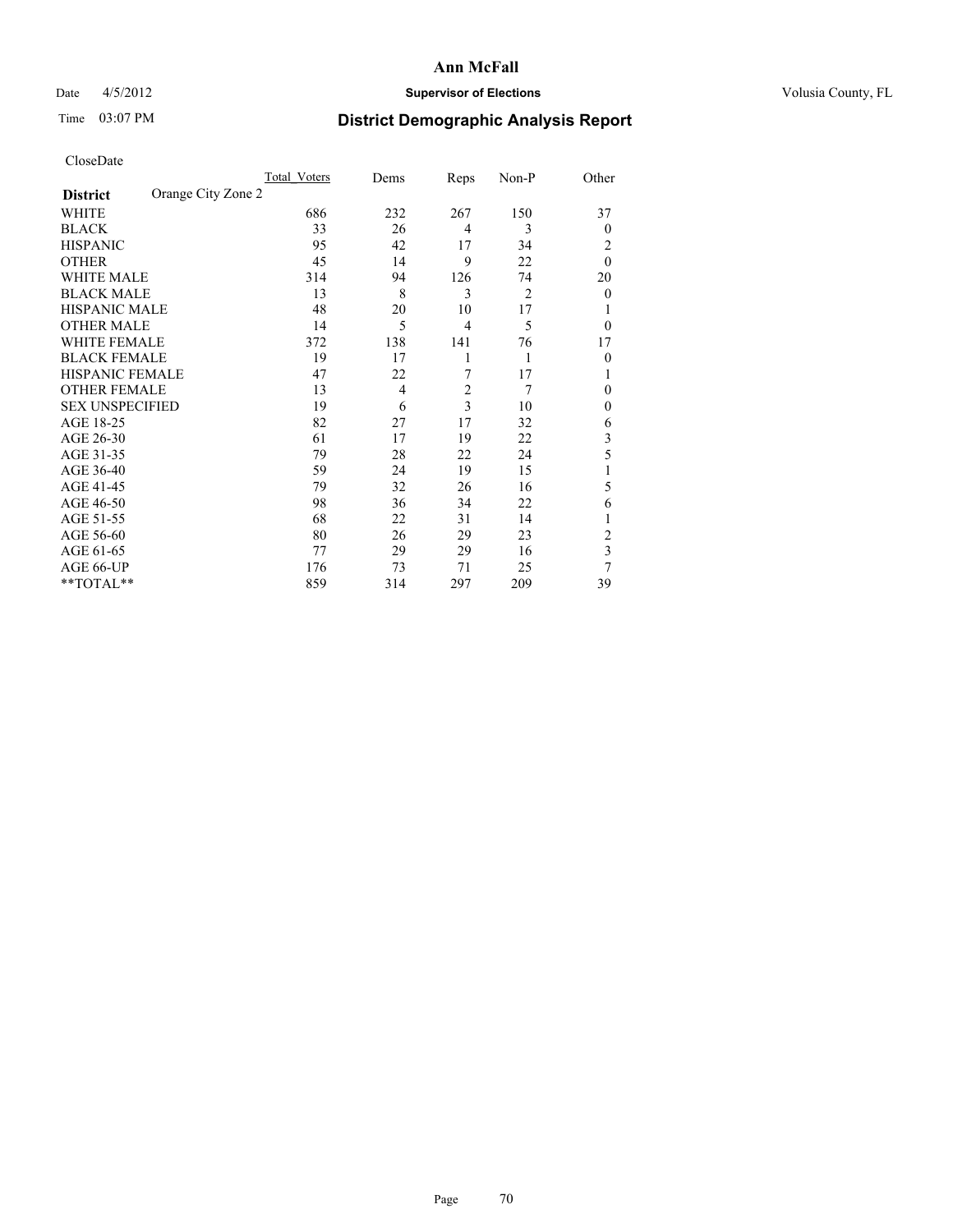# Date 4/5/2012 **Supervisor of Elections Supervisor of Elections** Volusia County, FL

# Time 03:07 PM **District Demographic Analysis Report**

|                        |                    | <b>Total Voters</b> | Dems | Reps             | Non-P | Other        |
|------------------------|--------------------|---------------------|------|------------------|-------|--------------|
| <b>District</b>        | Orange City Zone 3 |                     |      |                  |       |              |
| WHITE                  |                    | 1,006               | 339  | 389              | 229   | 49           |
| <b>BLACK</b>           |                    | 58                  | 44   | $\theta$         | 13    |              |
| <b>HISPANIC</b>        |                    | 147                 | 76   | 27               | 41    | 3            |
| <b>OTHER</b>           |                    | 65                  | 20   | 11               | 33    |              |
| WHITE MALE             |                    | 443                 | 129  | 185              | 100   | 29           |
| <b>BLACK MALE</b>      |                    | 23                  | 17   | $\boldsymbol{0}$ | 5     | 1            |
| <b>HISPANIC MALE</b>   |                    | 59                  | 31   | 12               | 14    | 2            |
| <b>OTHER MALE</b>      |                    | 24                  | 7    | 5                | 12    | $\theta$     |
| WHITE FEMALE           |                    | 558                 | 206  | 204              | 128   | 20           |
| <b>BLACK FEMALE</b>    |                    | 35                  | 27   | $\mathbf{0}$     | 8     | $\theta$     |
| <b>HISPANIC FEMALE</b> |                    | 88                  | 45   | 15               | 27    |              |
| <b>OTHER FEMALE</b>    |                    | 24                  | 9    | $\overline{c}$   | 12    |              |
| <b>SEX UNSPECIFIED</b> |                    | 22                  | 8    | 4                | 10    | $\mathbf{0}$ |
| AGE 18-25              |                    | 87                  | 28   | 26               | 29    | 4            |
| AGE 26-30              |                    | 72                  | 26   | 16               | 27    | 3            |
| AGE 31-35              |                    | 65                  | 29   | 14               | 19    | 3            |
| AGE 36-40              |                    | 63                  | 16   | 20               | 24    | 3            |
| AGE 41-45              |                    | 78                  | 21   | 27               | 30    | $\mathbf{0}$ |
| AGE 46-50              |                    | 73                  | 26   | 26               | 17    | 4            |
| AGE 51-55              |                    | 97                  | 39   | 32               | 22    | 4            |
| AGE 56-60              |                    | 97                  | 42   | 30               | 22    | 3            |
| AGE 61-65              |                    | 131                 | 46   | 45               | 34    | 6            |
| AGE 66-UP              |                    | 514                 | 206  | 191              | 93    | 24           |
| $*$ TOTAL $**$         |                    | 1,277               | 479  | 427              | 317   | 54           |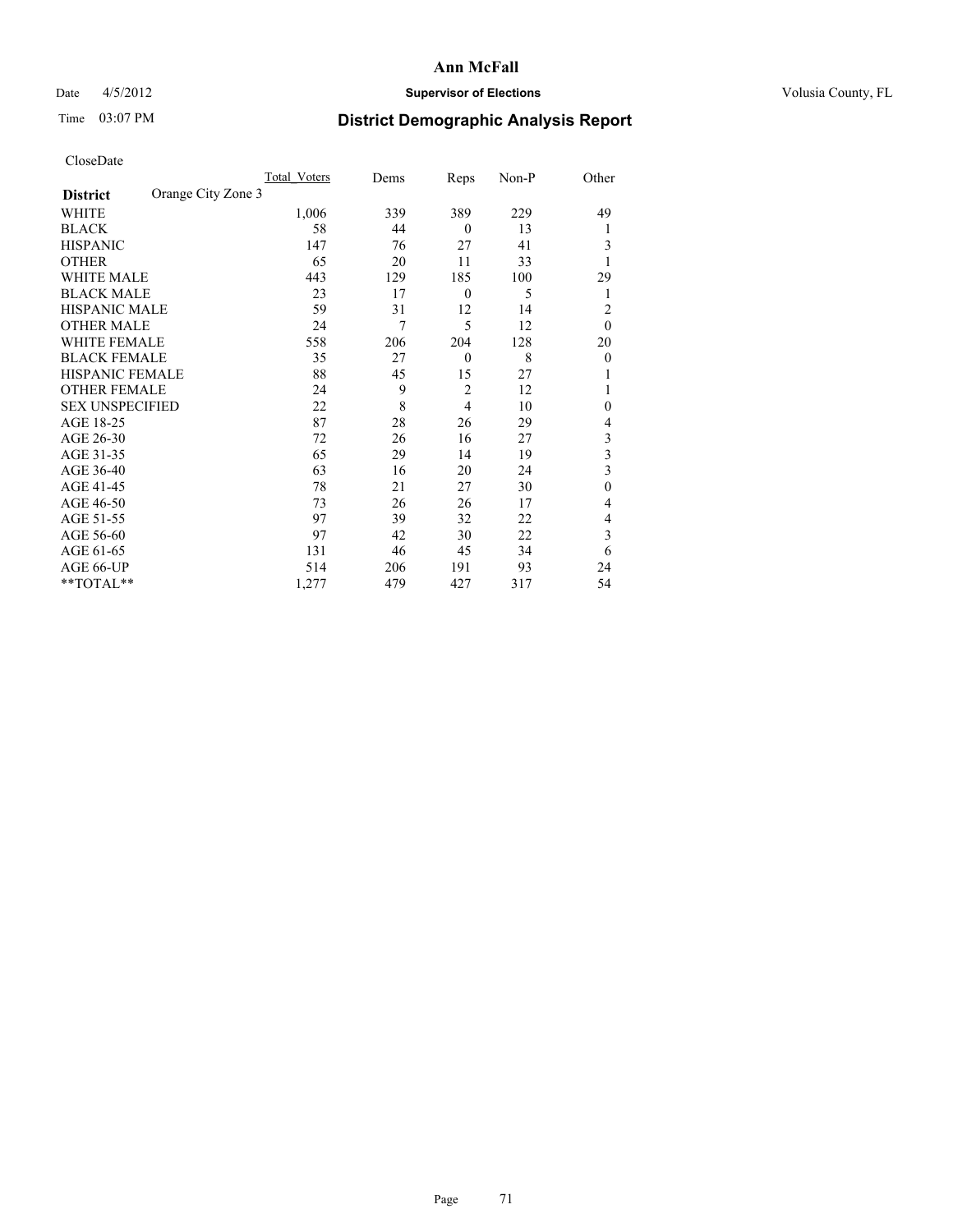# Date 4/5/2012 **Supervisor of Elections Supervisor of Elections** Volusia County, FL

# Time 03:07 PM **District Demographic Analysis Report**

|                        |                    | Total Voters | Dems           | Reps             | Non-P          | Other          |
|------------------------|--------------------|--------------|----------------|------------------|----------------|----------------|
| <b>District</b>        | Orange City Zone 4 |              |                |                  |                |                |
| <b>WHITE</b>           |                    | 1,388        | 453            | 547              | 330            | 58             |
| <b>BLACK</b>           |                    | 15           | 10             | $\theta$         | 4              |                |
| <b>HISPANIC</b>        |                    | 61           | 30             | 8                | 22             |                |
| <b>OTHER</b>           |                    | 50           | 13             | 14               | 22             |                |
| WHITE MALE             |                    | 626          | 169            | 264              | 161            | 32             |
| <b>BLACK MALE</b>      |                    | 7            | 4              | $\boldsymbol{0}$ | $\overline{2}$ |                |
| <b>HISPANIC MALE</b>   |                    | 31           | 16             | 4                | 11             | $\theta$       |
| <b>OTHER MALE</b>      |                    | 16           | $\overline{4}$ | 5                | 7              | $\theta$       |
| WHITE FEMALE           |                    | 757          | 282            | 280              | 169            | 26             |
| <b>BLACK FEMALE</b>    |                    | 8            | 6              | $\mathbf{0}$     | $\overline{c}$ | $\mathbf{0}$   |
| <b>HISPANIC FEMALE</b> |                    | 29           | 14             | 4                | 10             | 1              |
| <b>OTHER FEMALE</b>    |                    | 21           | 7              | 6                | 8              | 0              |
| <b>SEX UNSPECIFIED</b> |                    | 19           | $\overline{4}$ | 6                | 8              |                |
| AGE 18-25              |                    | 149          | 38             | 46               | 56             | 9              |
| AGE 26-30              |                    | 113          | 31             | 36               | 40             | 6              |
| AGE 31-35              |                    | 114          | 27             | 47               | 38             | $\overline{c}$ |
| AGE 36-40              |                    | 88           | 23             | 26               | 33             | 6              |
| AGE 41-45              |                    | 110          | 31             | 33               | 41             | 5              |
| AGE 46-50              |                    | 148          | 43             | 55               | 43             | 7              |
| AGE 51-55              |                    | 148          | 36             | 72               | 35             | 5              |
| AGE 56-60              |                    | 156          | 68             | 50               | 30             | 8              |
| AGE 61-65              |                    | 133          | 52             | 54               | 23             | 4              |
| AGE 66-UP              |                    | 356          | 157            | 151              | 39             | 9              |
| **TOTAL**              |                    | 1,515        | 506            | 570              | 378            | 61             |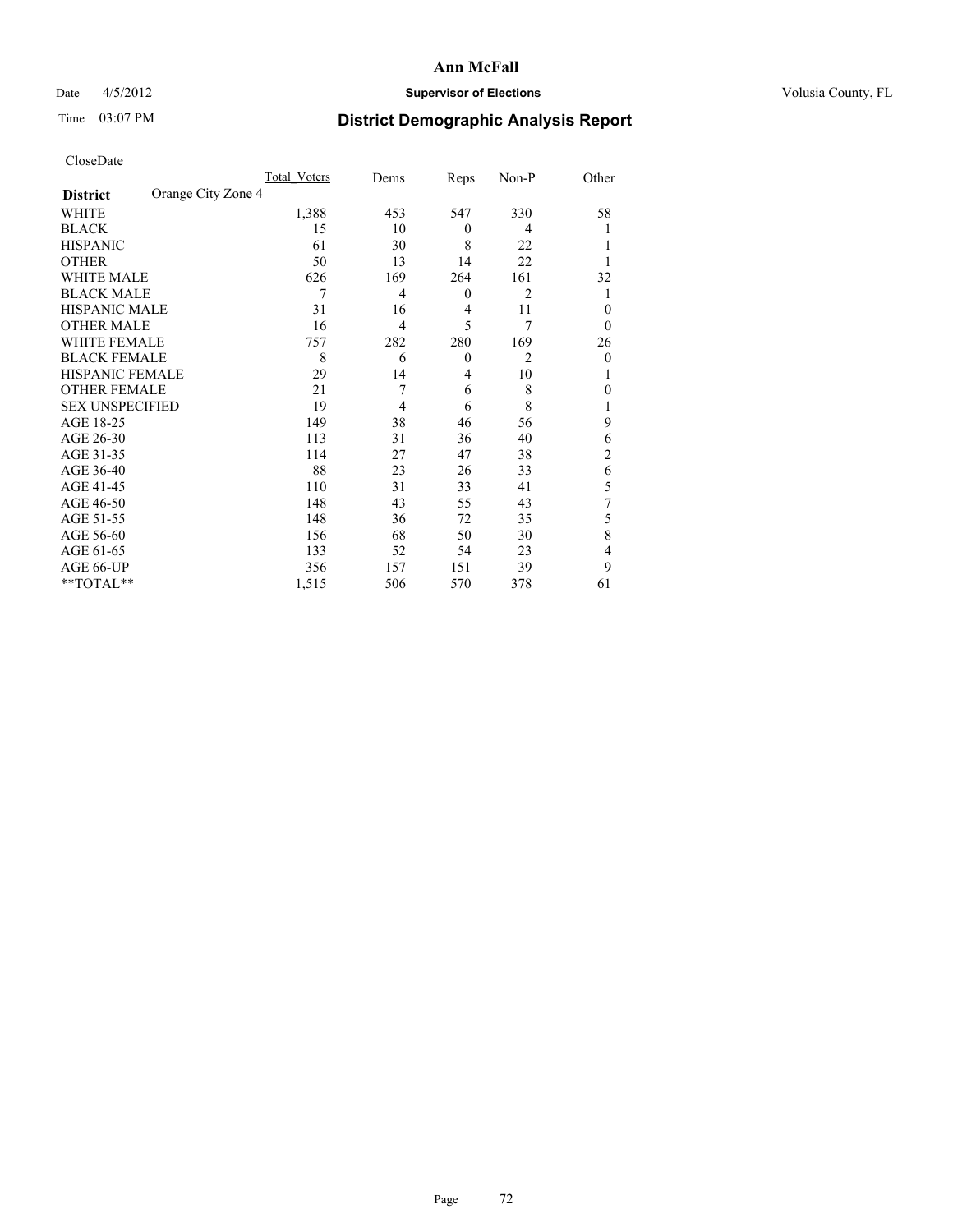## Date 4/5/2012 **Supervisor of Elections Supervisor of Elections** Volusia County, FL

# Time 03:07 PM **District Demographic Analysis Report**

|                        |                    | <b>Total Voters</b> | Dems | Reps           | Non-P | Other        |
|------------------------|--------------------|---------------------|------|----------------|-------|--------------|
| <b>District</b>        | Orange City Zone 5 |                     |      |                |       |              |
| WHITE                  |                    | 1,301               | 409  | 591            | 247   | 54           |
| <b>BLACK</b>           |                    | 105                 | 89   | $\overline{2}$ | 13    | 1            |
| <b>HISPANIC</b>        |                    | 73                  | 35   | 11             | 27    | $\theta$     |
| <b>OTHER</b>           |                    | 66                  | 28   | 16             | 21    | 1            |
| WHITE MALE             |                    | 510                 | 147  | 230            | 103   | 30           |
| <b>BLACK MALE</b>      |                    | 40                  | 27   | 2              | 10    | 1            |
| <b>HISPANIC MALE</b>   |                    | 30                  | 16   | 6              | 8     | $\theta$     |
| <b>OTHER MALE</b>      |                    | 18                  | 9    | 6              | 3     | $\theta$     |
| WHITE FEMALE           |                    | 784                 | 261  | 358            | 141   | 24           |
| <b>BLACK FEMALE</b>    |                    | 63                  | 60   | $\overline{0}$ | 3     | $\theta$     |
| <b>HISPANIC FEMALE</b> |                    | 43                  | 19   | 5              | 19    | $\theta$     |
| <b>OTHER FEMALE</b>    |                    | 34                  | 15   | 8              | 10    | 1            |
| <b>SEX UNSPECIFIED</b> |                    | 23                  | 7    | 5              | 11    | $\theta$     |
| AGE 18-25              |                    | 51                  | 25   | 11             | 14    | 1            |
| AGE 26-30              |                    | 44                  | 26   | $\overline{4}$ | 14    | $\mathbf{0}$ |
| AGE 31-35              |                    | 72                  | 23   | 20             | 28    | 1            |
| AGE 36-40              |                    | 42                  | 14   | 18             | 10    | $\theta$     |
| AGE 41-45              |                    | 47                  | 24   | 8              | 14    |              |
| AGE 46-50              |                    | 58                  | 21   | 14             | 22    | 1            |
| AGE 51-55              |                    | 78                  | 34   | 18             | 23    | 3            |
| AGE 56-60              |                    | 85                  | 38   | 21             | 22    | 4            |
| AGE 61-65              |                    | 91                  | 36   | 30             | 20    | 5            |
| AGE 66-UP              |                    | 977                 | 320  | 476            | 141   | 40           |
| **TOTAL**              |                    | 1,545               | 561  | 620            | 308   | 56           |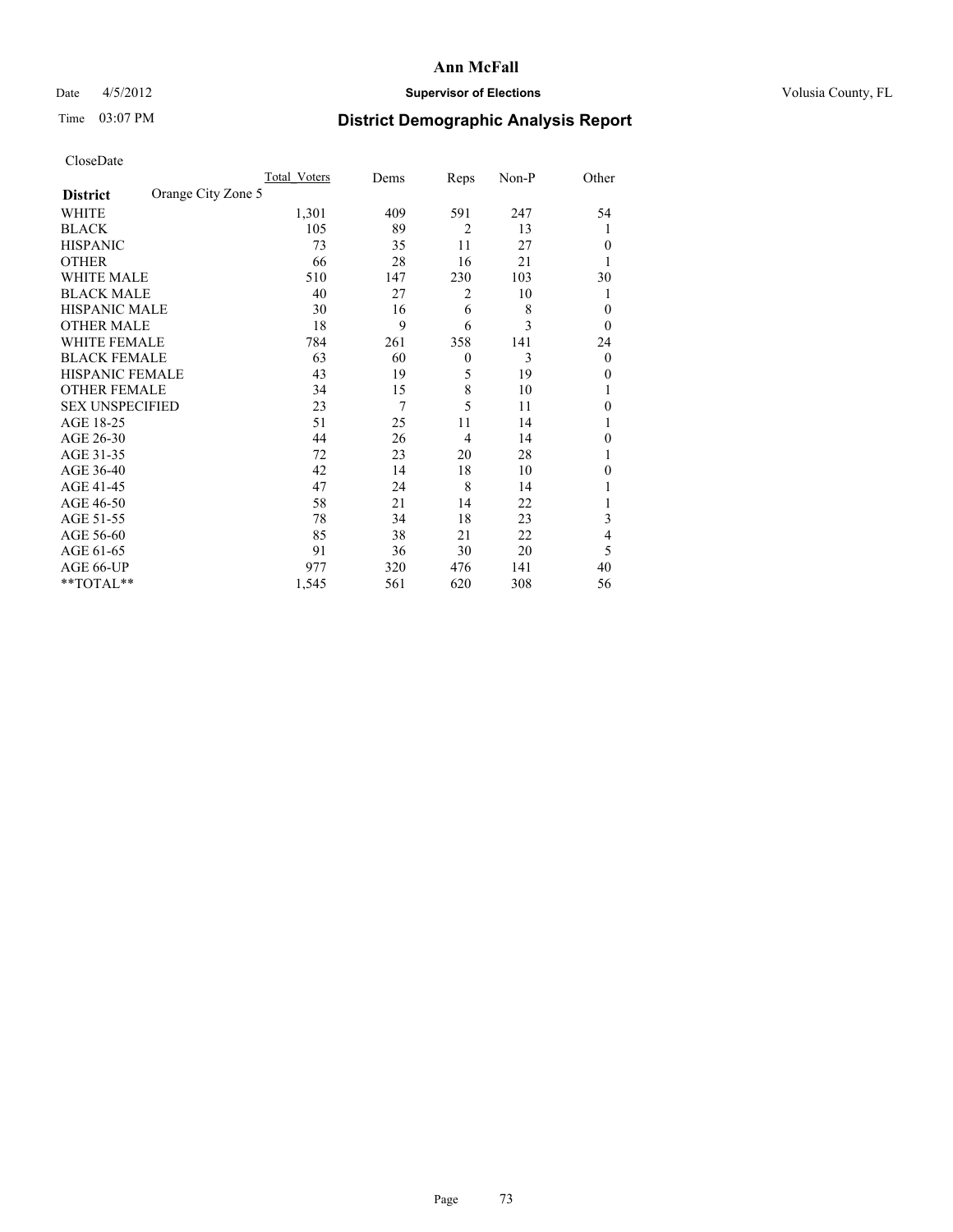## Date 4/5/2012 **Supervisor of Elections Supervisor of Elections** Volusia County, FL

# Time 03:07 PM **District Demographic Analysis Report**

|                                      | Total Voters | Dems  | Reps  | Non-P | Other          |
|--------------------------------------|--------------|-------|-------|-------|----------------|
| Ormond Bch Zone 1<br><b>District</b> |              |       |       |       |                |
| WHITE                                | 6,706        | 2,329 | 2,899 | 1,285 | 193            |
| <b>BLACK</b>                         | 87           | 64    | 6     | 14    | 3              |
| <b>HISPANIC</b>                      | 110          | 39    | 38    | 30    | 3              |
| <b>OTHER</b>                         | 322          | 106   | 91    | 116   | 9              |
| WHITE MALE                           | 3,091        | 968   | 1,378 | 636   | 109            |
| <b>BLACK MALE</b>                    | 42           | 30    | 3     | 7     | 2              |
| <b>HISPANIC MALE</b>                 | 47           | 8     | 22    | 15    | $\overline{2}$ |
| <b>OTHER MALE</b>                    | 139          | 45    | 44    | 46    | $\overline{4}$ |
| WHITE FEMALE                         | 3,592        | 1,356 | 1,512 | 641   | 83             |
| <b>BLACK FEMALE</b>                  | 44           | 34    | 3     | 6     | 1              |
| <b>HISPANIC FEMALE</b>               | 59           | 29    | 14    | 15    | 1              |
| <b>OTHER FEMALE</b>                  | 113          | 45    | 31    | 32    | 5              |
| <b>SEX UNSPECIFIED</b>               | 98           | 23    | 27    | 47    | 1              |
| AGE 18-25                            | 557          | 178   | 171   | 188   | 20             |
| AGE 26-30                            | 329          | 97    | 116   | 103   | 13             |
| AGE 31-35                            | 315          | 86    | 109   | 105   | 15             |
| AGE 36-40                            | 390          | 132   | 138   | 107   | 13             |
| AGE 41-45                            | 515          | 148   | 231   | 116   | 20             |
| AGE 46-50                            | 628          | 207   | 266   | 140   | 15             |
| AGE 51-55                            | 684          | 224   | 313   | 129   | 18             |
| AGE 56-60                            | 770          | 304   | 328   | 120   | 18             |
| AGE 61-65                            | 738          | 291   | 298   | 133   | 16             |
| AGE 66-UP                            | 2,299        | 872   | 1,063 | 304   | 60             |
| **TOTAL**                            | 7,226        | 2,539 | 3,034 | 1,445 | 208            |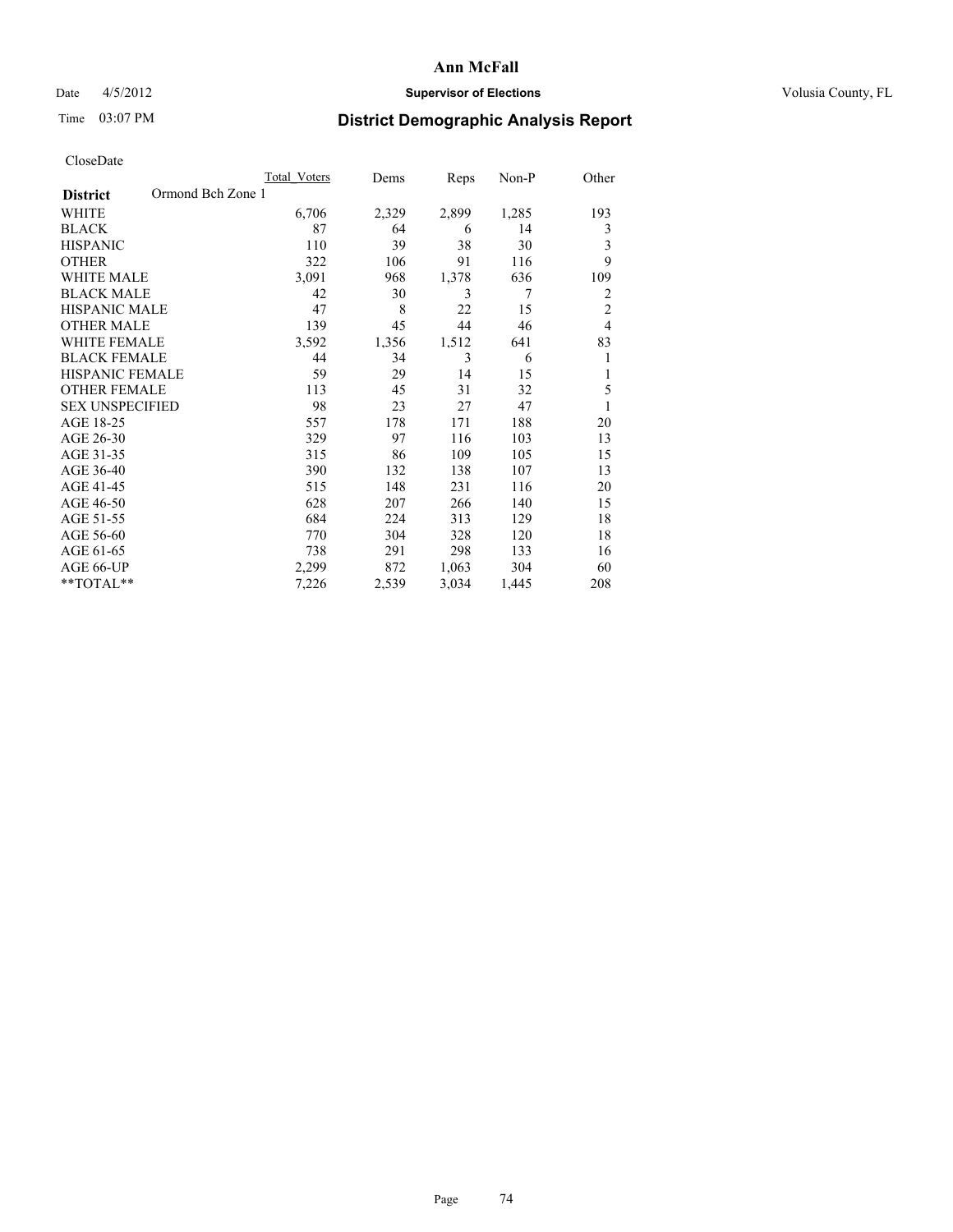## Date  $4/5/2012$  **Supervisor of Elections** Volusia County, FL

# Time 03:07 PM **District Demographic Analysis Report**

|                                      | <b>Total Voters</b> | Dems  | Reps  | Non-P | Other                   |
|--------------------------------------|---------------------|-------|-------|-------|-------------------------|
| Ormond Bch Zone 2<br><b>District</b> |                     |       |       |       |                         |
| <b>WHITE</b>                         | 4,536               | 1,705 | 1,679 | 1,001 | 151                     |
| <b>BLACK</b>                         | 358                 | 271   | 26    | 55    | 6                       |
| <b>HISPANIC</b>                      | 128                 | 60    | 28    | 38    | $\overline{c}$          |
| <b>OTHER</b>                         | 312                 | 110   | 75    | 118   | 9                       |
| <b>WHITE MALE</b>                    | 1,988               | 639   | 784   | 485   | 80                      |
| <b>BLACK MALE</b>                    | 158                 | 107   | 15    | 32    | 4                       |
| HISPANIC MALE                        | 47                  | 16    | 13    | 16    | $\overline{c}$          |
| <b>OTHER MALE</b>                    | 94                  | 31    | 28    | 32    | $\overline{\mathbf{3}}$ |
| <b>WHITE FEMALE</b>                  | 2,527               | 1,057 | 890   | 509   | 71                      |
| <b>BLACK FEMALE</b>                  | 196                 | 160   | 11    | 23    | $\overline{2}$          |
| <b>HISPANIC FEMALE</b>               | 81                  | 44    | 15    | 22    | $\boldsymbol{0}$        |
| <b>OTHER FEMALE</b>                  | 125                 | 56    | 37    | 29    | 3                       |
| <b>SEX UNSPECIFIED</b>               | 118                 | 36    | 15    | 64    | $\overline{\mathbf{3}}$ |
| AGE 18-25                            | 447                 | 148   | 128   | 156   | 15                      |
| AGE 26-30                            | 301                 | 103   | 68    | 122   | 8                       |
| AGE 31-35                            | 311                 | 109   | 80    | 112   | 10                      |
| AGE 36-40                            | 314                 | 130   | 83    | 91    | 10                      |
| AGE 41-45                            | 372                 | 117   | 133   | 106   | 16                      |
| AGE 46-50                            | 475                 | 167   | 182   | 108   | 18                      |
| AGE 51-55                            | 519                 | 203   | 172   | 123   | 21                      |
| AGE 56-60                            | 543                 | 240   | 177   | 111   | 15                      |
| AGE 61-65                            | 540                 | 223   | 200   | 105   | 12                      |
| AGE 66-UP                            | 1,516               | 709   | 586   | 178   | 43                      |
| **TOTAL**                            | 5,338               | 2,149 | 1,809 | 1,212 | 168                     |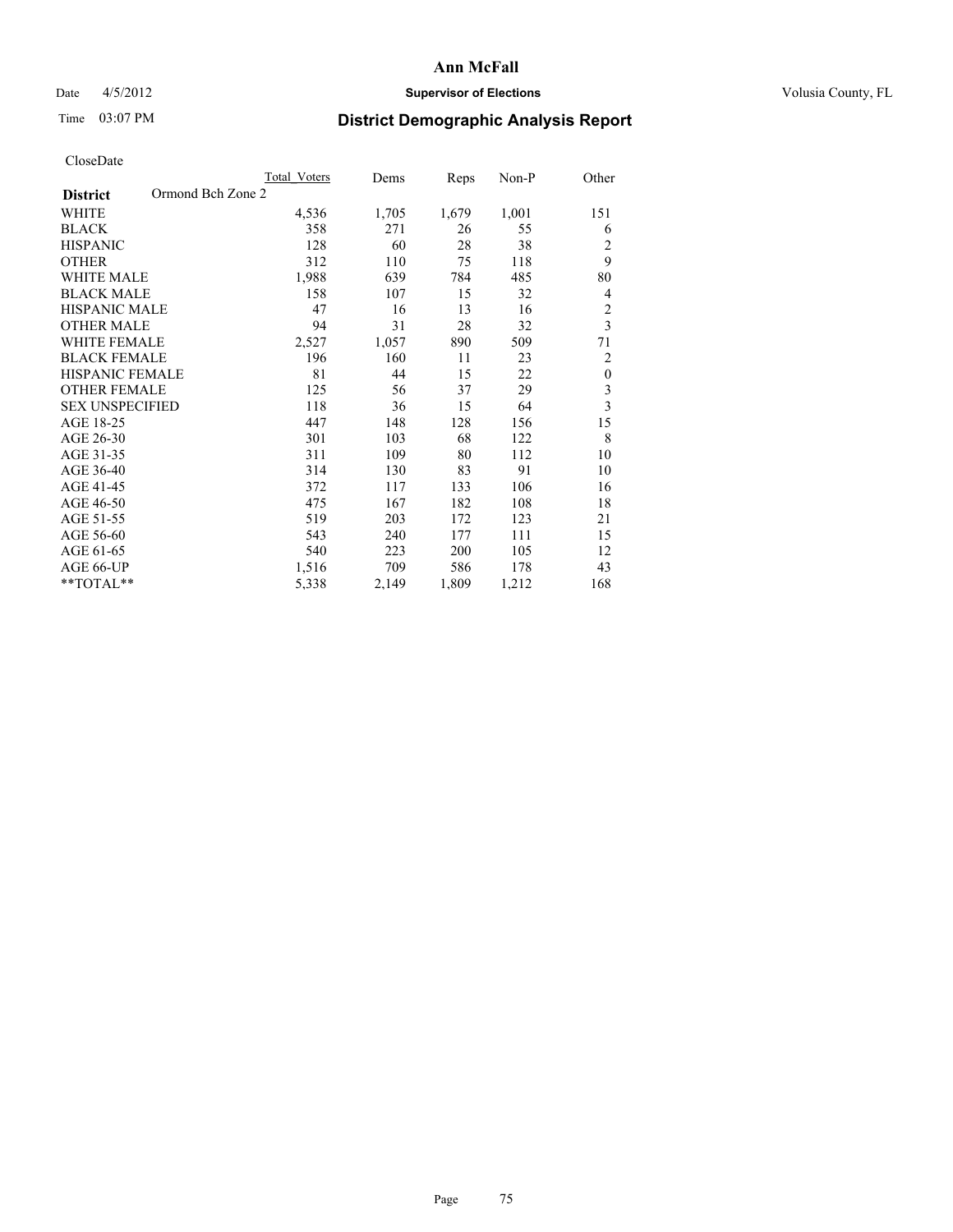## Date 4/5/2012 **Supervisor of Elections Supervisor of Elections** Volusia County, FL

# Time 03:07 PM **District Demographic Analysis Report**

|                                      | Total Voters | Dems  | Reps           | Non-P | Other          |
|--------------------------------------|--------------|-------|----------------|-------|----------------|
| Ormond Bch Zone 3<br><b>District</b> |              |       |                |       |                |
| WHITE                                | 8,005        | 2,431 | 3,872          | 1,456 | 246            |
| <b>BLACK</b>                         | 176          | 130   | 10             | 28    | 8              |
| <b>HISPANIC</b>                      | 174          | 57    | 61             | 52    | $\overline{4}$ |
| <b>OTHER</b>                         | 445          | 132   | 119            | 185   | 9              |
| WHITE MALE                           | 3,740        | 1,035 | 1,879          | 704   | 122            |
| <b>BLACK MALE</b>                    | 82           | 60    | 6              | 12    | 4              |
| HISPANIC MALE                        | 80           | 21    | 34             | 23    | $\overline{c}$ |
| <b>OTHER MALE</b>                    | 158          | 45    | 45             | 64    | $\overline{4}$ |
| <b>WHITE FEMALE</b>                  | 4,225        | 1,383 | 1,978          | 742   | 122            |
| <b>BLACK FEMALE</b>                  | 91           | 68    | $\overline{4}$ | 15    | $\overline{4}$ |
| <b>HISPANIC FEMALE</b>               | 93           | 36    | 26             | 29    | $\overline{2}$ |
| <b>OTHER FEMALE</b>                  | 195          | 68    | 54             | 70    | $\overline{3}$ |
| <b>SEX UNSPECIFIED</b>               | 136          | 34    | 36             | 62    | $\overline{4}$ |
| AGE 18-25                            | 788          | 216   | 302            | 256   | 14             |
| AGE 26-30                            | 444          | 123   | 179            | 132   | 10             |
| AGE 31-35                            | 384          | 100   | 152            | 117   | 15             |
| AGE 36-40                            | 463          | 116   | 211            | 108   | 28             |
| AGE 41-45                            | 659          | 168   | 351            | 121   | 19             |
| AGE 46-50                            | 789          | 203   | 393            | 170   | 23             |
| AGE 51-55                            | 886          | 280   | 439            | 154   | 13             |
| AGE 56-60                            | 896          | 295   | 425            | 152   | 24             |
| AGE 61-65                            | 937          | 342   | 419            | 153   | 23             |
| AGE 66-UP                            | 2,557        | 908   | 1,192          | 359   | 98             |
| **TOTAL**                            | 8,803        | 2,751 | 4,063          | 1,722 | 267            |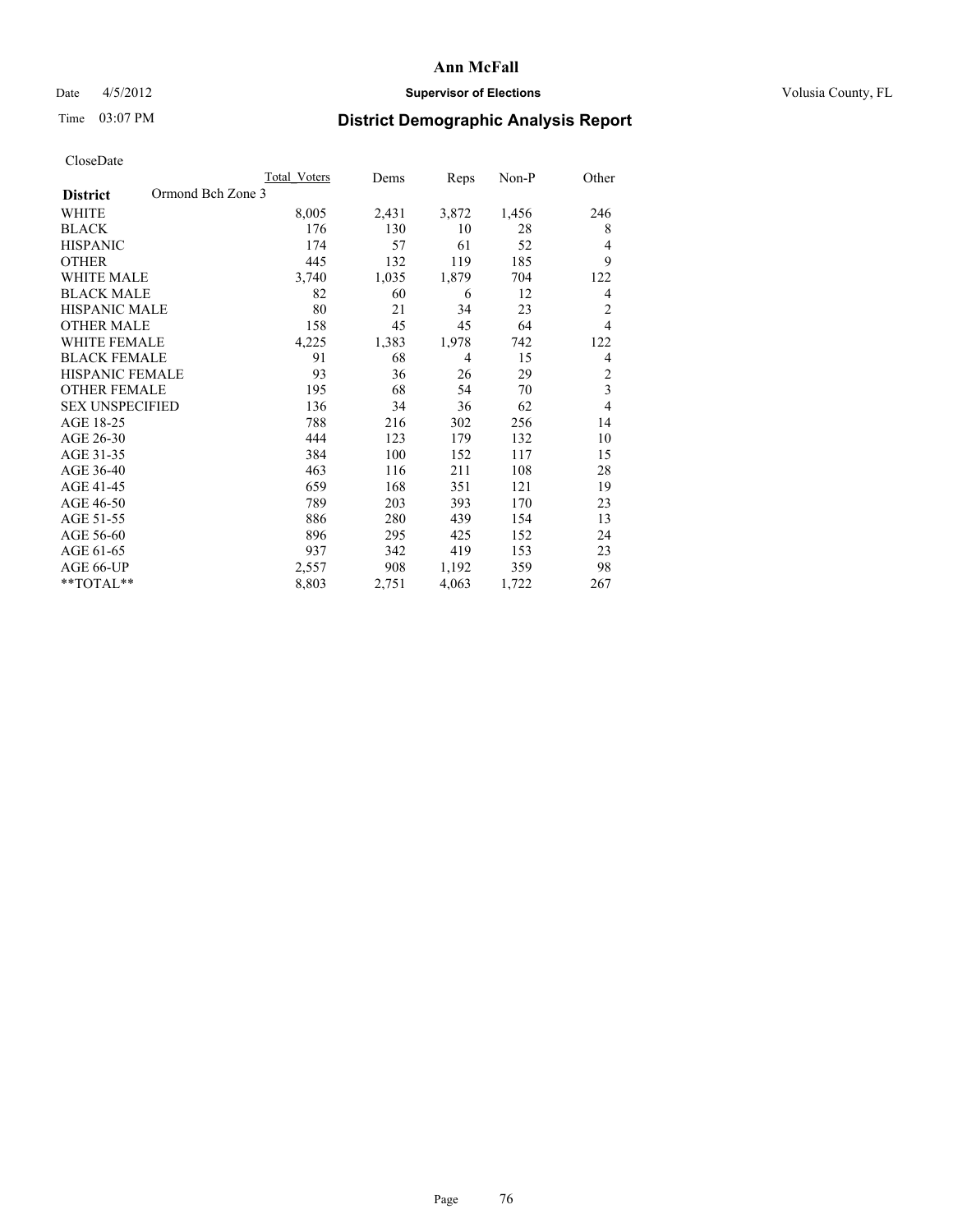## Date 4/5/2012 **Supervisor of Elections Supervisor of Elections** Volusia County, FL

# Time 03:07 PM **District Demographic Analysis Report**

|                        | <b>Total Voters</b> | Dems  | Reps  | Non-P | Other          |
|------------------------|---------------------|-------|-------|-------|----------------|
| <b>District</b>        | Ormond Bch Zone 4   |       |       |       |                |
| WHITE                  | 5,888               | 2,088 | 2,347 | 1,220 | 233            |
| <b>BLACK</b>           | 160                 | 121   | 8     | 27    | 4              |
| <b>HISPANIC</b>        | 102                 | 57    | 13    | 30    | $\overline{c}$ |
| <b>OTHER</b>           | 270                 | 96    | 63    | 101   | 10             |
| WHITE MALE             | 2,560               | 788   | 1,079 | 570   | 123            |
| <b>BLACK MALE</b>      | 69                  | 54    | 2     | 10    | 3              |
| <b>HISPANIC MALE</b>   | 35                  | 19    | 6     | 8     | $\overline{2}$ |
| <b>OTHER MALE</b>      | 97                  | 35    | 20    | 35    | 7              |
| <b>WHITE FEMALE</b>    | 3,293               | 1,293 | 1,259 | 634   | 107            |
| <b>BLACK FEMALE</b>    | 91                  | 67    | 6     | 17    | 1              |
| <b>HISPANIC FEMALE</b> | 67                  | 38    | 7     | 22    | $\Omega$       |
| <b>OTHER FEMALE</b>    | 122                 | 49    | 39    | 31    | $\mathfrak{Z}$ |
| <b>SEX UNSPECIFIED</b> | 86                  | 19    | 13    | 51    | 3              |
| AGE 18-25              | 407                 | 134   | 118   | 143   | 12             |
| AGE 26-30              | 294                 | 94    | 85    | 101   | 14             |
| AGE 31-35              | 262                 | 82    | 91    | 81    | 8              |
| AGE 36-40              | 266                 | 78    | 89    | 84    | 15             |
| AGE 41-45              | 323                 | 102   | 133   | 76    | 12             |
| AGE 46-50              | 507                 | 182   | 207   | 109   | 9              |
| AGE 51-55              | 543                 | 204   | 211   | 114   | 14             |
| AGE 56-60              | 553                 | 216   | 220   | 96    | 21             |
| AGE 61-65              | 623                 | 241   | 212   | 128   | 42             |
| AGE 66-UP              | 2,642               | 1,029 | 1,065 | 446   | 102            |
| **TOTAL**              | 6,420               | 2,362 | 2,431 | 1,378 | 249            |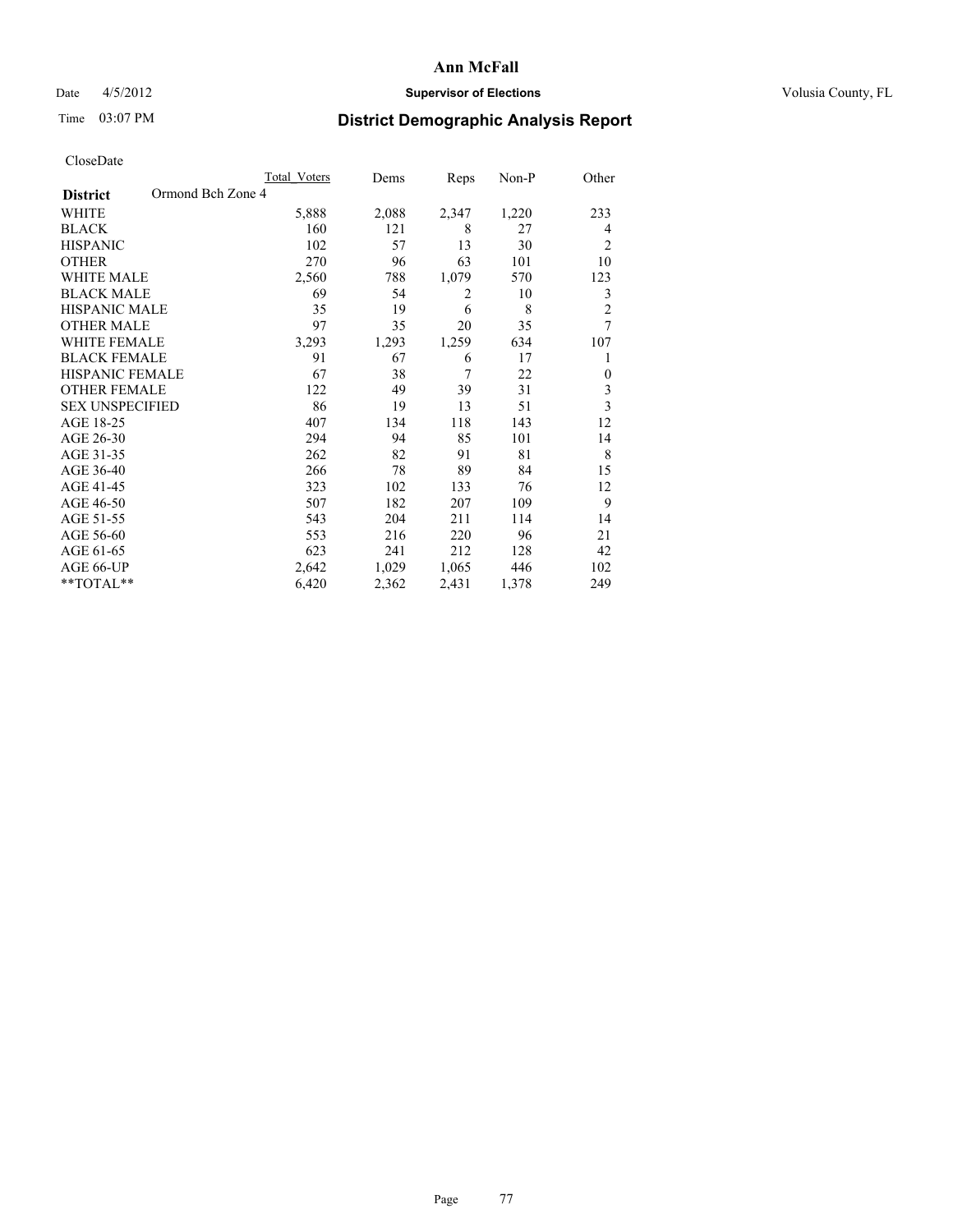## Date  $4/5/2012$  **Supervisor of Elections** Volusia County, FL

# Time 03:07 PM **District Demographic Analysis Report**

|                                           | <b>Total Voters</b> | Dems  | Reps  | $Non-P$        | Other                   |
|-------------------------------------------|---------------------|-------|-------|----------------|-------------------------|
| Port Orange District 1<br><b>District</b> |                     |       |       |                |                         |
| WHITE                                     | 6,353               | 2,516 | 2,029 | 1,565          | 243                     |
| <b>BLACK</b>                              | 98                  | 77    | 5     | 12             | $\overline{4}$          |
| <b>HISPANIC</b>                           | 160                 | 73    | 25    | 61             |                         |
| <b>OTHER</b>                              | 265                 | 84    | 50    | 124            | 7                       |
| <b>WHITE MALE</b>                         | 2,846               | 991   | 985   | 743            | 127                     |
| <b>BLACK MALE</b>                         | 39                  | 28    | 2     | 8              | 1                       |
| HISPANIC MALE                             | 67                  | 31    | 13    | 22             | 1                       |
| <b>OTHER MALE</b>                         | 84                  | 25    | 15    | 42             | $\overline{2}$          |
| <b>WHITE FEMALE</b>                       | 3,463               | 1,511 | 1,030 | 809            | 113                     |
| <b>BLACK FEMALE</b>                       | 59                  | 49    | 3     | $\overline{4}$ | 3                       |
| HISPANIC FEMALE                           | 90                  | 42    | 11    | 37             | $\boldsymbol{0}$        |
| <b>OTHER FEMALE</b>                       | 102                 | 37    | 25    | 35             | 5                       |
| <b>SEX UNSPECIFIED</b>                    | 126                 | 36    | 25    | 62             | $\overline{\mathbf{3}}$ |
| AGE 18-25                                 | 488                 | 174   | 90    | 204            | 20                      |
| AGE 26-30                                 | 391                 | 139   | 86    | 148            | 18                      |
| AGE 31-35                                 | 378                 | 133   | 88    | 138            | 19                      |
| AGE 36-40                                 | 376                 | 128   | 103   | 126            | 19                      |
| AGE 41-45                                 | 400                 | 134   | 131   | 121            | 14                      |
| AGE 46-50                                 | 571                 | 216   | 176   | 160            | 19                      |
| AGE 51-55                                 | 658                 | 269   | 215   | 151            | 23                      |
| AGE 56-60                                 | 657                 | 257   | 224   | 147            | 29                      |
| AGE 61-65                                 | 683                 | 261   | 239   | 159            | 24                      |
| AGE 66-UP                                 | 2,277               | 1,041 | 757   | 409            | 70                      |
| **TOTAL**                                 | 6,879               | 2,752 | 2,109 | 1,763          | 255                     |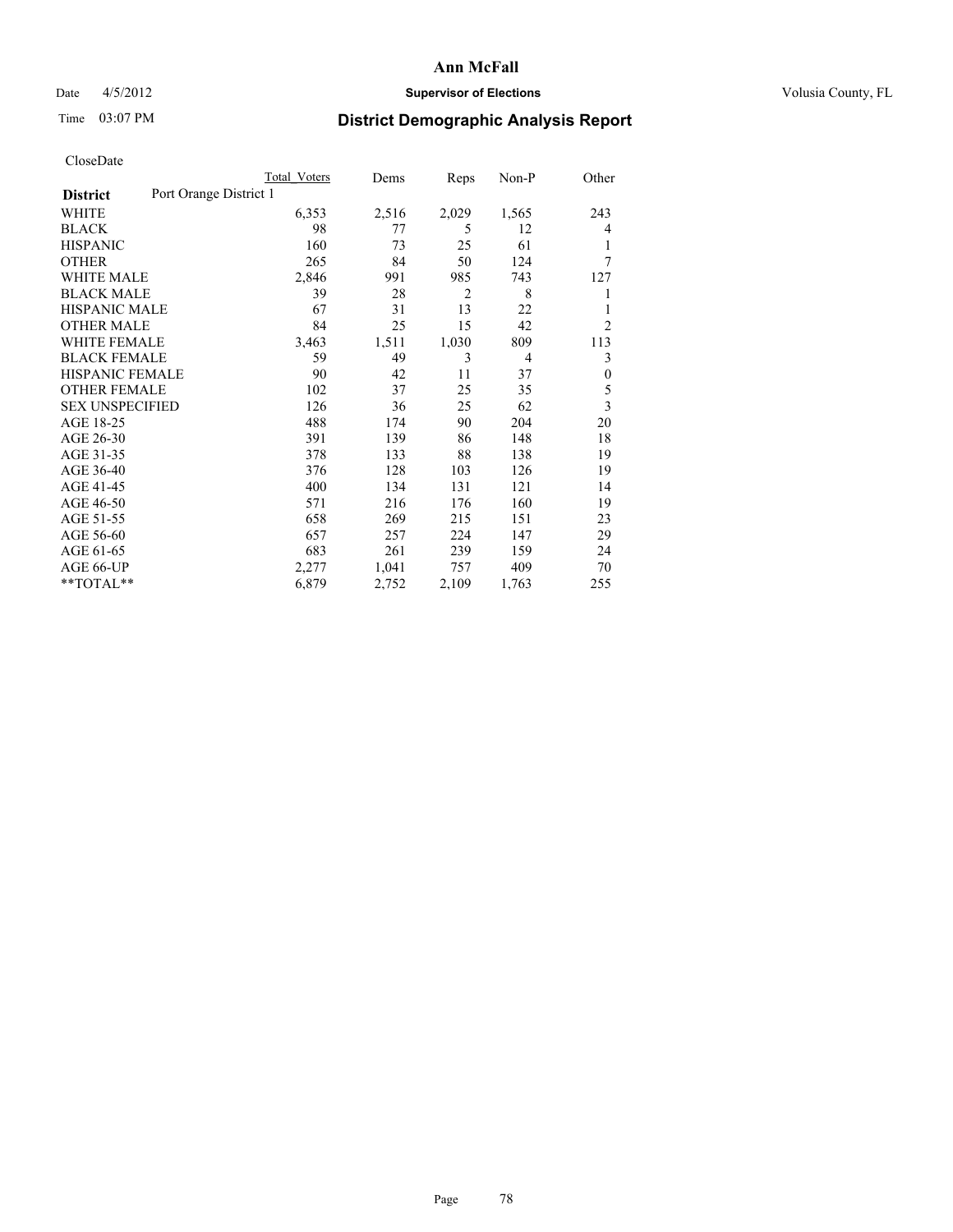## Date 4/5/2012 **Supervisor of Elections Supervisor of Elections** Volusia County, FL

# Time 03:07 PM **District Demographic Analysis Report**

|                        |                        | <b>Total Voters</b> | Dems  | Reps  | $Non-P$ | Other          |
|------------------------|------------------------|---------------------|-------|-------|---------|----------------|
| <b>District</b>        | Port Orange District 2 |                     |       |       |         |                |
| WHITE                  |                        | 7,628               | 2,740 | 2,791 | 1,796   | 301            |
| <b>BLACK</b>           |                        | 328                 | 256   | 17    | 48      | 7              |
| <b>HISPANIC</b>        |                        | 217                 | 104   | 41    | 71      | 1              |
| <b>OTHER</b>           |                        | 415                 | 134   | 97    | 177     | 7              |
| WHITE MALE             |                        | 3,429               | 1,088 | 1,322 | 873     | 146            |
| <b>BLACK MALE</b>      |                        | 126                 | 94    | 7     | 20      | 5              |
| <b>HISPANIC MALE</b>   |                        | 95                  | 45    | 20    | 30      | $\mathbf{0}$   |
| <b>OTHER MALE</b>      |                        | 156                 | 47    | 38    | 67      | $\overline{4}$ |
| <b>WHITE FEMALE</b>    |                        | 4,150               | 1,634 | 1,449 | 916     | 151            |
| <b>BLACK FEMALE</b>    |                        | 201                 | 161   | 10    | 28      | 2              |
| HISPANIC FEMALE        |                        | 121                 | 59    | 21    | 40      | 1              |
| <b>OTHER FEMALE</b>    |                        | 171                 | 69    | 40    | 59      | 3              |
| <b>SEX UNSPECIFIED</b> |                        | 139                 | 37    | 39    | 59      | $\overline{4}$ |
| AGE 18-25              |                        | 774                 | 282   | 215   | 253     | 24             |
| AGE 26-30              |                        | 629                 | 182   | 173   | 255     | 19             |
| AGE 31-35              |                        | 523                 | 195   | 136   | 173     | 19             |
| AGE 36-40              |                        | 458                 | 156   | 155   | 132     | 15             |
| AGE 41-45              |                        | 544                 | 192   | 177   | 155     | 20             |
| AGE 46-50              |                        | 675                 | 220   | 265   | 163     | 27             |
| AGE 51-55              |                        | 761                 | 294   | 272   | 170     | 25             |
| AGE 56-60              |                        | 726                 | 284   | 270   | 156     | 16             |
| AGE 61-65              |                        | 894                 | 344   | 318   | 199     | 33             |
| AGE 66-UP              |                        | 2,605               | 1,085 | 965   | 437     | 118            |
| **TOTAL**              |                        | 8,589               | 3,234 | 2,946 | 2,093   | 316            |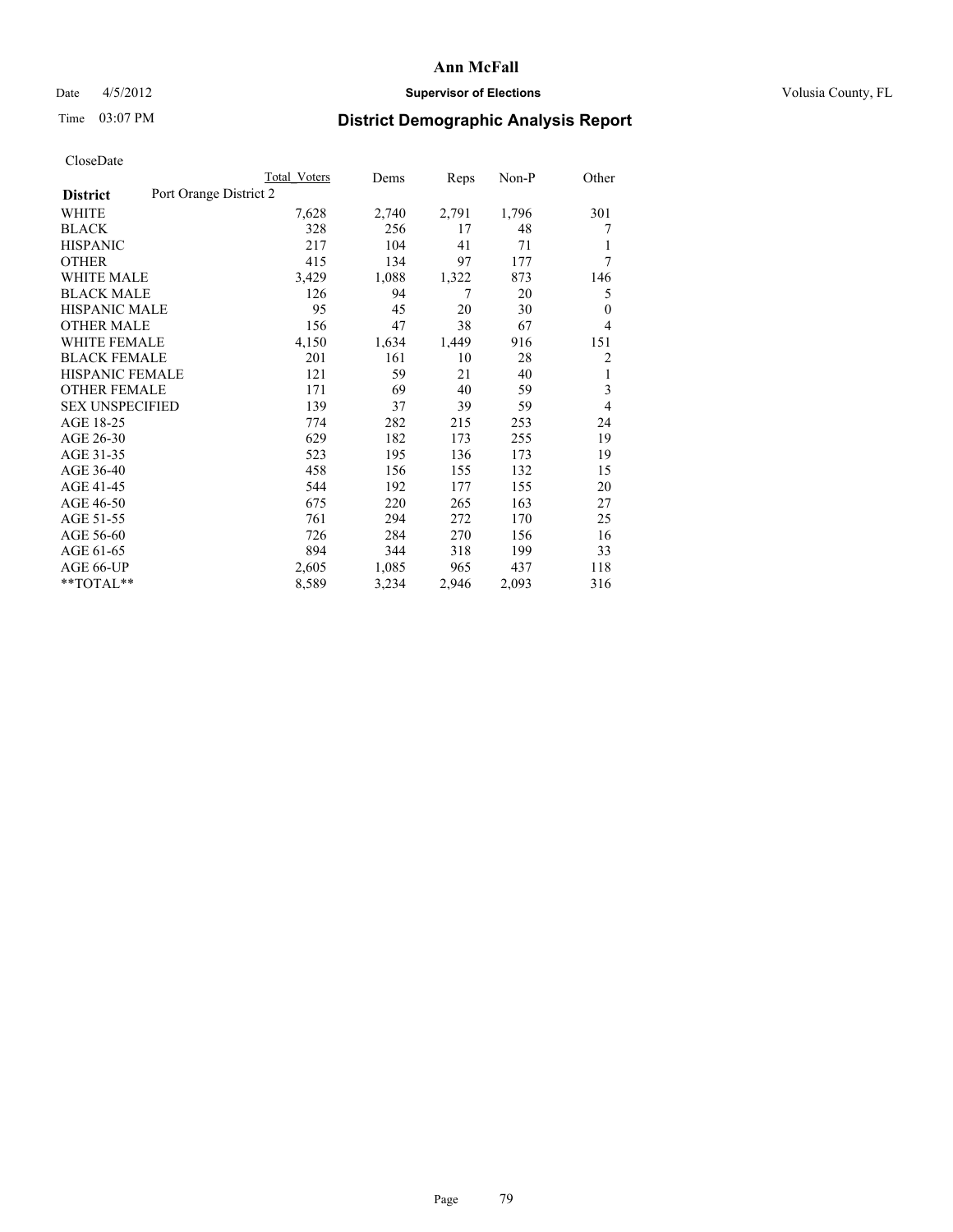## Date  $4/5/2012$  **Supervisor of Elections Supervisor of Elections** Volusia County, FL

# Time 03:07 PM **District Demographic Analysis Report**

|                        | <b>Total Voters</b>    | Dems  | Reps  | Non-P | Other |
|------------------------|------------------------|-------|-------|-------|-------|
| <b>District</b>        | Port Orange Distrcit 3 |       |       |       |       |
| WHITE                  | 10,075                 | 3,258 | 4,101 | 2,333 | 383   |
| <b>BLACK</b>           | 277                    | 223   | 10    | 36    | 8     |
| <b>HISPANIC</b>        | 252                    | 82    | 59    | 101   | 10    |
| <b>OTHER</b>           | 494                    | 148   | 119   | 207   | 20    |
| WHITE MALE             | 4,577                  | 1,284 | 1,933 | 1,156 | 204   |
| <b>BLACK MALE</b>      | 123                    | 98    | 7     | 14    | 4     |
| <b>HISPANIC MALE</b>   | 114                    | 38    | 23    | 49    | 4     |
| <b>OTHER MALE</b>      | 173                    | 56    | 43    | 64    | 10    |
| <b>WHITE FEMALE</b>    | 5,431                  | 1,956 | 2,144 | 1,158 | 173   |
| <b>BLACK FEMALE</b>    | 154                    | 125   | 3     | 22    | 4     |
| <b>HISPANIC FEMALE</b> | 136                    | 43    | 35    | 52    | 6     |
| <b>OTHER FEMALE</b>    | 206                    | 69    | 48    | 81    | 8     |
| <b>SEX UNSPECIFIED</b> | 184                    | 42    | 53    | 81    | 8     |
| AGE 18-25              | 879                    | 278   | 254   | 312   | 35    |
| AGE 26-30              | 772                    | 248   | 238   | 259   | 27    |
| AGE 31-35              | 647                    | 201   | 229   | 188   | 29    |
| AGE 36-40              | 640                    | 187   | 235   | 194   | 24    |
| AGE 41-45              | 749                    | 234   | 269   | 227   | 19    |
| AGE 46-50              | 888                    | 255   | 385   | 217   | 31    |
| AGE 51-55              | 928                    | 305   | 387   | 209   | 27    |
| AGE 56-60              | 949                    | 381   | 349   | 188   | 31    |
| AGE 61-65              | 1,030                  | 355   | 399   | 226   | 50    |
| AGE 66-UP              | 3,617                  | 1,267 | 1,544 | 658   | 148   |
| **TOTAL**              | 11,099                 | 3,711 | 4,289 | 2,678 | 421   |